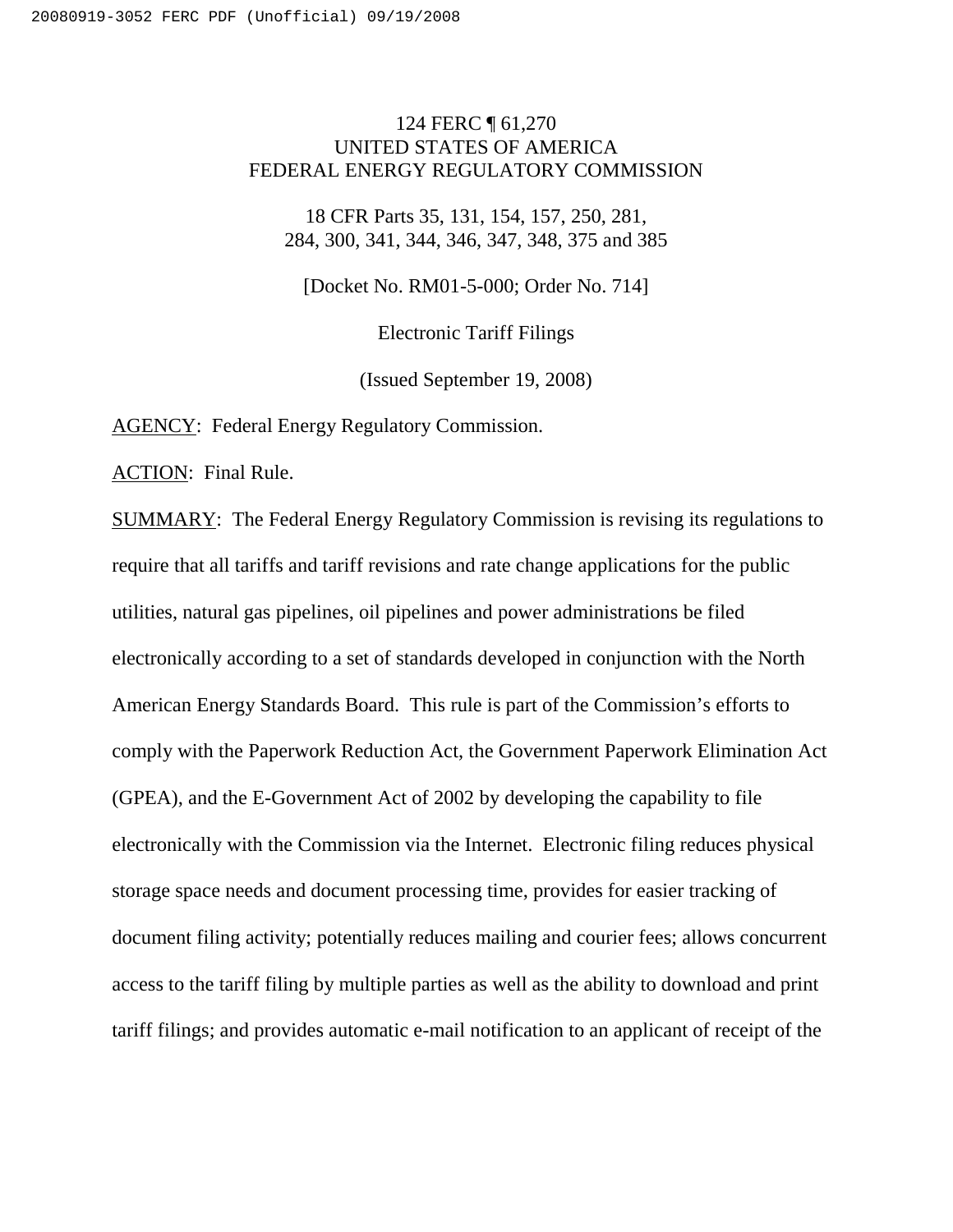filing and whether or not it has been accepted. Upon implementation of this rule, the

Commission will no longer accept tariff filings submitted in paper format.

## EFFECTIVE DATES: This rule will become effective **[Insert\_Date days after**

### **publication in the FEDERAL REGISTER].** Implementation will begin April 1, 2010

pursuant to a six month staggered schedule.

### FOR FURTHER INFORMATION CONTACT:

H. Keith Pierce (Technical Information) Office of Energy Market Regulation Federal Energy Regulatory Commission 888 First Street, N.E. Washington, D.C. 20426 (202) 502-8525 Keith.Pierce@ferc.gov

Anthony Barracchini (IT Information) Office of the Executive Director Federal Energy Regulatory Commission 888 First Street, N.E. Washington, D.C. 20426 (202) 502-8940 Anthony.Barracchini@ferc.gov

Andre Goodson (Legal Information) Office of the General Counsel Federal Energy Regulatory Commission 888 First Street, N.E. Washington, D.C. 20426 (202) 502-8560 Andre.Goodson@ferc.gov

#### SUPPLEMENTARY INFORMATION: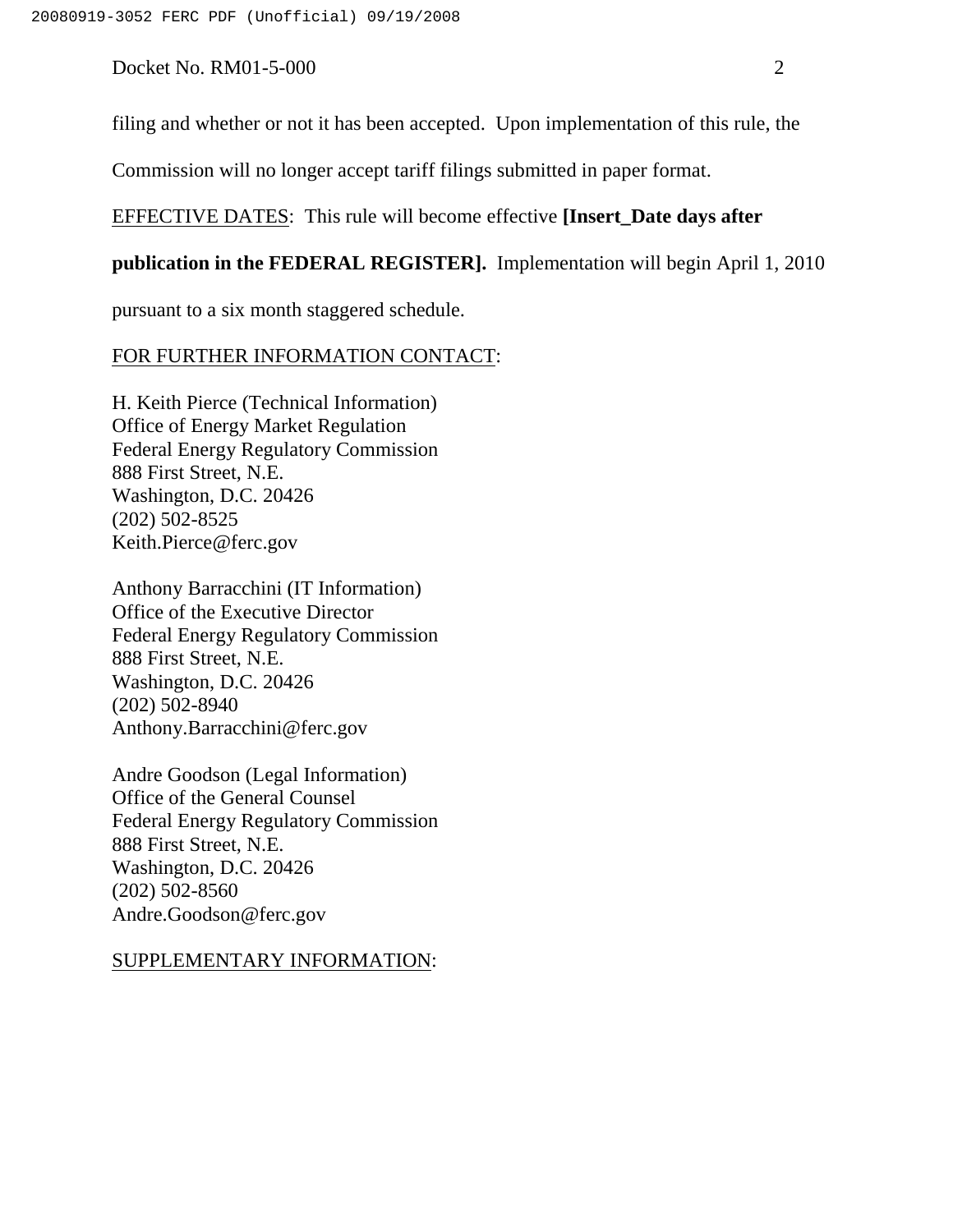# 124 FERC ¶ 61,270 UNITED STATES OF AMERICA FEDERAL ENERGY REGULATORY COMMISSION

Electronic Tariff Filings Docket No. RM01-5-000

# ORDER NO. 714

# FINAL RULE

# TABLE OF CONTENTS

# Paragraph Numbers

| 3. Withdrawal of Pending Tariff Filings and Amendments to Tariff Filings 80. |  |
|------------------------------------------------------------------------------|--|
|                                                                              |  |
| 5. Rate Sheets for Tariff Filings by Intrastate and Hinshaw Pipelines 84.    |  |
|                                                                              |  |
|                                                                              |  |
|                                                                              |  |
|                                                                              |  |
|                                                                              |  |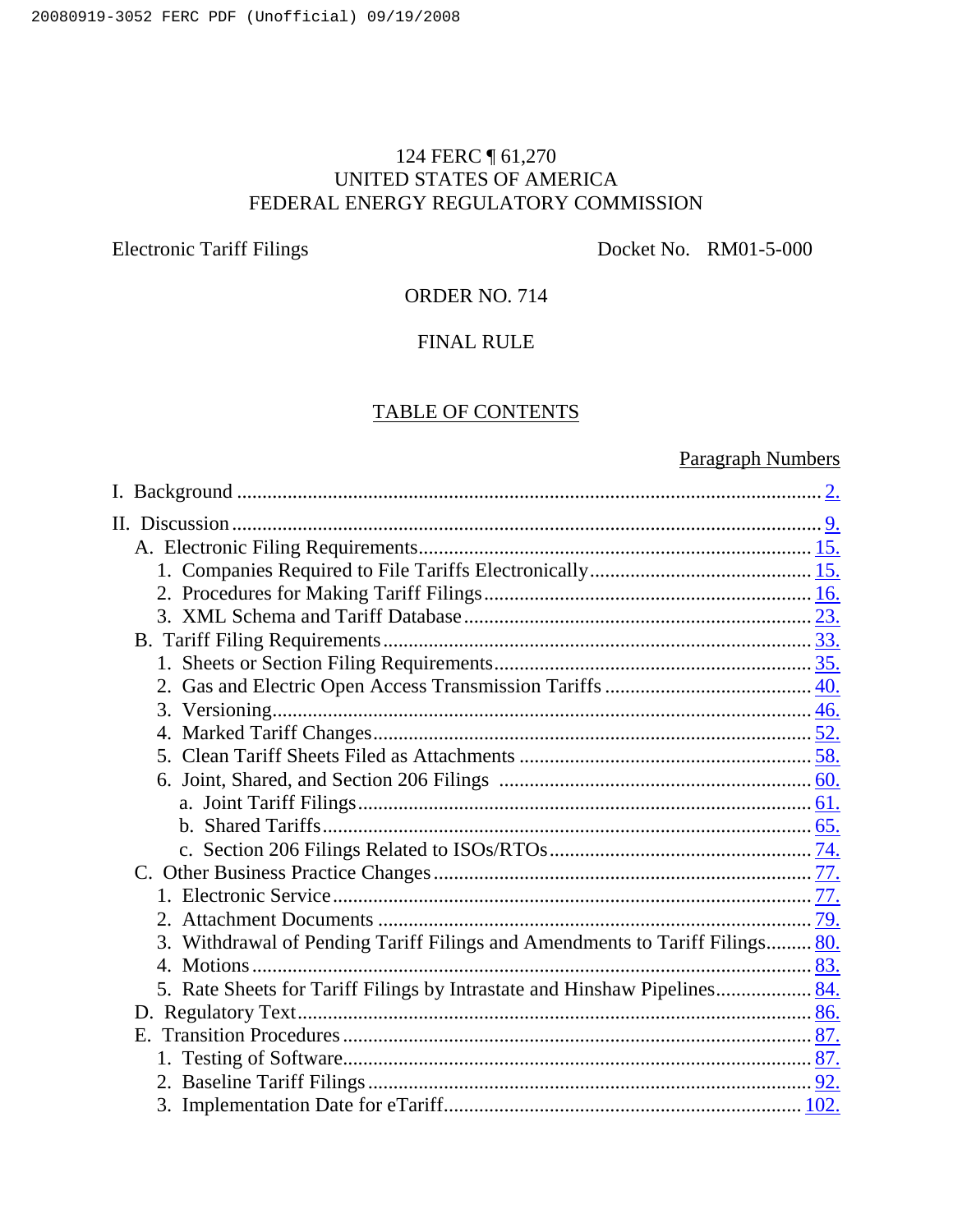| <b>Regulatory Tex</b> |  |
|-----------------------|--|

Appendix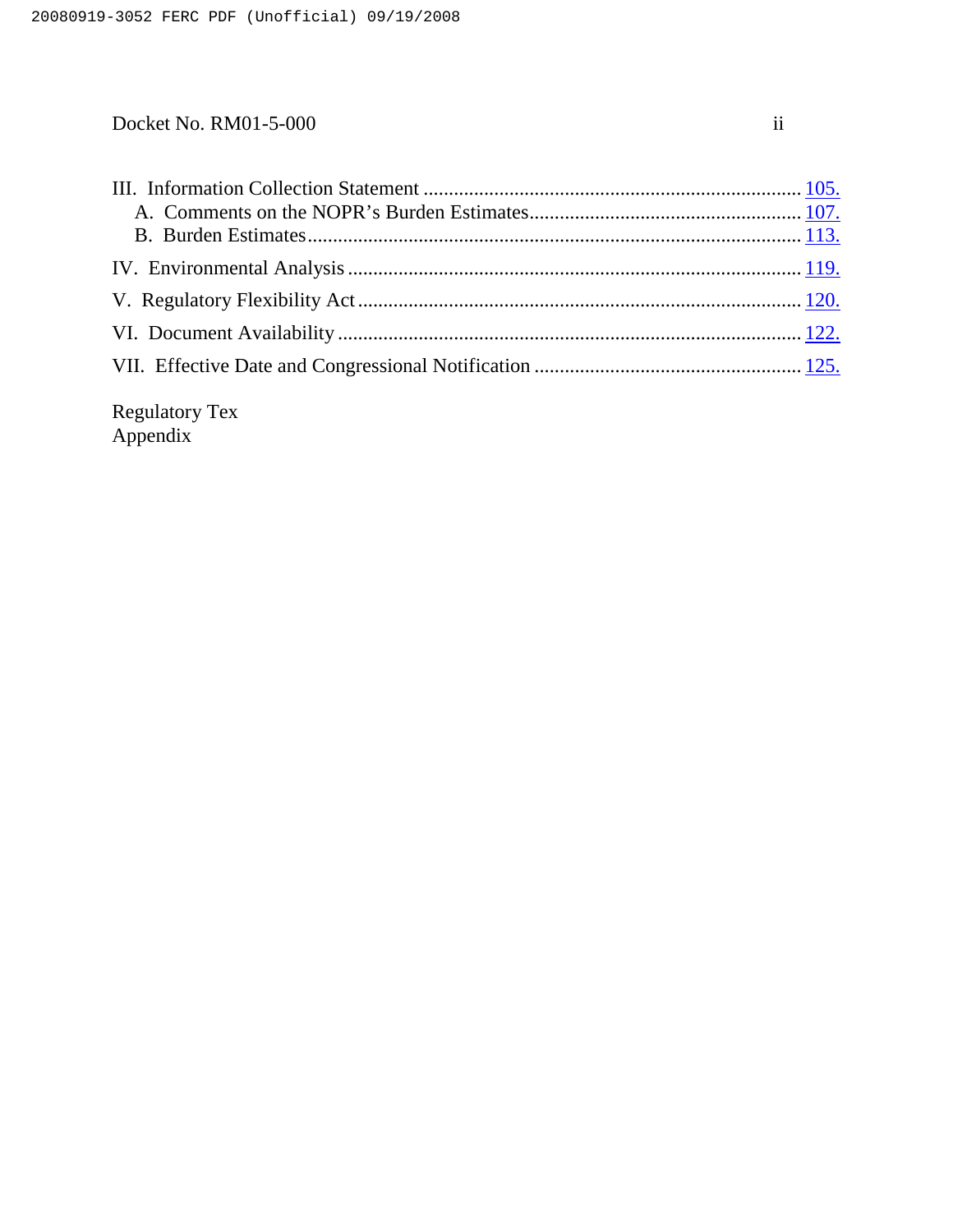# UNITED STATES OF AMERICA FEDERAL ENERGY REGULATORY COMMISSION

Before Commissioners: Joseph T. Kelliher, Chairman; Suedeen G. Kelly, Marc Spitzer, Philip D. Moeller, and Jon Wellinghoff.

Electronic Tariff Filings Docket No. RM01-5-000

ORDER NO. 714

## FINAL RULE

(Issued September 19, 2008)

1. The Commission in the last several years has expanded its capability to accept electronic filings. As part of this process, the Commission has sought to develop a means by which publicly regulated utilities could file tariffs, rate schedules, and other jurisdictional contracts and agreements electronically in a fashion that would permit the Commission to assemble and organize the disparate pieces of these agreements for display and for use by the Commission and the public. Commission staff in collaboration with the wholesale electric and gas quadrants of the North American Energy Standards Board (NAESB), and representatives from the Association of Oil Pipelines (AOPL) developed a set of standards to be used by companies in making tariff and tariff related filings at the Commission. The Commission is adopting these standards as the requirement for making tariff and tariff related filings.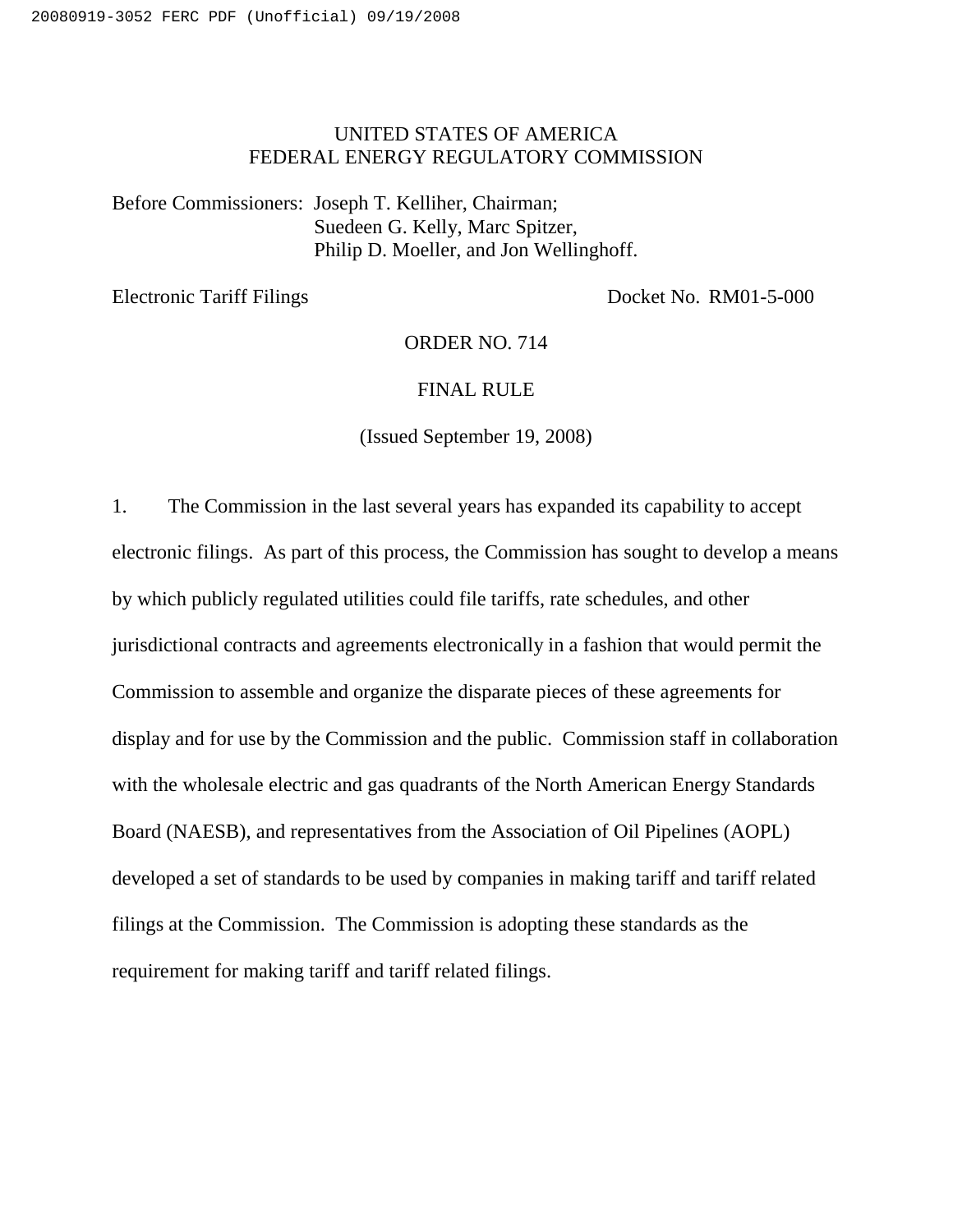## **I. Background**

2. The development of these standards began in 2004 with a Notice of Proposed Rulemaking **<sup>1</sup>** in which the Commission proposed to require public utilities, power administrations, interstate and intrastate gas pipelines, and oil pipelines to file tariff and tariff related material electronically. The Commission proposed to develop an electronic tariff database to store tariff and tariff related information for retrieval by Commission staff and the public. In order to implement a tariff database system that would permit such functionality, Commission staff developed a software system for tariff filings similar to that used in filing forms with the Commission. Commission staff worked with many industry representatives and experts to test this software and held public meetings to demonstrate and receive comment on the software.

3. While some commenters supported using the Commission-provided software as an acceptable solution, others were concerned that this software might not work well for making tariff filings. Some also were concerned that the Commission software would not integrate well with their existing tariff management systems and that formatting tariffs to fit the parameters of the software could be difficult or time consuming.

**<sup>1</sup>** Electronic Tariff Filings, Notice of Proposed Rulemaking 69 FR 43,929 (July 23, 2004) FERC Stats. & Regs., Proposed Regulations 2004-2007 ¶ 32,575 (2004) (2004 NOPR), Notice of Additional Proposals and Procedures, 70 FR 40941 (July 15, 2005), FERC Stats. & Regs. ¶ 35,551 (2005) (2005 Notice). The 2004 NOPR was the result of an earlier Notice of Inquiry and Informal Conference in this same proceeding (Electronic Tariff Filings, 66 FR 15673 (March 20, 2001), FERC Stats. & Regs. ¶ 35,538, at 35,789- 91 (2001)).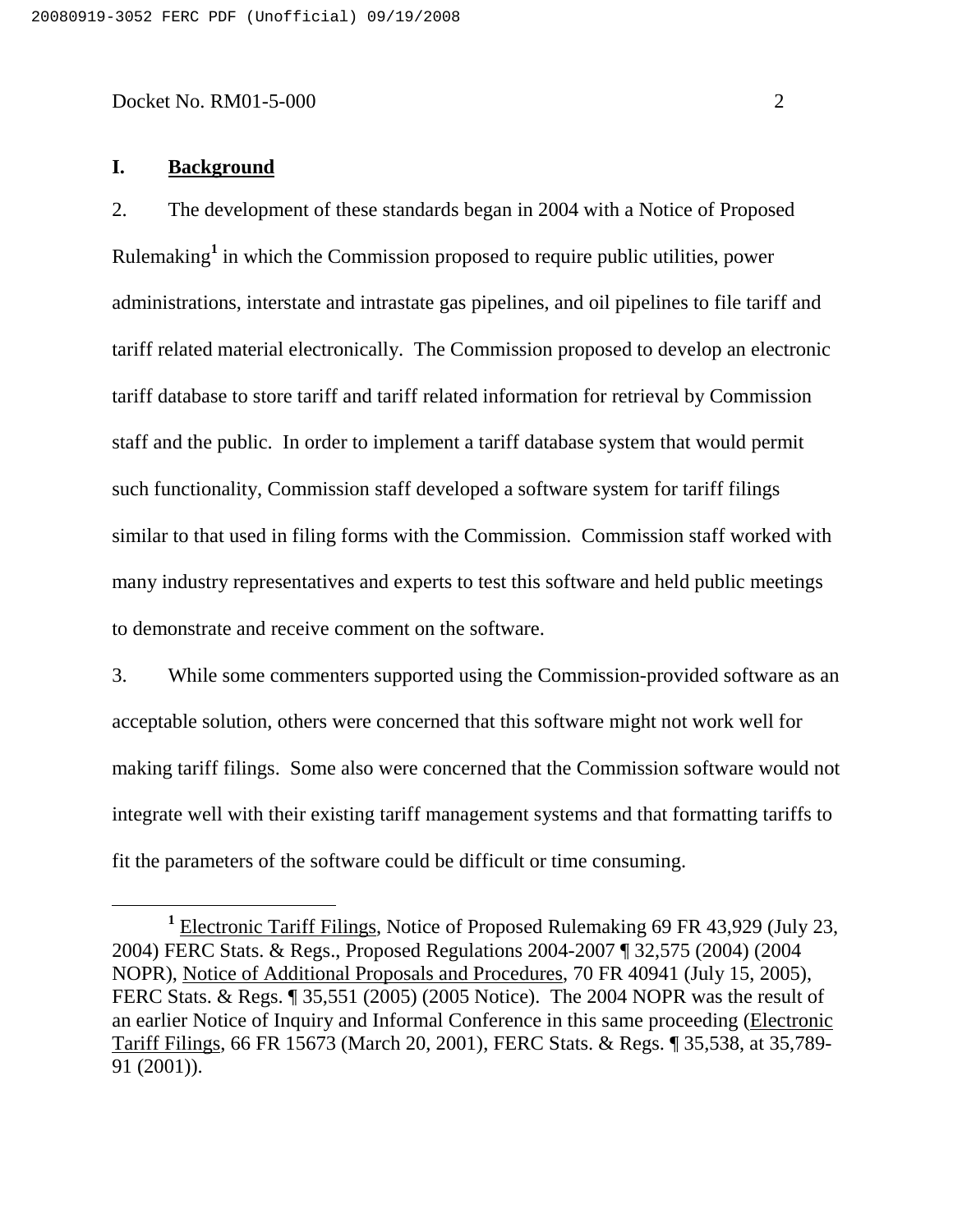4. As a result of the review of the comments, on February 1, 2007, a public meeting was held with NAESB to discuss NAESB's assistance in the process of developing the protocols, standards, and data formats needed to provide tariff and related data to enable the Commission to develop a database to track electronic tariff and rate schedules filings. At the meeting, NAESB agreed to develop these standards and report back to the Commission.

5. NAESB established two committees, a business eTariff Subcommittee and an eTariff Technical Task Force. These committees included representatives from the wholesale natural gas industry, wholesale electric industry, oil pipelines, intrastate natural gas pipelines, and third party software developers who worked along with Commission staff to develop the applicable standards. Between February 1, 2007 and January 23, 2008, these committees held a total of 16 meetings in various cities over 24 days. Total attendance in all the meetings was 991 participants either in person or by electronic conferencing, with an average attendance of 62 people for each meeting.

6. The committees determined not to use the Commission developed software, but instead to develop standards that would enable individual companies to develop or procure software for making tariff filings that would best meet the needs of each company's business requirements. The Executive Committees for both the Wholesale Gas and Wholesale Electric Quadrants of NAESB approved the standards on March 4, 2008, and the NAESB membership ratified the standards on April 4, 2008.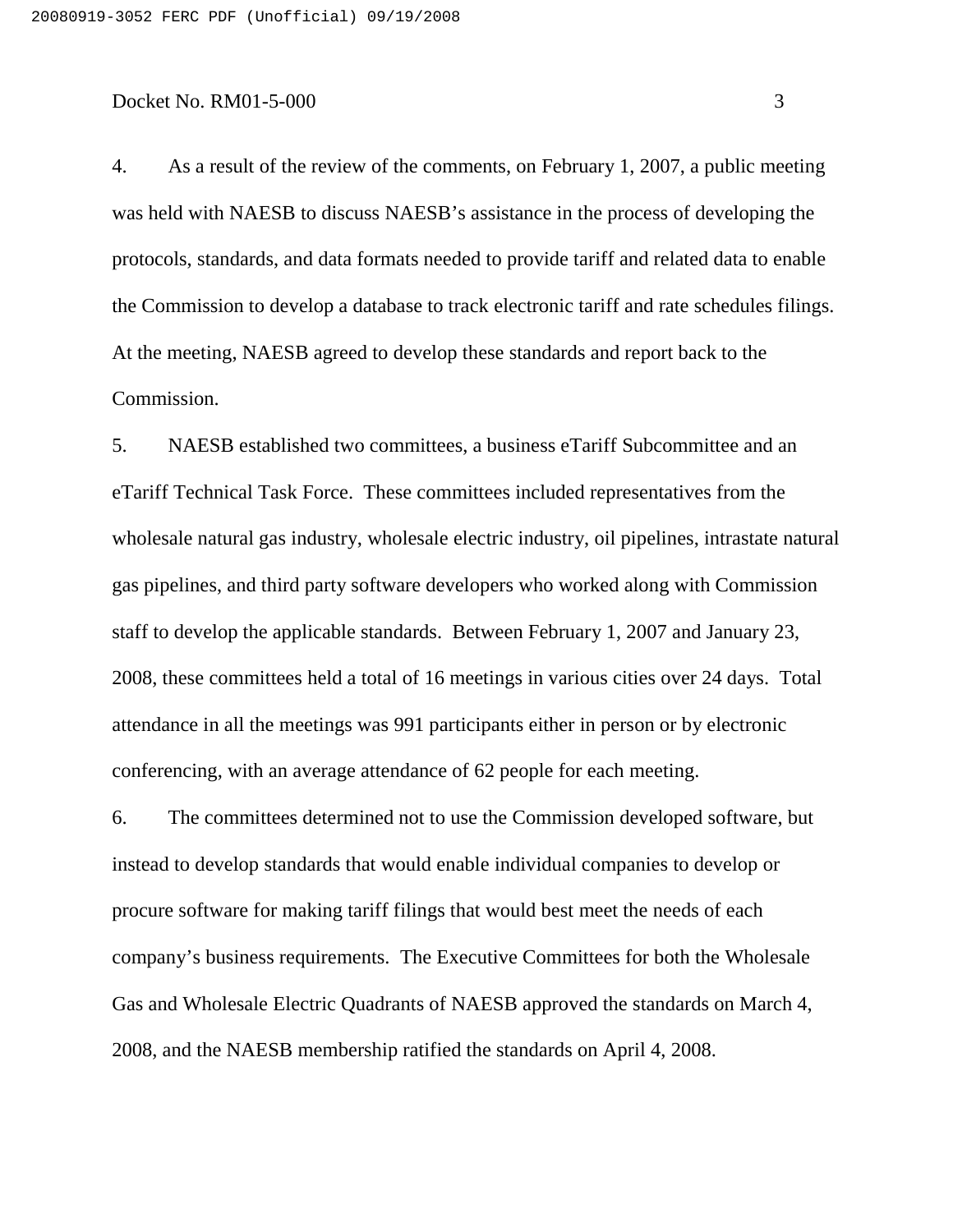7. On April 15, 2008, NAESB filed the standards with the Commission along with a record of the NAESB proceedings. This material included questions about the policies to be followed in using the standards to make tariff filings. NAESB also provided a copyright waiver stating: "While the eTariff standards are copyrighted by NAESB, a limited waiver is granted to the FERC to modify and post any excerpts of the eTariff standards and eTariff work products that they deem appropriate. These excerpts will be available for companies to reproduce only for their own internal use."

8. On April 17, 2008, the Commission issued a Supplemental Notice of Proposed Rulemaking (NOPR) proposing to use the NAESB developed standards as the means to effectuate electronic tariff filing. **<sup>2</sup>** The NOPR also proposed solutions to several issues raised during the NAESB process, such as the filing process for shared and joint tariffs. Twenty comments were filed, with most generally favoring the use of the NAESB standards. **3**

# **II. Discussion**

9. As the background indicated, this proceeding has followed a long and winding road, with a number of detours and U-turns, but we have reached the end of the road and

<sup>&</sup>lt;sup>2</sup> As used in this Final Rule, the "NAESB standards" or "standards" refer to a set of data elements and requirements that are posted on the Commission website. Instruction Manual for Electronic Filing of Parts 35, 154, 300, 341 and 284 Tariff Filings. (http://elibrary.ferc.gov/idmws/common/OpenNat.asp?fileID=11683627)

**<sup>3</sup>** Appendix A lists the commenters and the abbreviations used for each.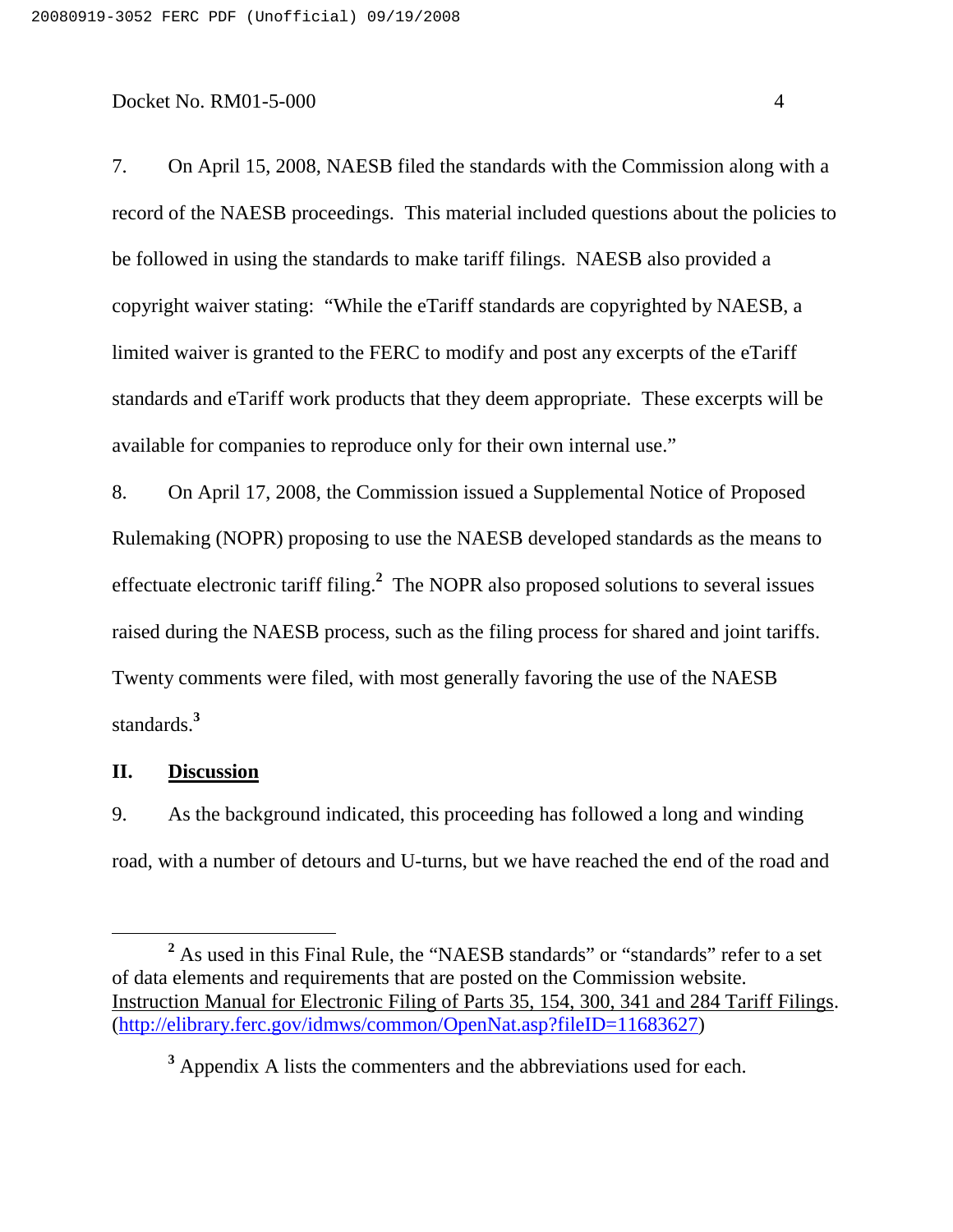are adopting a final set of standards for electronic tariff filings. **<sup>4</sup>** We again want to thank NAESB, its Board of Directors, and the numerous volunteers from across the spectrum of the gas, electric, and oil industries who were able to meet with staff and develop a set of standards and protocols that will achieve the Commission's goal of establishing a robust electronic filing environment for tariffs and tariff related material and will make it possible for the Commission staff and the public to retrieve this material from a database. We will adopt the standards and protocols developed through the NAESB collaborative process in place of providing Commission-created software. Adoption of these standards and protocols will provide each company with enhanced flexibility to develop software to better integrate tariff filings with their individual tariff maintenance and business needs. These standards and protocols also will provide an open platform permitting third-party software developers to create more efficient tariff filing and maintenance applications, which will spread the development costs over larger numbers of companies.

10. Over the last few years, the Commission has greatly expanded its ability to accept electronically filed material, including interventions, protests, rehearings, complaints, and

**<sup>4</sup>** Smith v. Lachter (In re Smith), 352 B.R. 702 (B.A.P. 9th Cir. 2006) ("This matter is reminiscent of that old Beatles' standard, 'The Long and Winding Road,' a brooding song about a road that never ends. One can only hope that, with this opinion, the end of the road is indeed in sight").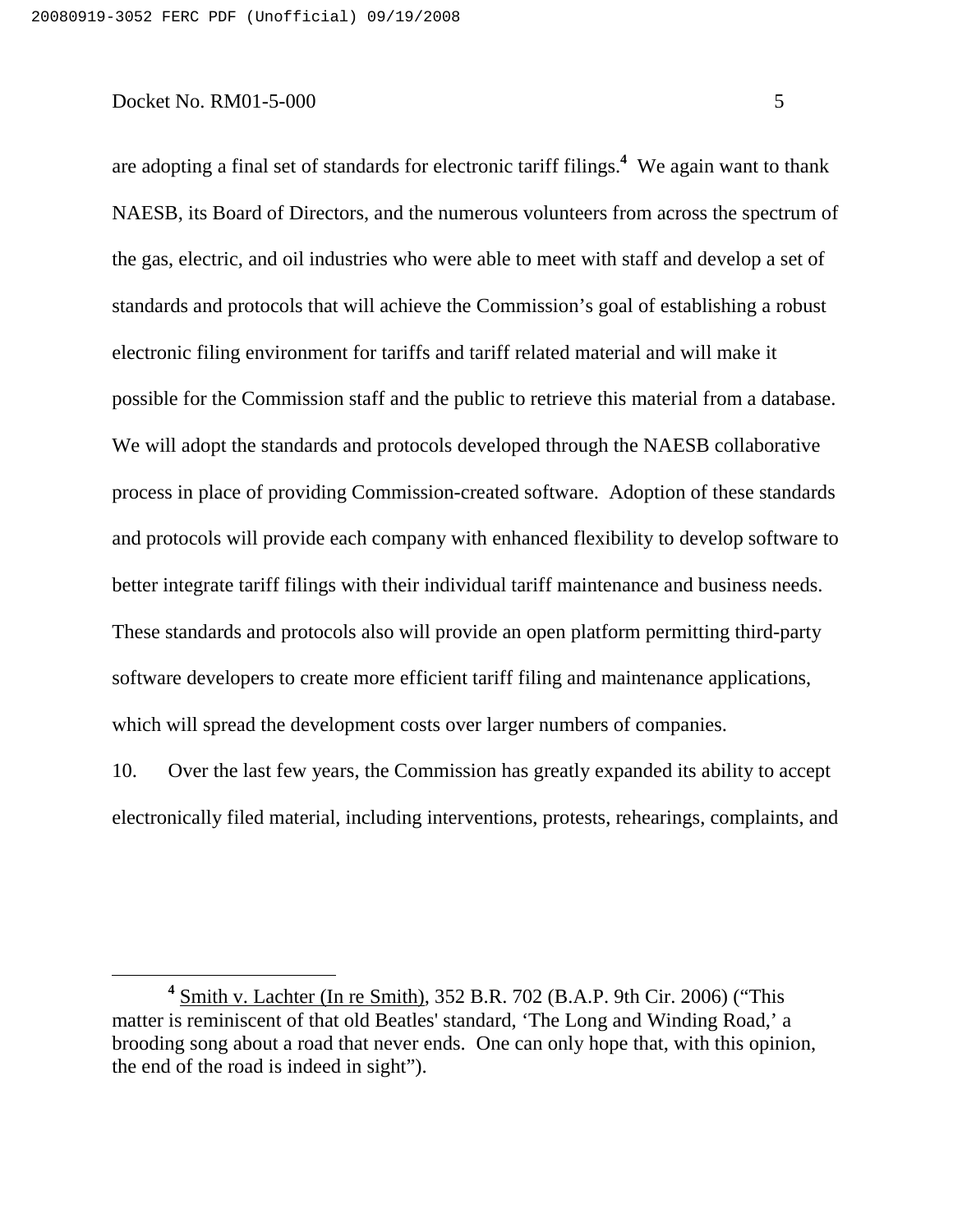applications for certificates and licenses. **<sup>5</sup>** We now are expanding these filings to include tariffs and tariff-related material, which comprise a large portion of the Commission's workload. But tariff filings raise special challenges that our current filing systems do not address. eLibrary is designed and works extremely well as a repository that stores, and permits retrieval of, all documents filed in individual docketed proceedings. But while an individual tariff filing is made in an individual docket, the tariff itself is an organically changing document that is comprised of individual filings made in many different dockets over time. In order for the Commission and the public to obtain a complete picture of a company's tariff, these various provisions need to be integrated into a single system that will provide information as to the status of tariff provisions, permit the assembly of a complete tariff, and permit tariff related research. Indeed, for tariffs filed on paper, the Commission has managed these tariffs as a database by keeping tariff books, open to the public at our headquarters, in which new pages are inserted to replace old pages to reflect revisions, and such changes are recorded in "numbering" sheets to

**<sup>5</sup>** See Electronic Registration, Order No. 891, 67 FR 52,406 (Aug. 12, 2002), FERC Stats. & Regs. ¶ 31,132 (2002); Electronic Filing of FERC Form 1, and Elimination of Certain Designated Schedules in Form Nos. 1 and 1F, Order No. 626, 67 FR 36,093 (May 23, 2002), FERC Stats. & Regs. ¶ 31,130 (2002); Electronic Service of Documents, 66 FR 50,591 (Oct. 4, 2001), FERC Stats. & Regs. ¶ 35,539 (2001); Revised Public Utility Filing Requirements, Order No. 2001, 67 FR 31,043 (May 8, 2002), FERC Stats. & Regs. ¶ 31,127 (2002); Electronic Filing of Documents, Order No. 619, 65 FR 57,088 (Sept. 21, 2000), FERC Stats. & Regs. ¶ 31,107 (2000); Electronic Notification of Commission Issuances, Notice of Proposed Rulemaking, FERC Stats. & Regs. ¶ 32,574 (2004); Filing Via the Internet, Order No. 703, 72 FR 65,659 (Nov. 23, 2007), FERC Stats. & Regs. ¶ 31,259, P 33 (2007) (Order No. 703).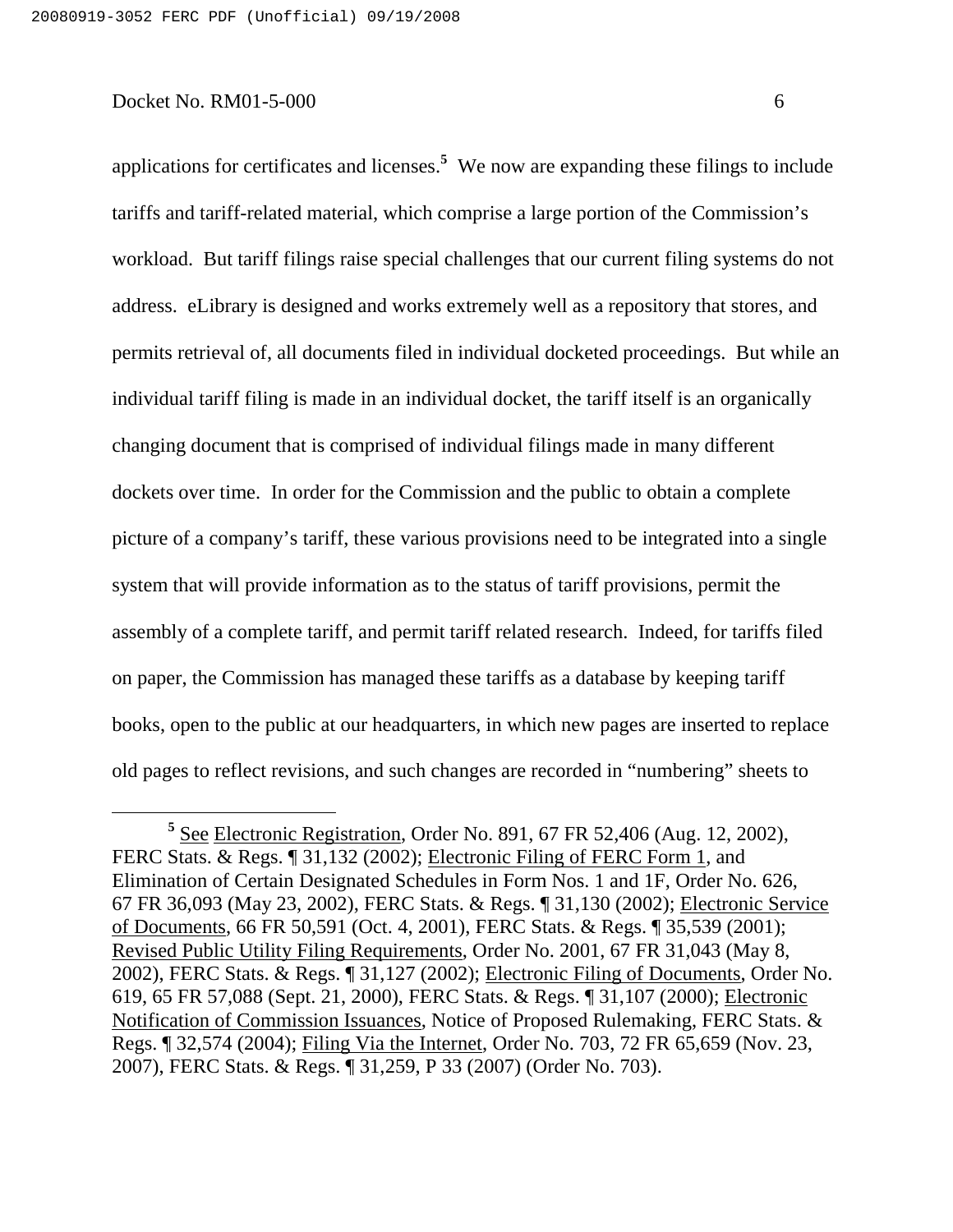ensure that the tariff reflects the currently effective tariff. **<sup>6</sup>** The standards we are adopting in this Final Rule merely replace this paper system with a very similar electronic database that will similarly track the tariff submissions and tariff history, but in a form that will make tariff information more widely available over the Internet.

11. The database will provide easier access to tariffs and allow the viewing of proposed tariff sections in context. One of the principal benefits of such a database is the ability to do historical research into tariffs. For example, proceedings such as complaints may involve past tariff provisions that have already been revised by the utility by the time the complaint is considered by the Commission. In order to expeditiously process such filings, the Commission, the parties, and the public need to be able to obtain the tariff provision that applies to the time period under review, rather than the currently effective tariff provision. In fact, the effectiveness of tariff provisions arises in a number of contexts, particularly in complaint cases, in which the Commission and the participants need to know the effective tariff at a particular point in time. **7**

**<sup>6</sup>** In fact, companies often arrange to view their own tariffs to try and recreate either effective tariffs or the tariff in effect during the time period of a particular proceeding.

**<sup>7</sup>** See FPL Energy Marcus Hook, L.P. v. PJM Interconnection, LLC, 123 FERC ¶ 61,289, at P 39 n.77, 77-80 (2008) (in a complaint case, the complainant and all other parties relied on the current version of a tariff provision rather than the provision in effect at the time).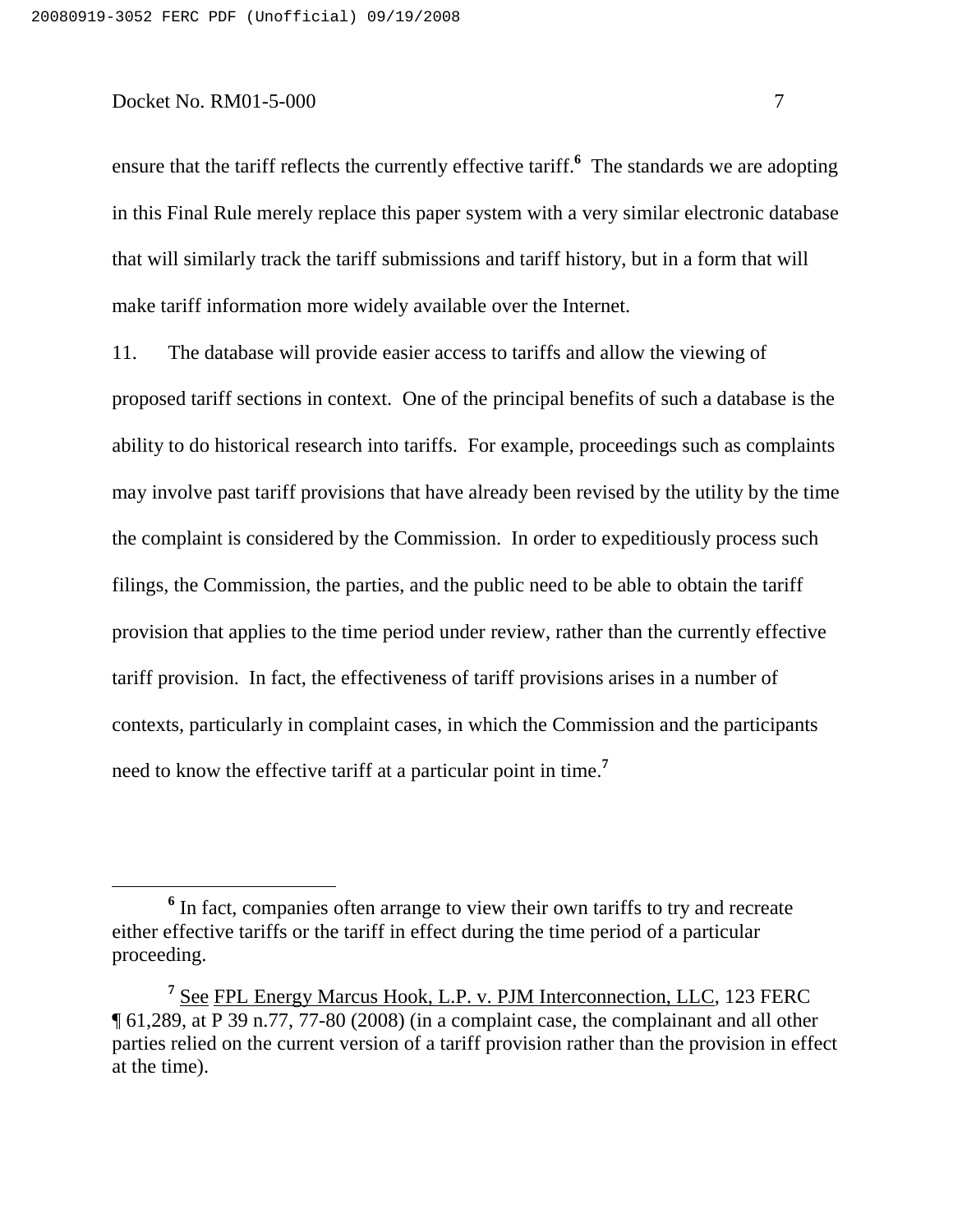12. The set of NAESB standards provides a foundation for building such a database. The standards define an extensible markup language (XML) schema **<sup>8</sup>** that will permit filers to assemble an XML filing package that includes the tariff changes, the accompanying tariff-related documents, such as the transmittal letter, rate schedules, and spreadsheets that are required to accompany various tariff filings, and other required information such as the proposed effective date of the filing. Upon the receipt of the filing electronically, the XML schema will enable the Commission to parse **<sup>9</sup>** (divide) the filed package into its component parts, place the filed documents into its eLibrary system and provide the metadata<sup>10</sup> that will permit automated organization of the tariff and permit the Commission and the public to search that database. As an example of the

**<sup>9</sup>** Parse means to capture the hierarchy of the text in the XML file and transform it into a form suitable for further processing.

**<sup>8</sup>** XML schemas facilitate the sharing of data across different information systems, particularly via the Internet, by structuring the data using tags to identify particular data elements. For example, each filed tariff change will include tags for the relevant information, such as the utility name, the tariff section being changed, the name for that section, the proposed effective date, and certain sections of tariff text. The tagged information can be extracted and separately searched.

<sup>&</sup>lt;sup>10</sup> The term metadata is based on the Greek word "meta" meaning after or beyond and in epistemology means "about." Thus, metadata is data or information beyond or about other data. Digital Libraries, by William Arms (M.I.T. Press 2000), http://www.cs.cornell.edu/wya/DigLib/MS1999/Chapter1.html (visited April 11, 2008); The University of Queensland, http://www.library.uq.edu.au/iad/ctmeta4.html (visited April 11, 2008); The Linux Information Project, http://www.linfo.org/metadata.html (visited April 11, 2008). For example, in the XML schema, one required element is a proposed effective date and another element is the text of the tariff provision. The proposed effective date would be considered metadata relative to the tariff text.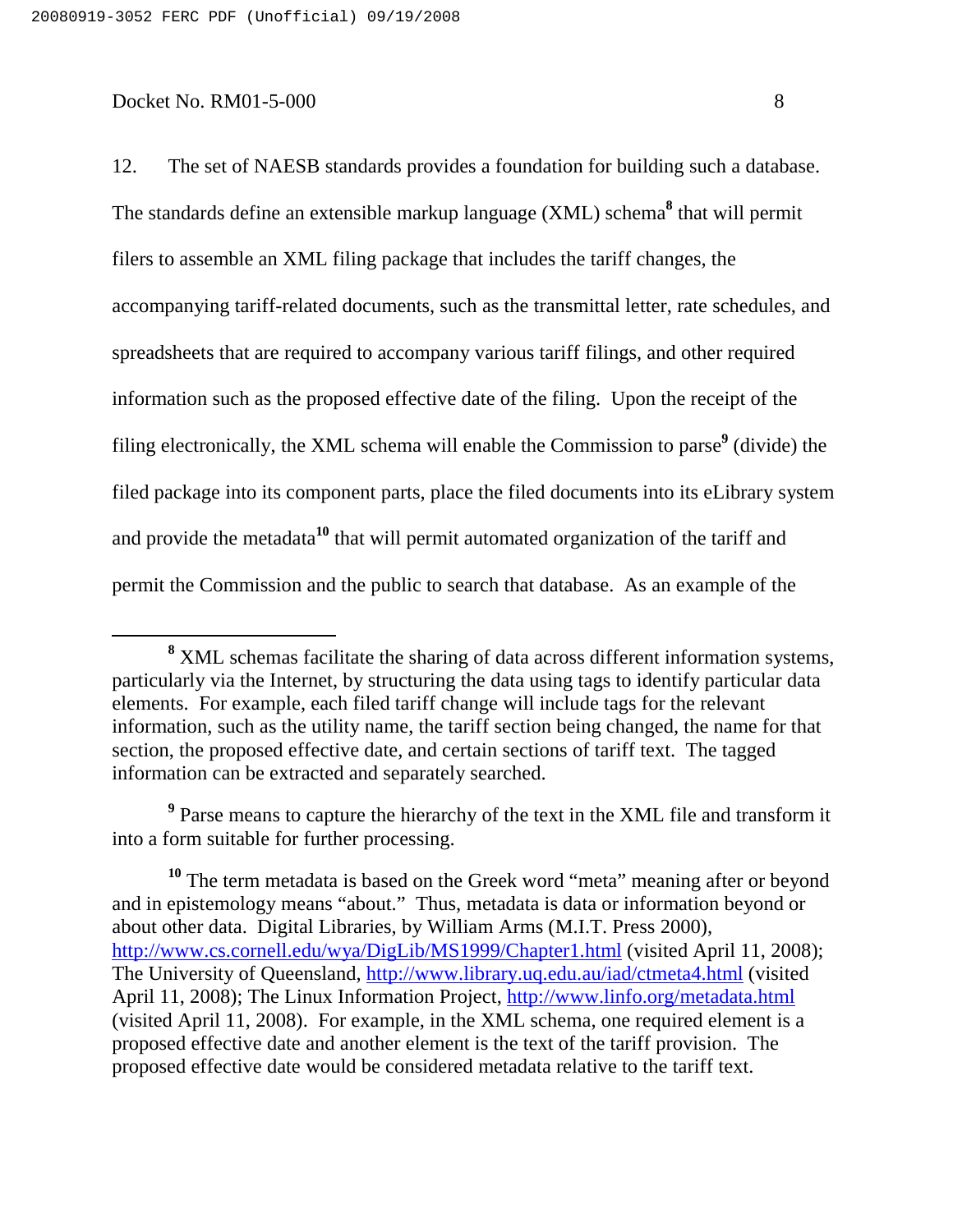expanded public access to tariffs, the Commission currently provides electronic access to approximately 150 NGA interstate pipeline tariffs utilizing the FASTR standards. That

access under the NAESB standards should expand to at least 1600 companies' tariffs.

The NAESB standards also will provide flexibility to companies making tariff filings by

enabling each regulated company to design or purchase software for creating tariff filings

that will best accommodate its filing patterns and needs.

13. Some of the principal requirements of the standards and regulations being adopted here are:

- Tariffs **11** may be filed either using the current sheet based nomenclature or using section-based numbering at the choice of the filer. **12**
- Tariffs may be filed as entire documents in either of two electronic formats, RTF**<sup>13</sup>** or PDF, **14** except with respect to open access transmission tariffs for electric utilities and interstate natural gas companies which would have to be filed as individual sheets or as sections in RTF format as defined in the regulations.
- Tariff filings can be served electronically using the same approach used for electronic service of other Commission filings.

**<sup>12</sup>** Section-based filings will not have to include the sheet based nomenclature as a header or footer on the tariff page.

**<sup>13</sup>** RTF refers to Rich Text Format which is a standardized textual format that can be produced by a number of word processors.

**<sup>14</sup>** PDF refers to Portable Document Format which is a format used for representing documents that closely resembles the original formatting of the document.

<sup>&</sup>lt;sup>11</sup> The term tariff is used herein to refer to tariffs, rate schedules, jurisdictional contracts, and other jurisdictional agreements that are required to be on file with the Commission.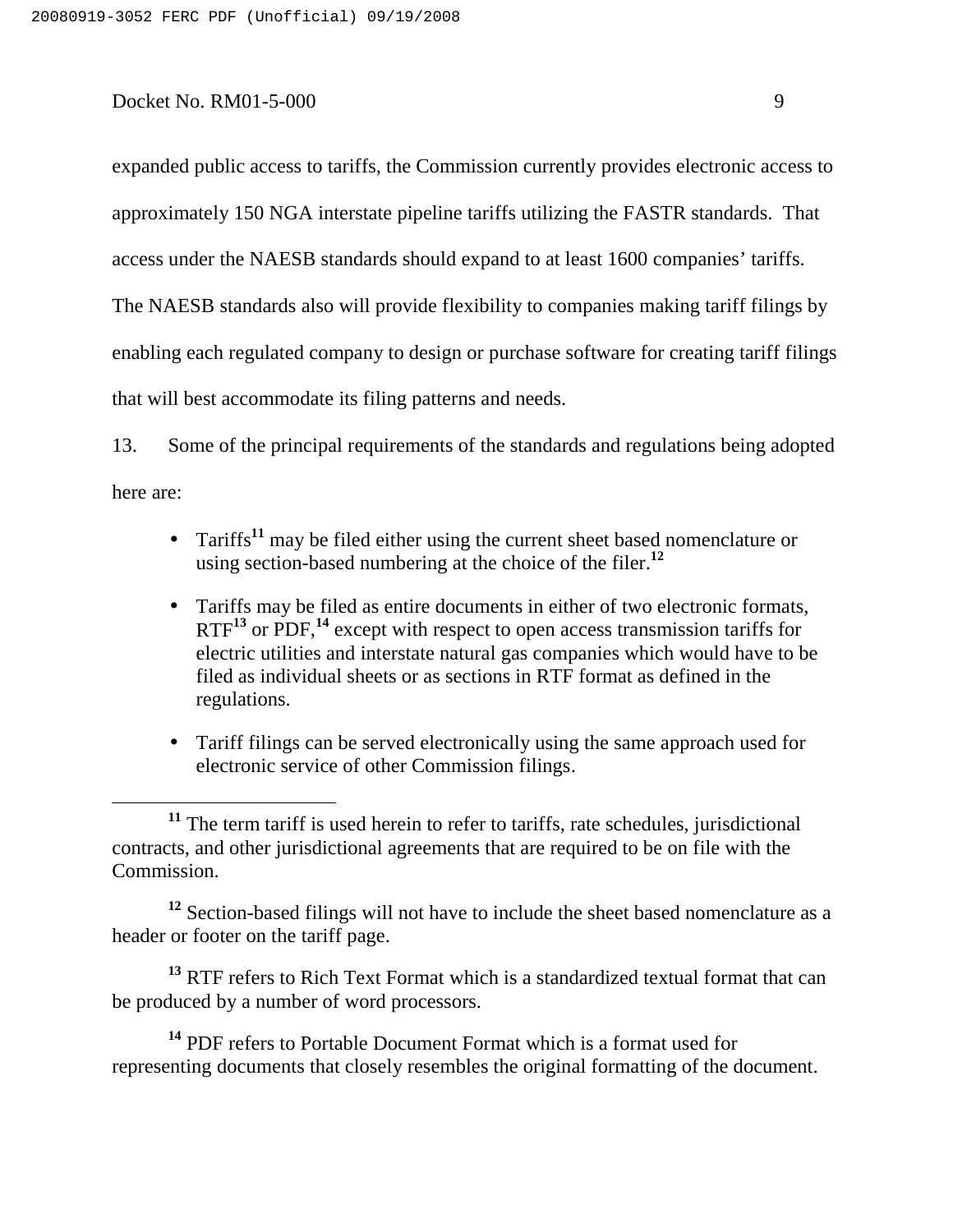- Filings of joint tariffs (tariffs covering two regulated entities) may be made with a single tariff filing by the entity designated to make the filing.
- Tariff filings for tariffs shared among companies (such as regional transmission organization (RTO) tariffs) can be made individually by any of the companies with rights to file tariff changes.
- During initial baseline implementation of electronic tariff filing, only open access transmission tariffs (OATTs) and agreements need to be filed.
- After implementation of electronic tariff filing, all new tariffs and agreements must be filed using the standards. Existing agreements need to be filed electronically only when they are revised.

14. Although the comments generally supported the adoption of the NAESB standards, some commenters suggested the adoption of alternative approaches. As the Commission has previously stated: "Standardization, by definition, requires accommodation of varying interests and needs, and rarely can there be a perfect standard satisfactory to all."<sup>15</sup> We find that the NAESB standards best accommodate the needs of regulated utilities in making filings electronically and the needs of the Commission and the public for an electronic system that will enable efficient, user-friendly retrieval of tariffs. We will discuss below the technical requirements applicable to electronic tariff filing and the comments received on various aspects of the standards.

<sup>&</sup>lt;sup>15</sup> Standards For Business Practices Of Interstate Natural Gas Pipelines, Order No. 587, 61 FR 39,053, 39,057 (July 26, 1996), FERC Stats. & Regs. ¶ 31,038, at 30,059 (1996).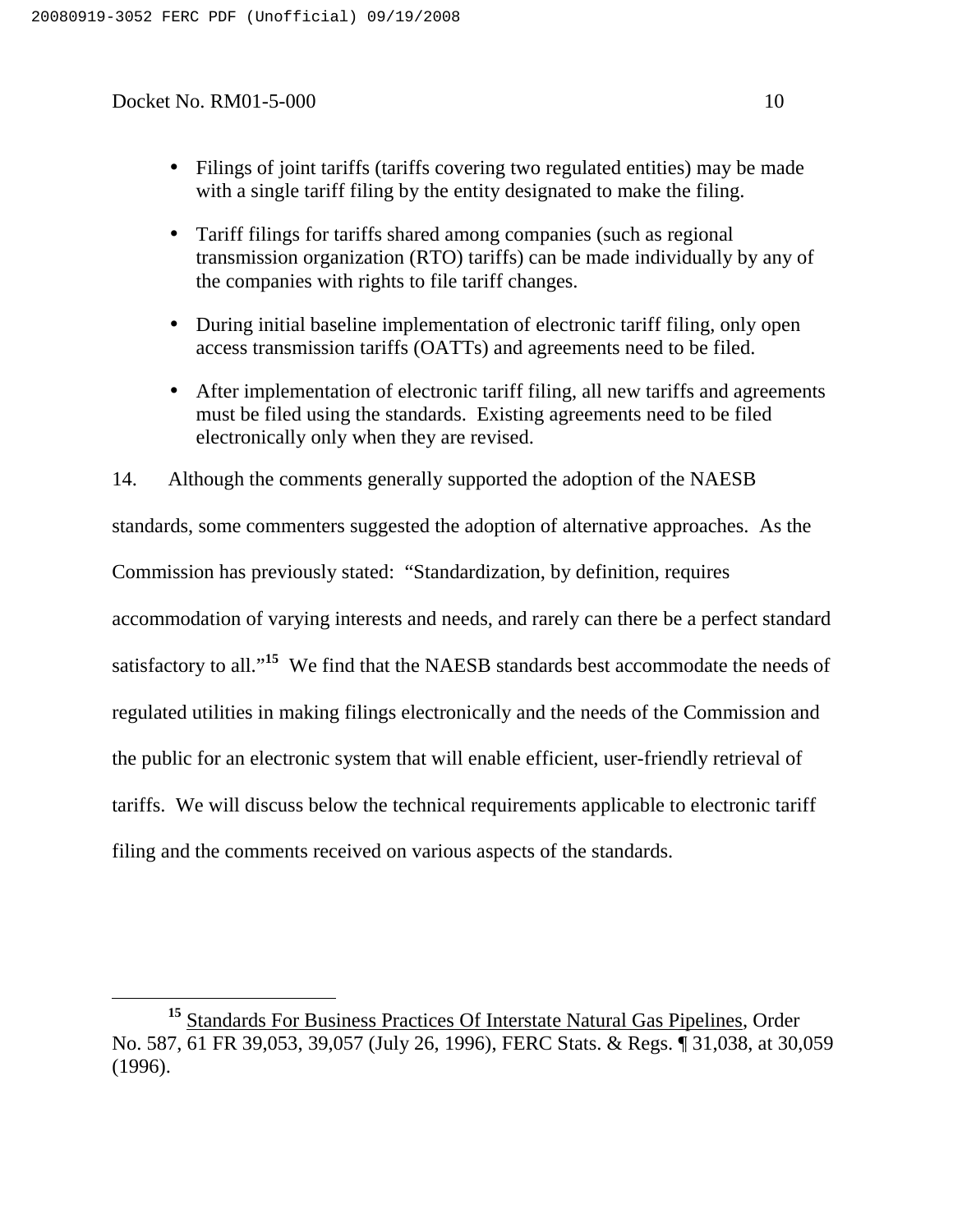#### **A. Electronic Filing Requirements**

#### **1. Companies Required to File Tariffs Electronically**

15. The companies or entities covered by this Final Rule are those that submit tariffs, rates, or contracts with the Commission pursuant to the Natural Gas Act (NGA), the Natural Gas Policy Act of 1978 (NGPA), the Federal Power Act (FPA), the Interstate Commerce Act (ICA), the Flood Control Act, the Bonneville Power Act, the Northwest Power Planning Act, and other relevant statutes. Included among the companies or entities covered by the requirements are: RTOs and independent system operators (ISOs); power authorities and federal power marketing administrations which file rates, contracts, or tariffs at the Commission; intrastate natural gas pipelines that file rates and operating conditions pursuant to the NGPA; interstate natural gas pipelines subject to the NGA which serve only an industrial customer; and companies or entities that may make voluntary tariff filings, such as reciprocity filings pursuant to Order No. 888.

# **2. Procedures for Making Tariff Filings**

16. Using the new XML schema, companies, and all those authorized to make filings on behalf of the company, such as outside counsel, will make tariff related filings using the existing eFiling portal. As described below, the filing process will be modified slightly from the current eFiling process, in particular to include a company registration that will provide increased security for the filing, as well as additional e-mail notifications of potential problems with the filing.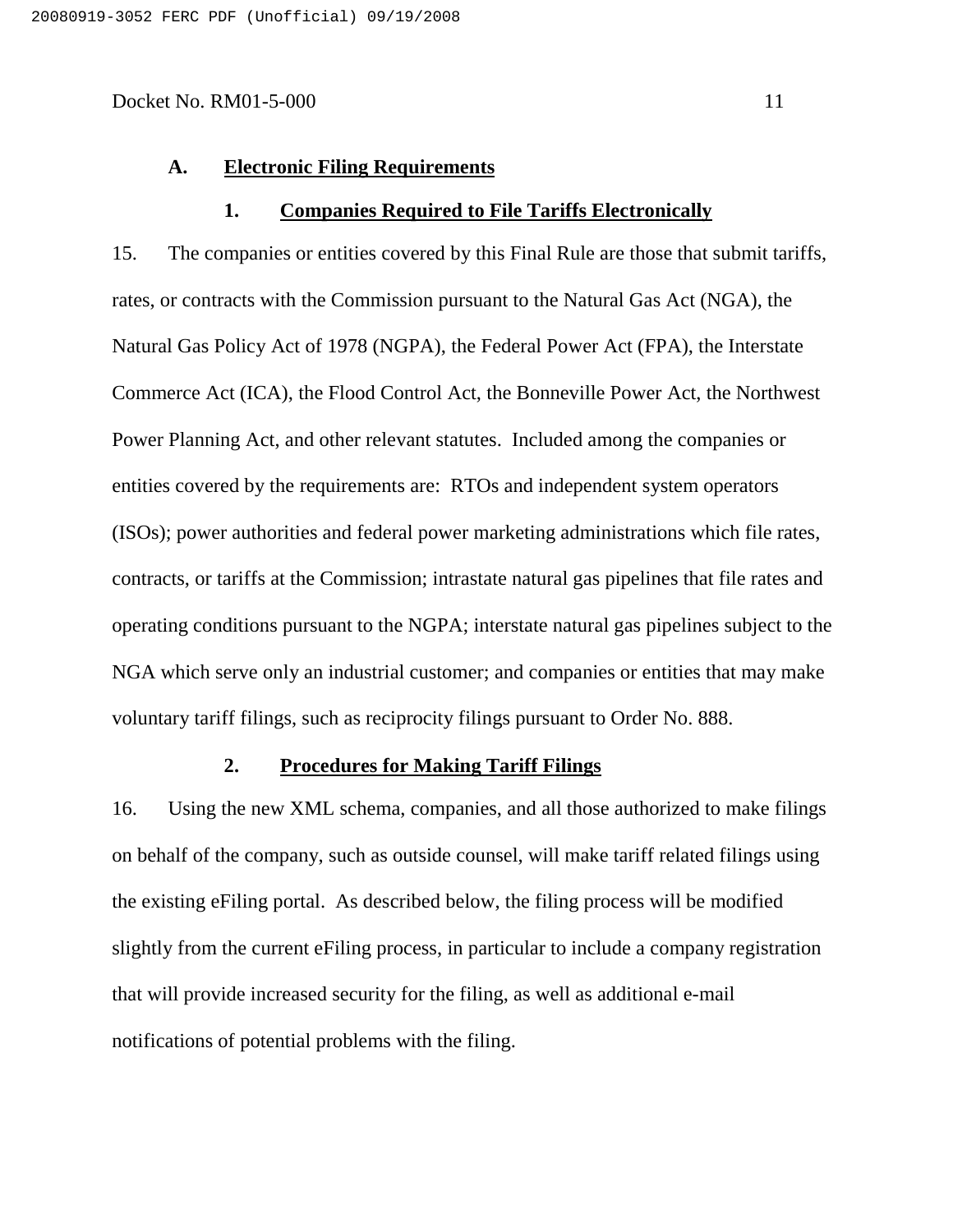17. The person making a tariff filing must have previously registered in eFiling (Filer). Upon successfully logging into the FERC eFiling portal, the Filer will be presented with the introductory screen indicating success in accessing the site, and presented with a link to the filing creation part of the site, which will include an option to make a Tariff filing (eTariff portal).

18. The eTariff portal will prompt the Filer to enter the company identification number assigned during the company registration process and an associated password. After successfully passing this step, the Filer will upload an eTariff XML filing package that conforms to the XML schema. Once the filing is uploaded, the eFiling web page will indicate the filing has been submitted.

19. After the filing has been submitted, a Confirmation of Receipt will be e-mailed to both the e-mail address of the Filer and to the e-mail address on file with FERC for the company identification number. This e-mail only acknowledges the receipt of the filing through the eFiling portal, provides a timestamp, and indicates that the filing is placed in the queue to be processed.

20. The XML filing package will be validated programmatically by an eTariff verification process. Depending upon the success of the verification process, a number of e-mails will be sent.

• If the verification is completed successfully, an e-mail will be sent to the validation e-mail address provided in the XML package and to the e-mail address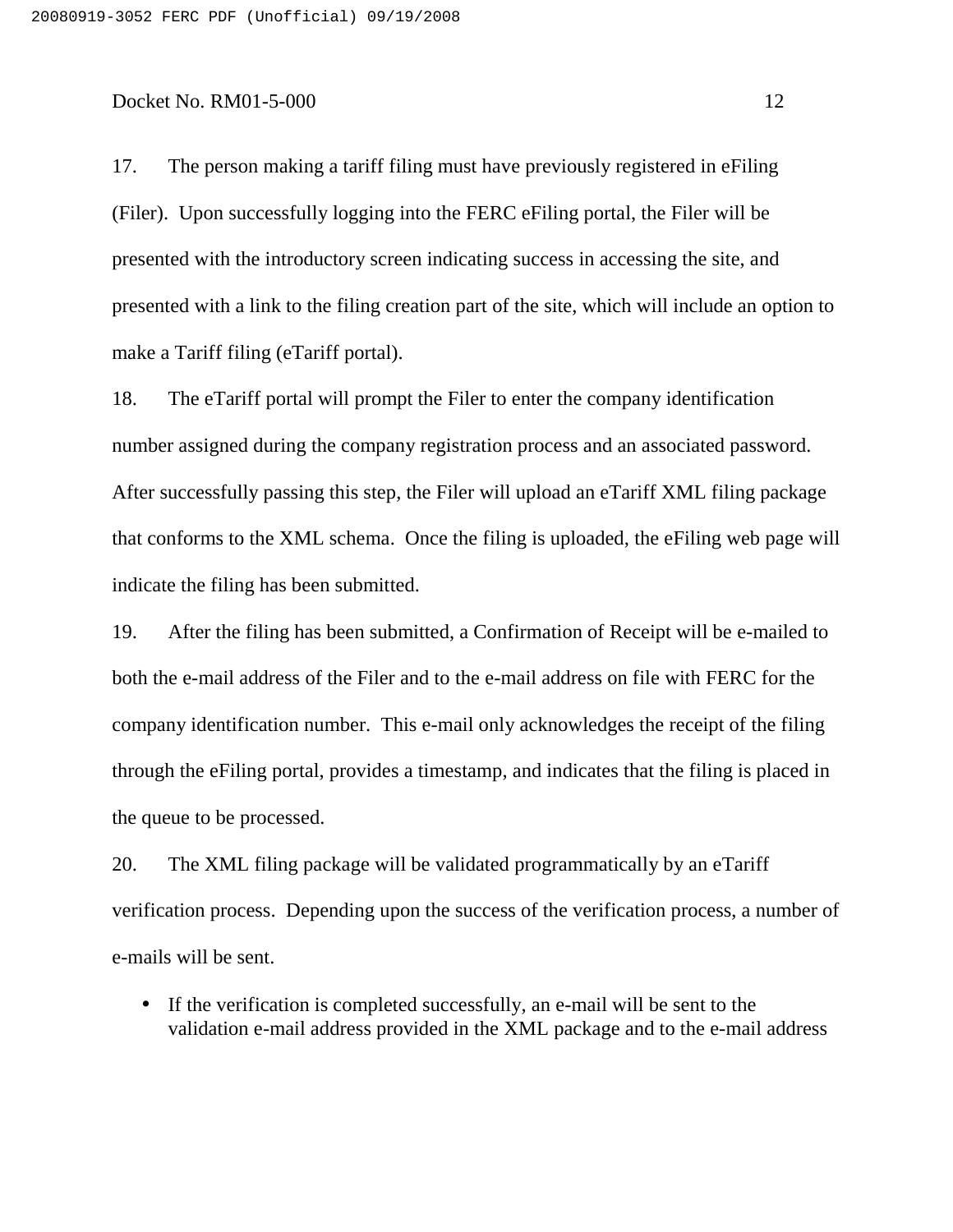associated with the company whose tariff is being revised. **<sup>16</sup>** This e-mail means only that the filing has passed the validation, not that it has been officially accepted by the Secretary of the Commission.

- If the XML filing package can be parsed (and the validation e-mail address can be obtained), but the package does not otherwise pass verification, an e-mail will be sent to the validation e-mail address provided in the XML filing package. This email will provide information about the problems encountered during the verification process.
- If the XML filing package cannot be parsed at all (is unreadable), an e-mail will be sent to the Filer and to the e-mail address associated with the company identification number indicating a problem has been encountered with the filing.

21. Once passed validation, the standard eFiling e-mail will be sent to indicate

whether the Secretary of the Commission has accepted and docketed the filing or rejected

it. As occurs with all filings, the docketing e-mail does not guarantee that other filing deficiencies will not result in rejection or other action pertaining to the filing later in the review processes within the Commission. After this step, the filing is passed on to

eLibrary, the tariff database and other Commission systems.

22. INGAA requests that the Commission establish a procedure for submission of tariff filings in the event of an electronic failure of the Commission's eFiling and eTariff system. Such a request is beyond the scope of this rulemaking. In Order No. 703, the Commission delegated to the Secretary of the Commission the authority to develop procedures for electronic filing, including procedures to be followed in case of an

**<sup>16</sup>** This may not be the same company making the filing; for example, in the case of a shared tariff, one notification will go to the company making the filing and the other will go to the ISO or RTO whose tariff is being revised.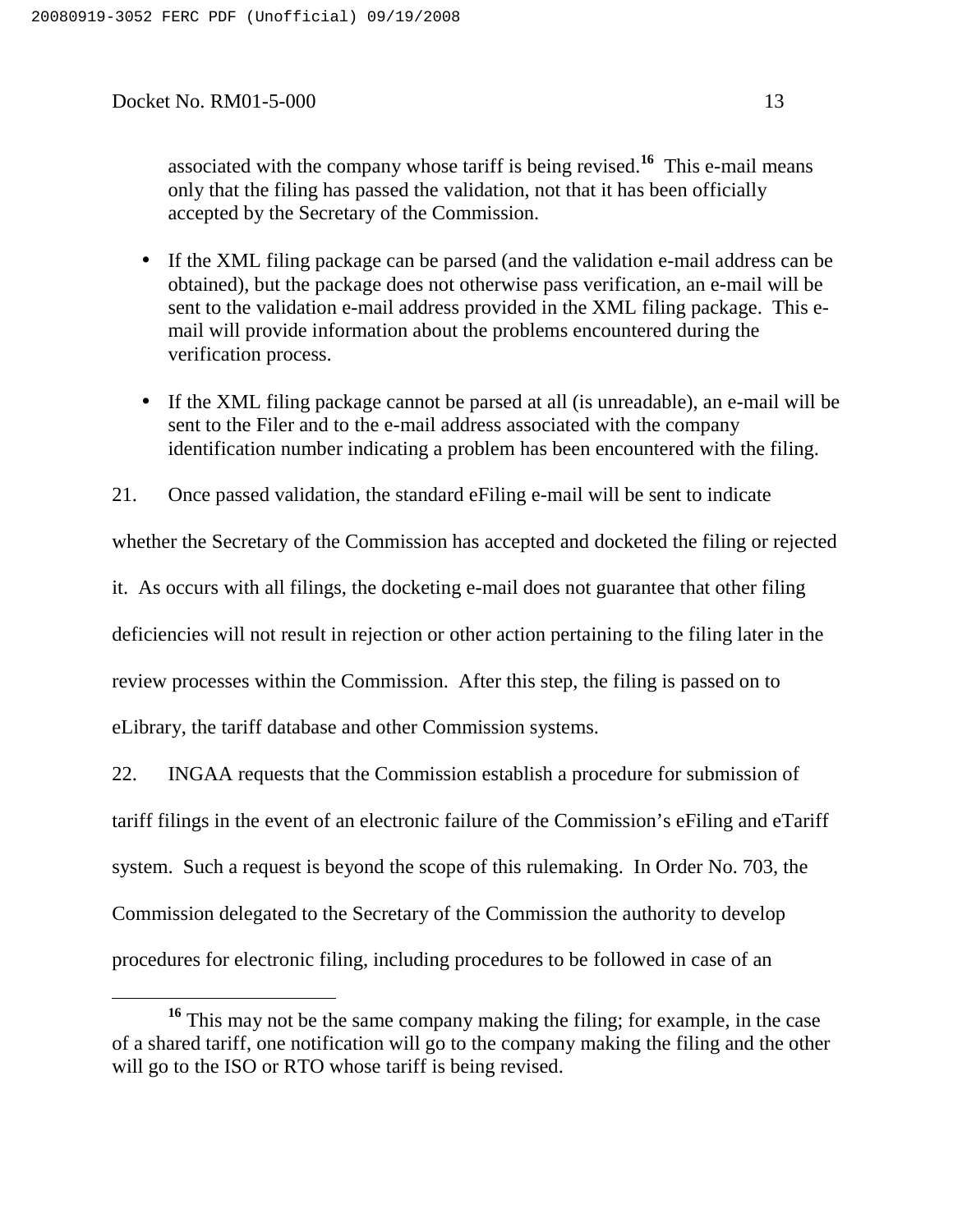electronic failure of the eFiling system. **<sup>17</sup>** Since the tariff filing component will be a part of the eFiling system, the same procedures followed by the Secretary for electronic failure will apply to eTariff as well.

#### **3. XML Schema and Tariff Database**

23. Under the standards, the tariff filing must be made in conformance with the XML schema. The schema essentially is a method by which the filing entities can communicate information to the Commission. The schema proscribes the metadata elements and the textual information that must be included in the filing package. The data elements included in the XML package are required to properly identify the nature of the tariff filing, organize the tariff database, and maintain the proper relationship of tariff provisions in relation to other provisions. For example, these elements will identify which tariff provision is being revised so that the revised tariff provision can be placed electronically in the proper location within the tariff hierarchy. The filing package itself will include the text of tariff changes as well as all filing attachments, such as transmittal letters. **<sup>18</sup>** The XML schema will be maintained on the Commission website along with the required codes, descriptions, and other requirements, as well as information that may

**<sup>18</sup>** The XML package must be filed as a zip (compressed) file.

<sup>&</sup>lt;sup>17</sup> Filing Via the Internet, Order No. 703, 72 FR 65659, FERC Stats. & Regs. ¶ 31,259, at P 33 (2007).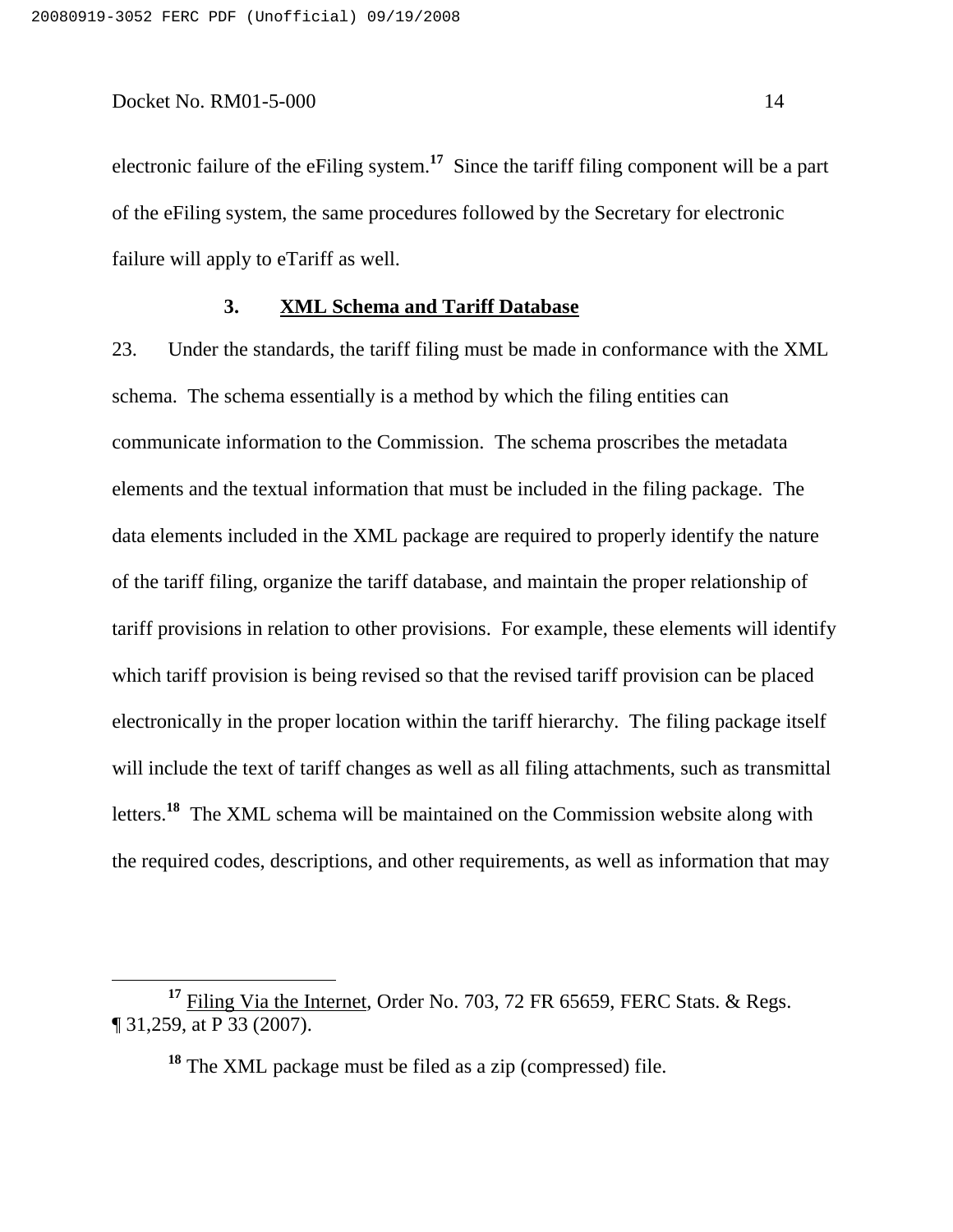be useful to those developing filing software. **<sup>19</sup>** Contemporaneously with the issuance of this Final Rule, we are posting on the website the XML schema along with the descriptions of the fields used in the schema, the instruction manual and codes to be used with the XML schema.

24. Although we do not envision that the schema and related code values will need to be changed frequently, the Secretary of the Commission, under Order No. 703, has delegated authority to make modifications to them if necessary. **<sup>20</sup>** Before any such changes are made, a notice of the proposed change will be issued sufficiently in advance to permit companies to revise their software.

25. A few commenters object to the use of the XML schema for electronic filing and argue that the Commission should simply rely on filings in eLibrary. **<sup>21</sup>** They argue that documents are maintained in standard word processing formats and that filing such tariffs through eLibrary would be easier on the filer. They assert that any tracking of such filings could be accomplished by assigning a docket number. Nevada Power, for example, argues that managing tariffs is a document management, rather than a database function. It maintains that the ability to access prior tariffs can be solved by retaining all previous effective versions of the tariff.

**<sup>19</sup>** Currently located at www.ferc.gov under the tab Documents and Filings, eTariff.

**<sup>20</sup>** 18 CFR 375.302(z).

**<sup>21</sup>** Duke Energy, EEI, Nevada Power, Southern California Edison, and PSEG.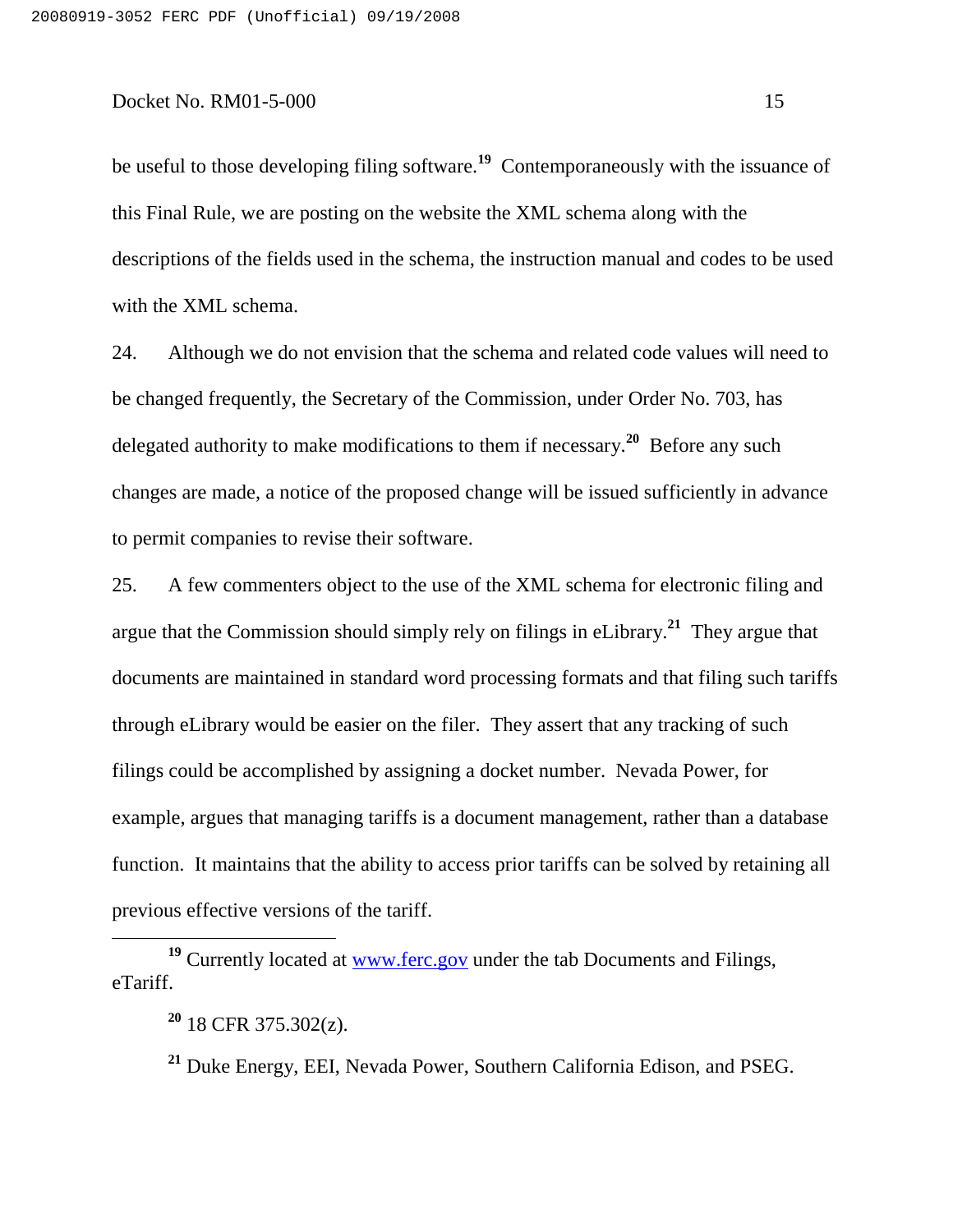26. As explained above, eLibrary is principally a system that manages and tracks filed documents based on individual proceedings (dockets). It was neither designed, nor will it function well, to retrieve individual sections or pages of tariffs that are filed in different dockets over the course of many years. The tariff database, on the other hand, will enable the Commission staff, as well as the public, to access all or portions of a company's tariffs and rate schedules compiled using date, text, and status criteria.

27. The use of a database to track individual pages or sections of tariffs is not inappropriate to the task of managing tariffs, as the comments suggest. The Commission has for over twenty years maintained the FASTR database for gas tariff filings and has made the results of that database available to the public. The XML schema on which the industry agreed, will update the FASTR methodology to provide an even more effective database for managing tariffs and conducting tariff searches.

28. Some commenters suggest assigning a docket or other unique number to each tariff or rate schedule, and Nevada Power suggests that instead of an electronic database, each utility could file an updated history of changes to its tariff so that customers can determine where to find specific sheets in which they are interested. Nevada Power attached, as an example of its proposal, a history for its OATT that is only six pages long covering a relatively small number of tariff filings.

29. These solutions would require users to search through reams of filing materials to obtain the particular section or page of the tariff that they need. Such solutions are not a reasonable substitute for a database, given the large number of gas, oil, and electric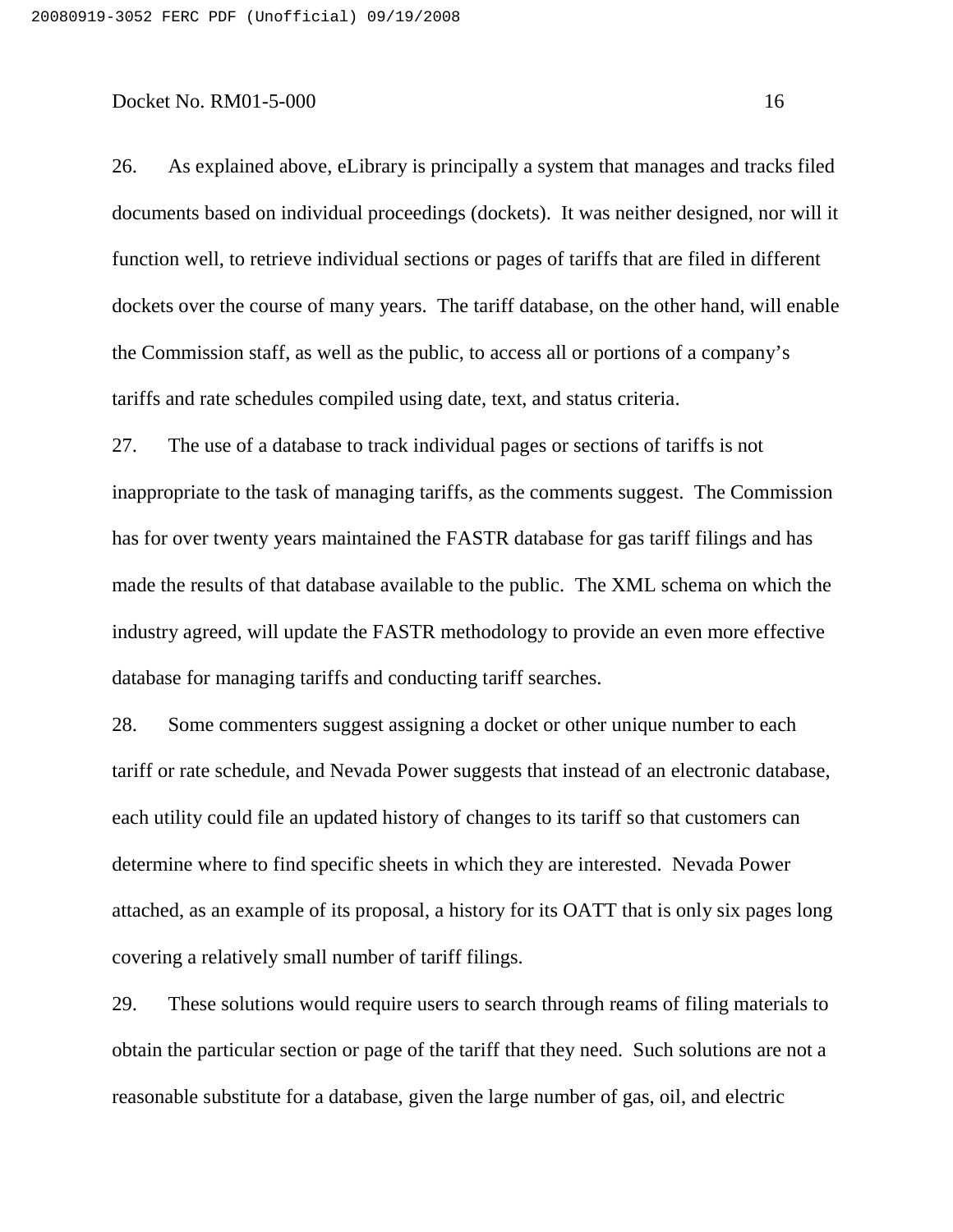companies, some of whom may make hundreds of tariff filings a year, with a list of changes that would eventually grow to hundreds of pages using the Nevada Power approach. PJM Interconnection, LLC for example made over 130 tariff related filings in a one year period. Trying to keeping track of, and find, particular tariff provisions in this massive amount of data using only a docket or other numeric identifier and a spreadsheet would be a monumental task. **<sup>22</sup>** But the tariff database, using the metadata supplied with each filing, will be able to store and retrieve this information.

30. Those arguing for an eLibrary approach envision that tariff documents would not be filed in individual sections, but as entire documents. But not all industry members supported this entire document approach. The gas pipelines, for example, supported the continued use of sheet based filings in which utilities file only the specific tariff sheet that is being revised. **<sup>23</sup>** Other tariffs are so large that filing them as a single document would be unwieldy. **<sup>24</sup>** The flexibility to file tariffs using different approaches was key to

**<sup>24</sup>** For example, PJM's posted tariff is over 8 megabytes. http://www.pjm.com/documents/agreements.html, and the California ISO's tariff is over 4 megabytes. ISO New England (http://www.iso-ne.com/regulatory/tariff/index.html) (continued)

<sup>&</sup>lt;sup>22</sup> Nevada Power's listing is similar to the Commission's current numbering sheets used in its paper tariff database. These numbering sheets run to 70 linear feet for all utilities. Using such a system to research extensively revised tariffs is difficult, time consuming, and prone to error.

**<sup>23</sup>** Minutes of February 1, 2007 eTariff Meeting, ("Ms. Nagle [Tennessee Gas Pipeline] asked whether FERC Staff supported using a section-based tariff system (in lieu of a sheet based system) and if so does everyone need to move to the section-based system"), http://www.naesb.org/pdf2/etariff020107fm.doc.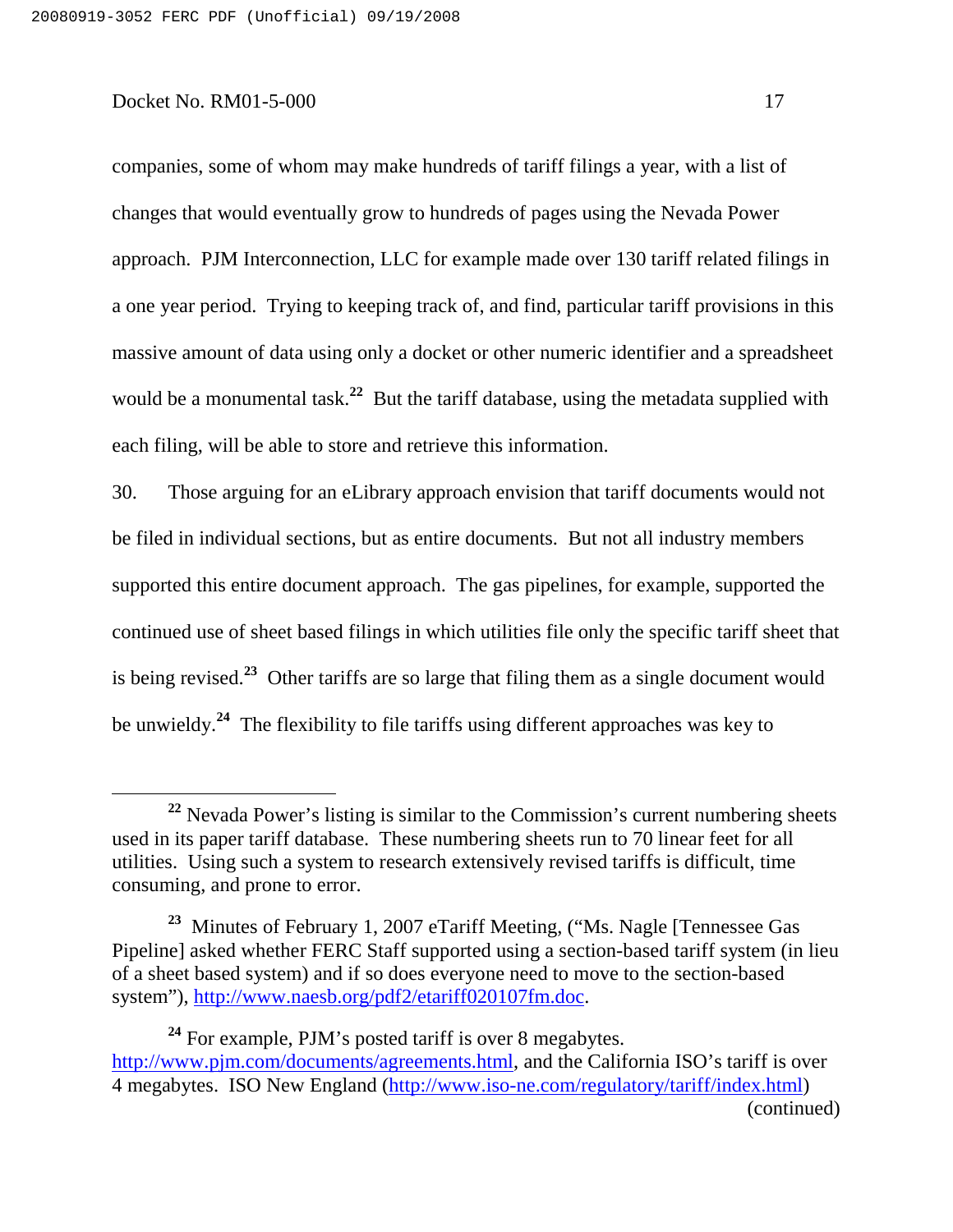developing the NAESB standards, and the industry consensus supporting those standards. **<sup>25</sup>** The approach suggested by the commenters would not provide the flexibility the industry sought. The use of a database utilizing the NAESB standards provides that flexibility and is the most efficient method of processing such filings in a way that will permit the easy and efficient integration of such individual filings into an entire tariff. 31. As we have discussed above, the development of standards requires cooperation and accommodation between companies with different needs and requirements. The NAESB process provided a means by which various members of the affected industries and customers, including those from the oil pipeline industry, could develop a set of standards that reasonably meet the needs of a large range of different types of tariff filers, large and small companies, frequent and infrequent tariff filers, companies using different methods of storing tariffs, including databases, word processing software, and spreadsheets. After examining a variety of alternative approaches over 24 days of

and the New York ISO (http://www.nyiso.com/public/documents/tariffs/oatt.jsp) post tariffs that already are divided into sections.

**<sup>25</sup>** Minutes of July 27, 2008 eTariff Meeting, at P 5 ("flexibility is present to support whole document filings, sheet based filings and section based filings. This flexibility is provided for individual companies and for the industries themselves, as a given company may choose to use any of the three choices depending on the filing to be made. This flexibility is a key underlining assumption from which all the work papers were developed and as such, was reflected in the vote just taken"), http://www.naesb.org/pdf3/etariff072707fm.doc.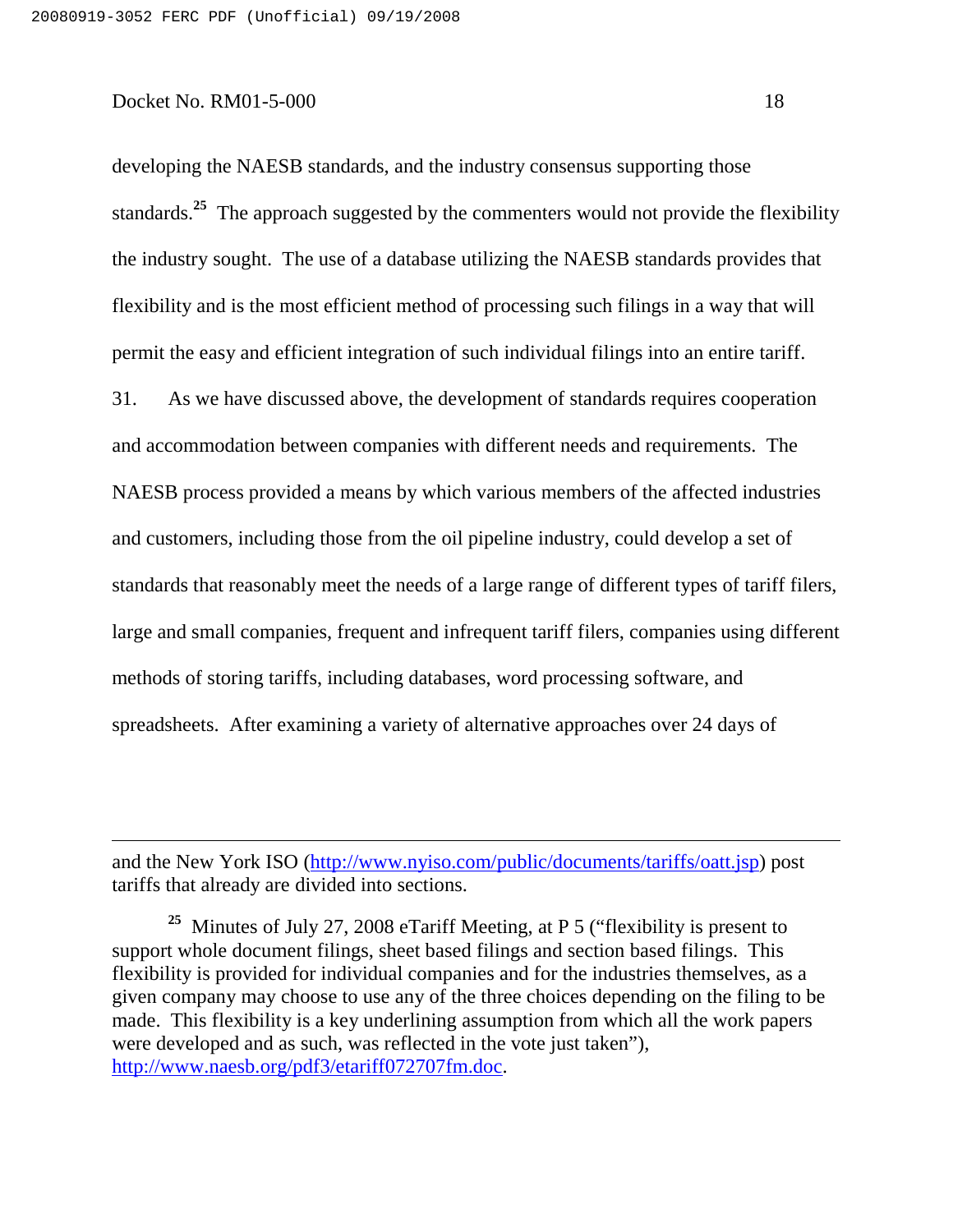meetings, a consensus of the gas and electric industry **<sup>26</sup>** agreed upon the use of the data elements and XML schema as the most efficient means for electronically filing tariffs. **27** We therefore will adopt the database approach and standards as approved through the NAESB process.

32. CAISO asks that the RTOs not be required to provide all the metadata required by the standards or, if it is not possible to eliminate the metadata, that such metadata be kept to a minimum. The technical meetings with NAESB were designed to develop the minimum required metadata that would be necessary to feed and operate the database. The CAISO has not indicated specific metadata elements that can safely be eliminated and still maintain the integrity of the database.

**<sup>26</sup>** Although the oil pipelines and their customers did not have an official vote during the NAESB process, they participated in formulating the requirements and have supported the data elements and XML schema in their comments in this rulemaking.

<sup>&</sup>lt;sup>27</sup> APS, an active participant in the beta testing of the Commission's original software, as well as a participant in the NAESB process, recognizes that the standards provide "a useable platform for industry compliance with the new standardized requirements for electronic filing of tariff, as well as a convenient tool for market participants and FERC staff to access and review tariffs and agreements … [and this methodology] to be the superior choice to implement this Commission requirement." APS Comment, at 2. AOPL similarly recognizes that compromises were necessary to meet the needs of all the industries, stating the standards "reflect significant improvements to the proposed electronic filing regulations, in light of the particular circumstances and needs of the oil pipeline industry." AOPL Comment, at 1.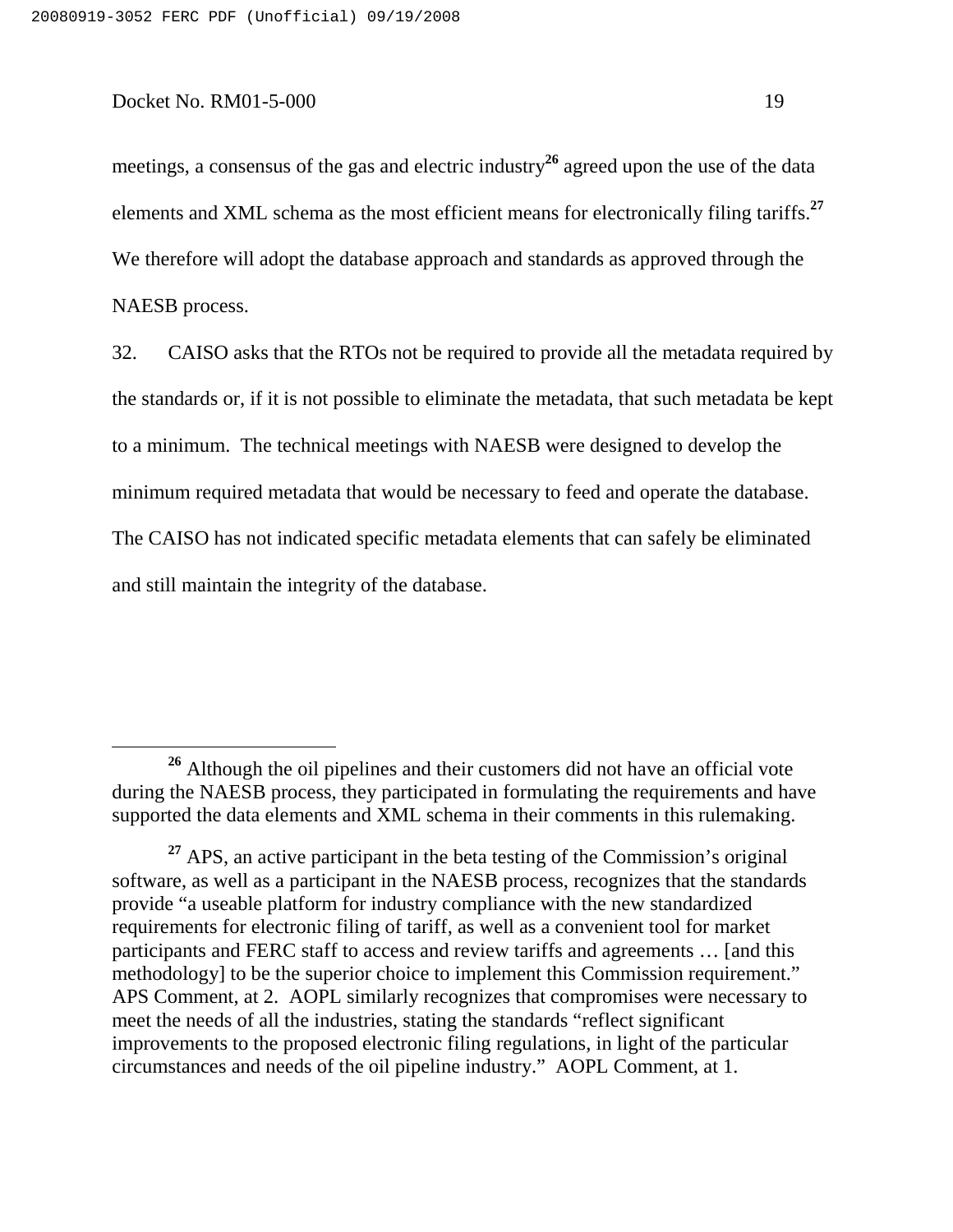#### **B. Tariff Filing Requirements**

33. The Commission's current regulations require companies to file tariff sheets that include specifically defined nomenclature to identify each sheet of the tariff. **<sup>28</sup>** A company is required to file only the tariff sheets containing the tariff revisions or changes.

34. Based on the NAESB meetings and the comments submitted, we will allow far more flexibility in the structure and identification of tariffs. Companies may determine to structure their tariffs either using the existing tariff sheet format or as sections. Companies will also be given more flexibility to file tariffs either by dividing the tariff into sheets or sections and filing only the revised sheet or section, or for a wide range of tariff documents, by filing the entire tariff document that is revised. In order to ensure that the Commission and the public have the ability to identify specific tariff provisions, versioning information is required to be included as part of the XML package. But, this information has been simplified and will no longer need to be included as text on individual sheets or sections, with the exception of certain documents filed as PDFs.

#### **1. Sheet or Section Filing Requirements**

35. In order to compile the tariff database, the standards require companies to file tariff text as a specific data element. Companies, however, will be permitted to choose whether to continue to number tariff provisions as individual tariff sheets (e.g., Sheet

**<sup>28</sup>** 18 CFR 35.9; 154.102(e).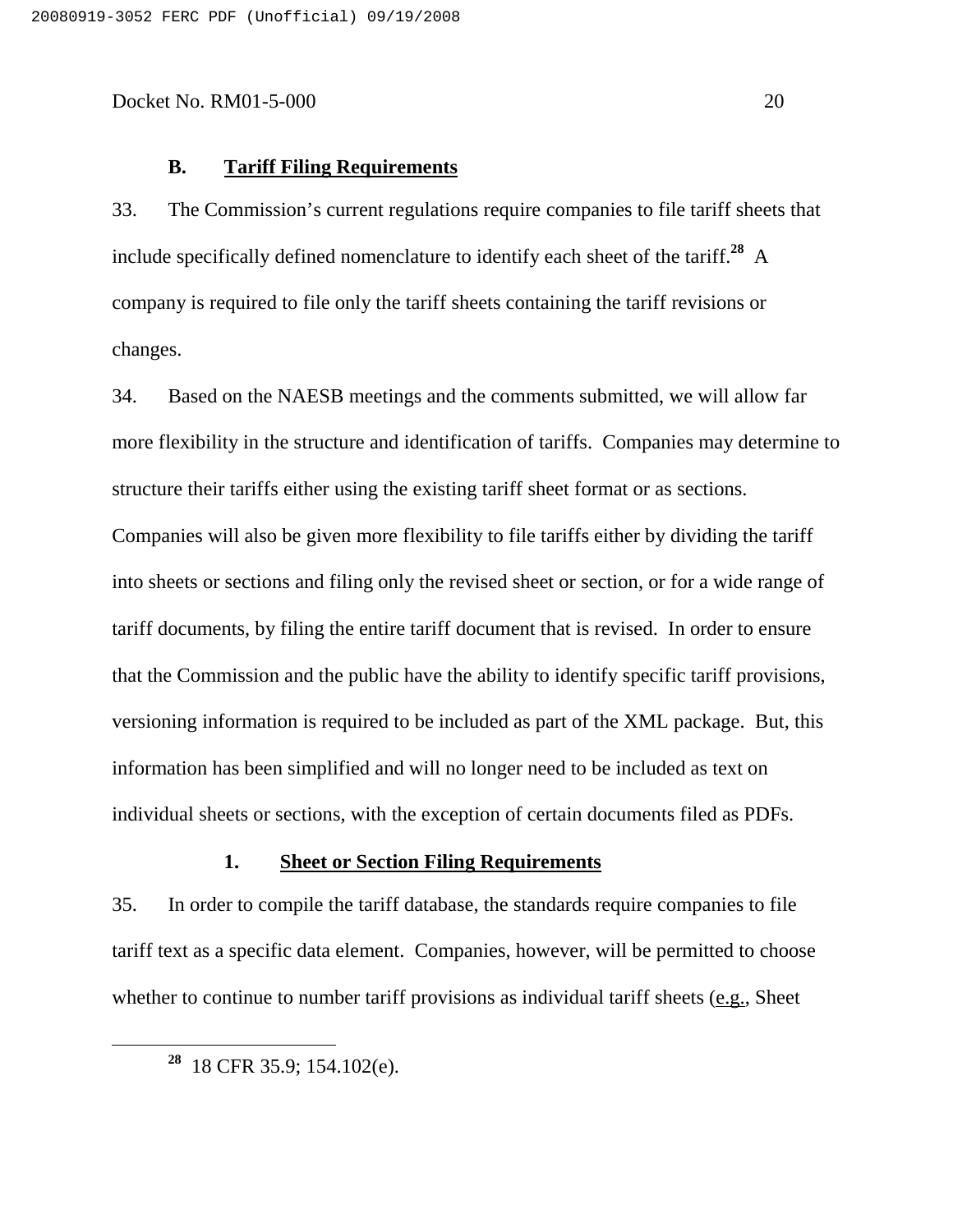No. 1) or sections (e.g., Section 1.1.1). Except as discussed in the following section with respect to open access tariffs, companies will be allowed to determine based on the nature of the tariff and frequency of filing whether to file tariffs by breaking the tariff into sheets or sections or by filing the tariff as an entire document. Companies that initially file using the entire document option will be allowed later to divide the tariff document into sections or sheets. However, a company that has already broken its tariff into sections or sheets, will not be able to recompile those sheets or sections and use the entire document option unless a company files a request for waiver.

36. The NAESB standards provide that tariff text must be filed either using the RTF file format or the PDF file format. **<sup>29</sup>** Tariffs filed under the entire document option may be filed either in RTF or PDF. Tariffs filed as sections or sheets must be filed in RTF, due to limitations on the ability to process and assemble PDF files. **30**

**<sup>29</sup>** The requirements adopted by the Commission in Order No. 703 will apply to PDF formatted documents filed as tariff text. Tariffs filed in PDF format must use the print-to-pdf feature as opposed to an unsearchable scanned format, except that tariff documents existing only on paper may be scanned into PDF. Order No. 703, FERC Stats. & Regs. ¶ 31,259 at P 23. We, however, encourage filers that scan old paper tariff documents to use an optical character recognition program to convert the scanned file to text prior to filing, so that copy and paste and search functions may be used.

**<sup>30</sup>** RTF is a text format that will enable the Commission's software to assemble quickly the sheets or sections into a complete tariff document. In contrast, PDF is not a textual format, and does not permit such processing.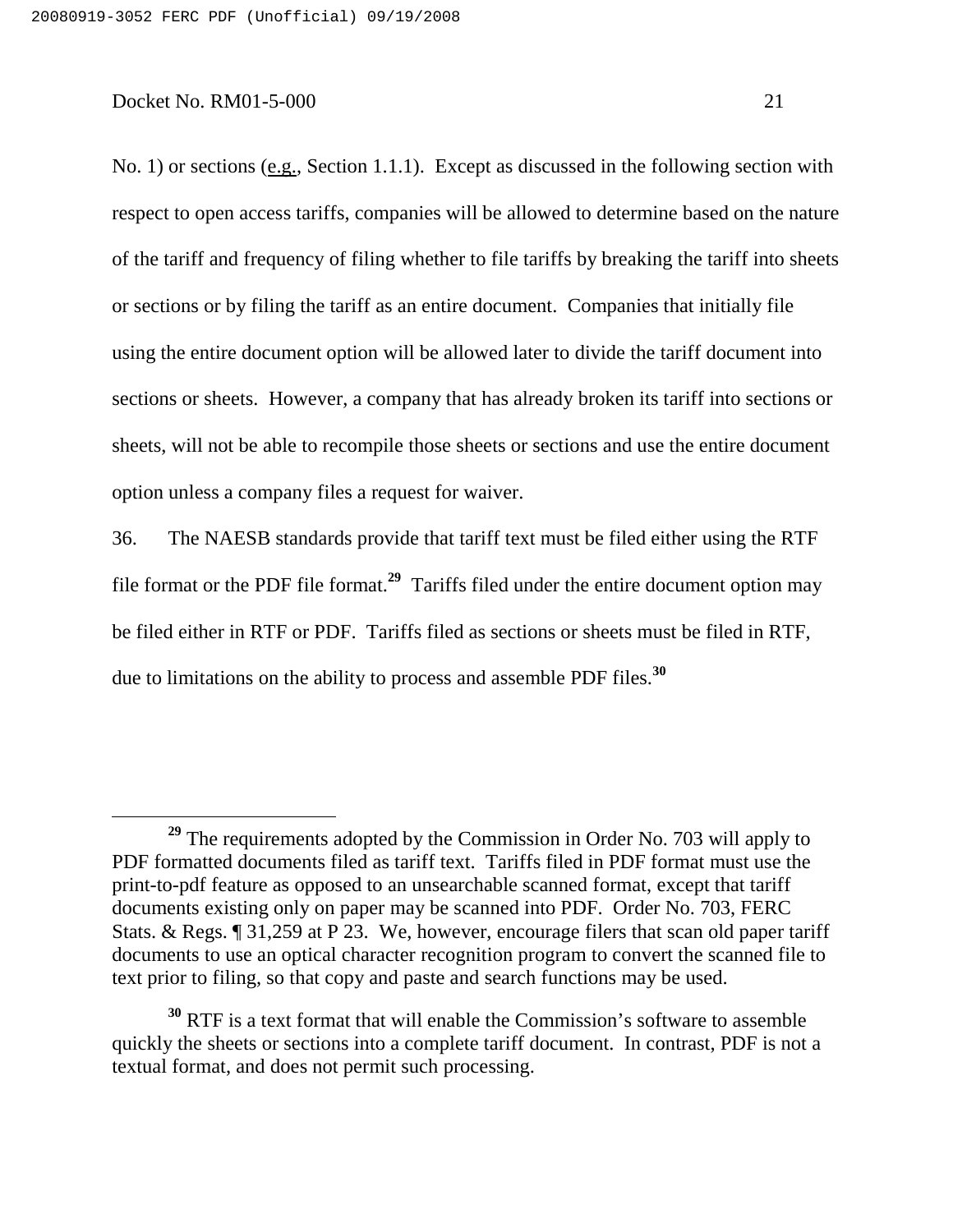37. The comments support the flexibility to use sheet, section, and entire document options using PDF format. **<sup>31</sup>** AOPL for example "strenuously supports this aspect of the rule which provides benefits to both shippers and pipelines." **32**

38. TransCanada asks that the Commission clarify whether and under what conditions companies that initially file using the sheet-based option may be allowed to later re-file using the section-based option, and vice-versa. For both the shipper and Commission staff benefit, we certainly would not encourage utilities to switch back and forth frequently between a sheet and a section-based system, because such a change will make the ability to research past provisions more difficult. **<sup>33</sup>** But because both the sheet and section approaches provide equivalent granularity and flexibility for users, utilities can make such a change without obtaining special permission. The only time special permission is required is if a utility wants to covert from a sheet or section based approach to entire document, because such a change does reduce usability.

39. AGA requests that tariffs be fully text searchable. As described above, all tariffs, including those filed using PDF, must be filed in text searchable format.

<sup>33</sup> The database will store each sheet or section so that a user wishing to examine a past sheet or section can do so. If the utility decides to change between sheets and sections, the prior history of a particular provision may be more difficult to access. For example, in a sheet to section change, the past sheet (record) will still appear in the database, but it will not be linked to the section (record) that will replace it.

**<sup>31</sup>** Midwest ISO, INGAA, and AOPL.

**<sup>32</sup>** AOPL Comment, at 4.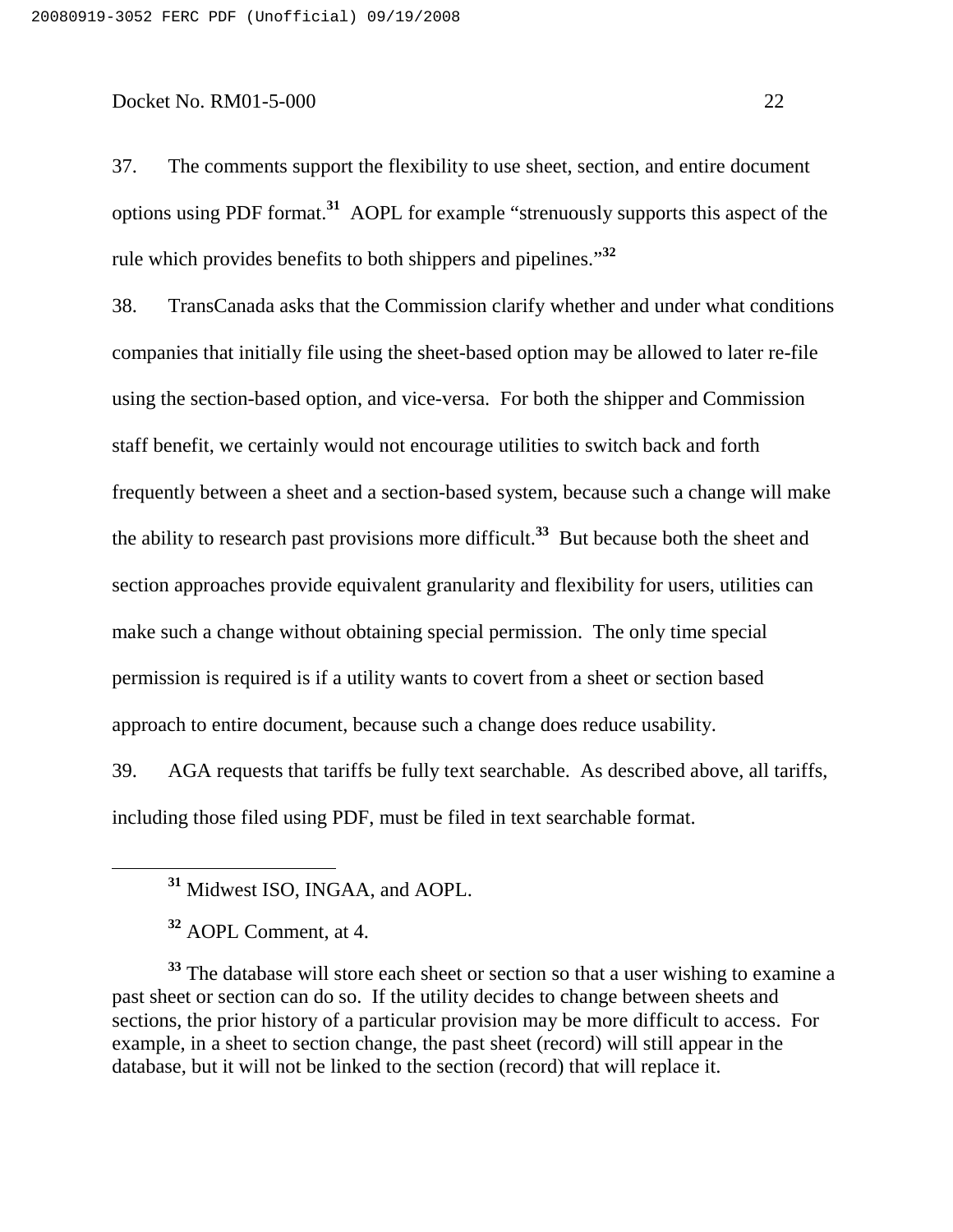#### **2. Gas and Electric Open Access Transmission Tariffs**

40. Tariffs for interstate natural gas pipelines and electric utilities must be filed by breaking the document into sheets or sections. Unlike individual service agreements or contracts that affect only the signatories to the agreements, the open access transmission tariffs affect a wide variety of customers and are the most frequently revised. Moreover, because of the breadth of these tariffs, and the need to review and research portions of these tariffs, it would not be efficient for staff or for the public to have these documents refiled in their entirety every time a company proposes to revise an individual tariff section or page.

41. We are revising §§ 35.9 and 154.102 to require that open access transmission tariffs, which will include other open access documents and documents of general applicability, such as ISO/RTO operating agreements and market rules, must be filed as sheets or sections. Because the electric OATTs are based on the Commission's pro forma OATT, we have specified the minimum required divisions for such filings. For non-ISO/RTO OATTs, the OATT must be divided at least at the section 1.0 level, with individual sections for each schedule or attachment. Because ISO/RTO OATTs are much more complex, ISO/RTOs will be required to divide their OATTs at the 1.1 level at a minimum. Filers are encouraged to use even smaller divisions that are appropriate to their individual tariffs and filing patterns. In addition, to aid electric utilities in filing their OATTs, we are posting on our website a pro forma OATT divided into the largest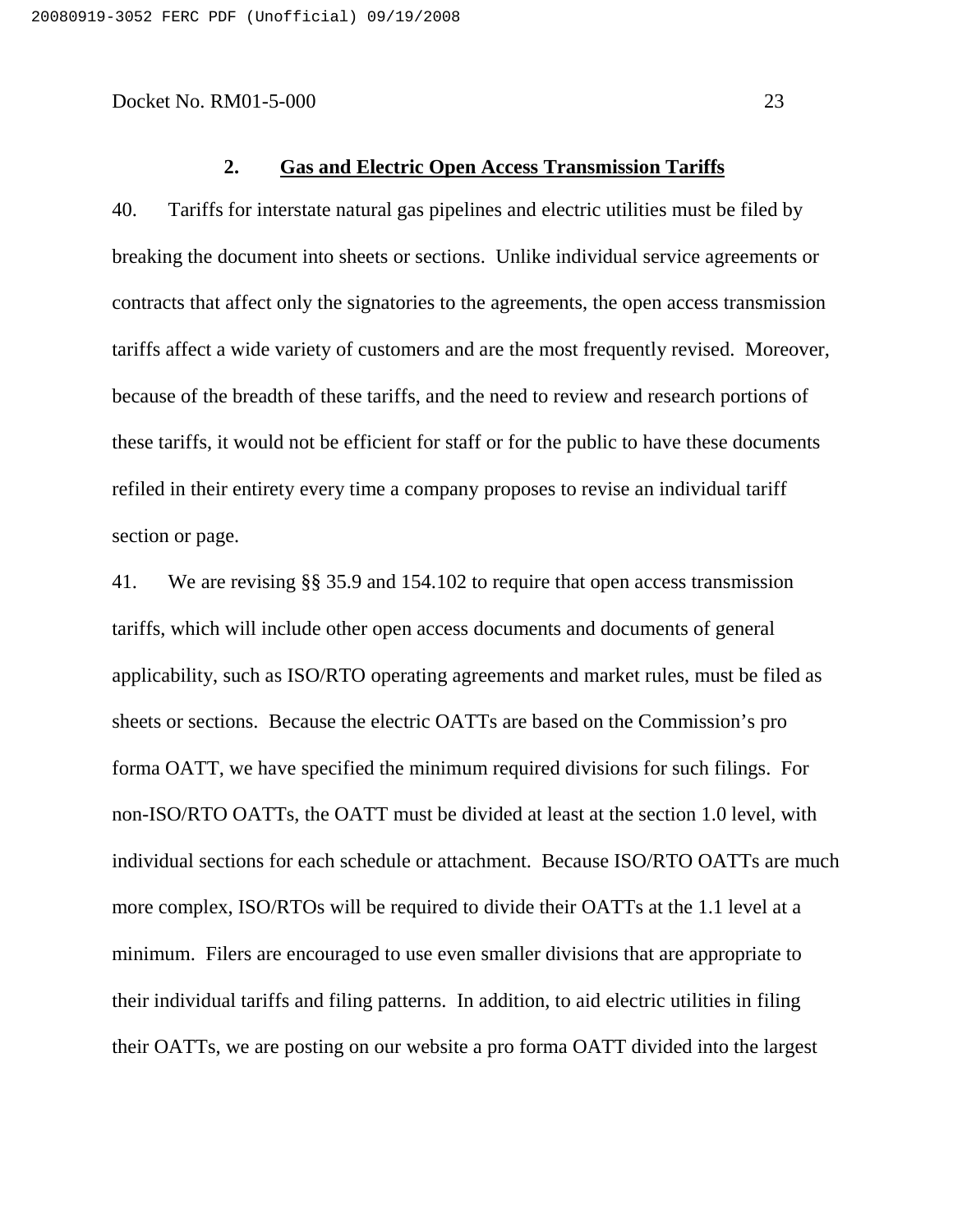allowable sections, as well as information that will help companies develop Microsoft $^{\circledR}$ Word macros to electronically divide tariffs at this level.

42. Because we have not specified a pro forma interstate natural gas transportation tariff, the regulation we adopt requires that the interstate natural gas pipeline open access tariffs filed as sections be divided so that each section includes only related subject matter and is of reasonable length. **<sup>34</sup>** Negotiated rate agreements and other non-conforming service agreements need not be divided, but can be filed as entire documents.

43. EEI requests that non-RTOs be allowed to file their OATTs as single documents, maintaining that these are relatively static documents and that allowing the filing of an entire document will reduce the time and expense necessary to break such tariffs into sections and may simplify the filing software that such companies need to build or acquire.

44. We will not relax the requirement to at least divide the pro forma OATTs at the 1.0 level. As described above, OATTs can be large and unwieldy documents and run to over 160 pages; dividing the document at the 1.0 level will ensure that Commission staff and the public can review and search for tariff provisions relating to the same subject matter. Dividing the OATT at the 1.0 level will result in only 57 sections, each addressing a different topic, and such division will only have to be done once. Moreover, EEI maintains that most OATTs are maintained as Microsoft Word documents.

**<sup>34</sup>** 18 CFR 154.102.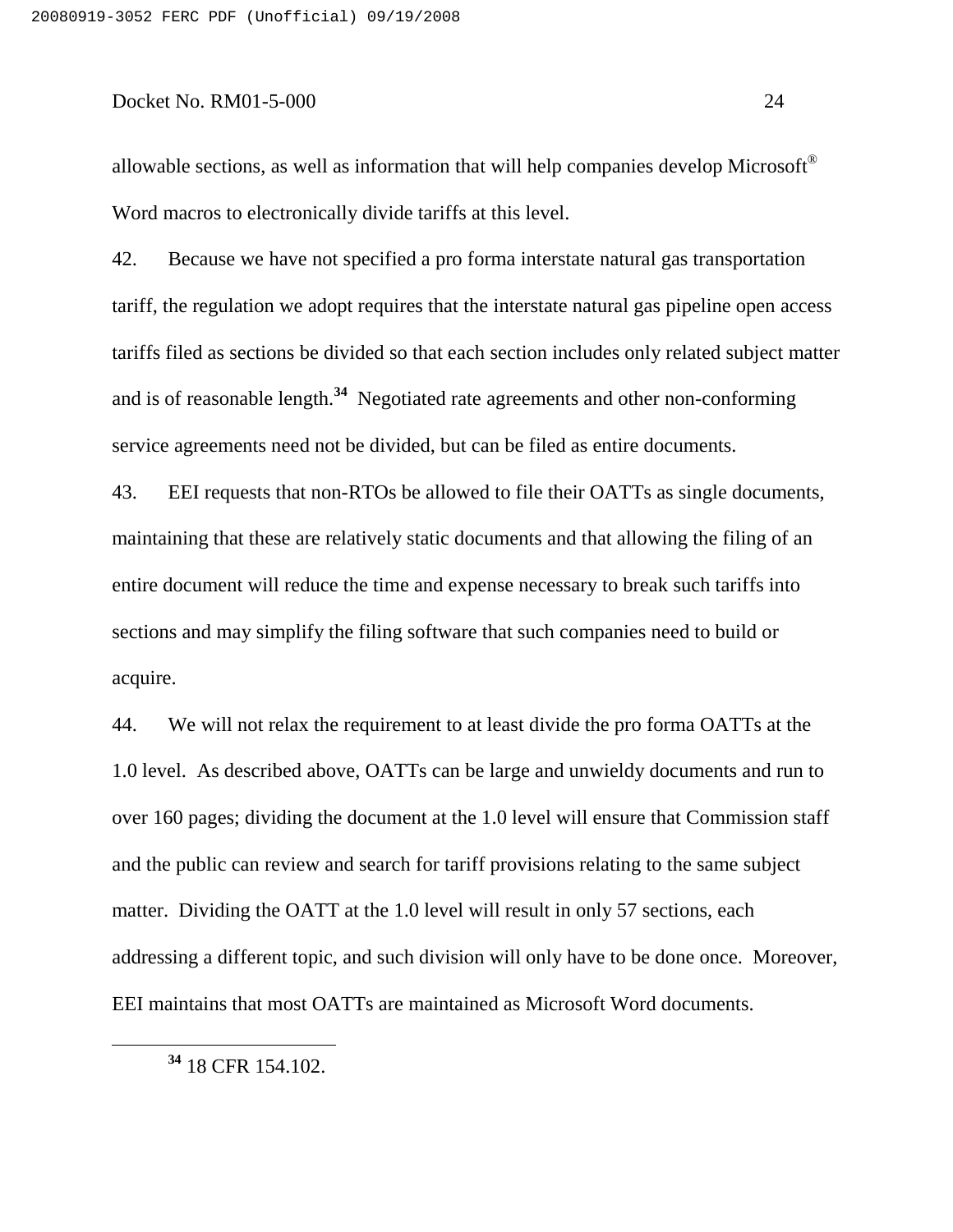Commission staff has developed and will post a macro that in many cases will divide the OATT at the appropriate level. Commission staff also has posted a pro format OATT divided into the requisite sections that can be used as a reference. Creating the sectionalized pro forma OATT manually only took one hour. In balancing the burden of a one-time conversion of an OATT into individual sections against the benefits of being able to easily locate and search for specific OATT sections, we find that the benefits of requiring that OATTs be broken into sections outweigh the costs.

45. AGA argues that the Commission should set a minimum requirement for gas pipelines similar to that set for electric utilities and suggests that the minimum should at least match the table of contents and include as a separate section each topic listed under General Terms and Conditions of Service. We find that this suggestion does provide useful guidance as to the minimum sections required and therefore revise the regulation in §154.102 accordingly.

## **3. Versioning**

46. The Commission currently requires each tariff page to include a version number that can be used to identify the particular revision of that page (e.g., First Revised Sheet No. 1 would replace Original Sheet No. 1). Because tariff provisions change, often frequently, this convention is useful over time for identifying and referring to particular tariff provisions in orders. With the adoption of the NAESB standards, the versioning requirement will be modified and made less complicated.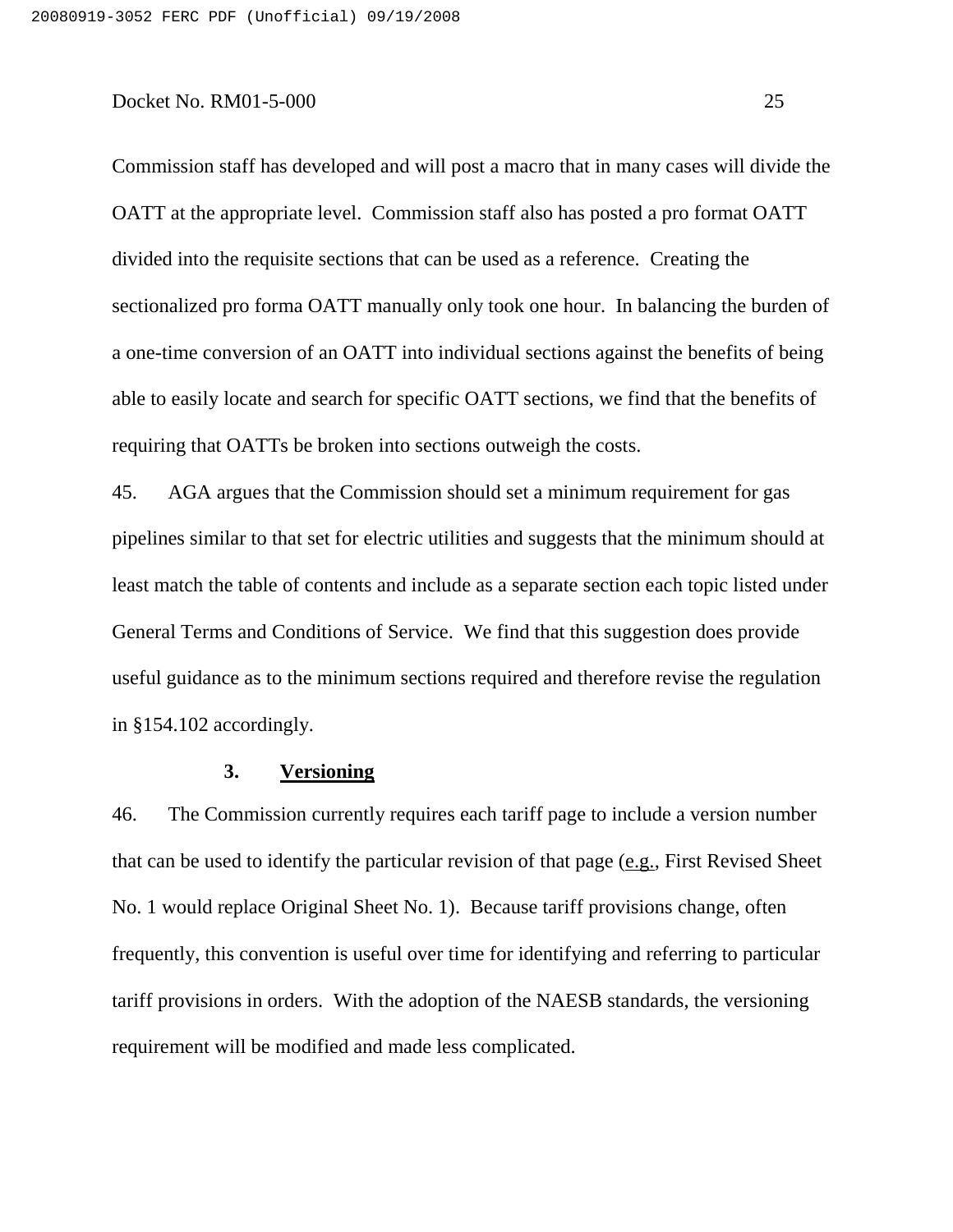47. The NAESB standards require that each sheet, section, or entire tariff document be identified with a version number in an x.y.z format. **<sup>35</sup>** The x.y.z format will accommodate the same level of identification as our existing nomenclature, including items such as squeezed and retroactive sheets. As long as each tariff section, sheet, or entire document is identified uniquely, companies can choose how complex to make their identification. Some companies may want to continue this detailed approach to better identify the placement and relative position of tariff sheets and sections, and the x.y.z format will accommodate such identification. Other companies may not choose to include such a detailed hierarchy of changes. Companies, for example, may choose simply to numerically number each section, sheet, or entire tariff document as they file it, using just the x field.

48. As proposed in the NOPR, and adopted in this Final Rule, identification of versioning need not be included in the text of the individual tariff revisions that are filed with the exception of tariffs filed in PDF format. Companies however may choose to include such identification in the tariff text if they desire. The XML schema requires that the requisite versioning information be included as metadata, and versioning information

**<sup>35</sup>** The x.y.z format is a representation of the version (designation) of a tariff filing where "x" represents revision number for the given tariff provision (tariff record), "y" delineates that it is a substitute for a previously filed tariff provision, and "z" indicates that it is a "squeeze" tariff provision. A "squeeze" tariff provision occurs when a tariff provision needs to be made effective on a date which occurs between the effective dates of two tariff provisions that already are filed with the Commission.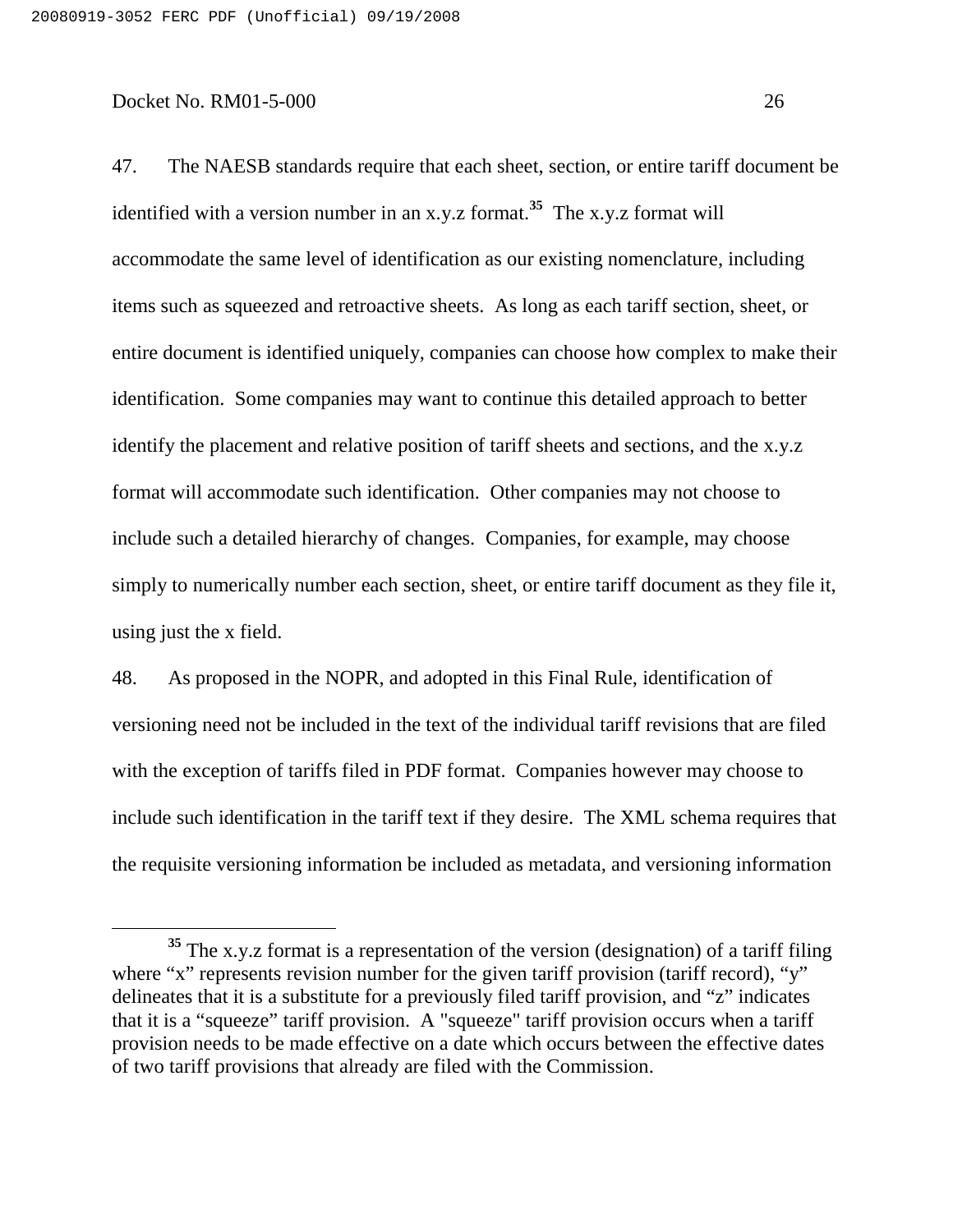will be made available to staff and the public in the tariff database. Moreover, to ensure that the versioning information is available to the public on eLibrary, the Commission will use the metadata provided in the XML package to generate a document on eLibrary that contains the appropriate versioning information. Because we are creating this document by electronically combining information from the XML package, the formatting of the versions and tariff text may not appear identical to the filing made by the company.

49. The only exception to this rule is for tariff documents filed using PDF. Because PDF is not a textual format and does not permit easy electronic manipulation, we cannot generate a document for eLibrary that contains the correct versioning information. For these documents, therefore, the Instruction Guide requires that the first page of the tariff document include the required information: company name, tariff title (if applicable), and the appropriate version number.

50. INGAA suggests that for gas tariffs, the regulations should continue to require that the first section or sheet of the tariff include: The FERC Gas Tariff Volume Number, the name of the natural gas company, as well as the name, title, address, telephone number, e-mail address and facsimile number of a person to whom communications concerning the tariff should be sent. We will modify the regulation to continue this requirement.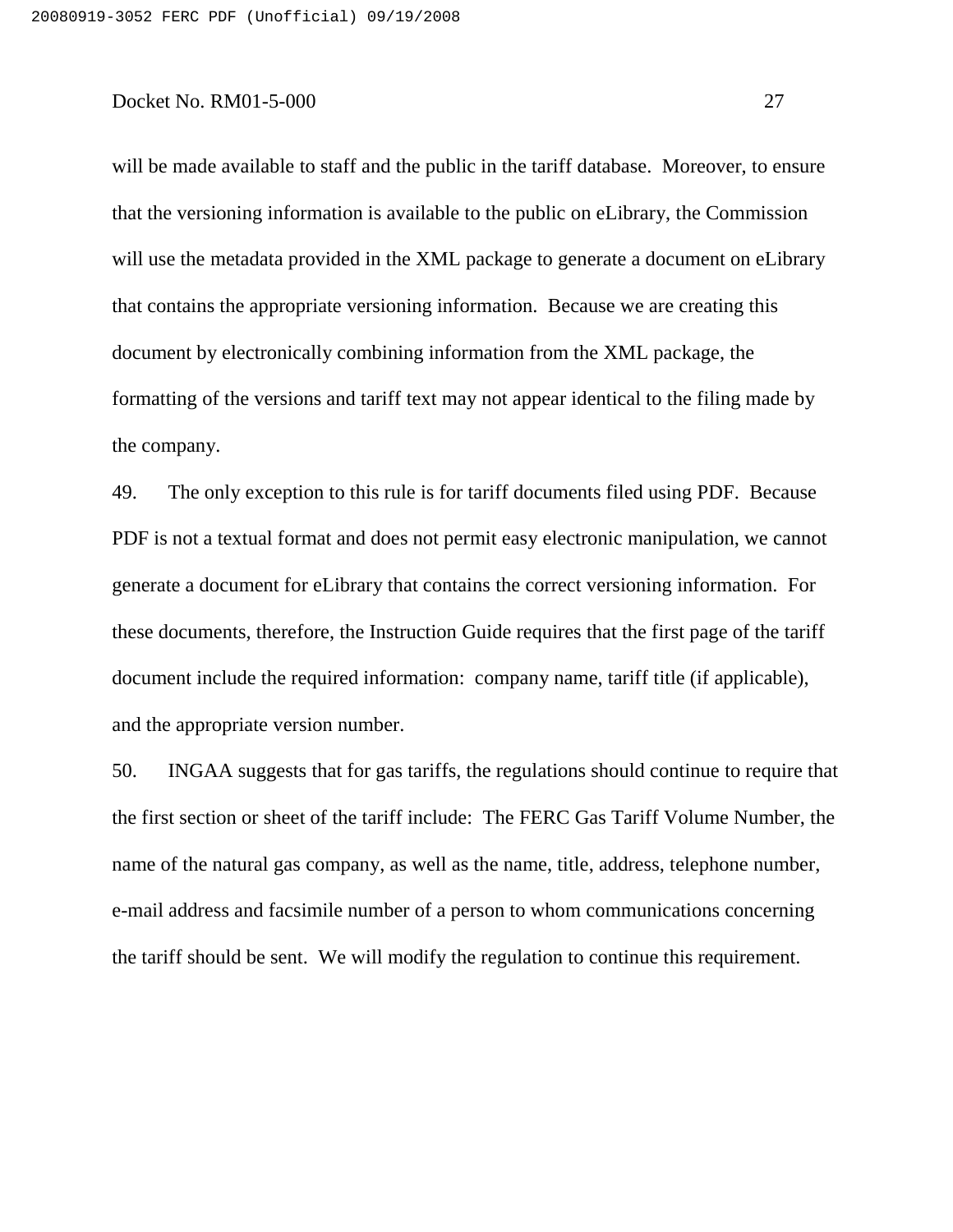51. EEI recommends that the Commission eliminate various formatting requirements required under Order No. 614.<sup>36</sup> As we have discussed above, we are eliminating a variety of the required formatting requirements because they are included in the XML metadata and the other formatting requirements are included in the standards. As a result, the formatting and filing requirements of Order No. 614 have been supplanted by the regulations and requirements addressed in this rulemaking. **37**

# **4. Marked Tariff Changes**

52. The Commission's current interstate natural gas pipeline (§ 154.201) and electric utility regulations (§ 35.10), require companies to provide a marked version of the tariff text in the tariff filing indicating the changes and deletions made to the existing tariff text. The oil pipeline regulations (§ 341.3) provide for the use of special symbols to denote changes.

53. We are continuing the requirement for filing marked versions of tariffs. We also are modifying the symbols used by the oil pipelines using the symbols proposed by

**<sup>36</sup>** Designation of Electric Rate Schedule Sheets, Order No. 614, 65 FR 18,221 (Apr. 7, 2000), FERC Stats. & Regs. ¶ 31,096 (2000).

**<sup>37</sup>** The provisions of §35.5 regarding rejection of material (adopted in Order No. 614) are being retained. In filing pre-existing contracts and rate schedules, electric utilities are still required to eliminate the use of supplements and include in their filings only effective provisions. See 18 CFR 35.1 (revised to remove the use of supplements); Boston Edison Company, 98 FERC ¶ 61,292 (2002) (utilities must file effective tariff provisions); Vermont Yankee Nuclear Power Corporation, 98 FERC ¶ 61,122, at 61,366 (2002) (utility required to remove tariff language that was no longer effective from its rate schedule).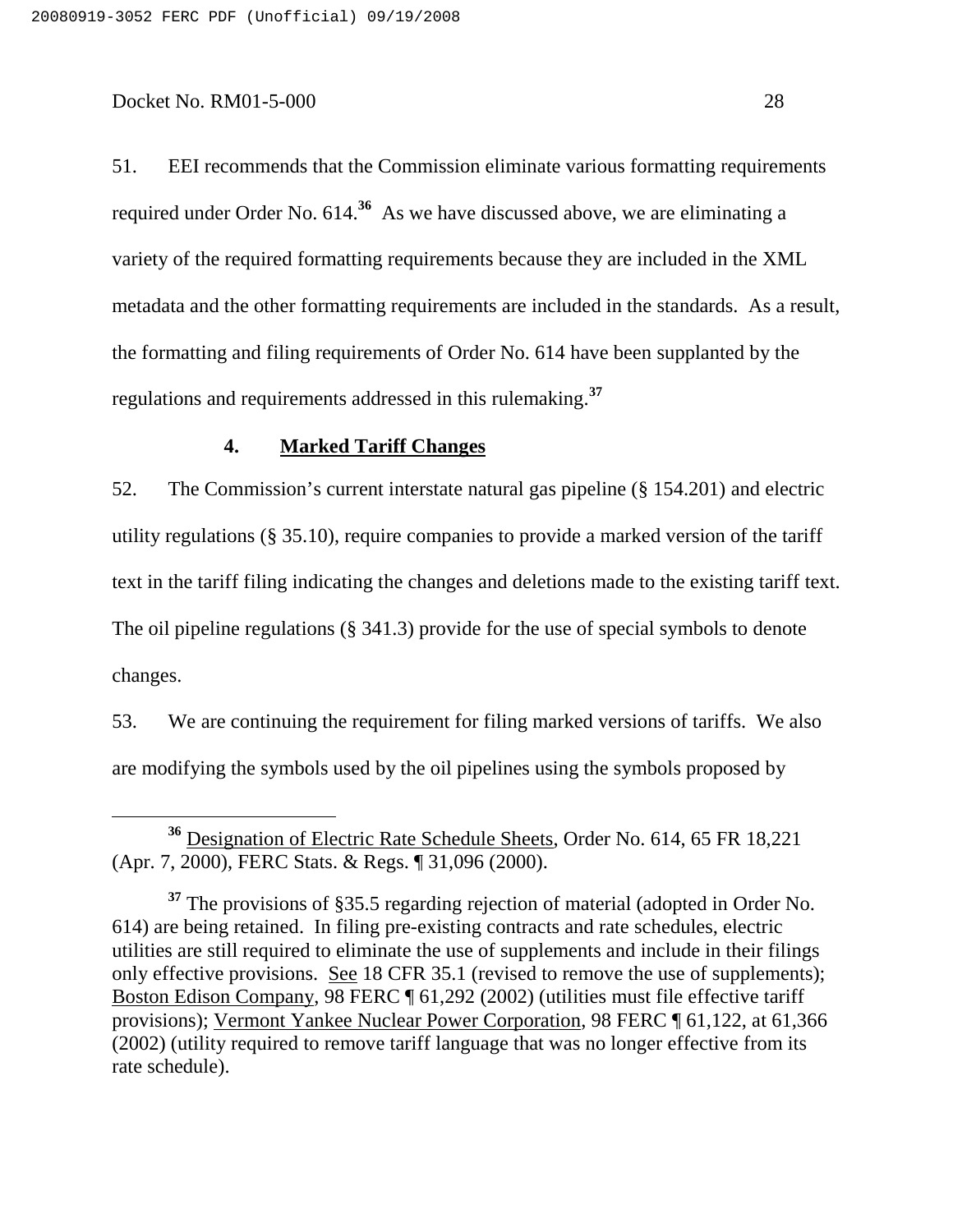AOPL so that the symbols can be entered into a find or search message box using keystrokes available on a keyboard. In contrast to past practice in which tariff changes were filed only as individual sheets or supplements, the standards permit tariff documents to be filed as large sections or as entire documents. Although we are confident that filing companies will not intentionally make unmarked changes to tariff text, we want to ensure that both staff and the public are not put in the position of having to read the entire tariff text of large sections or an entire document to ensure that unmarked changes were not made. As a precaution, therefore, we are revising our regulations to make clear that only the sections of the tariff document appropriately identified in the filing will be considered part of the filing and any acceptance of a filing by the Commission will not constitute acceptance of an unmarked tariff change.

54. INGAA supports the regulation, but requests that the Commission modify it to state that "interested parties may comment only on those revisions appropriately designated and marked to constitute the filing; provided, however, comments on unmarked and undesignated language will be permitted when such comments provide useful information to the Commission for the resolution of issues directly related to the filing." We will not adopt the proposed language as part of the regulation because, as INGAA itself recognizes, determinations as to the appropriateness of such comments need to be made on a case by case basis. The Commission must in individual cases determine if the protest or comment on the unchanged tariff text bears upon the justness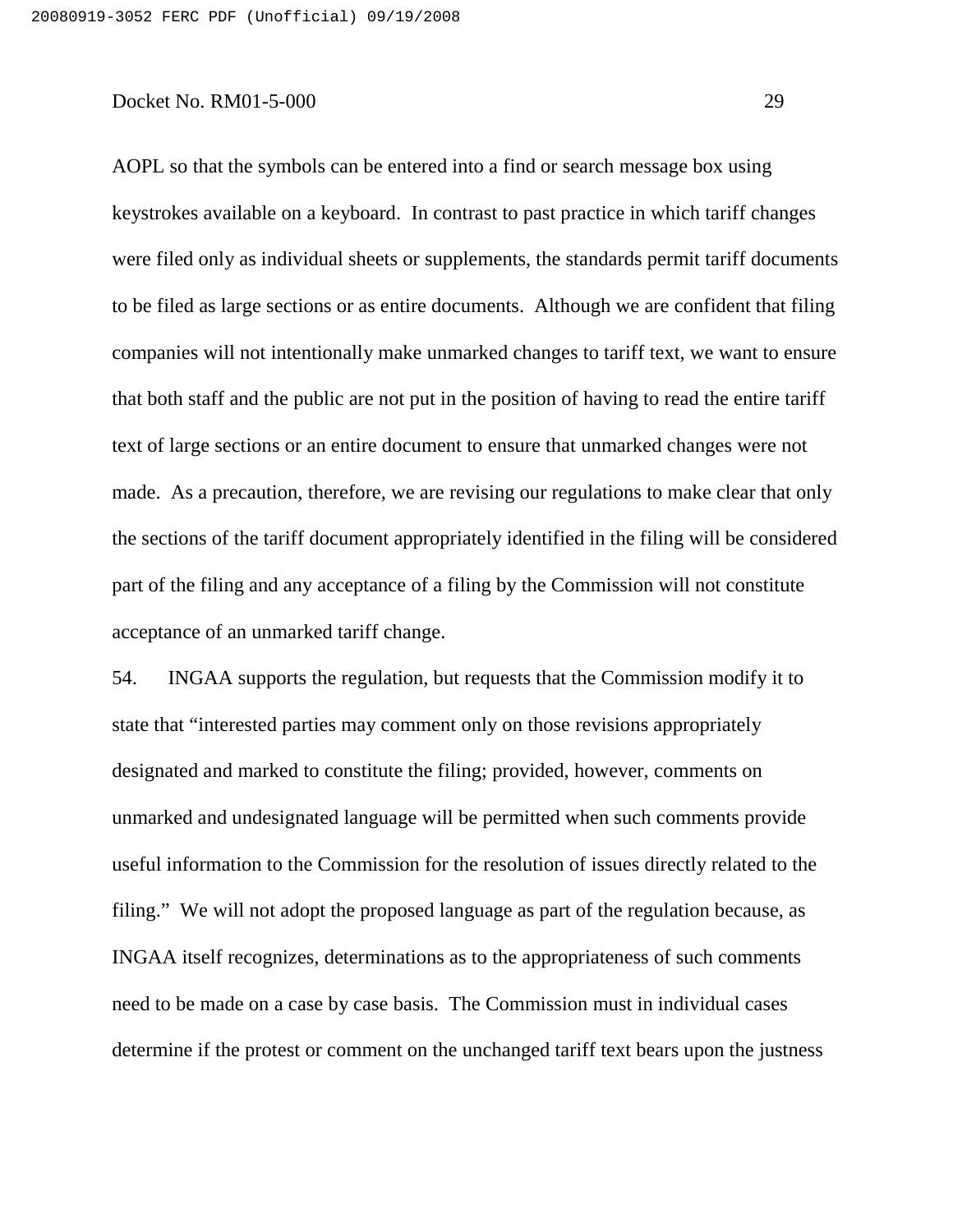and reasonableness of the proposed tariff change or is a request for the Commission to take action under section 5 of the Natural Gas Act to revise the unchanged provision. 55. AOPL argues that the Commission should remove the proposed language in § 341.3 of the regulations arguing that a filed tariff change should be deemed effective even if a symbol is misplaced or incorrect. AOPL states that under long-standing ICA precedent the omission of a symbol in a tariff denoting a change in rate does not affect the validity or applicability of the tariff item.

56. We never meant for this provision of the regulations to constitute a trap that would penalize an oil pipeline if it simply used the wrong symbol or failed to include a symbol in the tariff as long as its overall filing was sufficient to provide notice of the proposed change. We therefore have revised the regulation from that proposed in the NOPR to make clear the regulation does not apply to an improper or omitted symbol so long as the change is identified in the tariff filing. **<sup>38</sup>** The purpose of this regulation is to ensure that shippers and the Commission receive the required notice of proposed changes by the pipeline and that shippers are not penalized by the failure of the pipeline to provide the requisite notice. As part of the NAESB process, agreement was reached on allowing oil pipelines to file entire tariffs as PDF files. Because of the nature of PDF files, however,

**<sup>38</sup>** The NOPR used the phrase "revisions that are marked appropriately," which in the context of the oil pipeline regulations might be read to connote marked with the correct symbol. We are revising the regulation to read "revisions to tariffs identified in the filing" which will cover revisions that are explained in the transmittal letter even if the symbol is incorrect or omitted in the tariff.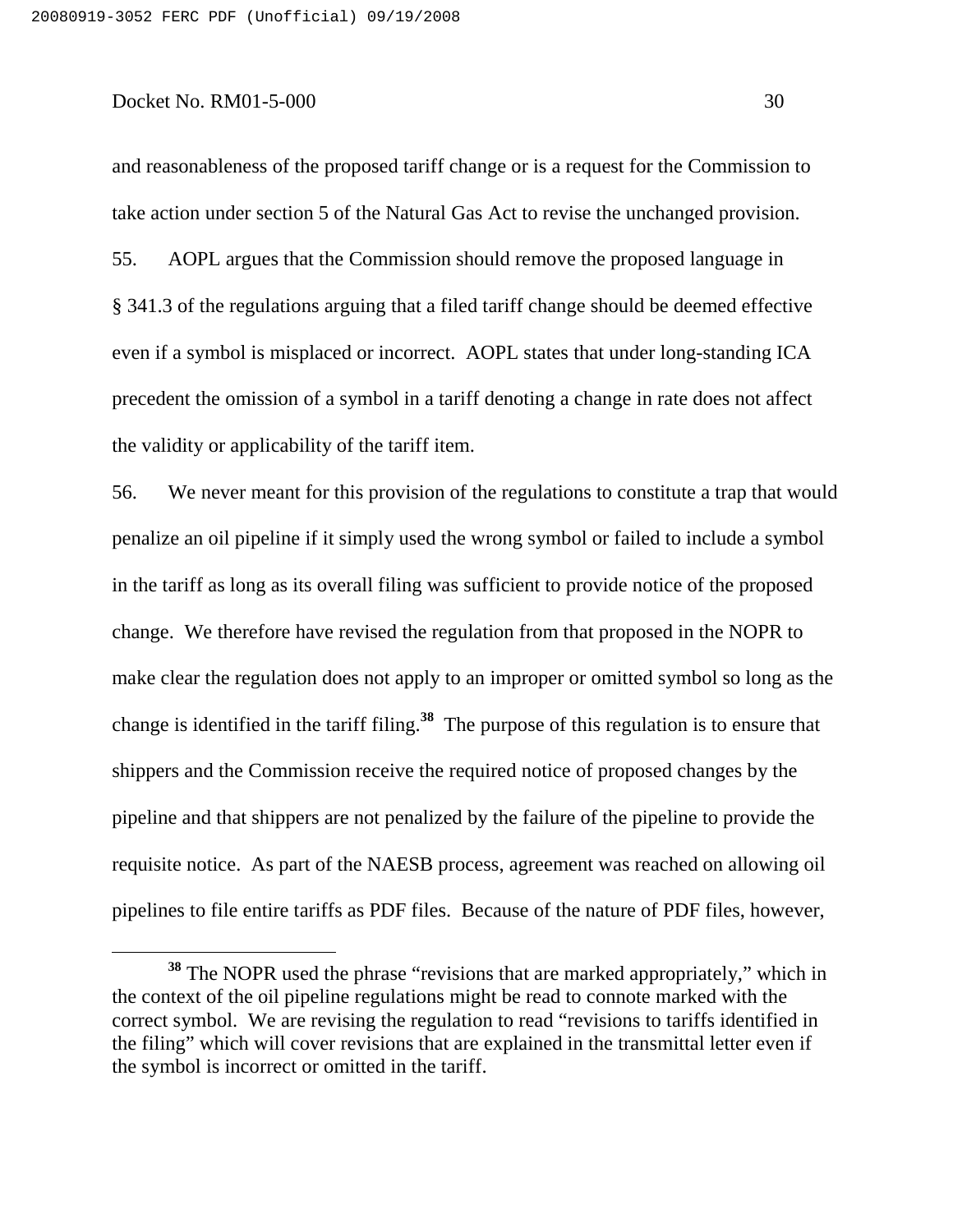it will be difficult for the Commission staff or the pipeline's customers to create a document comparison of a PDF document. Thus, the oil pipeline would be in the best position to create a document comparison, and we find the burden of ensuring proper notice legitimately should fall on the oil pipeline making the filing. The oil pipeline could for example satisfy this requirement by indicating its changes in the transmittal letter or attaching to the transmittal letter a redline-strikeout version of the tariff being revised.

57. Section 6(3) of the Interstate Commerce Act (ICA) recognizes that it is the responsibility of an oil pipeline in making a filing to change its tariff to "plainly state the changes proposed to be made in the schedule then in force." ICC v. American Trucking Association,<sup>39</sup> cited by AOPL, does not establish the invalidity of the Commission's regulation. In American Trucking, the Interstate Commerce Commission (ICC) sought to reject tariff rates based on violations of rate bureau agreements. While the Court found that the ICC was without statutory authority retroactively to reject a tariff in violation of the rate bureau agreement after the tariff has taken effect, the Court found that the ICC did have authority to condition tariff approval in a manner reasonably tied to statutory objectives. In this regulation, we are not retroactively rejecting a tariff we have previously accepted; rather we are imposing a regulatory condition governing the filing prior to acceptance that will ensure that customers are protected in the event that the oil

**<sup>39</sup>** 467 U.S. 354 (1984) (American Trucking).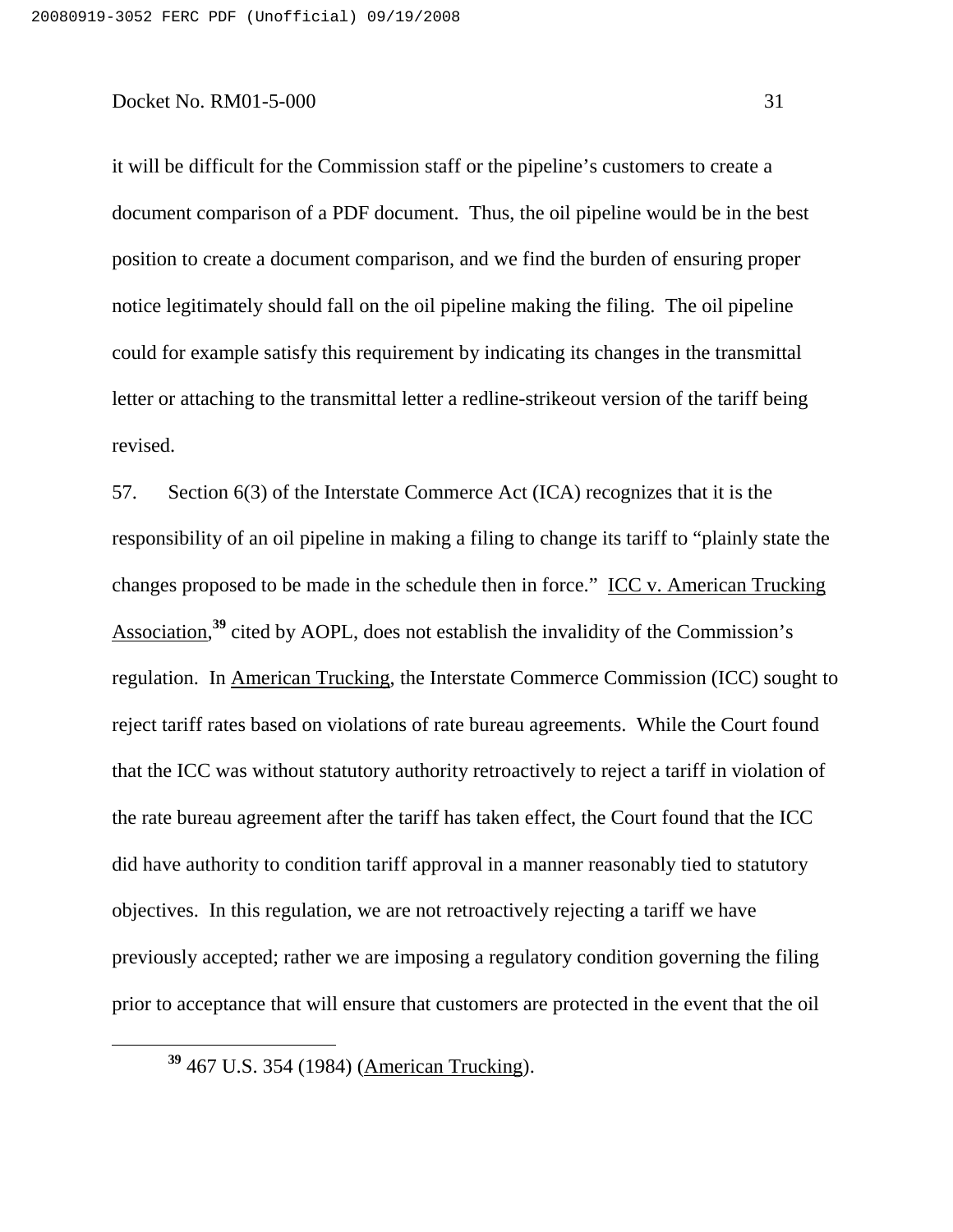pipeline fails to provide sufficient notice of a tariff change. Moreover, the regulation does not determine the regulatory outcome of any challenge to the unidentified rate. We recognize the regulatory differences between the ICA and the FPA and NGA, **<sup>40</sup>** and that interpretations of the ICA have provided that, in some circumstances, the failure to identify a rate change could be deemed a technical defect that would not necessarily void an unidentified rate, but could subject the pipeline to damages or other remedies as provided in the ICA. **41**

# **5. Clean Tariff Sheets Filed as Attachments**

58. As discussed above, the tariff text for use by the database will be filed as a separate data element, and the Commission may not be able to generate a formatted version of that tariff text acceptable to the filer for inclusion in eLibrary. For this reason, the standards provide that companies will also include as an attachment to their filing a clean copy of the relevant tariff sheets, sections, or entire document formatted as the filer

**<sup>40</sup>** The ICA for example provides a two-year period for reparations, which is not part of the NGA or FPA. 49 App. U.S.C. §16(3)(b) (1988).

**<sup>41</sup>** See Genstar v. ICC, 665 F.2d 1304, 1308 (D.C. Cir. 1981) (for rates with procedural irregularities, the remedy is correction of the "harm if any caused by unlawfulness or irregularity"). For example, a shipper that does not have effective notice, may not be able to protest the filed rate and may only be aware of, and challenge, a rate after it has received a bill. After such a challenge is filed, the Commission could review the rate to determine if it is just and reasonable. If the Commission were to determine that the filed rate is not just and reasonable, but that a different rate is justified, the damages could be computed based on the difference between what the pipeline charged and the just and reasonable rate ultimately determined by the Commission.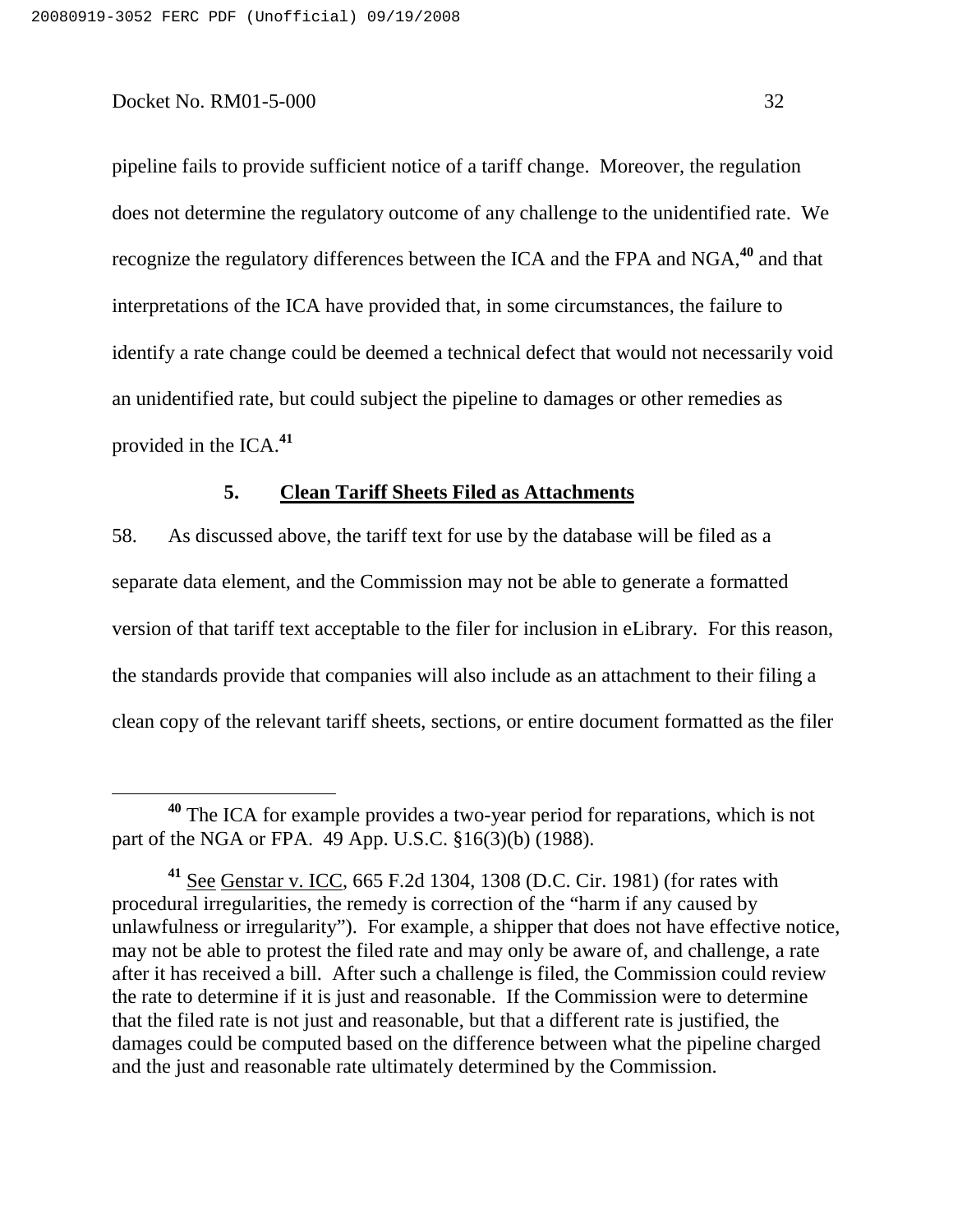prefers. **<sup>42</sup>** The clean version of the tariff text may be filed using any electronic file format currently approved by the Secretary of the Commission for eFiling.

59. AOPL requests clarification as to which of the tariff documents included in the XML package, including the marked version made by the utility, constitutes the official version of the tariff filing. As stated above, no substantive differences should exist between the tariff provisions filed as part of the XML data and the tariff provisions filed as attachments. To the extent that such differences exist, and they are significant, they will need to be addressed on a case-by-case basis by the Commission.

### **6. Joint, Shared, and Section 206 Filings**

60. All utilities, but principally the electric industry, may make joint and shared tariff filings. Joint filings refer to tariffs applicable to more than one company. Shared tariffs refer to a tariff that can be revised by one or more parties. Shared tariffs principally refer to ISO or RTO tariffs, sections of which can be revised by the ISO and RTO as well as by individual transmission owners. Section 206 tariff filings again relate principally to ISOs and RTOs, which may not have the ability to make tariff filings under section 205 of the FPA, but have the right under their operating agreements to make tariff filings under

**<sup>42</sup>** The text of the tariff provisions (including the entire tariff document if that option is chosen) to be included in the database must, of course, match exactly the text of the clean copy of the tariff provisions filed as an attachment. The standards also will require the company to include a non-formatted plain text copy of the tariff provisions for search purposes.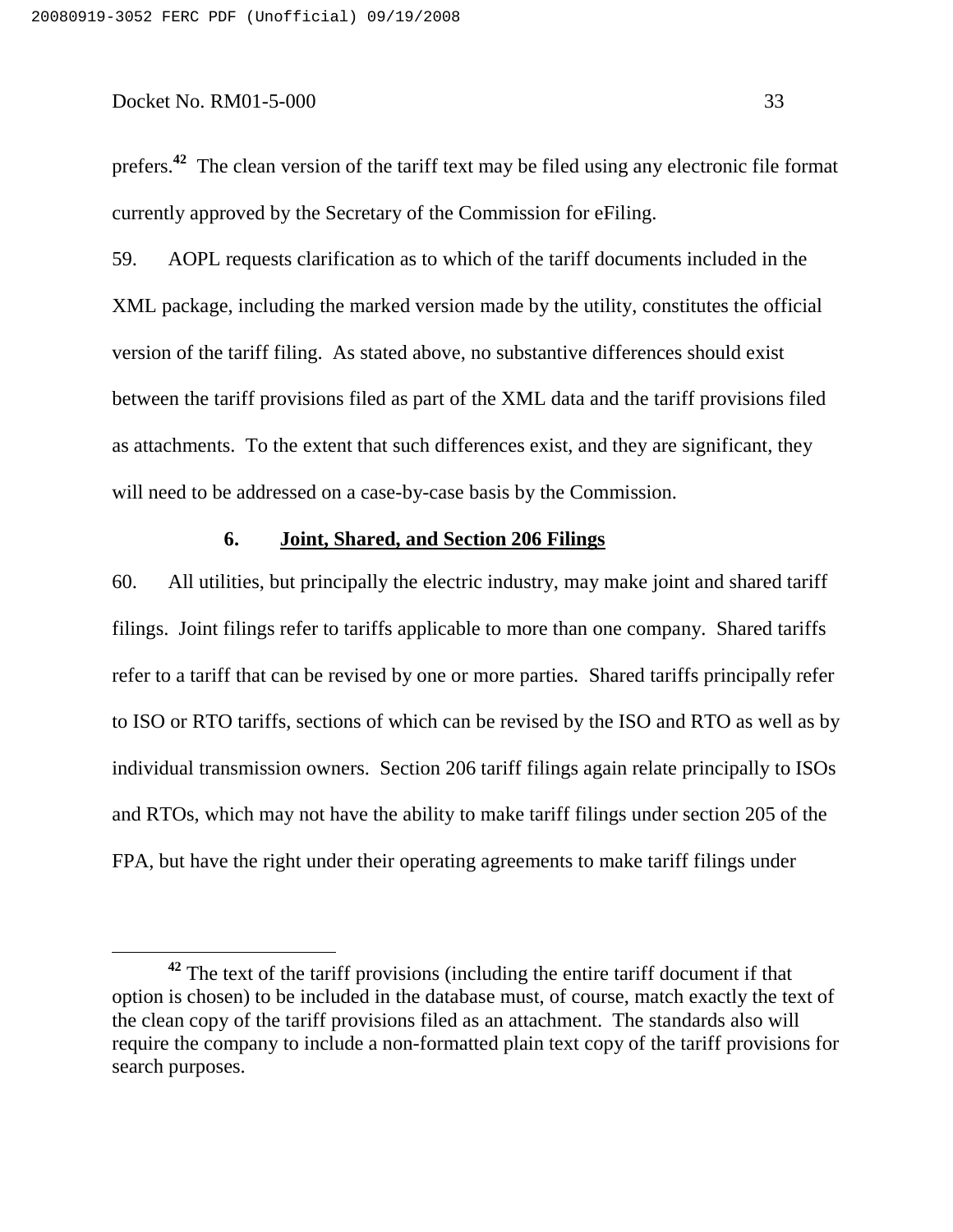section 206 of the FPA. The following approaches should ensure that parties with filing rights can make appropriate filings without undue burden.

### **a. Joint Tariff Filings**

61. Section 35.1(a) of the Commission's regulations establishes two methods by which public utilities that are parties to the same rate schedule may file the rate schedule with the Commission: (1) each public utility can file the rate schedule itself, or (2) "the rate schedule may be filed by one such public utility and all other parties having an obligation to file may post and file a certificate of concurrence." **<sup>43</sup>** Prior to Order No. 614, when filers made a single filing, Commission staff would copy the rate schedule or tariff for the number of joint filers, place the appropriate designations on the documents, and put them in the tariff books. In Order No. 614, the Commission stated in the preamble that "on joint services, each utility offering a service must file its own tariff sheets."<sup>44</sup> Currently, we therefore receive a single filing usually from a designated filer with identical tariff sheets for each joint filing utility, except that each utility's tariff contains the appropriate sheet designation for that utility.

62. In the Commission's current state of software development, we are not in a position to permit a single designated filer to submit tariff provisions on behalf of multiple entities as part of a single filing. We, however, recognize the inefficiency and

**<sup>43</sup>** 18 CFR 35.1(a).

**<sup>44</sup>** Order No. 614, FERC Stats. & Regs. ¶ 31,096 at 31,503.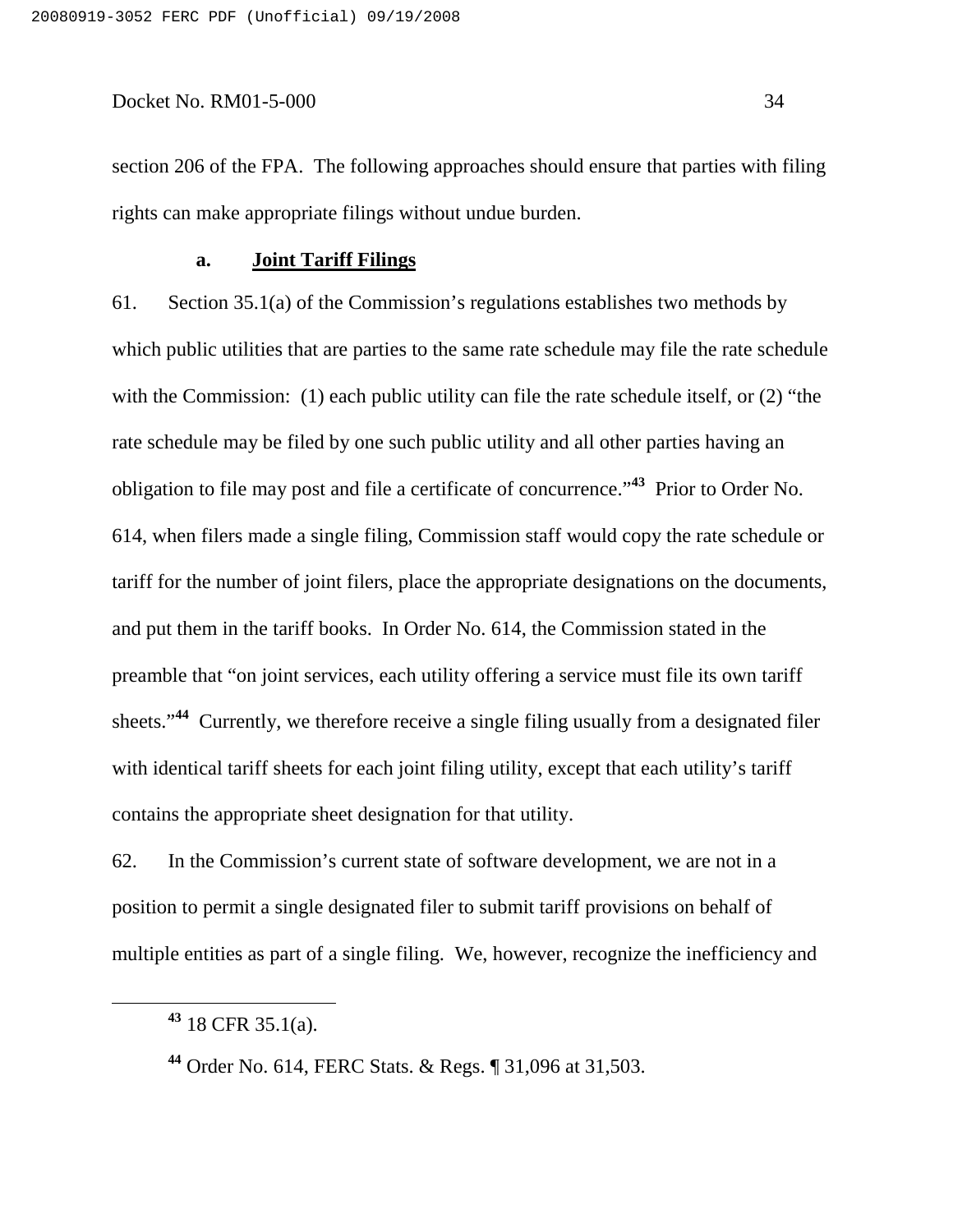confusion for the filer, the staff, and the public in having multiple identical filings made on behalf of different companies. To deal with this issue, the following approach will minimize the burden on the filer and also provide ready access to the tariff.

63. We will no longer require utilities to follow the Order No. 614 preamble instructions to file multiple copies of a tariff. Instead, the joint filers will be permitted to designate one filer to submit a single tariff filing for inclusion in its database that reflects the joint tariff, along with the requisite certificates of concurrence. The non-designated joint filers would include in their tariff database a tariff section consisting of a single page or section that would provide the appropriate name of the tariff and the identity of the utility designated as the filer for the joint tariff. In this way, the staff or the public will be able to find quickly the appropriate tariff in the database, without the need for multiple filings by each of the filers.

64. EEI maintains that parties with joint tariffs should have flexibility to make modifications to these tariffs, but it does not object to the procedure outlined above. We, therefore, will adopt this approach to joint tariffs.

### **b. Shared Tariffs**

65. Shared tariffs refer principally to ISO and RTO tariffs, portions of which may be revised by FPA section 205 filings by the ISO/RTO or other transmission owners. Depending on the tariff section involved, one party may have exclusive rights to modify the section or multiple parties may have rights to modify the section. The structure of all the ISO and RTO tariffs as well as their filings rights are different.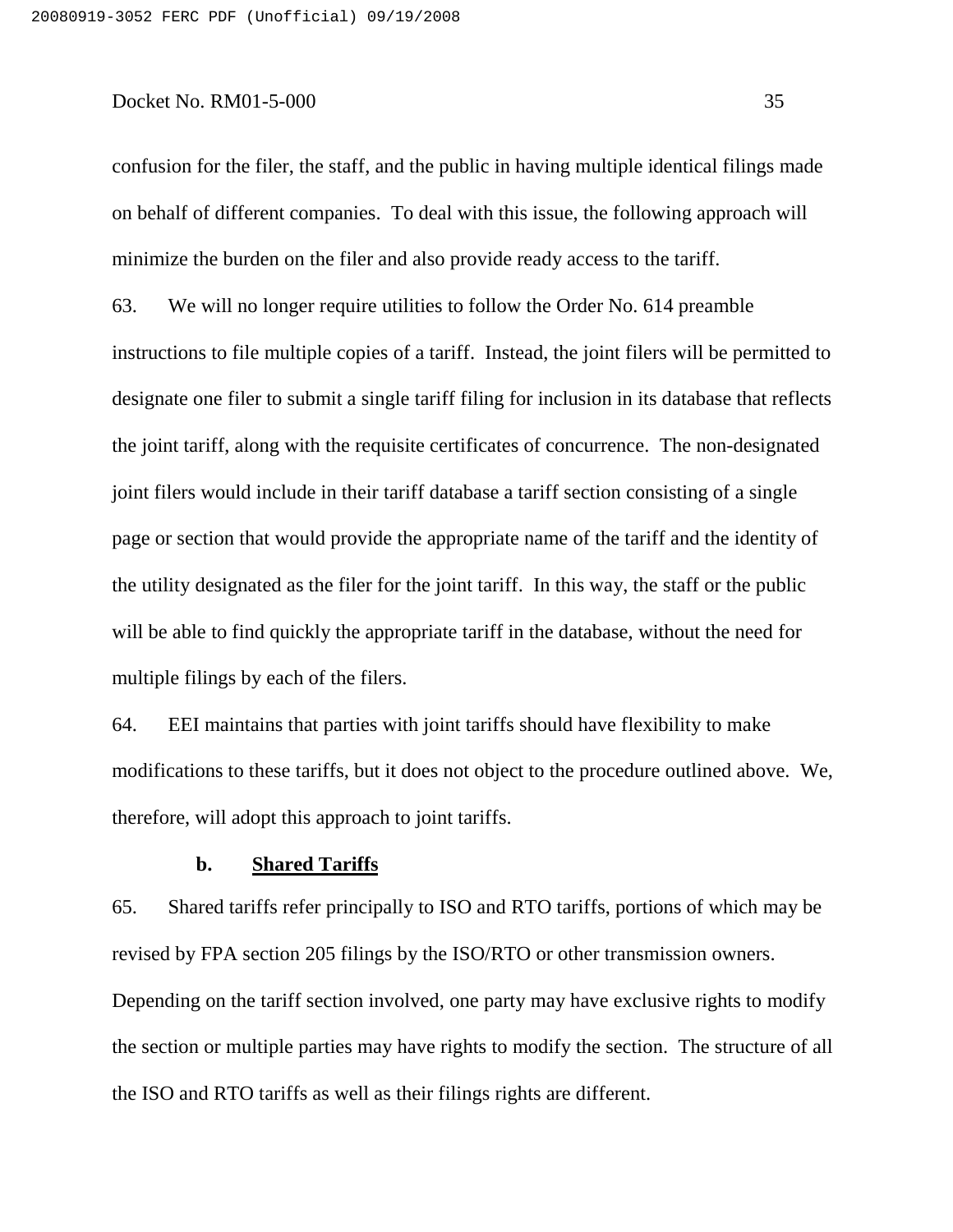66. In order to file revisions to shared tariffs today, parties with shared filing rights have to share information about the tariff, such as the current section numbering and sheet designations as well as the text of the provisions. Some ISOs and RTOs provide in their tariffs that the ISO/RTO is responsible for administering the tariff. **45**

67. The use of electronic filing will provide parties with shared tariffs with greater opportunities to develop electronic filing methods that fit their respective tariff structure, filing rights, and business processes. First, parties in organized markets can develop or obtain filing software to be shared among those with filing rights that imposes restrictions on filing rights as applicable under the individual ISO or RTO tariff. Second, ISOs and RTOs can agree to make all filings on behalf of the members in order to maintain administrative control over the tariff. Third, each of the respective parties with filing rights can continue to make individual filings as they do today by sharing certain relevant tariff and metadata among the parties with shared rights.

68. With respect to the third option, individual filings by each company, we have developed a method for making such filings. The party initiating the filing (Company A) would need to have an eRegistered party (Filer) log-on to make the filing. The Filer would have to know Company A's company identification number and password. In

**<sup>45</sup>** Midwest ISO Transmission Tariff, Appendix K, § F. http://mktweb.midwestiso.org/publish/Document/469a41\_10a26fa6c1e\_-6d790a48324a/TOA%20(As%20Accepted%20on%2012-03-07%20EC07- 89).pdf?action=download&\_property=Attachment.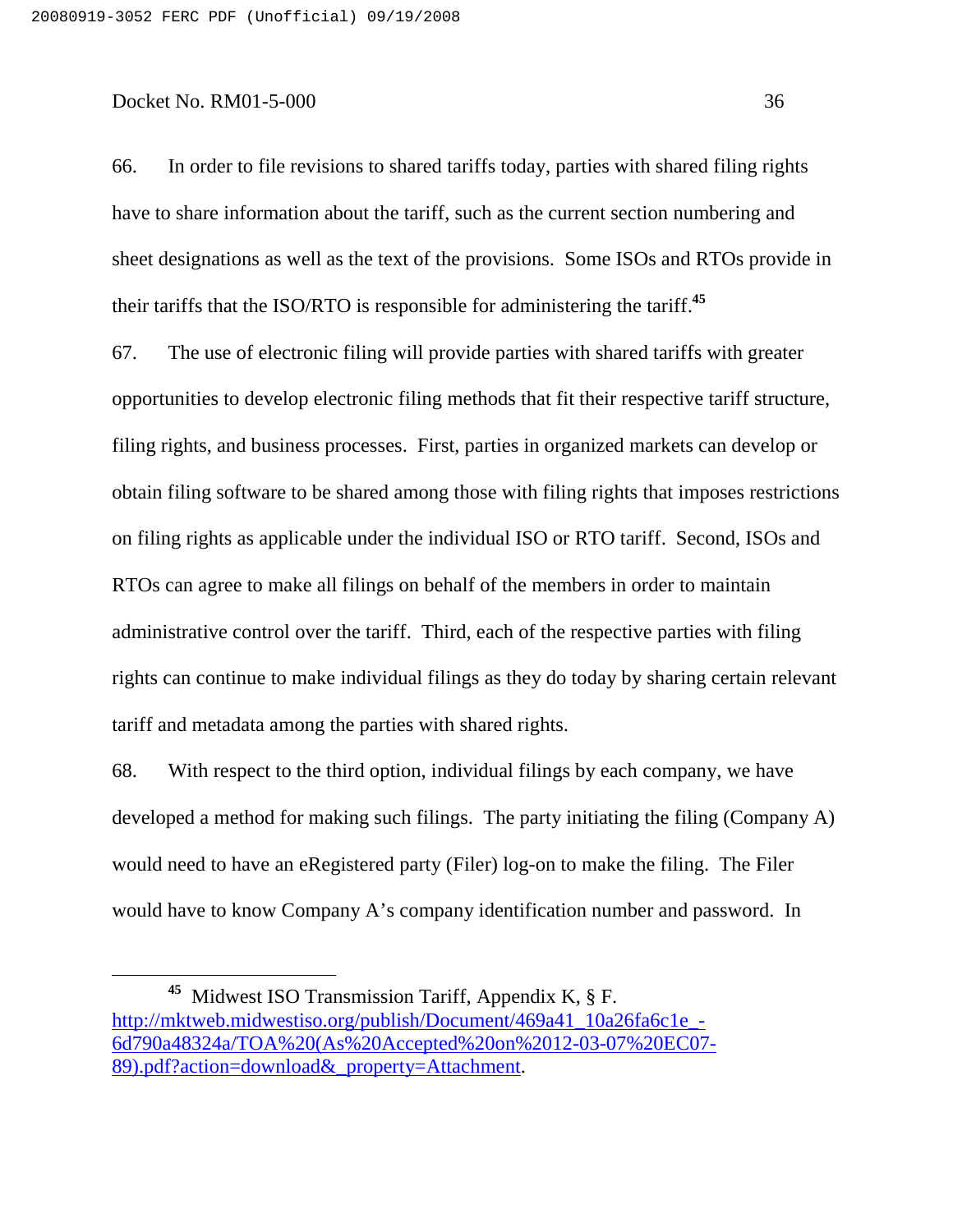order to make such a filing, the ISO and RTO would have to share with Company A its company identification number (but not its password) and tariff identifier used in the XML schema for the ISO or RTO's tariff along with other required metadata for making the filing.

69. Currently, for some ISOs and RTOs, when a transmission owner makes a section 205 filing to revise an ISO or RTO tariff, the ISO or RTO is notified only through service. In order to provide greater security and more immediate notification to the ISO or RTO, we will provide an e-mail notification to the ISO or RTO when the XML filing passes verification checks. This notification will ensure that the ISO or RTO can detect immediately any potential unauthorized filing. Moreover, because the person making the filing will be eRegistered and will be using the company identification number of the filer (Company A), we will be able to easily identify who made the filing in case any questions are raised.

70. New England PTOs support the Commission's approach to shared document filings, but request that the Commission provide additional time for possible needed revisions to the OATT of ISO New England. As discussed later, the Commission will be providing sufficient time to develop software and implement the electronic filing requirements. Such time should be sufficient to make whatever tariff or other changes may be needed to accommodate shared document filings. If ISO New England can show that additional time is required, it may file for an extension of time.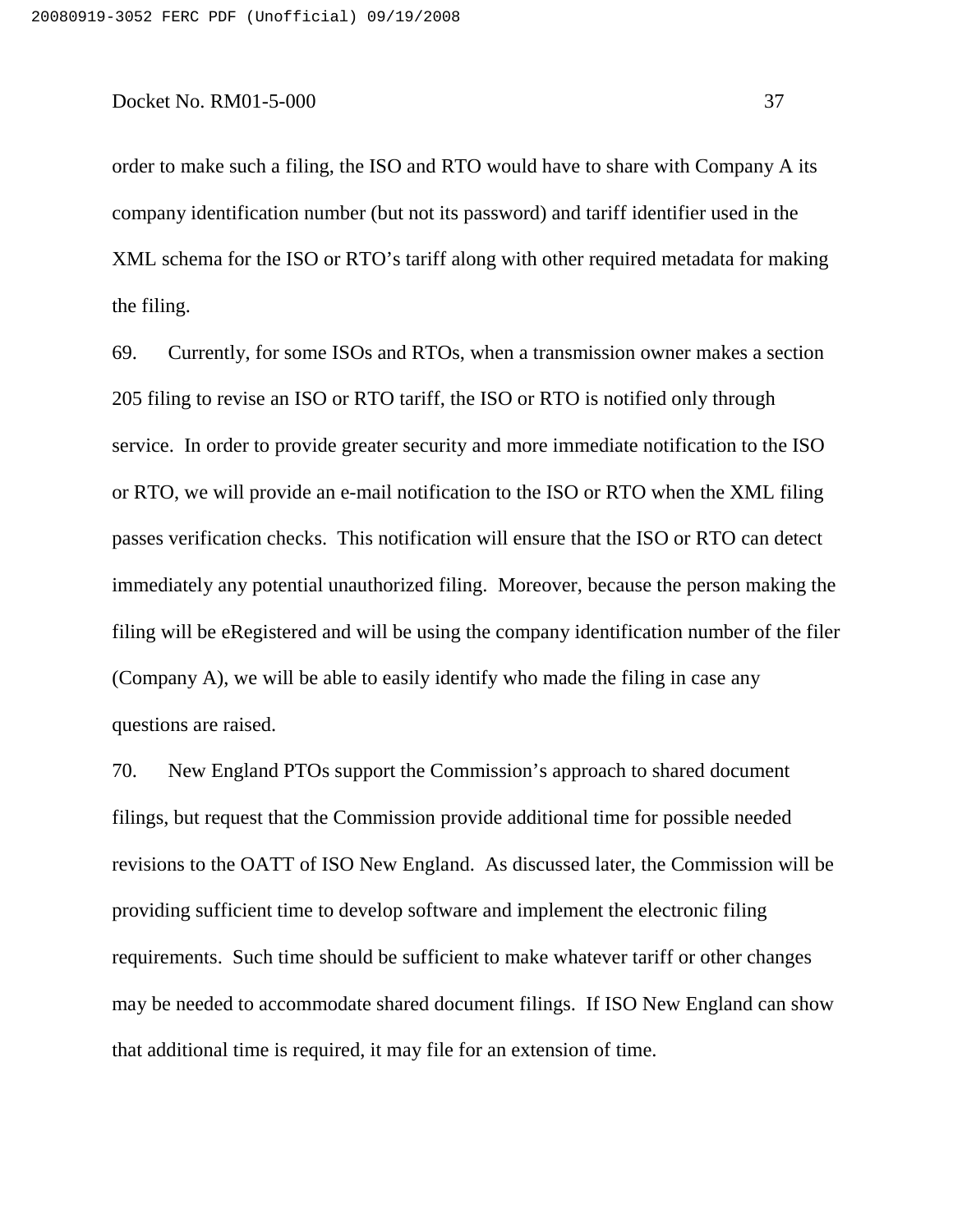71. While generally supporting the Commission's approach, ISO New England suggests that the Commission should provide additional security for shared tariff filers by developing and administering a database that would permit a tariff owner to control the parties authorized to file tariff changes to its tariff. **<sup>46</sup>** We have closely examined the potential security risks to the eTariff system and find that at this point the benefits of ISO New England's proposal for increased security do not justify the enhanced costs for the Commission to build and support an administrative website and database necessary to implement ISO New England's proposal.

72. The eTariff system will be more secure than the current paper filing system and the current eFiling system, and we have not experienced unauthorized filings to date through either our paper or eFiling system. In the current eFiling system, a filer need only be eRegistered. **<sup>47</sup>** The eTariff system, however, will provide additional security because in addition to eRegistration, the filer must possess both a company registration number and a password. These forms of identification will be limited to regulated utilities. The RTO's or ISO's password will be unique to each company and need not be shared with another utility having shared filing rights, thereby providing enhanced

**<sup>46</sup>** For example, the website would permit ISO New England to select those transmission owners with the authority to make filings to amend the ISO New England's OATT.

**<sup>47</sup>** Paper filings are delivered by courier or mail with no way for the Commission to verify that the filing is authorized by the purported filer.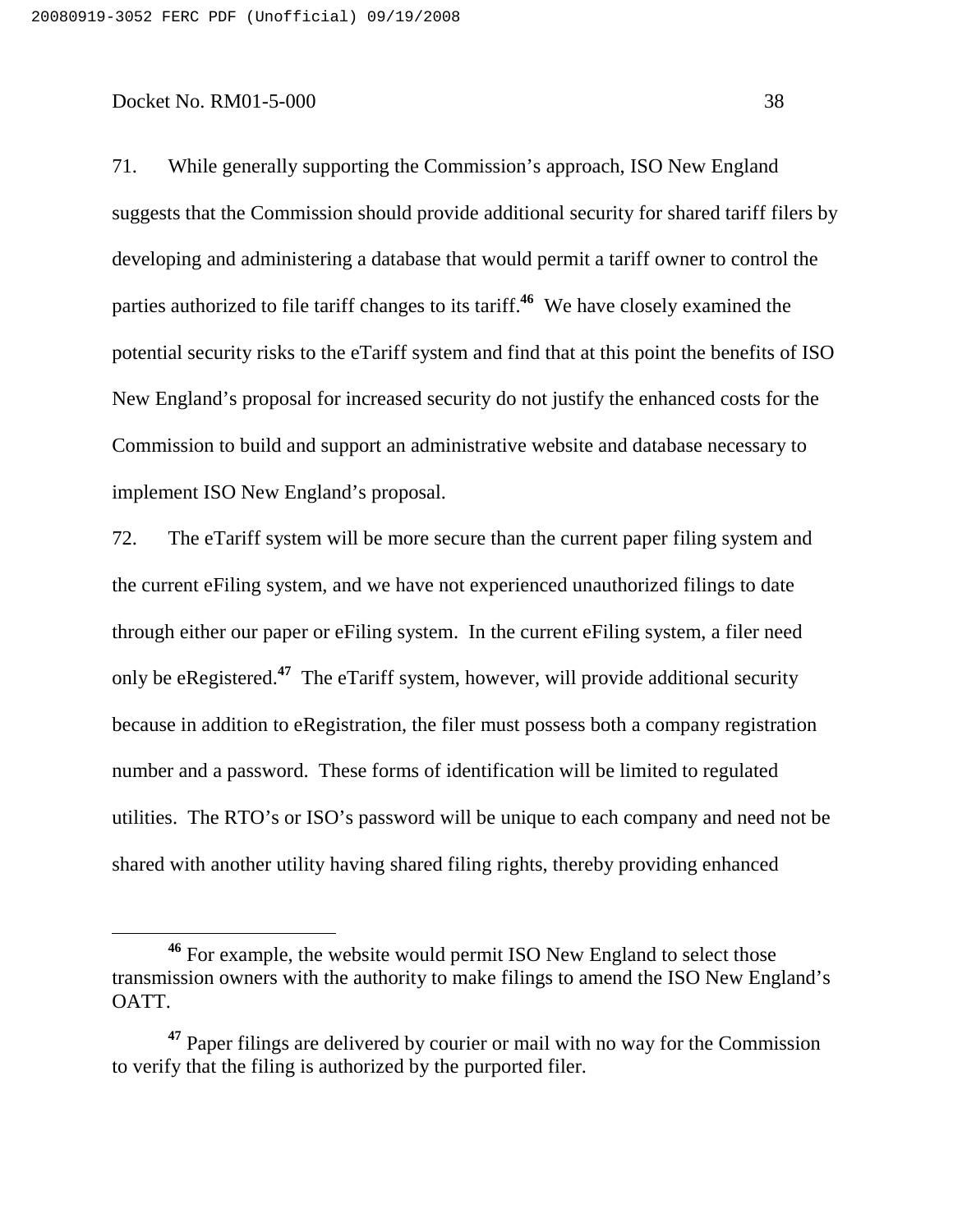security. Further, any filing made using the RTO's or ISO's company registration number will generate an e-mail to the RTO or ISO, so that it can monitor actively any potential unauthorized filings.

73. After comparing the potential benefits of ISO New England's approach against the costs of implementation, we have decided not to try to implement the authorized filer proposal. If we find after implementation that additional security is necessary, we will reconsider this option at that time. **48**

### **c. Section 206 Filings Related to ISOs/RTOs**

74. ISOs and RTOs sometimes have tariff or operating agreement provisions that require a certain percentage of stakeholder support for making FPA section 205 filings. As a result, if the requisite stakeholder approval is not obtained, ISOs and RTOs have retained rights to make filings pursuant to section 206 of the FPA, and may make a single filing under both section 205 and section 206. **<sup>49</sup>** In addition, transmission owners that are

**<sup>49</sup>** See, e.g., PJM Interconnection, LLC, 115 FERC ¶ 61,079 (2006).

**<sup>48</sup>** First Energy raises a question about filings by outside counsel, and similarly suggests a system of having administrators provide passwords with respect to filings by outside counsel. As discussed above, outside counsel will be able to submit filings as long as they adhere to the standards, and the company provides them with the appropriate filing identifiers, passwords, and other information. Just as companies have to protect their internal use of passwords, they will need to protect against the use of passwords by outside counsel or others making filings on their behalf. Companies of course can design their own software to provide administrative password rights, but for the reasons discussed above, we do not find it necessary for the Commission to provide such administrative control.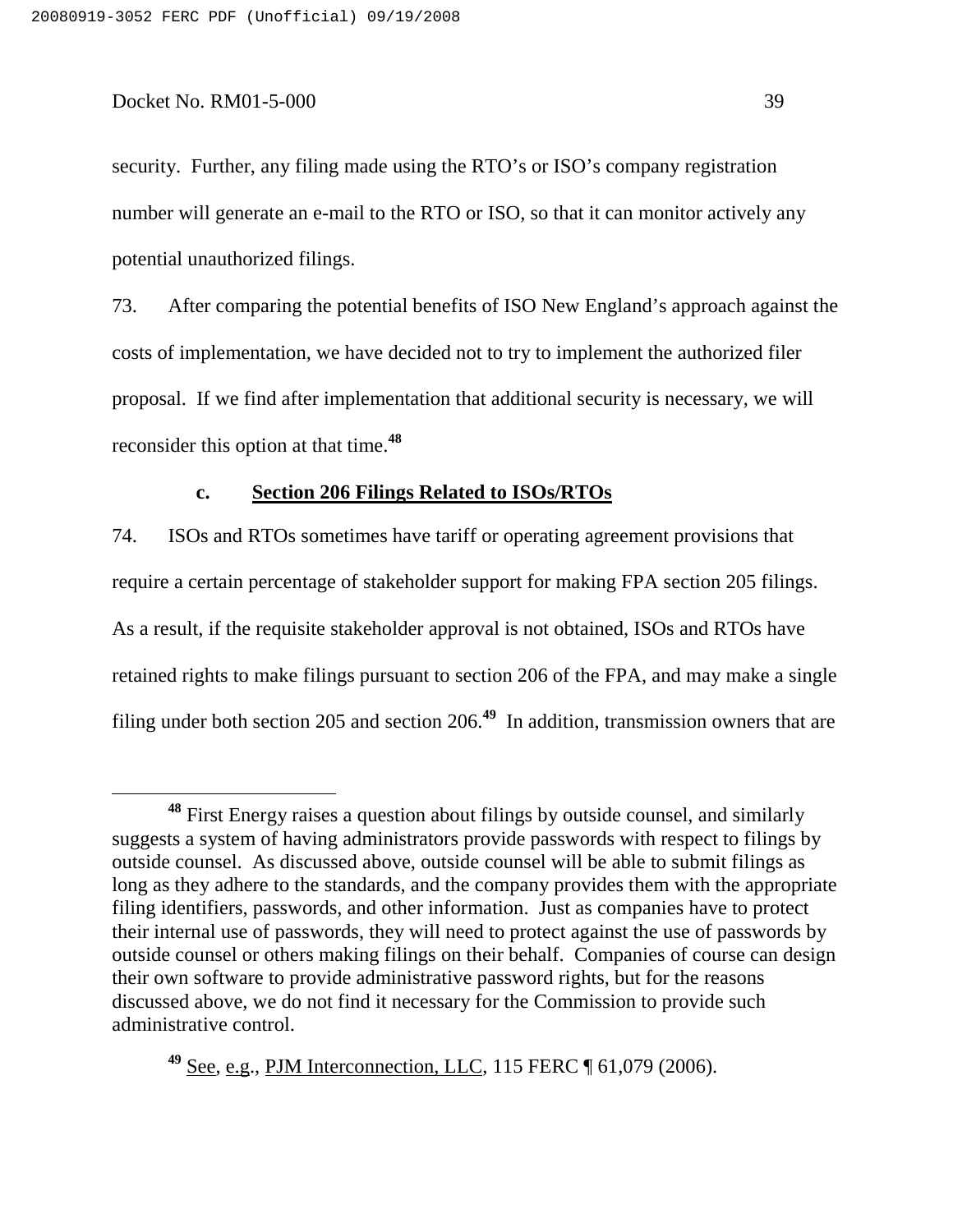part of the RTO also may file complaints under FPA section 206 contending that the ISO or RTO tariff is unjust and unreasonable.

75. For ISO or RTO transmission owners filing a complaint against the ISO or RTO, the complaint must be filed pursuant to the standard complaint mechanism. While these transmission owners may have legal rights to make section 205 filings to change certain aspects of the ISO or RTO tariff, they do not have any different rights than any other party to file complaints under section 206. If the Commission agrees with the complainant, the ISO or RTO would then be directed to submit a compliance filing through the eTariff portal to make the required tariff changes.

76. However, the RTO or ISO making a filing to revise its own tariff pursuant to section 206 should make such a filing through the eTariff portal with the appropriate tariff revisions using the NAESB standards. Because such a filing relates to the ISO's or RTO's own tariff, and the ISO or RTO has a reserved right to make such a section 206 filing, such a filing is more similar to a standard tariff filing by a utility as opposed to a complaint filing. In addition, since RTOs or ISOs may make a single filing in one proceeding under both sections 205 and 206, it seems appropriate to have such a filing made using the standard eTariff mechanism. **50**

**<sup>50</sup>** No comments were filed on this approach.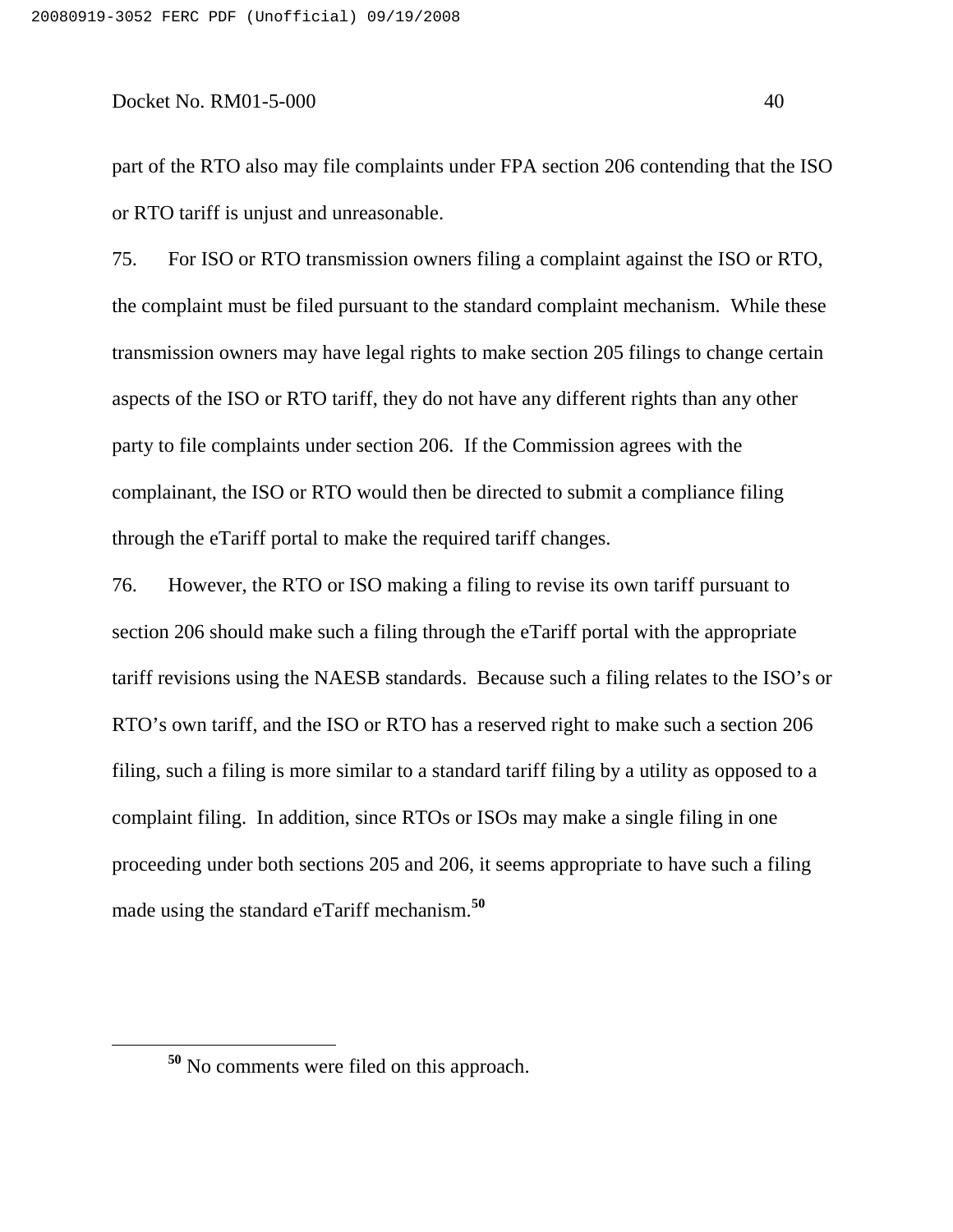# **C. Other Business Practice Changes**

### **1. Electronic Service**

77. In the NOPR, the Commission proposed to permit electronic service for initial filings. **<sup>51</sup>** We are revising our regulations to permit electronic service according to the same procedures and protocols used for other forms of service under the Commission's regulations. **<sup>52</sup>** Customers and state agencies wishing to receive service will be required to provide the company with an applicable e-mail address (since a service list will not exist at the time of an initial filing). Any customer believing it is unable to receive electronic service will need to request a waiver of electronic service as provided in the regulations. **53**

78. EEI asks for further clarification of how electronic service should be made, including questions about the provision of e-mail addresses, suggestions related to the use of generic service e-mail addresses and the ability to serve after a filing has been posted. In this rulemaking, we have expanded the scope of electronic service to include initial filings. We have expressly provided in the regulations that customers must provide an email address for initial service to the utility unless they obtain a waiver of electronic service under Part 390 of our regulations. Other than establishing a procedure for obtaining customer e-mail address, all other aspects of electronic service for initial filings

**<sup>53</sup>** 18 CFR 390.3.

**<sup>51</sup>** Notice of Additional Proposals and Procedures, FERC Stats. & Regs. ¶ 35,551 at P 7.

**<sup>52</sup>** 18 CFR 385.2010.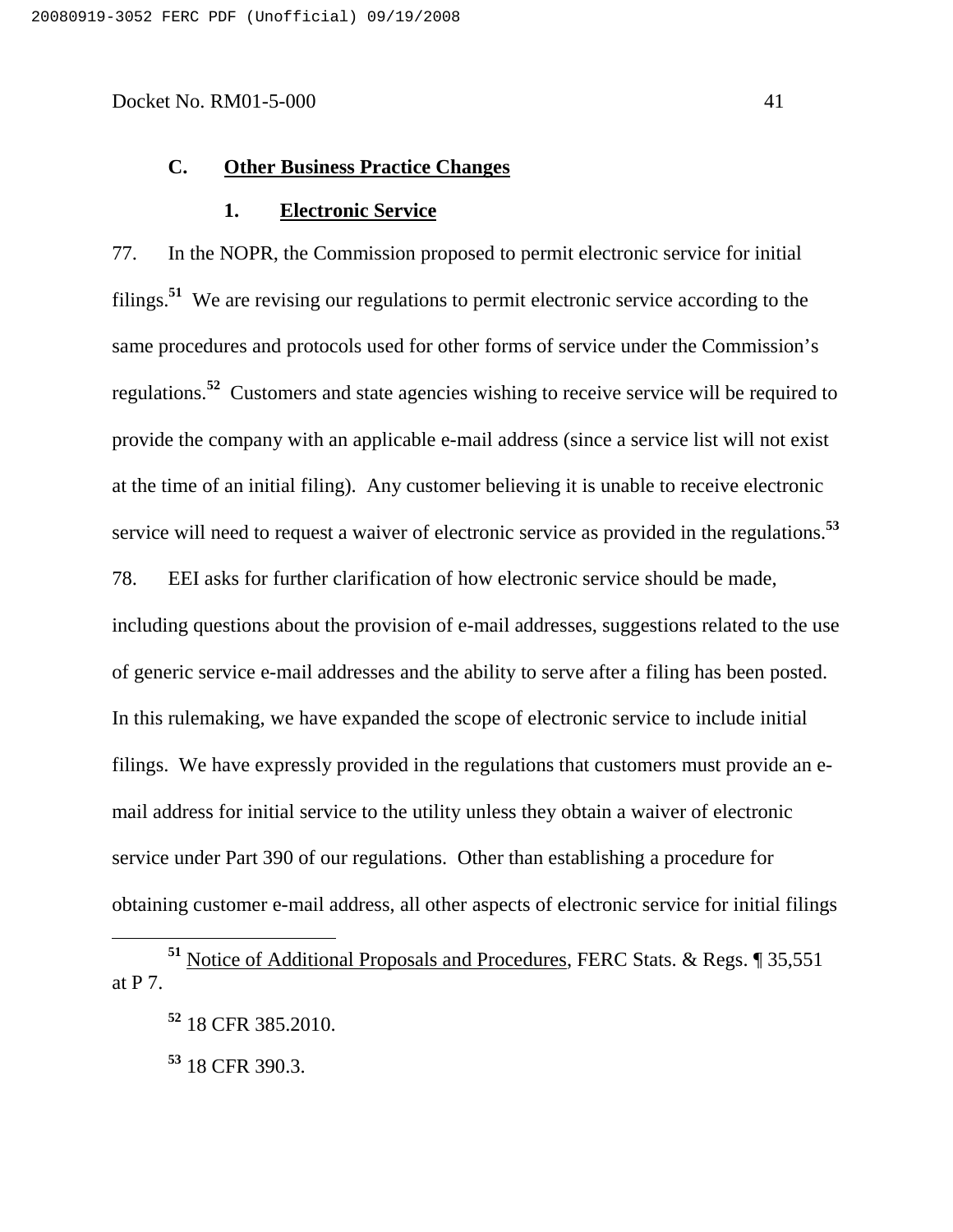will be the same as those for service in a proceeding with a service list, including the email addresses to be used for service, and the use of a link to the filing in eLibrary as the means of providing service. **54**

### **2. Attachment Documents**

79. Under the standards, all attachments to a filing, such as the transmittal letter, testimony, and cost-of-service statements, will be included as part of the XML package. The attachments must meet the formatting requirements for any other eFiled document, as set forth by the Secretary of the Commission. AOPL suggests deleting the requirement to file a proposed form of protective agreement in the existing (and proposed) § 348.2. AOPL does not explain its suggestion, and we do not find that the adoption of electronic filing requirements for tariffs necessitates removal of the requirement to file proposed forms of protective agreements. Under the NAESB standards, proposed forms of protective agreements must be filed as attachment documents.

# **3. Withdrawal of Pending Tariff Filings and Amendments to Tariff Filings**

80. As discussed in the 2004 NOPR, the electric, gas, and oil industries have different procedures for withdrawing and amending a tariff filing. For example, the regulations governing oil pipelines permit withdrawal of proposed tariff filings before the tariff filing

**<sup>54</sup>** See 18 CFR 385.2010(f)(3).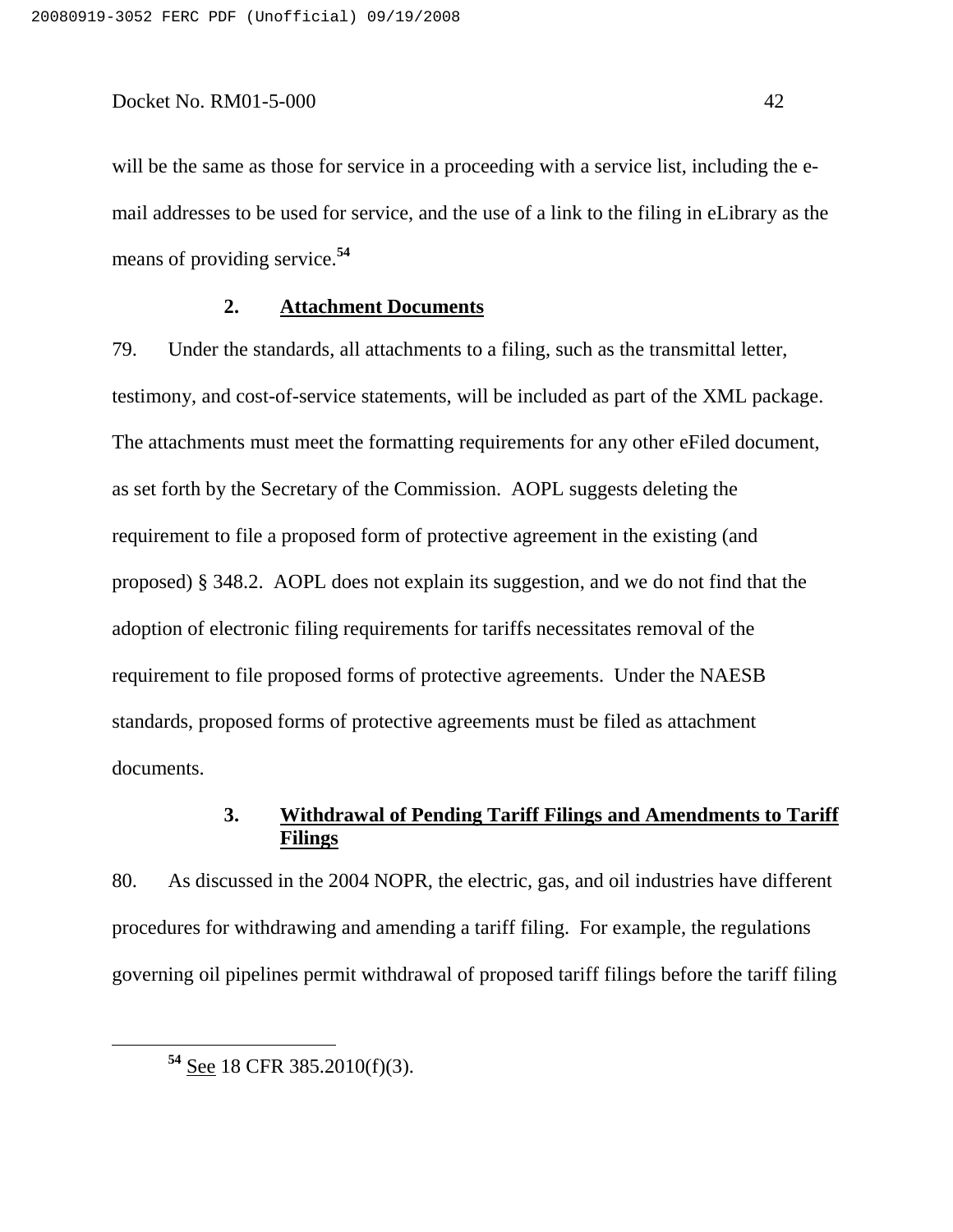is effective, **55** while the regulations for electric and gas companies do not address withdrawal of tariff filings prior to suspension. **<sup>56</sup>** Because tariff withdrawal and amendment filings affect the status of tariff proposals, standardization of these procedures is needed in order to effectuate an electronic tariff system. We are therefore revising our regulations to permit a company to withdraw in its entirety a tariff filing, which has not become effective, and upon which no Commission or delegated order has been issued, by filing a withdrawal motion with the Commission. The withdrawal will become effective, and the filing deemed withdrawn, at the end of 15 days, so long as no answer in opposition to the withdrawal motion is filed within that period and the Commission has not acted to deny the withdrawal motion. If such an answer in opposition is made, the withdrawal is not effective until a Commission or delegated order accepting the withdrawal is issued. In order to ensure that the tariff database remains accurate, such withdrawal filings will need to be made through the eTariff portal using the XML filing requirement so that the appropriate data elements can be revised.

81. Electric utilities and interstate pipelines file amendments or modifications to tariff provisions to make substantive changes to their filings as well as to correct minor errors. Because such modifications can have substantive effect, we are revising § 35.17 and § 154.205 to make clear that the filing of an amendment or modification to a tariff

**<sup>55</sup>** 18 CFR 341.13.

**<sup>56</sup>** 18 CFR 35.17; 154.205.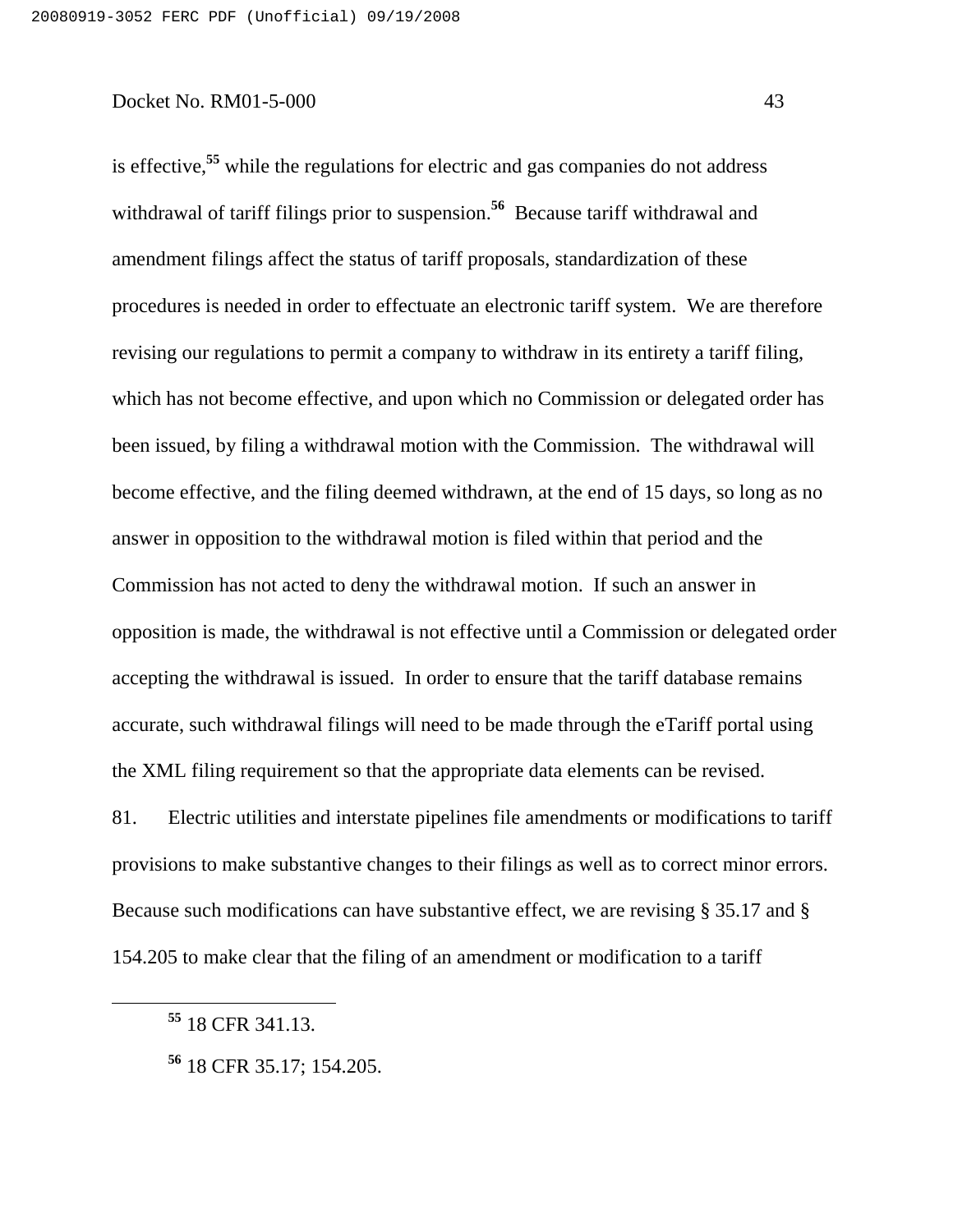provision will toll the period for action on the prior filing and establish a new period for action.

82. In the 2004 NOPR, we recognized that in the past, we have sought to process minor changes filed in NGA cases within the 30-day statutory period, and we will continue to try to do so for those amendments that are not significant or do not create a major substantive difference in the tariff proposal. INGAA filed a comment asking to include the following in the regulatory text: "For tariff filings containing minor changes in the tariff proposal, the Commission will seek to process minor changes filed in NGA cases, within the 30-day statutory notice period for the original filing." While we intend to try to abide by our past practice, we find this language inappropriate for inclusion in our regulations, because it only reflects a goal or aim, and is not sufficiently precise to be included as a regulation.

### **4. Motions**

83. Several types of motions may be made by regulated entities that do not include tariff sheets, but that affect the status of a tariff filing. For example, interstate natural gas pipelines may file motions to move suspended tariff sheets into effect, and other regulated companies may file motions to change the effective dates of tariff filings or to withdraw tariff filings. Because such filings affect the metadata associated with the tariff filing, such motions must be filed through the eTariff portal using the XML filing package.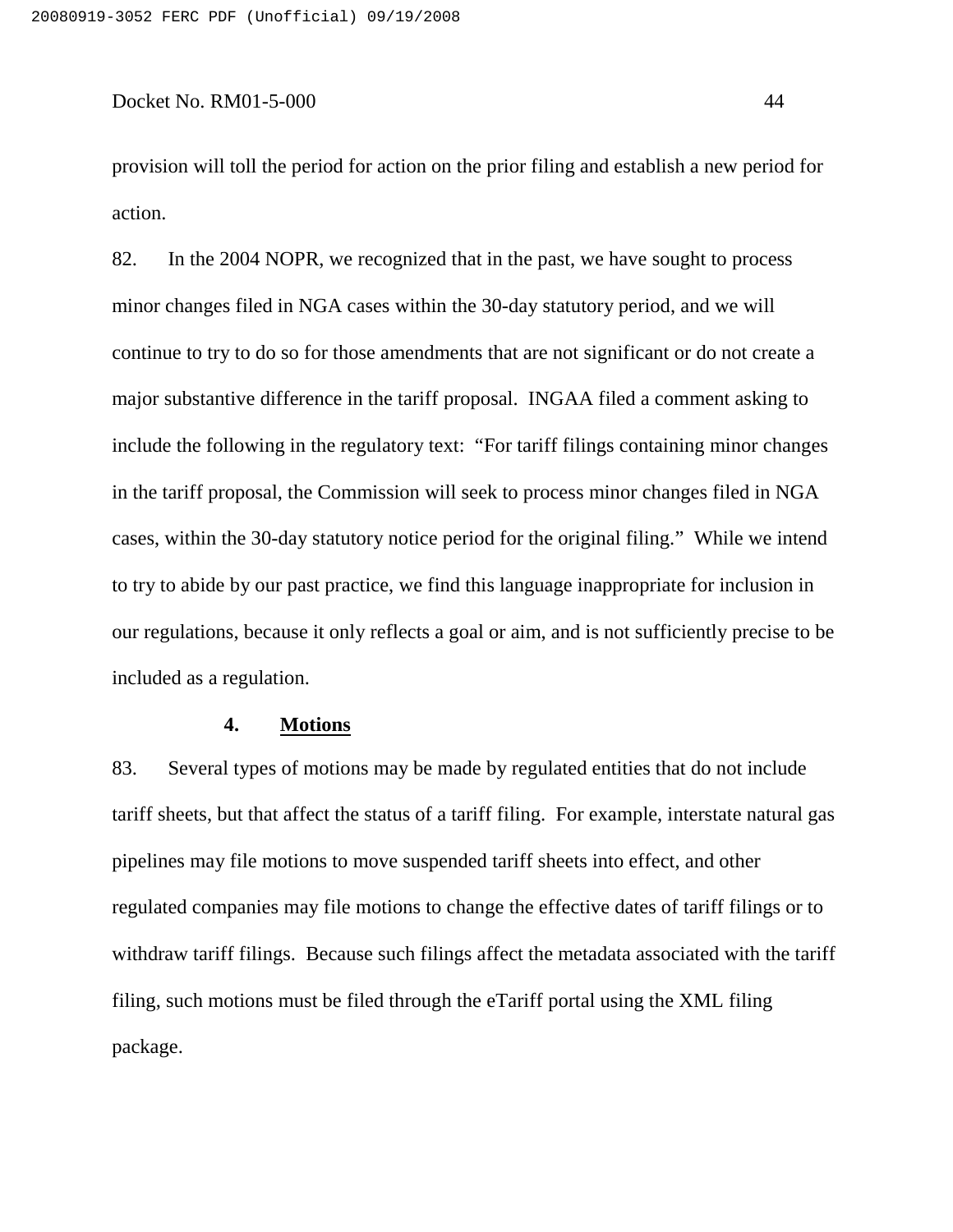# **5. Rate Sheets for Tariff Filings by Intrastate and Hinshaw Pipelines**

84. Under the Commission's current regulations in section 284, subparts C and G, an intrastate or Hinshaw pipeline must provide the Commission with an election of how it will determine its interstate service rates. An intrastate or Hinshaw pipeline also is required to file with the Commission, within 30 days of the commencement of service, a statement of operating conditions, which includes the rate election it has made, but which currently does not require a statement of the interstate rates to be charged. The interstate rates are included only as part of the overall filing.

85. In implementing the proposal for electronic tariff filing, the statement of operating conditions will be placed in the tariff database. To facilitate easier access by the Commission and the public to the interstate service rates of intrastate and Hinshaw pipelines, we are revising § 284.123 of the regulations to require intrastate and Hinshaw pipelines to include a statement of their interstate service rates as part of the statement of operating conditions that will appear in the tariff database. Including a statement of interstate service rates in the statement of operating conditions will ensure that all relevant information related to interstate service will be accessible in the tariff database.

### **D. Regulatory Text**

86. Many commenters submitted detailed proposals to revise regulatory text in a number of areas. We very much appreciate the interest that has been paid to trying to ensure that the regulatory text is as accurate as possible. We have carefully reviewed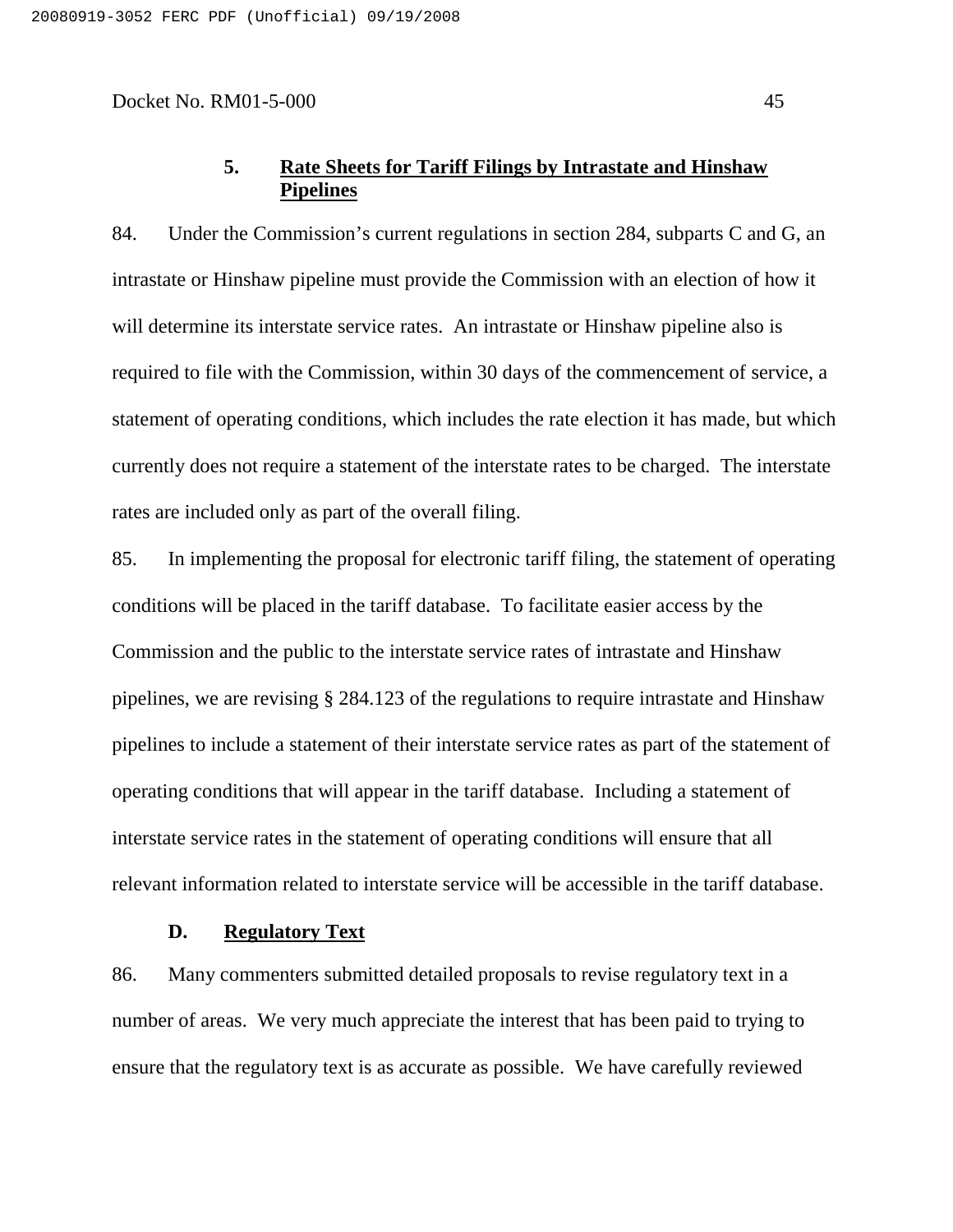those suggestions, included the ones we find appropriate, and discussed above the substantive revisions we determined not to make. The suggestions we did not adopt were stylistic, linguistic, or syntactical revisions that, in some cases, did not conform to the requirements of the Federal Register, or that we did not find superior to the regulatory text we are adopting. We will not discuss each of these proposed revisions individually.

#### **E. Transition Procedures**

### **1. Testing of Software**

87. We recognize that after the Final Rule, companies and third-party vendors developing tariff filing software will need time for development as well as a mechanism for testing their software to make sure that their filings will be accepted by the Commission. We will therefore provide a testing site where companies can make test electronic filings to determine whether their XML packages can be received and can be parsed in order to determine if the XML package can be opened and broken into its constituent parts, and to verify whether the metadata supplied meets the requirements of the XML schema.

88. Further, as the development process continues, we think it will be useful to continue the dialog among FERC staff and the industries involved to help the industries better understand the use of the code values as well as to discuss issues that may arise regarding methods of implementing the standards. Commission staff will therefore hold technical conferences as needed during this process.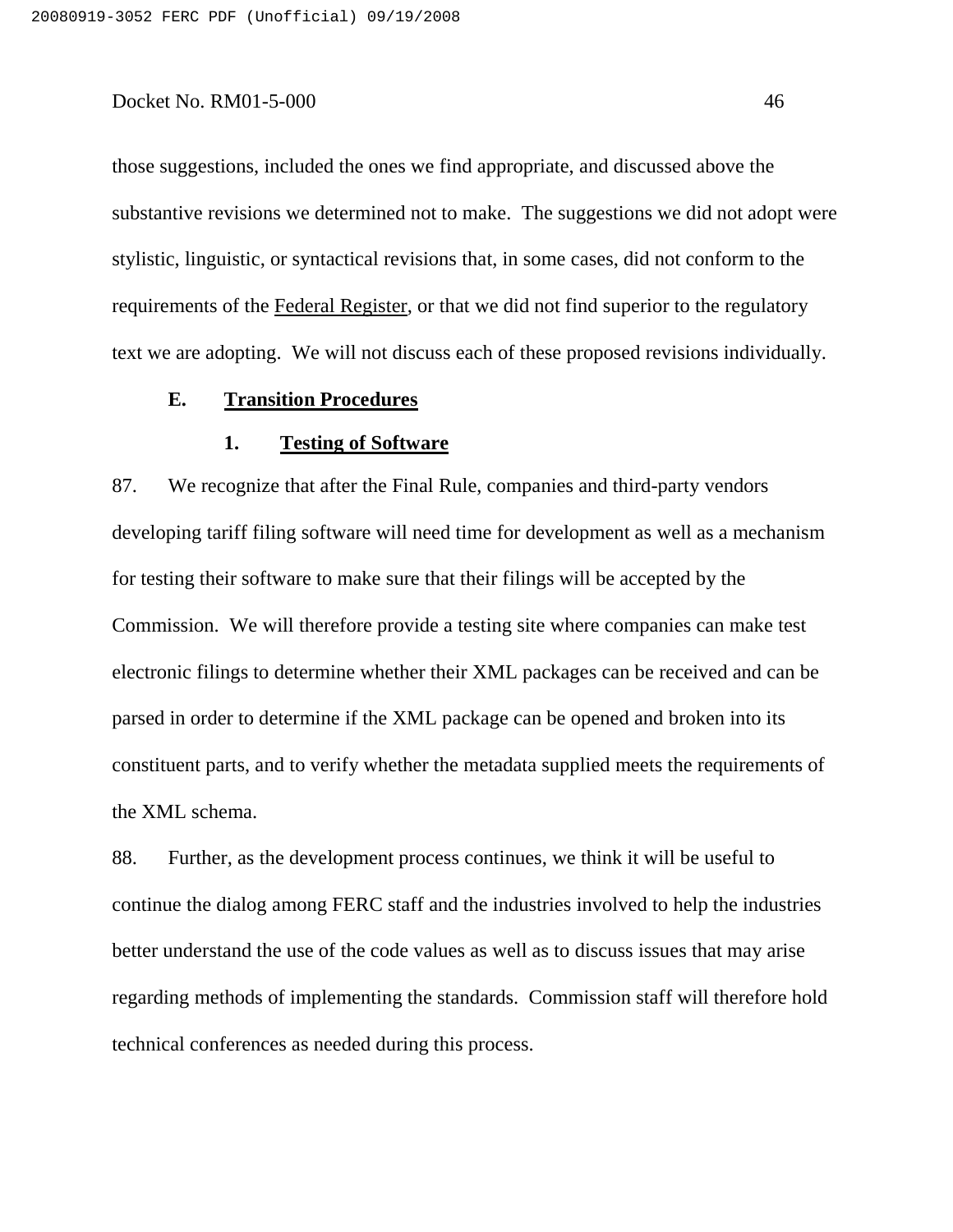89. UNICON argues that the Commission's testing site should be permanent in the event the standards are revised. It also argues that the testing site should fully simulate FERC's live eTariff environment. It maintains that regulated companies could use this testing site to verify that the XML packages being submitted are valid and can be parsed by FERC's software and validate that the filing contents within the XML packages will be processed appropriately.

90. We are committed to providing as robust an electronic testing site as we are able, within resource and budgetary constraints. When, and if, the standards are revised we recognize that we may need to provide some additional testing, and depending on budgetary constraints we will try to maintain the electronic testing platform even after the implementation date as companies may need to experiment with different types of filings. Because much of the processing of tariff filings received by the Commission will not be automatic, but dependant on the human interaction with software on our end, we cannot commit to providing companies with a complete review of all test filings, including how these will be displayed on our web viewer. Our staff is, and has been, committed to making this program a success. As discussed above, staff will conduct, perhaps with NAESB, conferences on implementation issues and staff will continue to provide as much information on particular eTariff filing issues as their time permits.

91. EEI requests that the Commission post on its website all the required information necessary to implement the eTariff approach and place all information, including code values, into a single document. As discussed earlier, we will provide on our web site all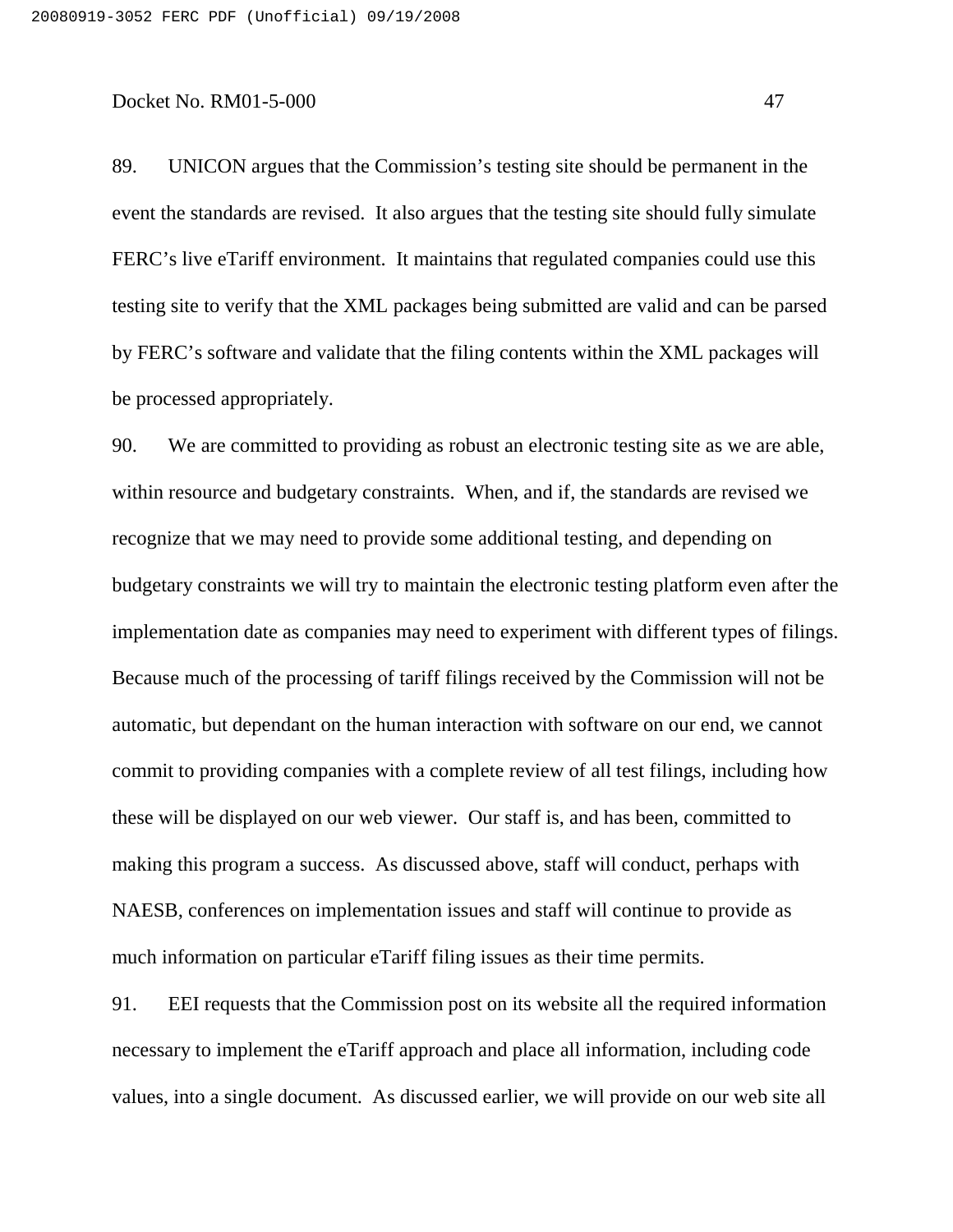the information needed to implement eTariff in as user friendly a means as possible. Because the industries during the NAESB process requested it, we have posted code values separately so that companies can download that information more efficiently. These technical issues can be discussed at the technical conferences, and we will continue to try to post information in the manner that will be most useful to industry.

### **2. Baseline Tariff Filings**

92. Each regulated entity will be required to make a filing to establish its baseline tariffs. In the NOPR, we proposed to reduce the burden in making the baseline filing and limit such filings to tariffs of general applicability. As applied to filings by electric utilities, the baseline filing will include open access transmission tariffs (OATTs), power sales tariffs available to any customer, and market-based rate tariffs. Individually negotiated rate schedules and agreements will not have to be included as part of the baseline filing. Interstate natural gas pipelines will have to file their existing Volume No. 1 tariffs, but will not have to file special rate schedules included in Volume No. 2 tariffs, or any existing negotiated rate or non-conforming service agreements. Intrastate and Hinshaw pipelines will have to file their statement of operating conditions including their interstate service rates. Oil pipelines will need to file their tariff publications. Other preexisting effective tariffs, rate schedules, and agreements do not need to be included in the baseline filing, although companies are free to include these agreements in their baseline filings, and we would encourage them to do so.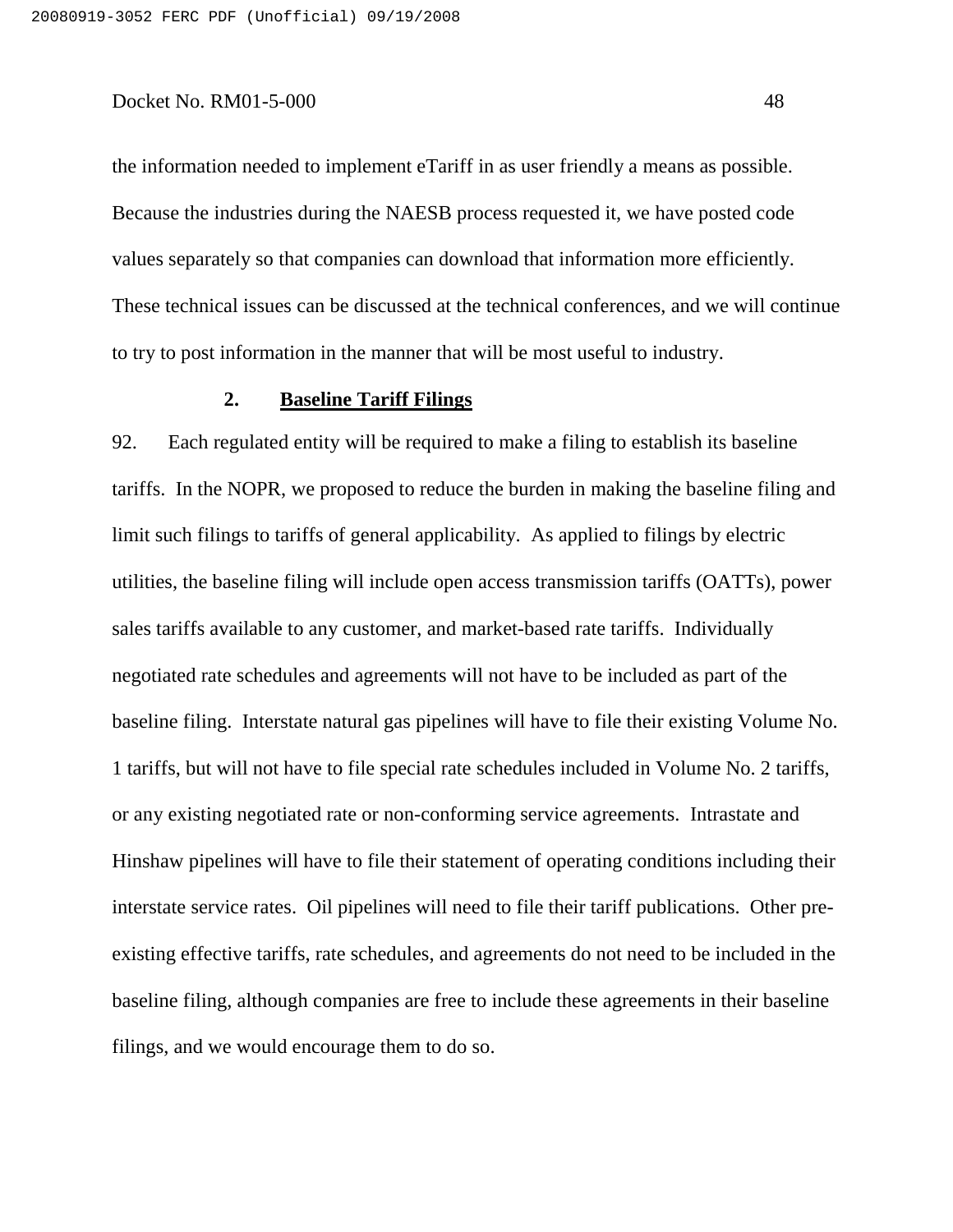93. After implementation, all new tariffs and rates schedules would have to be filed using the NAESB standards. Existing tariffs and rate schedules not included as part of the baseline filing are required to be filed electronically only when they are revised or amended.

94. We recognize that some of the pre-existing tariffs and rates schedules, such as older rate schedules and contracts, may not exist in electronic form. Companies having or electing to file such agreements do not need to retype the entire agreement. They may scan these agreements into PDF or another image format and file them in that fashion as an entire document. **<sup>57</sup>** Although not required, companies are encouraged to run an optical character recognition program (OCR) to convert these scanned documents into a textual format so that the text of the tariff can be searched and copied. **58**

95. The baseline tariff filing is not a substantive tariff revision. The baseline filing, therefore, should reflect the existing accepted tariff provisions, with no proposed substantive changes or revisions. The baseline tariff filings will be subject to notice and comment solely to permit customers to ensure that the proposed baseline tariff is an

**<sup>57</sup>** As is the current practice, utilities filing scanned documents can comply with the requirement to show only the effective tariff provisions by making handwritten edits or cutting and pasting provisions.

**<sup>58</sup>** We recognize that OCR may not work well on some older documents. But even if the OCR version is not sufficiently legible to be filed as the tariff text, a filer could include the OCR version in the plain text field of the XML schema, so that it can be used for search purposes.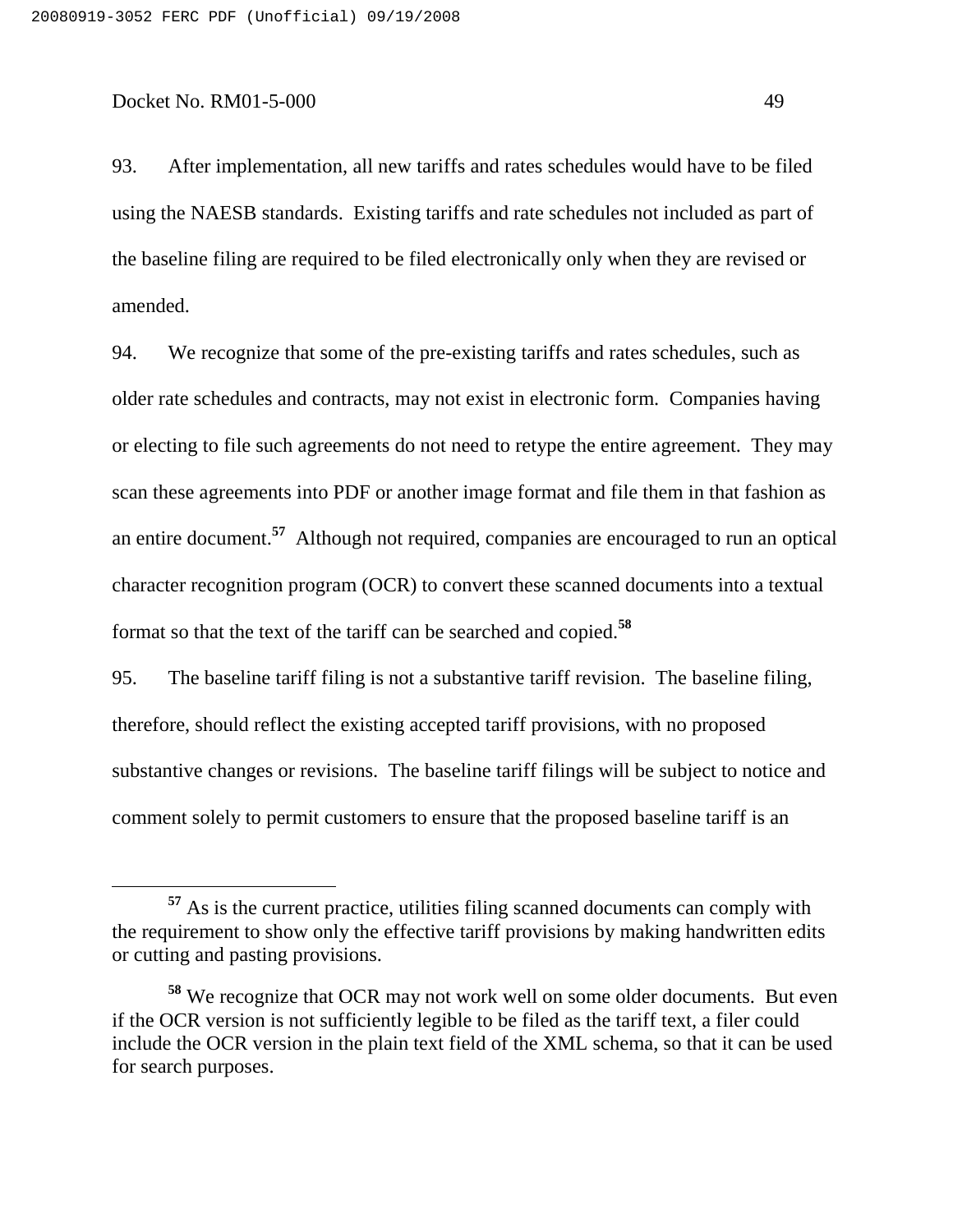accurate reflection of the effective tariff. No protests involving other issues, such as the merits of various sections of the tariff, will be considered. We also are providing a onetime delegation of authority to the Director of OEMR to rule on protests.

96. If a regulated entity has a pending or suspended tariff change filing at the time of the filing of the baseline tariff, the regulated entity should not file these pending or suspended tariff sections as part of the baseline tariff filing. When the Commission acts on pending or suspended tariffs provisions, the companies will file the tariff provisions as a compliance filing through the eTariff portal for inclusion in the database.

97. As discussed above, in filing joint tariffs, utilities have the option of designating one utility as the designated filer, as opposed to each utility filing the identical tariff. For companies adopting the designated filer option, the designated filer will file the baseline tariff; the non-designated utility will need to include in its baseline filing a tariff section that provides the appropriate name of the tariff and identifies the utility that is the designated filer for the joint tariff.

98. EEI requests clarification whether a baseline filing or tariff filings by electric utilities would be limited to OATTs. First Energy requests that prior versions of the baseline tariffs will not need to be filed. As stated above, electric utilities need to include as part of their baseline tariff filings the following three types of documents: OATTs, power sales tariffs available to any customer, and market-based rate tariffs. Only the currently accepted versions of the baseline tariffs need to be filed; historic copies should not be filed.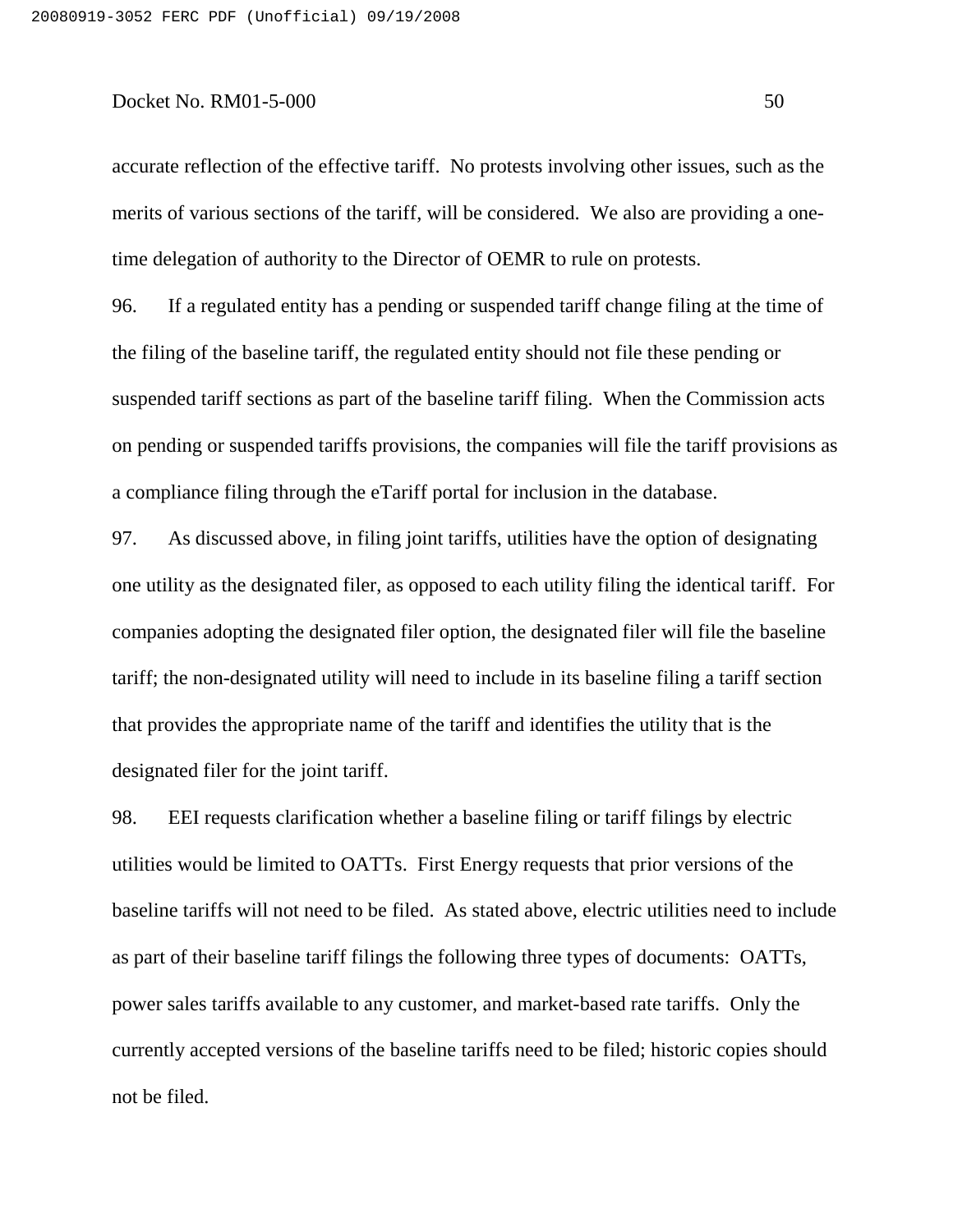99. EEI, Duke, and the CAISO request that companies be allowed to include pending compliance filings (which have not yet been accepted) in their baseline filings. They maintain that the tariff text in compliance filings reflects Commission directives that the utilities are implementing and that if compliance filings are not included in the baseline filings, the baseline tariff as displayed by the Commission could be inaccurate.

100. Because eTariff is a database system with no existing records, the baseline tariff needs to reflect the tariff as accepted by the Commission. Any subsequent tariff changes, including previously filed compliance filings, need to be filed separately so that the system can appropriately record the status of such filings. To reduce the burden on parties making baseline filings, we are limiting the baseline filing obligation only to the accepted tariff provisions. Pending tariff provisions in compliance filings will be added seriatim to the database as the Commission acts on a company's compliance filings. This will reduce the number of baseline filings companies are required to make.

101. However, we will permit companies wishing to place pending compliance filings into the database during the baseline filing process to do so. But we emphasize that baseline filings of compliance provisions are not required; this is only an option available to those companies wishing to avail themselves of it. The details of including compliance provisions as part of the baseline filing process can be discussed with staff during the technical conferences.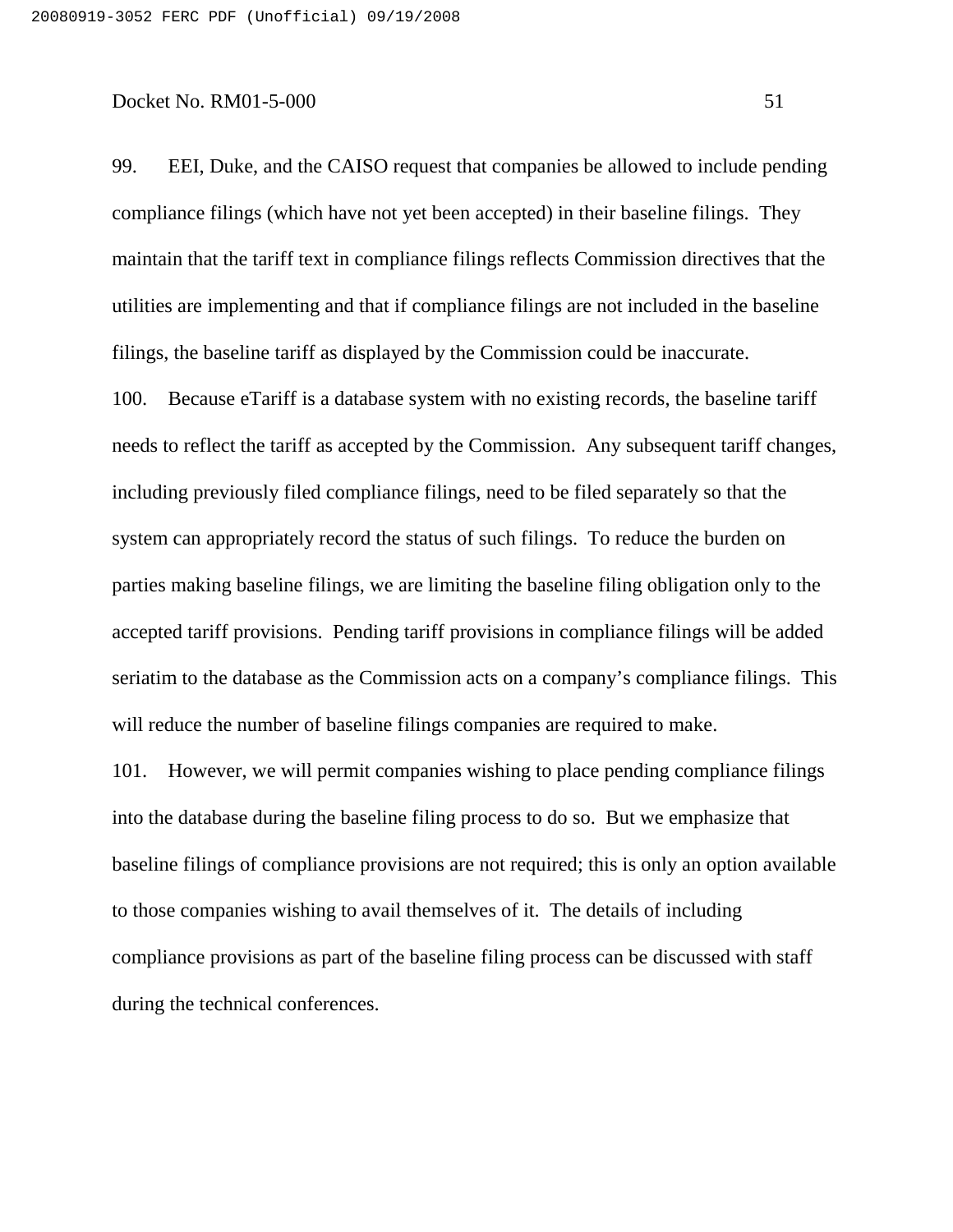### **3. Implementation Date for eTariff**

102. While we think the entire industry, both filers and customers alike, will benefit from quick implementation of eTariff, we recognize that we need to provide sufficient time for software development and testing to ensure that the filing of tariffs electronically has as few bugs as possible. In the NOPR, we generally proposed that compliance would begin within six months to one year after the Final Rule is issued.

103. Many of the commenters thought that six months was too short and requested implementation periods of one year or longer. **<sup>59</sup>** INGAA and AOPL urge the Commission not to set a firm implementation date, but rather focus on successful implementation.

104. In order to provide companies with sufficient time to develop and test software, we will provide 18 months for implementation, until April 1, 2010, with a staggered implementation schedule for companies over the next six months. Staff and industry should work out the schedule for staggered implementation during the technical conferences.

### **III. Information Collection Statement**

105. The Office of Management and Budget (OMB) regulations require that OMB approve certain reporting, recordkeeping, and public disclosure (information collections)

**<sup>59</sup>** EEI, Duke, Nevada Power (proposes two years); ISO New England and TransCanada (proposes at least one year); UNICON (proposes 18 months); FirstEnergy (proposes 18-24 months).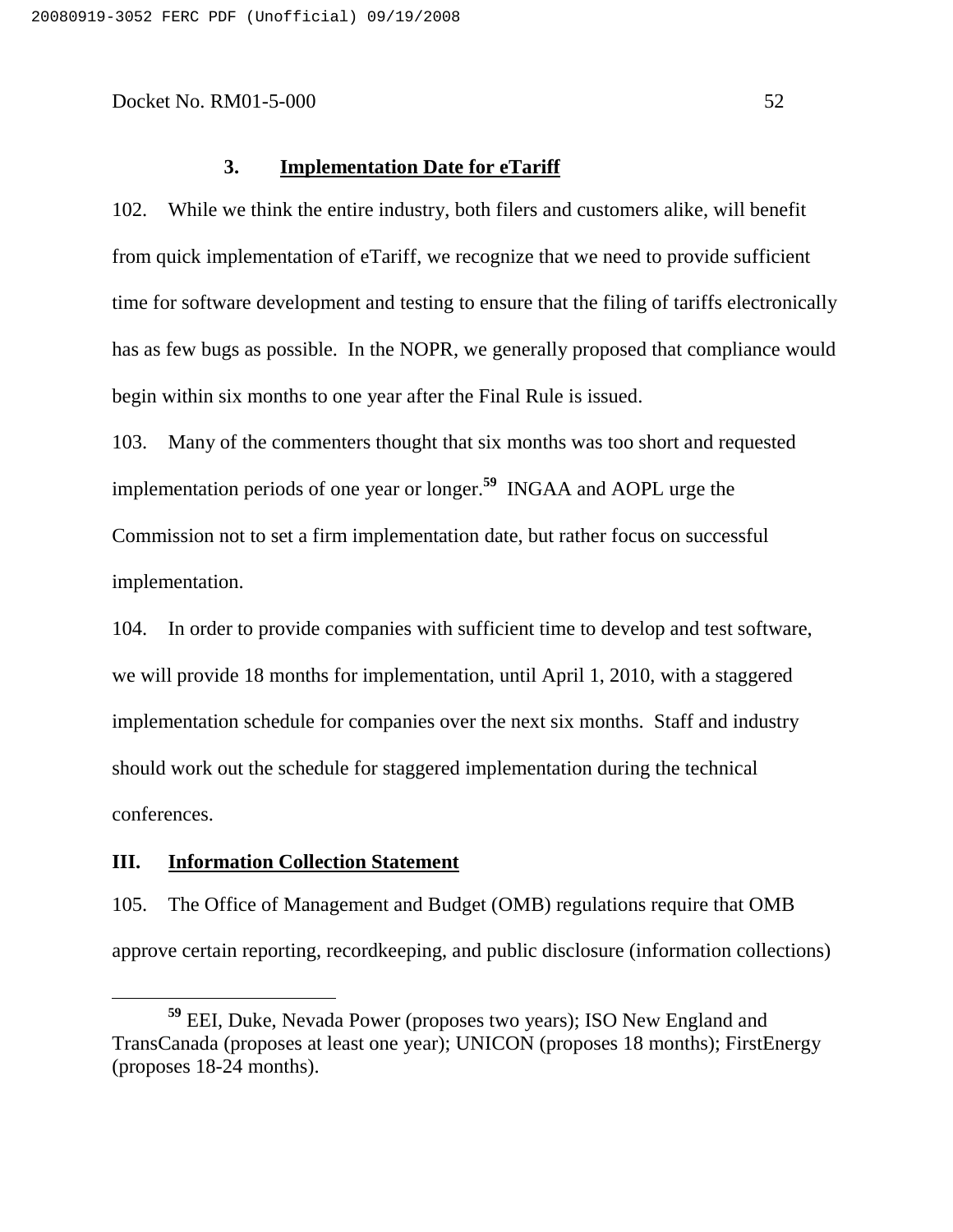imposed by an agency. Pursuant to OMB regulations, the Commission is providing notice of its information collections to OMB for review under section 3507(d) of the Paperwork Reduction Act of 1995.

106. The Commission identifies the information provided under Part 35 as contained in FERC-516 "Electric Rate Schedules and Tariff Filings; Part 154 as contained in FERC-545Gas Pipeline Rates: Rate Change (Non-Formal); Part 284 as contained in FERC-549 Gas Pipeline Rates: NGPA Title III Transactions and Parts 341 and 344 as contained in FERC-550 "Oil Pipeline Rates: Tariff Filings." The Commission solicited comments on the need for this information, whether the information will have practical utility, ways to enhance the quality, utility, and clarity of the information to be collected, and any suggested methods for minimizing respondents' burden, including the use of information technology. The Commission received specific comments regarding its burden estimates.

### **A. Comments on the NOPR's Burden Estimates**

107. INGAA, EEI, TransCanada, and Southern California Edison contend that the burden estimates used by the Commission in the NOPR are understated. As part of the NAESB process, a consensus of all the industries chose the flexibility provided by using the NAESB standards, and the use of XML protocols for business communication, in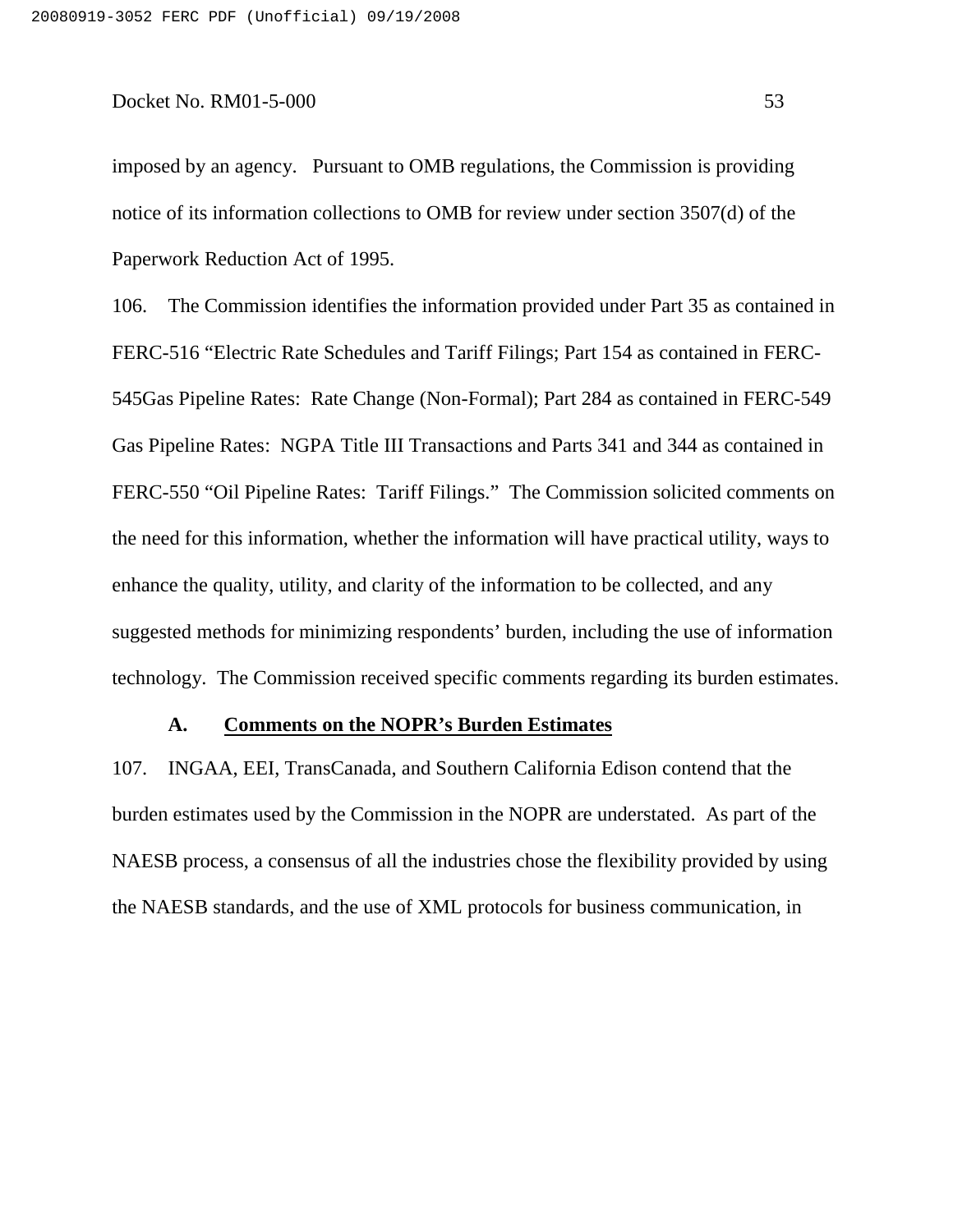place of using filing software furnished by the Commission. **<sup>60</sup>** The industries recognized that adopting such standards would entail the building or purchasing of software compatible with the XML protocols. By adopting these standards, companies opted for the enhanced flexibility to obtain software, or modify existing tariff maintenance software, in order to better integrate tariff filings with their individual tariff maintenance and business needs. The use of the NAESB standards, as opposed to the Commission distributed software, also provides an open framework for third-party software developers to develop filing and tariff maintenance applications or processes, which, by managing tariffs for multiple parties, will enable development costs to be spread over a large number of users. The industry consensus was that the flexibility offered by the standards outweighed the added costs of developing or purchasing software to implement the standards.

108. But this flexibility, and the likelihood that third-party providers will reduce the costs of constructing systems, makes computing burden estimates difficult, particularly given the difficulty in separating the costs of compliance from the other business functions provided by various software systems. INGAA contends that the costs for a

**<sup>60</sup>** The President's Management Agenda (PMA) encourages the development of protocols that enable digital communication using XML protocols as the language of ebusiness. E-Government Strategy, at 8 (Executive Office of the President, April 2003) (minimization of burden on business by … using XML or other open standards to receive transmissions), http://www.whitehouse.gov/omb/egov/2003egov\_strat.pdf.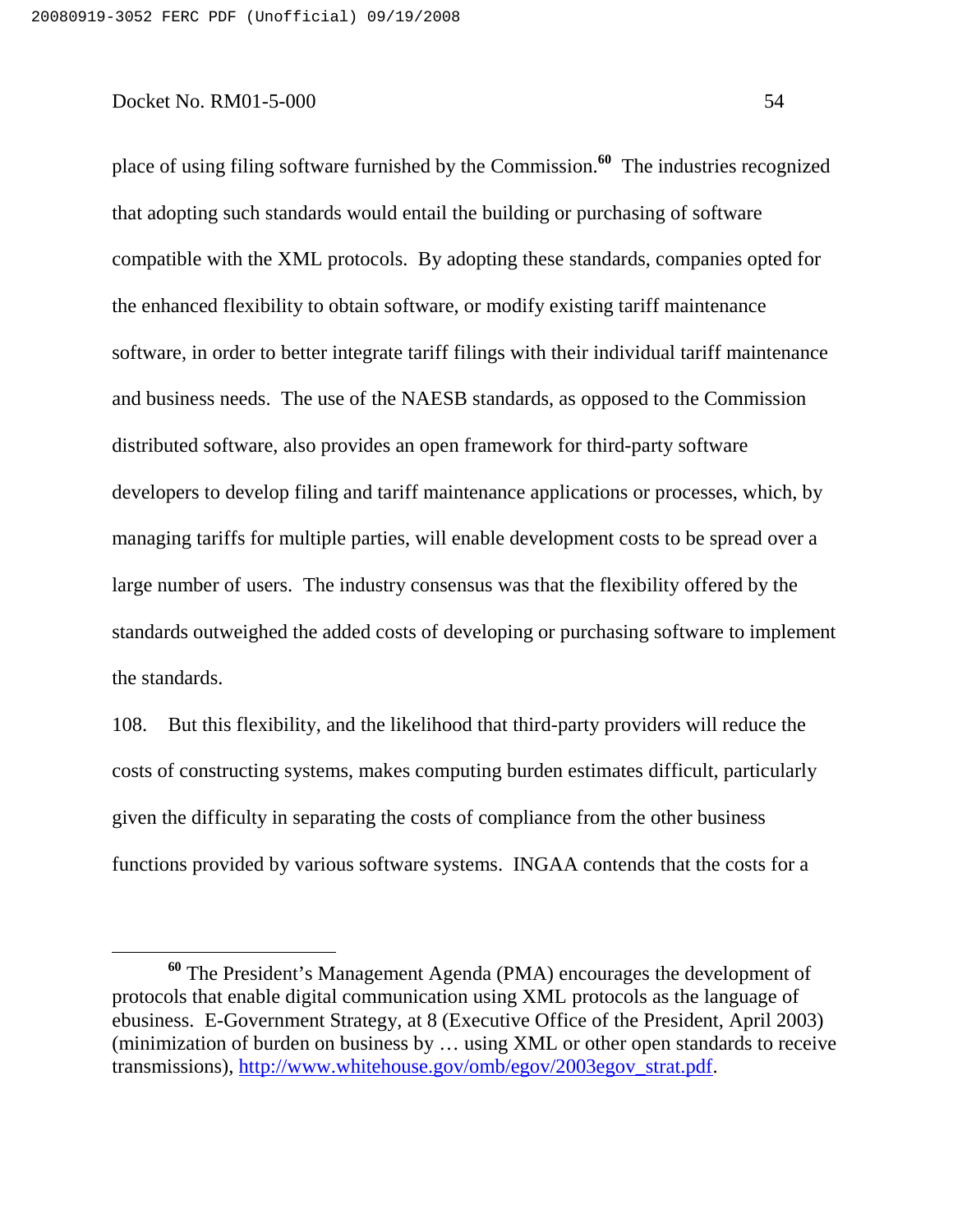tariff filing system should be in the range of \$20,000 per tariff, but TransCanada argues the costs for its system suggest a \$10,000 cost estimate.

109. We developed the burden estimates in the NOPR based only on the necessary costs of developing a bare-bones filing system that would enable a company to make a filing in compliance with the standards.<sup>61</sup> But we fully recognize that, while not strictly required by this Final Rule, companies making larger numbers of tariff filings will want to obtain a more robust software package that will provide various forms of tariff management and storage in addition to simply facilitating a tariff filing. Accordingly, we have determined to revise our burden estimates to include the greater cost of obtaining more robust software.

110. EEI maintains that companies will have multiple tariffs that need to be filed as baseline tariffs. But in this Final Rule, at EEI's request, we limited the baseline filing for electric companies to OATTs, power sales tariffs available to any customer, and marketbased rate tariffs.

111. EEI maintains we have underestimated the time for legal review of certain data fields. We have included in these revised estimates additional time for legal review of

<sup>&</sup>lt;sup>61</sup> The elements for such a system include a database program; an internet browser; an XML form generator, a Base64 converter; and a ZIP file converter, many of which can be obtained for free or at low cost. See http://www.download.com/Base64-De-Encoder/3000-2248 4-10571789.html?tag=lst-1 (freeware Base 64 converter); http://www.altova.com/products/databasespy/database\_tool.html (XML form generator); https://shopm.winzip.com/cgi-bin/wzct1.cgi (ZIP file generator). We also included time and cost for hiring a computer programmer.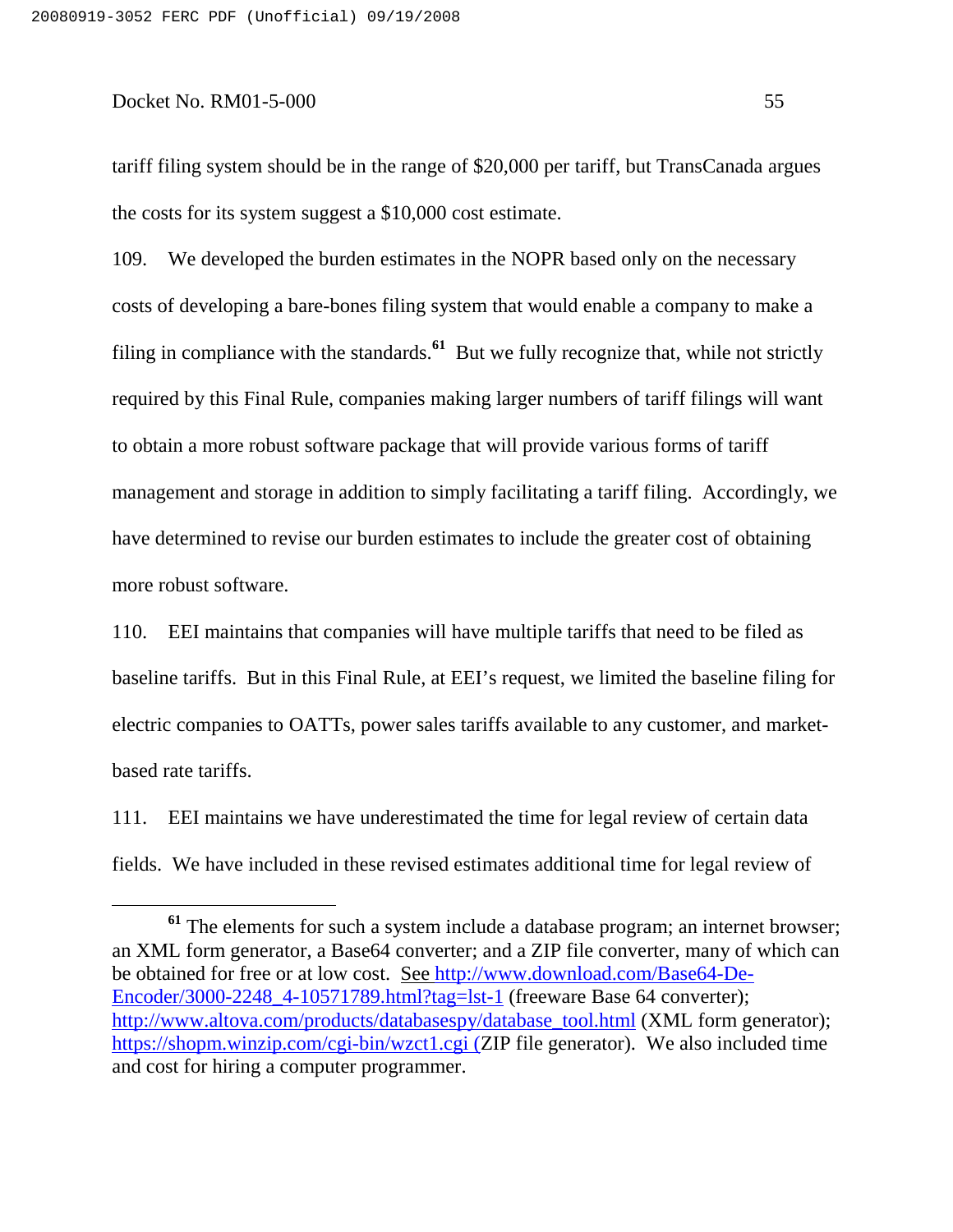the baseline tariff filings. Since the baseline filings consist only of already accepted tariff sheets, such legal review should not be significant. For ongoing tariff filings, this rulemaking does not entail additional legal review, since attorneys generally already review the substantive tariff and attachment data contained in such filings, and the metadata fields are not substantive.

112. EEI suggests that the estimates leave out one-time costs for evaluating software, and training on new systems. We recognize that we did overlook such costs, and we have added additional hours for evaluation and training of relevant personnel.

# **B. Burden Estimates**

113. The following burden estimates reflect the cost to an individual company of obtaining software sufficient to meet the requirements of the regulation, as well as the cost of making the required baseline filing. Investment in electronic filing will reduce filing costs over time. Therefore, we include an estimate of the cost savings per year due to the savings in mail, messenger delivery, and copying. The public reporting and records retention burdens for the reporting requirements and the records retention requirement are as follows. **62**

**<sup>62</sup>** These burden estimates apply only to this Final Rule and do not reflect upon all of FERC-516, FERC-545, FERC-539 or FERC-550.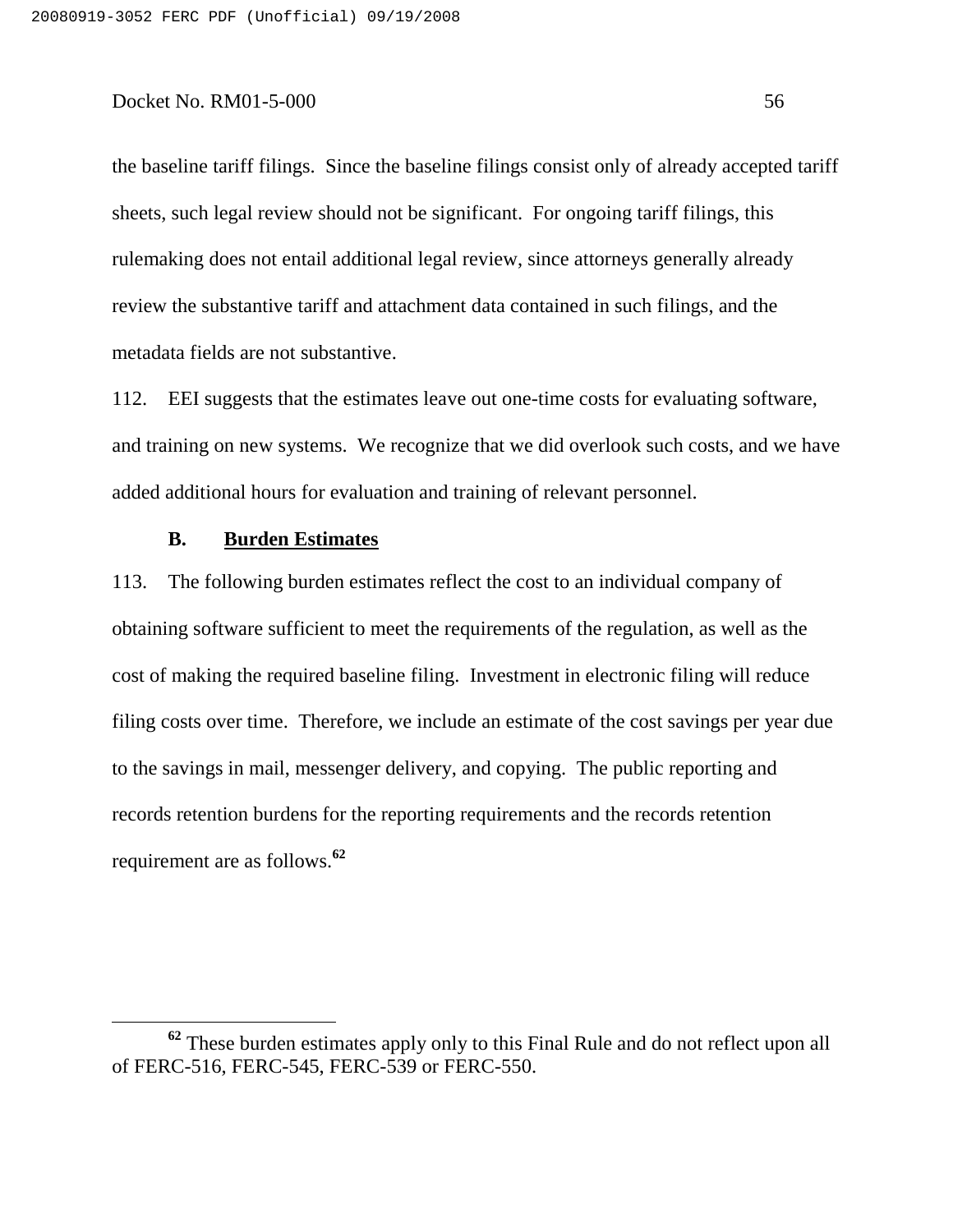# Baseline Tariff – Hours

|                  |             | Hours  |       |              | Total   |       |
|------------------|-------------|--------|-------|--------------|---------|-------|
| Data             | Number of   | Per    | Total | Installation | Install | Total |
| Collection       | Respondents | Tariff | Hours | Hours        | Hours   | Hours |
|                  |             |        |       |              |         |       |
| <b>FERC-516</b>  |             |        |       |              |         |       |
| <b>Utilities</b> | 152         | 9      | 1368  | 20           | 3040    | 4408  |
| <b>Marketers</b> | 984         | 5      | 4920  | 20           | 9840    | 14760 |
| RTOs/ISOs        | 6           | 362    | 2172  | 28           | 168     | 2340  |
| <b>FERC -545</b> |             |        |       |              |         |       |
| <b>Small</b>     | 106         | 7      | 742   | 20           | 2120    | 2862  |
| Pipelines        |             |        |       |              |         |       |
| Large            | 62          | 18     | 1116  | 20           | 1240    | 2356  |
| Pipelines        |             |        |       |              |         |       |
| <b>NGPA</b>      | 200         | 6      | 1200  | 20           | 4000    | 5200  |
| <b>FERC -550</b> | 200         | 9      | 1800  | 20           | 4000    | 5800  |
| Oil              |             |        |       |              |         |       |
|                  |             |        |       |              |         |       |
| <b>Totals</b>    |             |        | 13318 |              | 24408   | 37726 |

Total Annual Hours for Collections: 37,726.

Baseline Tariff – Costs

| Data Collection         | Number of   | Cost    | Total     | Software     | <b>Total Cost</b> |
|-------------------------|-------------|---------|-----------|--------------|-------------------|
|                         | Respondents | Per     | Filing    | Purchase &   | Purchase &        |
|                         |             | Tariff  | Cost      | Installation | Installation      |
|                         |             |         |           |              |                   |
| <b>FERC-516</b>         |             |         |           |              |                   |
| <b>Utilities</b>        | 152         | \$211   | \$32,072  | \$10,000     | \$1,520,000       |
| Marketers <sup>63</sup> | 984         | \$109   | \$107,256 | \$1,035      | \$1,018,440       |
| RTOs/ISOs               | 6           | \$8,345 | \$50,070  | \$10,000     | \$60,000          |
| <b>FERC -545</b>        |             |         |           |              |                   |
| <b>Small Pipelines</b>  | 106         | \$171   | \$18,126  | \$2,070      | \$219,420         |

**<sup>63</sup>** The costs for marketers assume that affiliated marketers will share a single installation.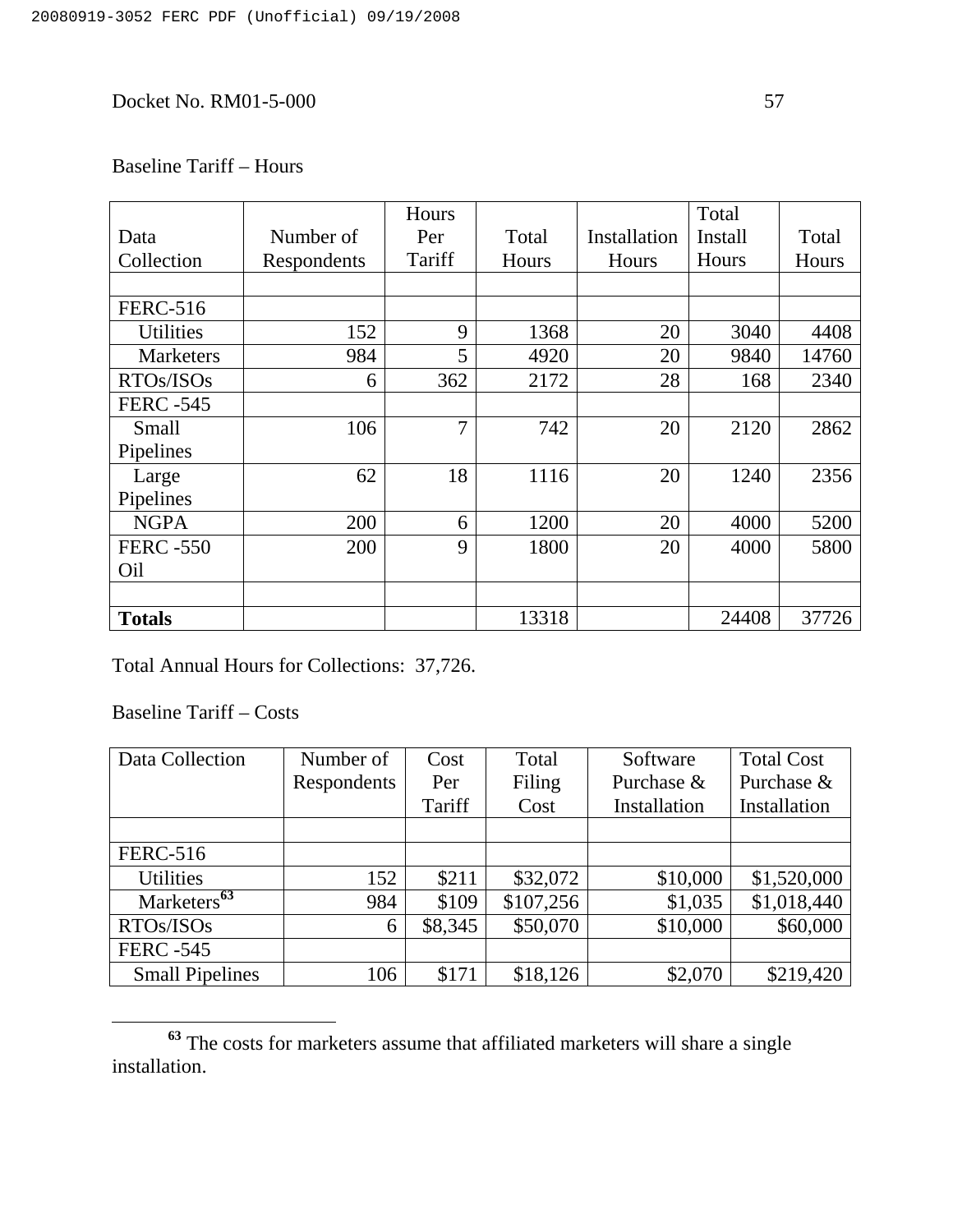| Data Collection       | Number of   | Cost   | Total     | Software     | <b>Total Cost</b> |
|-----------------------|-------------|--------|-----------|--------------|-------------------|
|                       | Respondents | Per    | Filing    | Purchase &   | Purchase &        |
|                       |             | Tariff | Cost      | Installation | Installation      |
| Large Pipelines       | 62          | \$423  | \$26,226  | \$10,000     | \$620,000         |
| <b>NGPA</b>           | 200         | \$132  | \$26,400  | \$2,070      | \$414,000         |
| <b>FERC -550 Oil</b>  | 200         | \$206  | \$41,200  | \$10,000     | \$2,000,000       |
|                       |             |        |           |              |                   |
| <b>Totals</b>         |             |        | \$301,350 |              | \$5,851,860       |
| <b>Combined Total</b> |             |        |           |              | \$6,153,210       |

| <b>Going Forward Cost Savings Per Annum</b> |                                   |                           |                   |
|---------------------------------------------|-----------------------------------|---------------------------|-------------------|
|                                             | <b>Total Number</b><br>of Filings | <b>Cost Per</b><br>Filing | <b>Total Cost</b> |
|                                             |                                   |                           |                   |
| Oil                                         | 689                               | \$110                     | \$75,790          |
| Electric                                    | 4,445                             | \$406                     | \$1,804,670       |
| Gas                                         | 2,548                             | \$406                     | \$1,034,488       |
|                                             |                                   |                           |                   |
| <b>Total</b>                                |                                   |                           | \$2,914,948       |

114. OMB's regulations require it to approve certain information collection

requirements imposed by an agency rule. The Commission is submitting notification of

this Final Rule to OMB.

Title: FERC-516, Electric Rate Schedules and Tariff Filings; FERC-545, Gas Pipeline

Rates: Rate Change (Non Formal); FERC-549 Gas Pipeline Rates: NGPA Title III

Transactions; and FERC-550 Oil Pipeline Rates: Tariff Filings.

Action: Proposed Collections

OMB Control Nos*.* 1902-0096, 1902-0154, 1902-0086 and 1902-0089

Respondents: Business or other for profit; Federal Government

Frequency of responses: On occasion.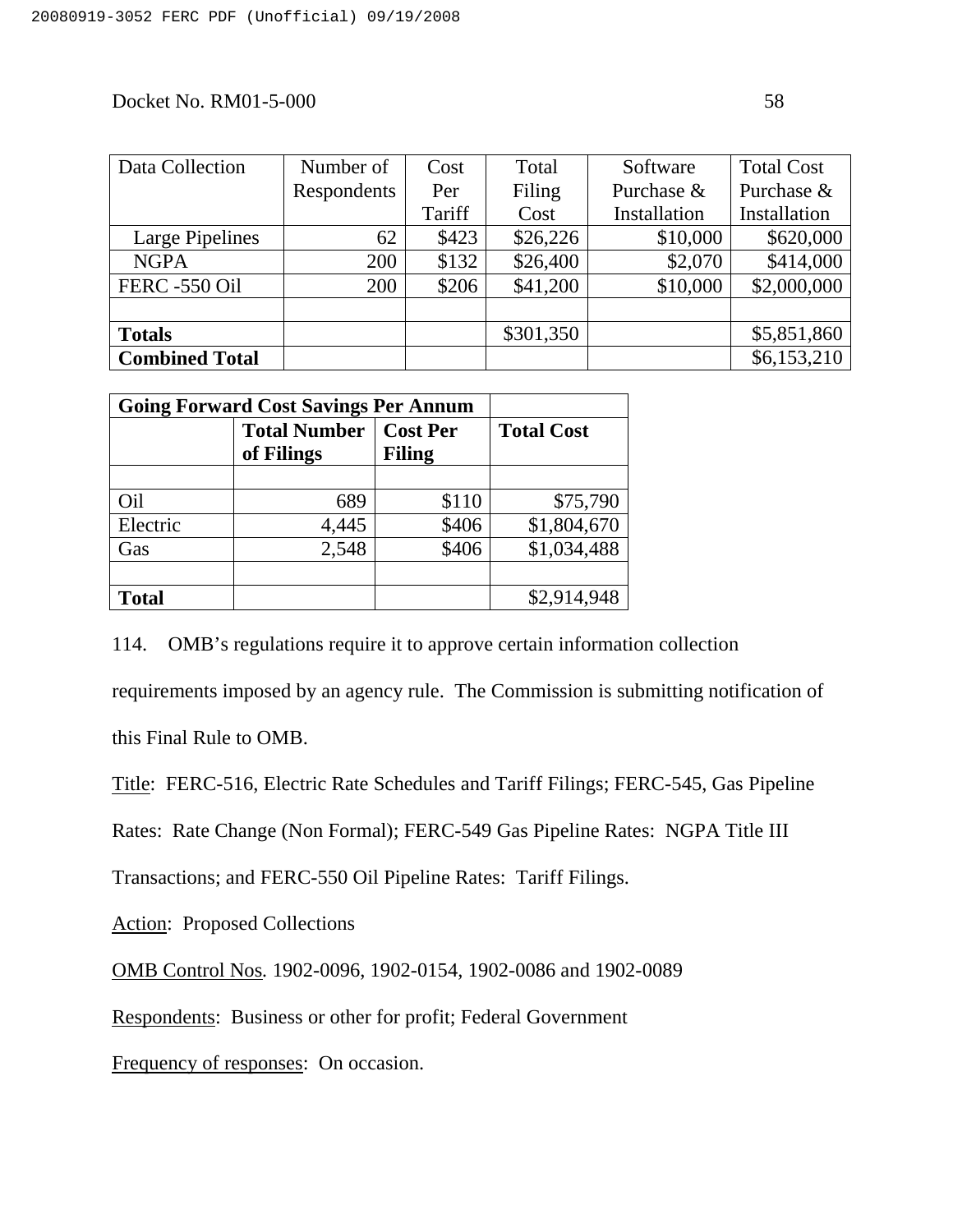115. Necessity of the Information: The Federal Energy Regulatory Commission is amending its regulations to require that all tariffs and tariff revisions and rate change applications for the public utility, natural gas pipeline, and oil pipeline industries be filed with the Commission in lieu of paper. Electronically filed paper tariffs and rate case filings should improve the efficiency of the administrative process for tariff and rate case filings, by providing time and resource savings for all stakeholders. Specifically, electronic filing reduces physical storage space needs and document processing time, provides for easier tracking of document filing activity; potentially reduces mailing and courier fees; allows concurrent access to the tariff filing by multiple parties as well as the ability to download and print tariff filings; and provides automatic e-mail notification to an applicant of receipt of the filing and whether or not it has been accepted. The Commission's staff will be able to retrieve and analyze information contained in these filings more readily than under the current system; mandated electronic filing of these documents should facilitate the staff's retrieval and review of a particular document. These capabilities will be extremely beneficial as many tariff filings involve statutory processing deadlines.

116. The Final Rule will assist the Commission' efforts to comply with the Paperwork Reduction Act **64** , the Government Paperwork Elimination Act (GPEA) **<sup>65</sup>** and E-

**<sup>64</sup>** Pub. L. 104-13, 109 Stat. 163, (Oct. 1, 1995).

**<sup>65</sup>** Title XVII, Pub. L. 105-277, 112 Stat. 2681 (Oct. 21, 1998).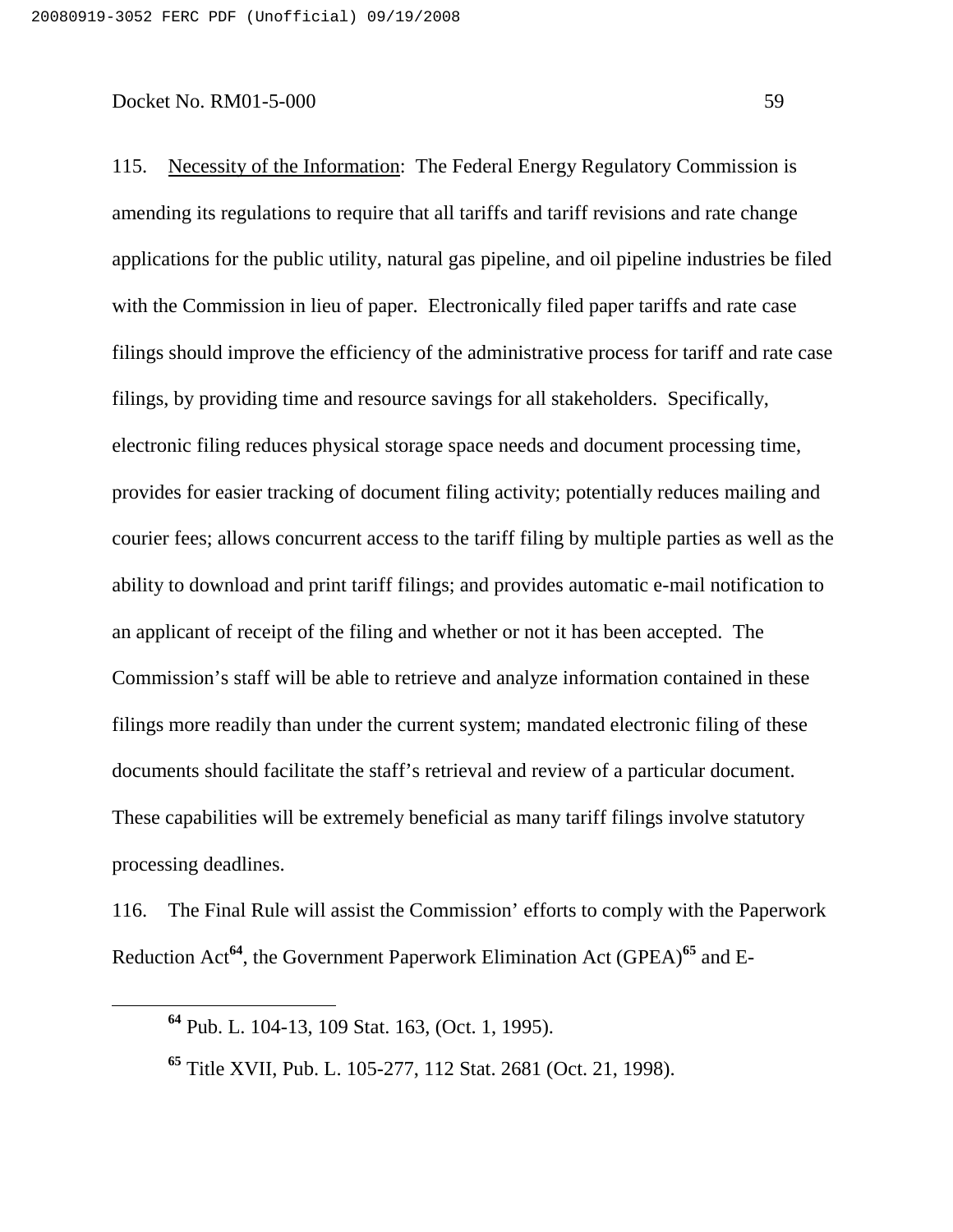Government Act of 2002<sup>66</sup> by developing the capability to file electronically with the Commission via the Internet with uniform formats using software that is readily available and easy to use. Expanding Electronic Government is one of the five key elements of the President's Management Agenda (PMA). The PMA proposed 24 "E-Government" initiatives including Government to Business (G2B). The goals of the G2B portfolio are to reduce burdens on business, provide one-stop access to information and enable digital communication using the language of e-business (XML). G2B also directs agencies to take advantage of commercial electronic transaction protocols.

117. The standards being adopted here were developed in conjunction with NAESB, an ANSI accredited standards developer, and employs XML protocols, as suggested in G2B. The deployment of more effective technology will help to streamline the many reporting requirements as well as facilitate a more efficient means for businesses to interact with the government.

118. Interested persons may obtain information on the reporting requirements by contacting the following: Federal Energy Regulatory Commission, 888 First Street, N.E., Washington, D.C. 20426, [Attention: Michael Miller, Office of the Executive Director, Phone: (202)502-8415, fax: (202)273-0873, e-mail: michael.miller@ferc.gov.] Please send comments concerning the collections of information and the associated burden estimate(s) to the contact listed above and to the Office of Information and Regulatory

**<sup>66</sup>** Pub. L. 107-347, 116 Stat. 2899 (Dec. 17, 2002)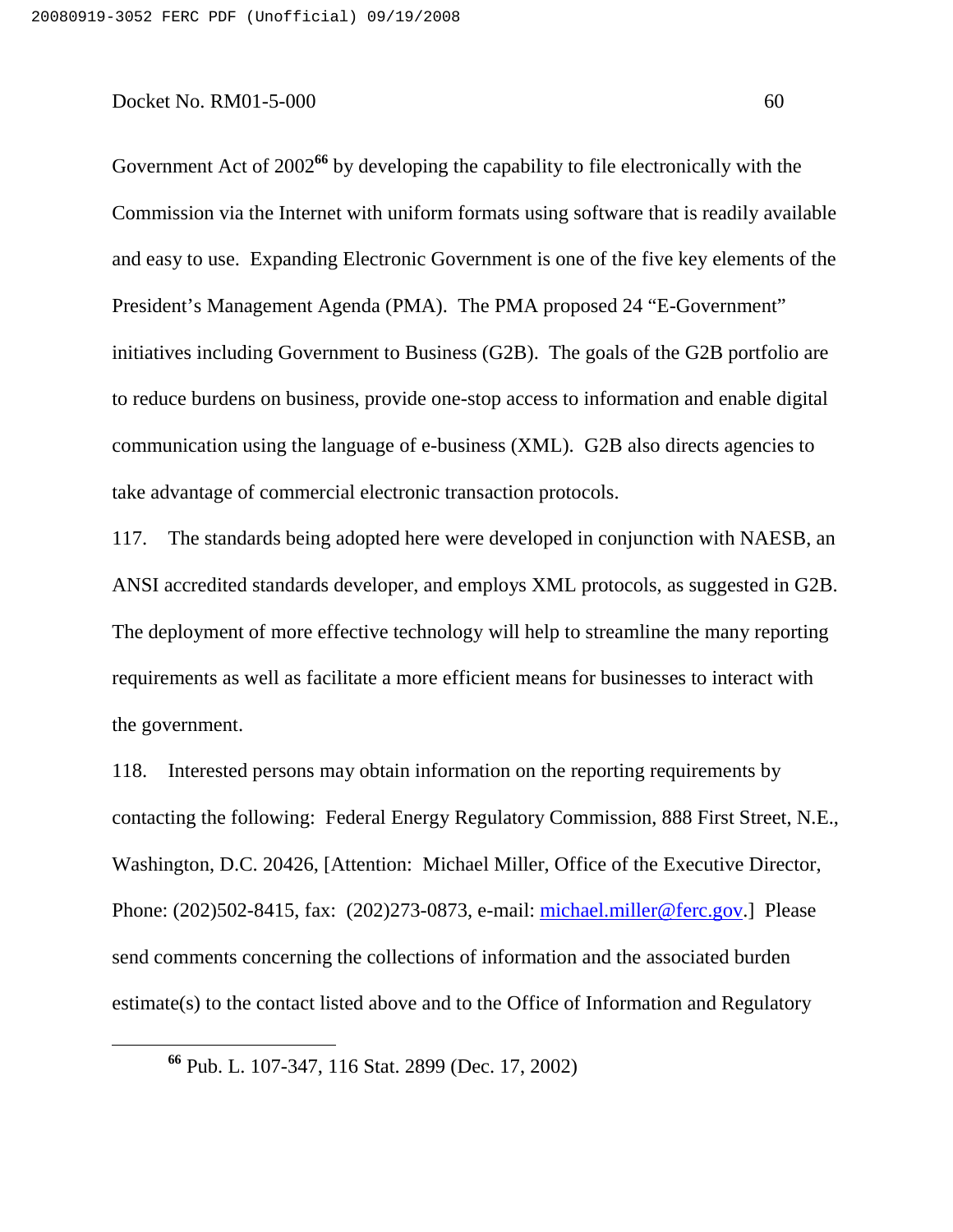Affairs, Office of Management and Budget, 725 17th Street, N.W., Washington, D.C. 20503 [Attention: Desk Officer for the Federal Energy Regulatory Commission, phone (202)395-7345, fax: (202)395-7285. Due to security concerns, comments should be sent electronically to the following e-mail address: oira\_submission@omb.eop.gov. Please reference the docket number of this rulemaking in your submission.

### **IV. Environmental Analysis**

119. The Commission is required to prepare an Environmental Assessment or an Environmental Impact Statement for any action that may have a significant adverse effect on the human environment. **<sup>67</sup>** The Commission concludes that neither an Environmental Assessment nor an Environmental Impact Statement is required for this Final Rule under Section 380.4(a) of the Commission's regulations. Section 380.4(a)(15) provides for a categorical exemption for approval of actions taken under Sections 205 and 206 of the FPA relating to the filing of schedules containing all rates and charges for the transmission or sale subject to the Commission's jurisdiction, plus the classification, practices, contracts and regulations that affect rates charges, classifications and services. Section 380.4(a) (25) provides a categorical exemption for review of natural gas filings. Section 38.4(26) provides an exclusion for review of oil pipeline filings. In addition, section 380.4 (a) provides an exemption for rules that are clarifying corrective, or

**<sup>67</sup>** Regulations Implementing the National Environmental Policy Act, Order No. 486, 52 FR 47,897 (Dec. 17, 1987), FERC Stats. & Regs., Regulations Preambles 1986- 1990 ¶ 30,783 (1987).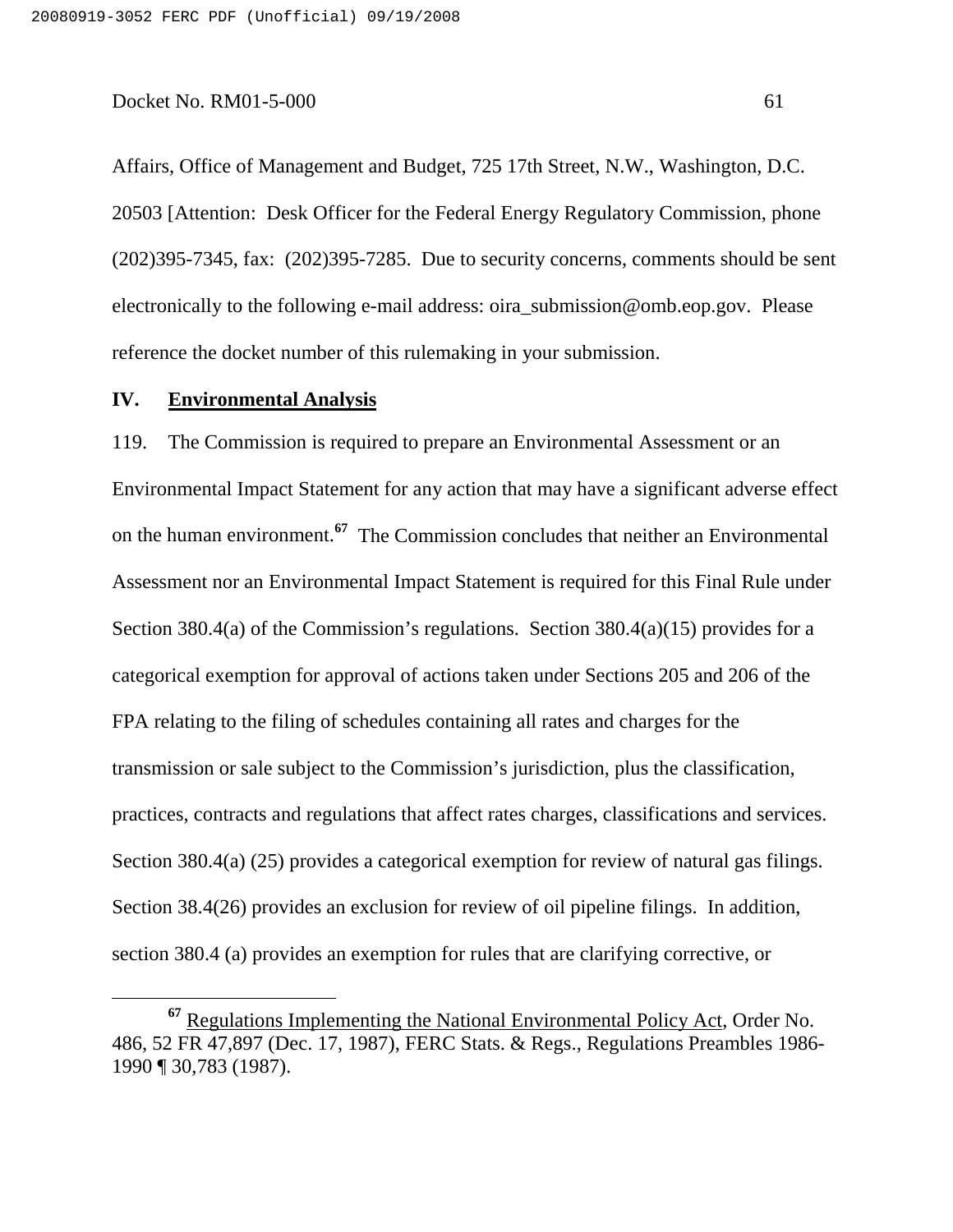procedural and that provide for information gathering, analysis, and dissemination. Because this Final Rule only involves these matters, no environmental consideration is necessary.

### **V. Regulatory Flexibility Act**

120. The Regulatory Flexibility Act of 1980 (RFA) **<sup>68</sup>** generally requires a description and analysis of whether the Final Rule will have a significant economic impact on a substantial number of small entities or a certification that the Final Rule will not have a significant economic impact on such entities. In the NOPR, we stated that the proposed rule would be applicable to all entities regulated by the Commission, a small number of which may be small entities. However, the Commission did not believe the rule would have a significant impact on these small businesses because the software necessary to create the XML software is commercially available from several Internet websites as shareware or subject to low-cost licensing options. From the Commission staff's own experience, relatively inexpensive XML software can be obtained that can adequately provide the basic tariff filing.

121. This Final Rule applies to public utilities that own, control or operate interstate transmission facilities, natural gas companies and oil pipeline companies, the majority of

**<sup>68</sup>** 5 U.S.C. 601-612.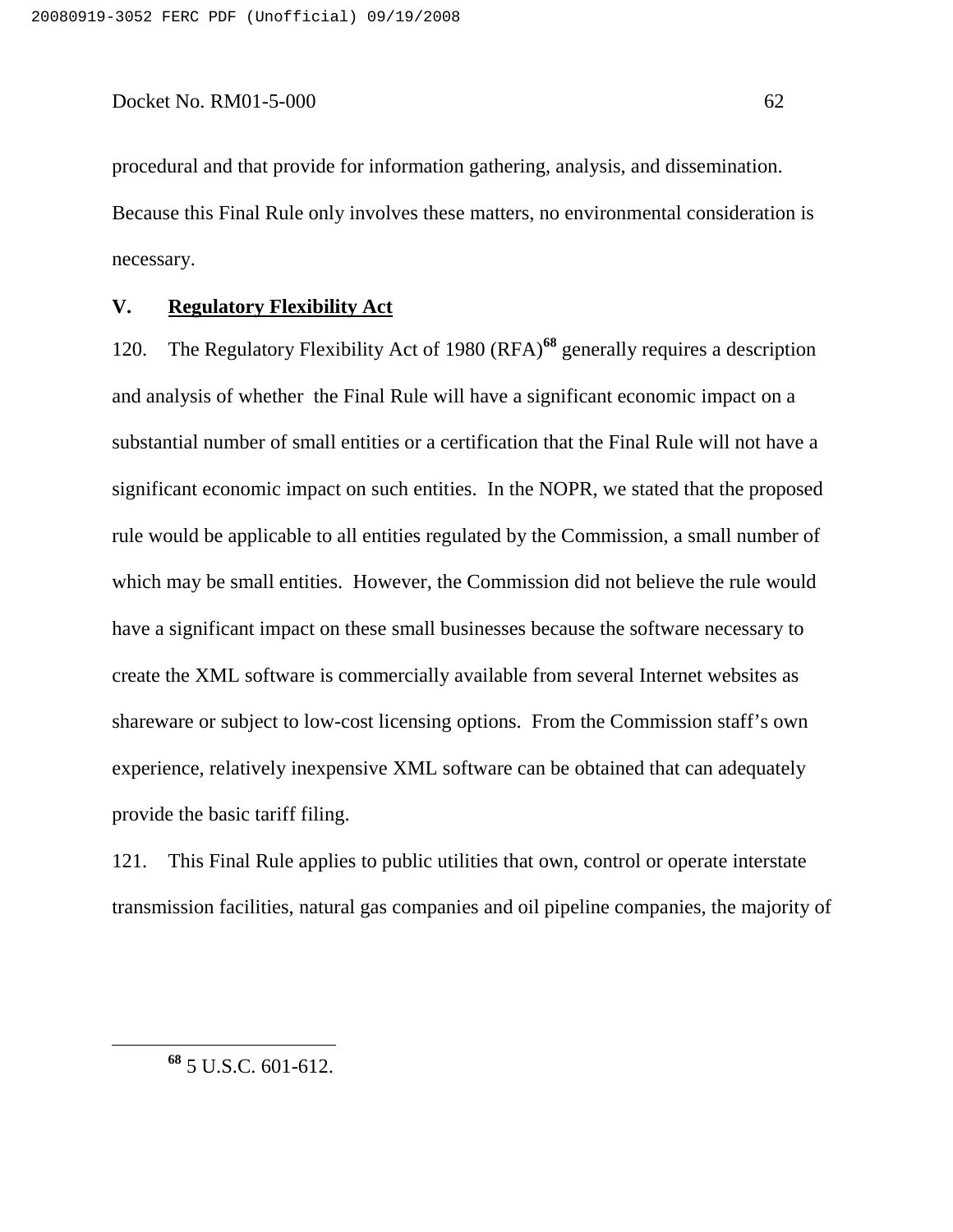which are not small businesses.<sup>69</sup> The Commission has identified that less than 2% of these entities qualify as small entities. Moreover, by eliminating the requirement to file numerous paper copies of tariffs and documents associated with rate filings, these regulations are designed to reduce the filing burden on all companies, including small businesses. Accordingly, the Commission finds that these regulations will not impose a significant economic impact on small businesses and no regulatory flexibility analysis is required pursuant to §605(b) of the RFA.

### **VI. Document Availability**

122. In addition to publishing the full text of this document in the Federal Register, the Commission provides all interested persons an opportunity to view and/or print the contents of this document via the Internet through FERC's Home Page (http://www.ferc.gov) and in FERC's Public Reference Room during normal business hours (8:30 a.m. to 5:00 p.m. Eastern time) at 888 First Street, N.E., Room 2A, Washington D.C. 20426.

**<sup>69</sup>** See 5 U.S.C. § 601(3), citing Section 3 of the Small Business Act, 15 U.S.C. § 623. Section 3 of the SBA defines a "small business concern" as a business which is independently owned and operated and which is not dominant in its field of operation. The Small Business Size Standards component of the North American Industry Classification System defines a small utility as a company including its affiliates that is primarily engaged in the generation, transmission, and/or distribution of electric energy for sale and whose total electric output for the preceding fiscal year did not exceed 4 million megawatt hours. A small natural gas company is defined as a company that transports natural gas and whose annual receipts (total income plus cost of good sold) did not exceed \$6.5 million for the previous year. A small oil pipeline company is defined a company with 1,500 or less employees for the year.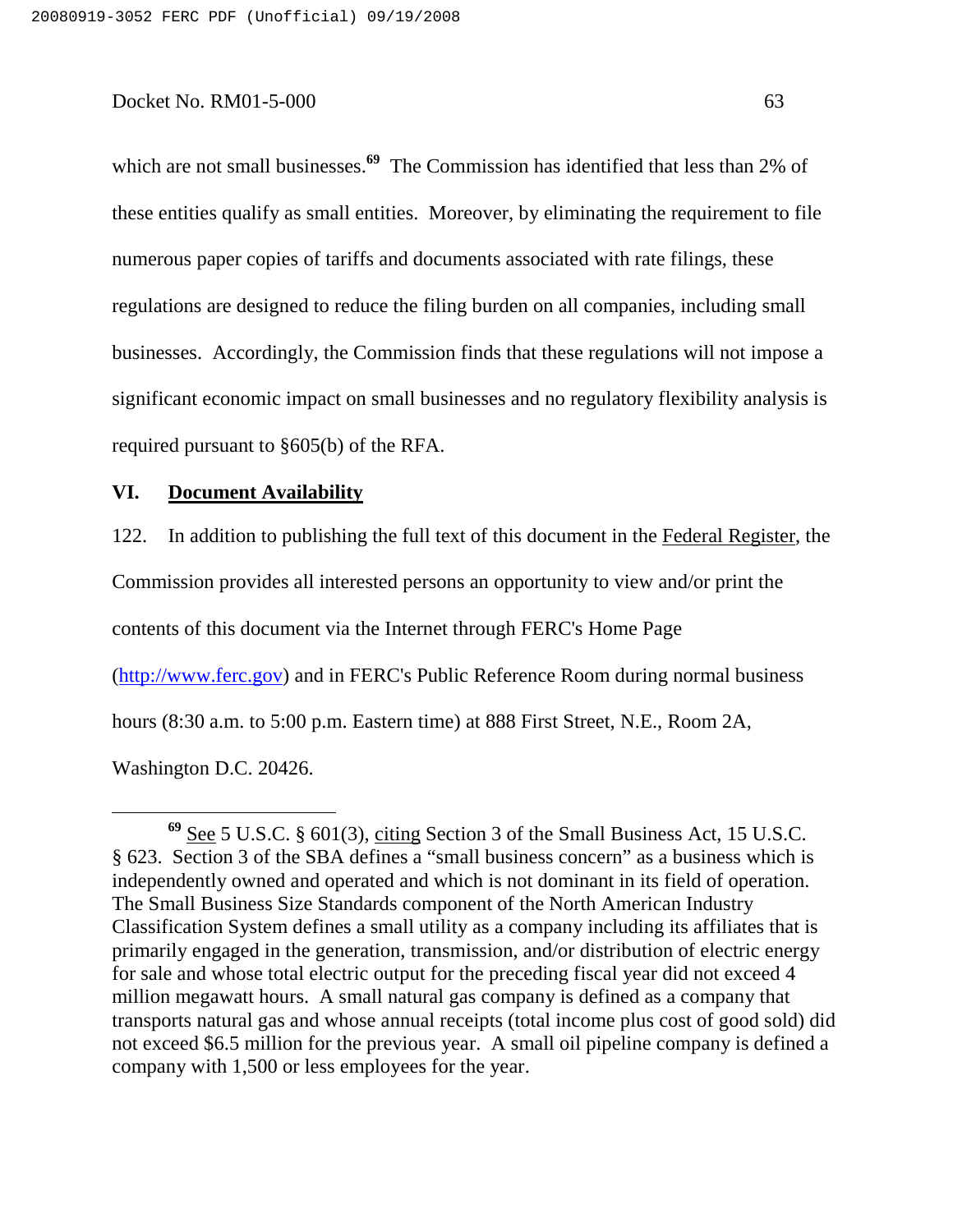123. From FERC's Home Page on the Internet, this information is available on eLibrary. The full text of this document is available on eLibrary in PDF and Microsoft Word format for viewing, printing, and/or downloading. To access this document in eLibrary, type the docket number excluding the last three digits of this document in the docket number field.

124. User assistance is available for eLibrary and the FERC's website during normal business hours from FERC Online Support at 202-502-6652 (toll free at 1-866-208-3676) or e-mail at ferconlinesupport@ferc.gov, or the Public Reference Room at (202) 502- 8371, TTY (202)502-8659. E-mail the Public Reference Room at

public.referenceroom@ferc.gov.

### **VII. Effective Date and Congressional Notification**

125. These regulations are effective **[Insert\_Date 30 days after publication in the FEDERAL REGISTER]**. The Commission has determined, with the concurrence of the Administrator of the Office of Information and Regulatory Affairs of OMB, that this rule is not a "major rule" as defined in section 351 of the Small Business Regulatory Enforcement Fairness Act of 1996.

### List of subjects

### 18 CFR Part 35

Electric power rates, Electric utilities, Reporting and recordkeeping requirements, Electricity, Incorporation by reference.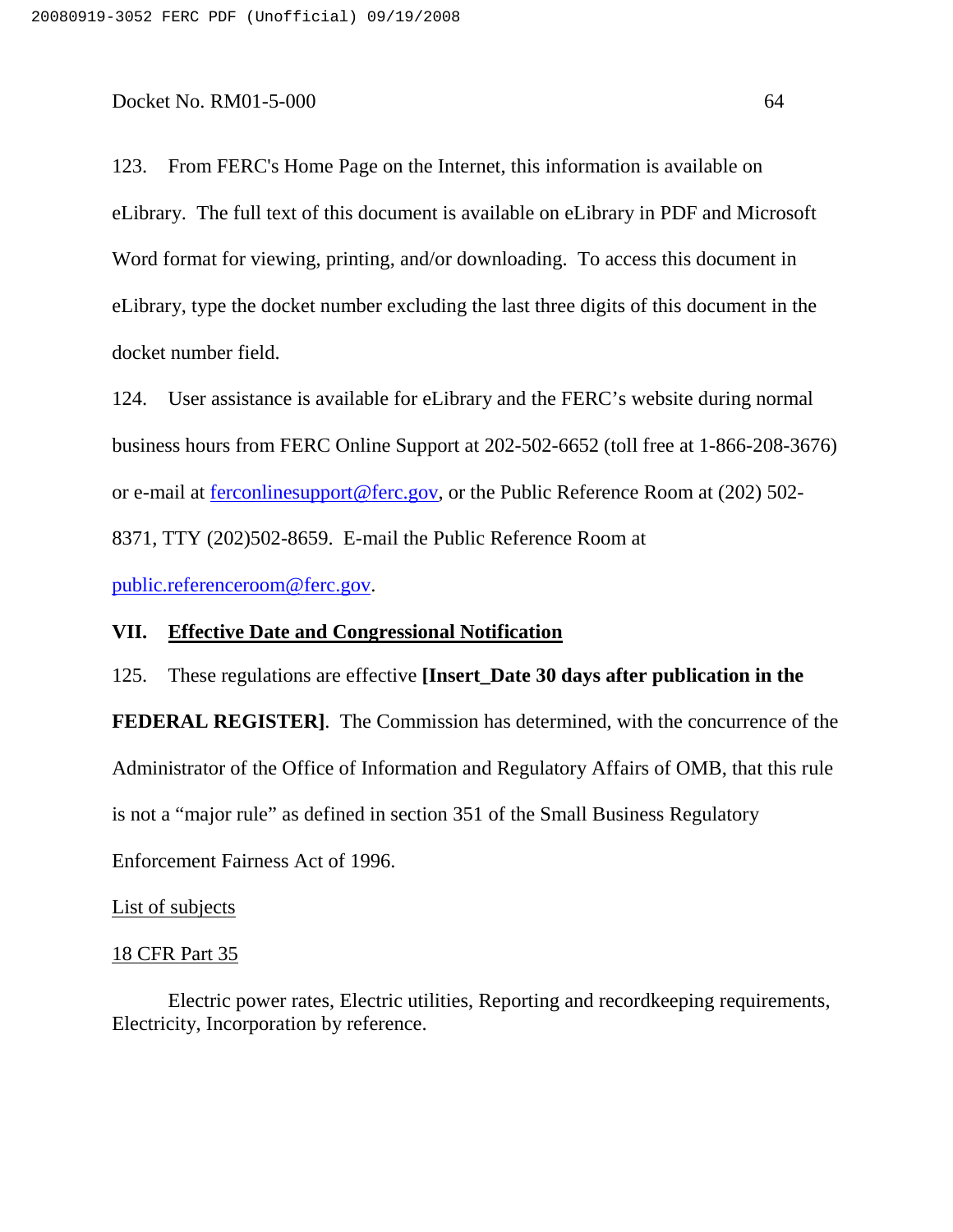# 18 CFR Part 131

Electric power.

### 18 CFR Part 154

Natural gas, Pipelines, Reporting and recordkeeping requirements, Natural gas companies, Rate schedules and tariffs.

### 18 CFR Part 157

Administrative practice and procedure, Natural gas, Reporting and recordkeeping requirements.

# 18 CFR Part 250

Natural gas, Reporting and recordkeeping requirements.

### 18 CFR Part 281

Natural gas, Reporting and recordkeeping requirements.

### 18 CFR Part 284

Continental Shelf, Natural gas, Reporting and recordkeeping requirements, Incorporation by reference.

### 18 CFR Part 300

Administrative practice and procedure, Electric power rates, Reporting and recordkeeping requirements, Electricity.

# 18 CFR Part 341

Maritime carriers, Pipelines, Reporting and recordkeeping requirements.

### 18 CFR Part 344

Pipelines, Reporting and recordkeeping requirements.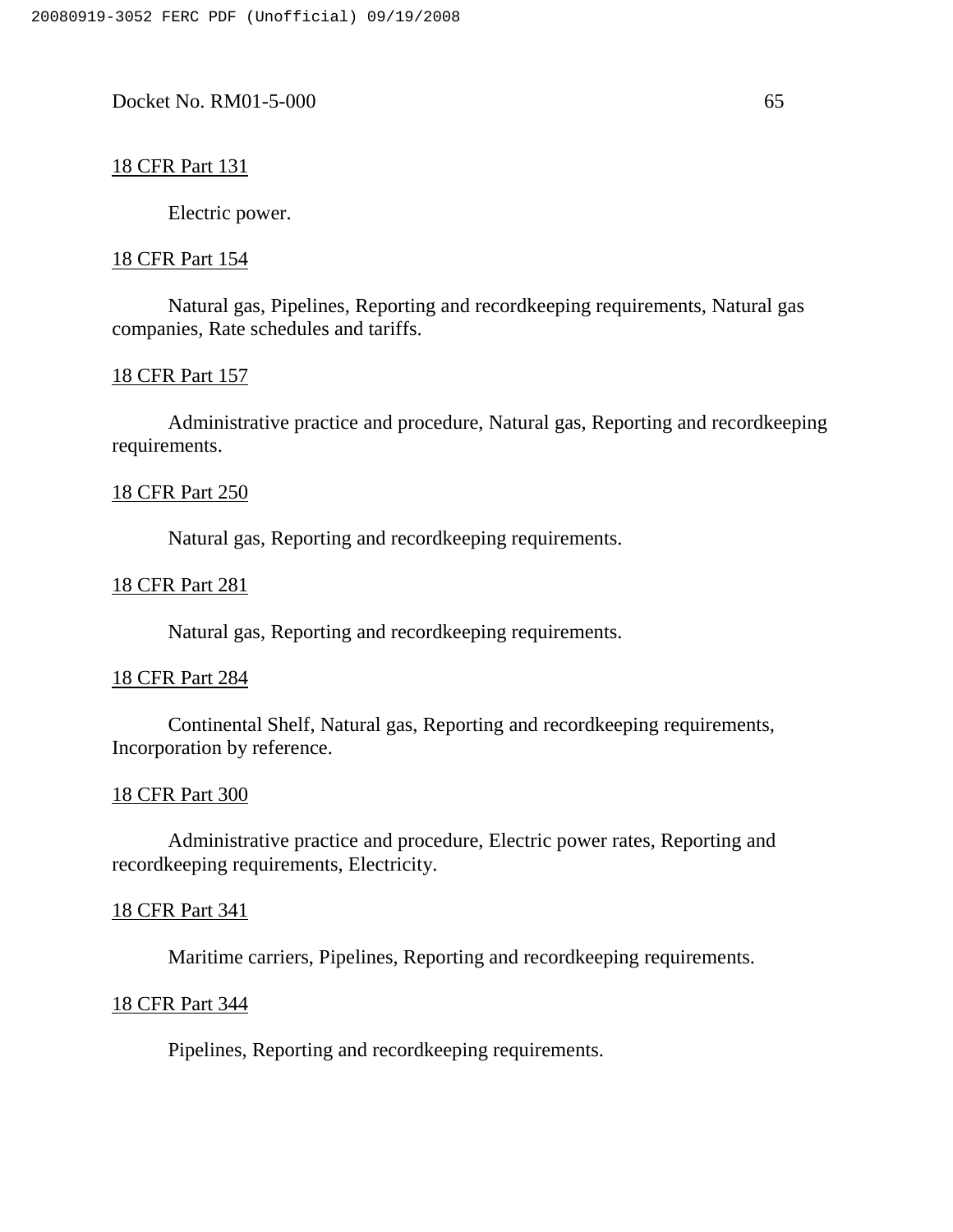# 18 CFR Part 346

Pipelines, Reporting and recordkeeping requirements.

# 18 CFR Part 347

Pipelines, Reporting and recordkeeping requirements.

# 18 CFR Part 348

Pipelines, Reporting and recordkeeping requirements.

# 18 CFR Part 375

Authority delegations (Government agencies), Seals and insignia, Sunshine Act, Electric power rates, Electric utilities, Reporting and recordkeeping requirements.

# 18 CFR Part 385

Administrative practice and procedure, Electric power, Penalties, Pipelines, Reporting and recordkeeping requirements.

By the Commission.

( S E A L )

Kimberly D. Bose, Secretary.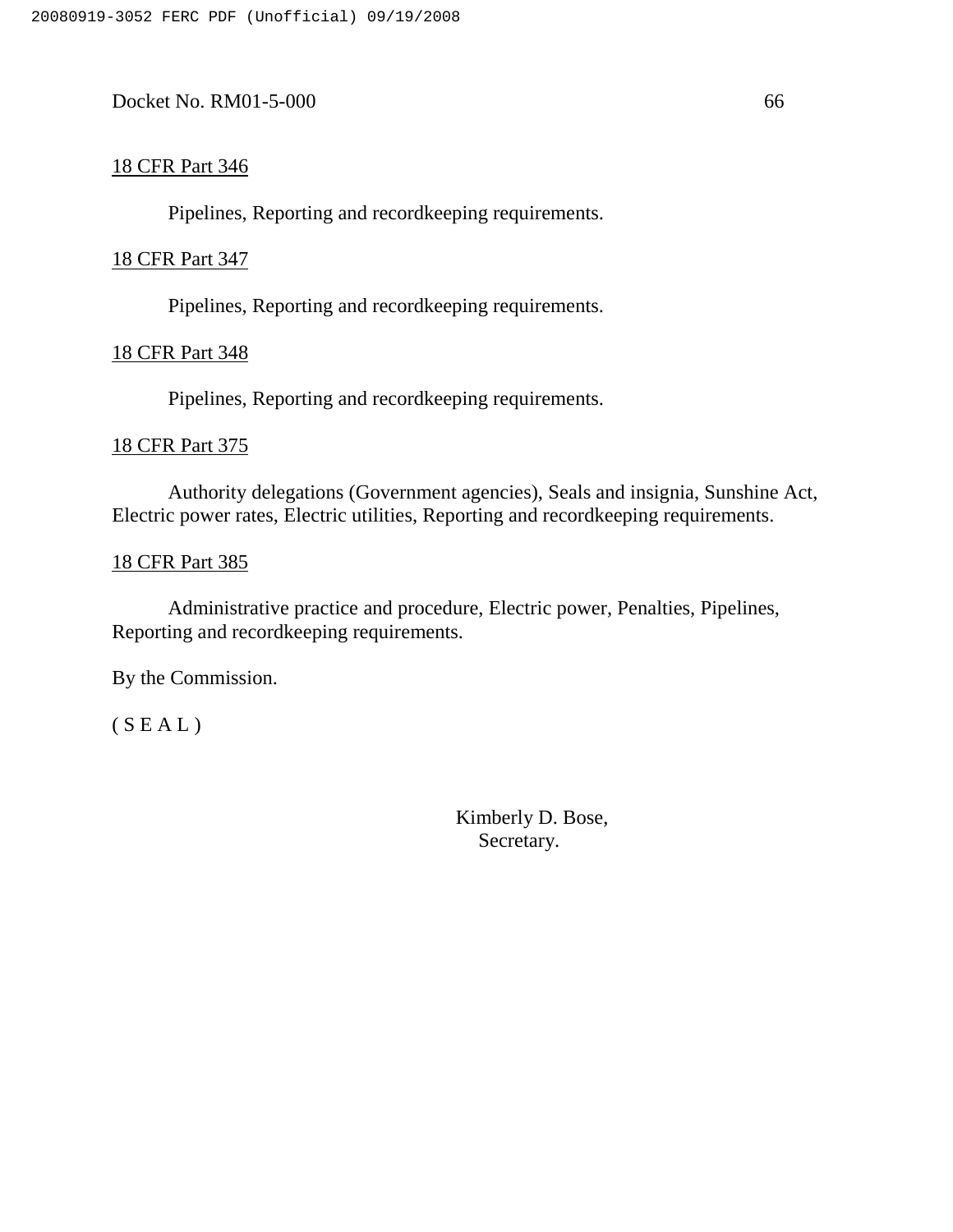In consideration of the foregoing, the Commission amends Parts 35, 131, 154, 157, 250, 281, 284, 300, 341, 344, 346, 347, 348, 375 and 385, Chapter I, Title 18, Code of Federal Regulations, as follows:

# **PART 35 – FILING OF RATE SCHEDULES AND TARIFFS**

1. The authority citation for part 35 continues to read as follows:

**Authority**: 16 U.S.C 791a-825r, 2601-2645; 31 U.S.C. 9701; 42 U.S.C. 7101-

7352.

### **§ 35.1 [Amended]**

2. Section 35.1 is amended as follows:

a. The section title is revised;

b. In paragraph (a), the first sentence is revised;

c. In paragraph (a), the phrase "or tariff" is inserted after the phrase "rate schedule";

d. In paragraphs (b) and (c), remove all references to "supplement";

e. In paragraphs (b) and (c), the phrase "or tariff" is removed and the phase ",

tariff, or service agreement" is added in its place;

f. In paragraph (c), the phrase "Notices of Cancellation or Termination" is removed, and the phrase "cancellation or termination" is added in its place;

g. In paragraph (d), the phrase ", tariffs or service agreements" is added after the phrase "rate schedules";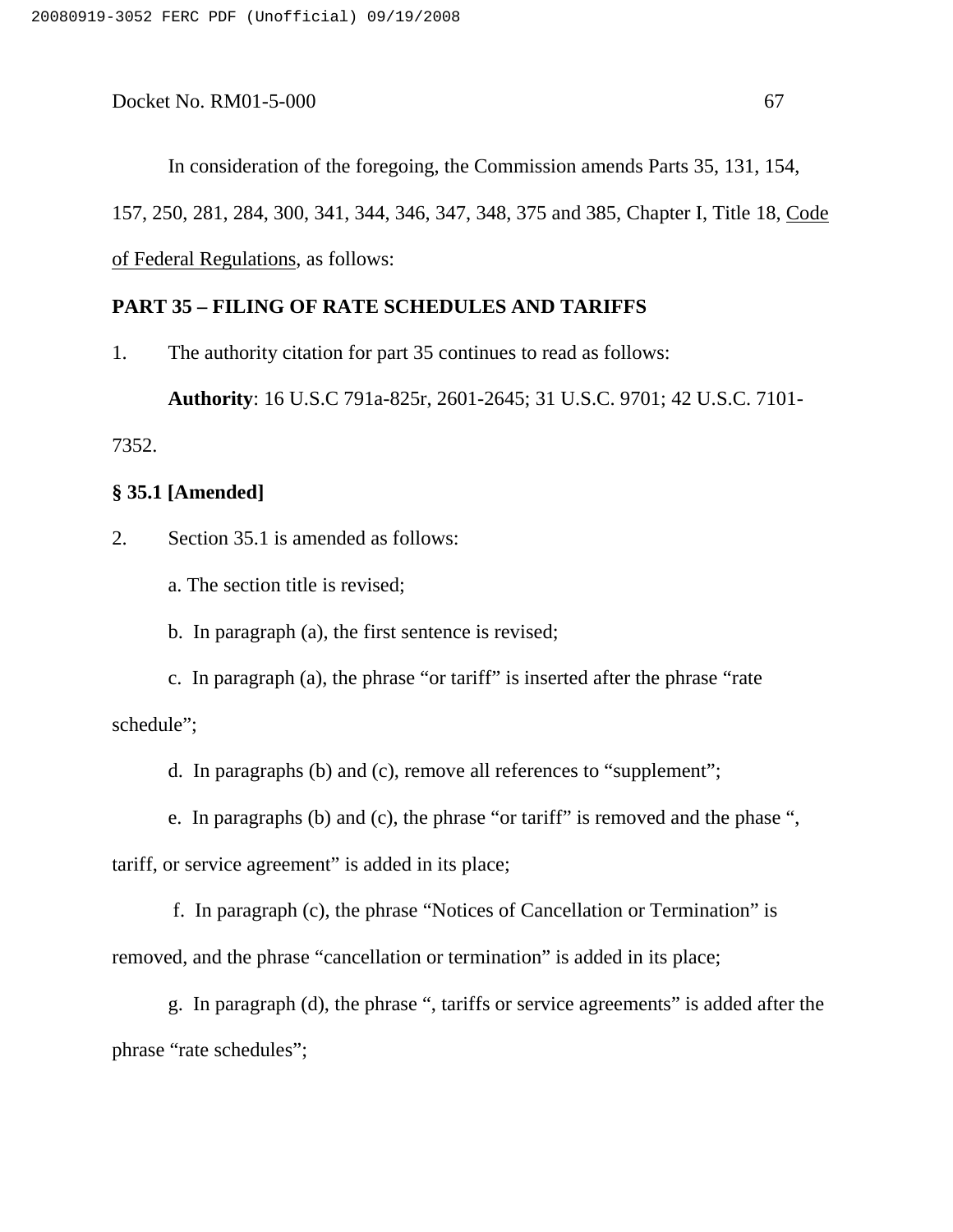h. In paragraph (g), the phrase "service" is added before the phrase "agreement"; to read as follows:

# **§ 35.1 Application; obligation to file rate schedules, tariffs and certain service agreements.**

(a) Every public utility shall file with the Commission and post, in conformity with the requirements of this part, full and complete rate schedules and tariffs and those service agreements not meeting the requirements of  $\S 35.1(g)$ , clearly and specifically setting forth all rates and charges for any transmission or sale of electric energy subject to the jurisdiction of this Commission, the classifications, practices, rules and regulations affecting such rates, charges, classifications, services, rules, regulations or practices, as required by section 205(c) of the Federal Power Act (49 Stat. 851; 16 U.S.C. 824d(c)).  $*$ 

\* \*

 $*$  \* \* \* \* \*

3. Section 35.2 is amended as follows:

a. Paragraph (b) is revised;

b. Paragraphs (c), (d), and (e) are redesignated as paragraphs (d), (e), and (f) respectively;

c. In redesignated paragraphs (d) and (f), the phrase "rate schedule" is removed and the phrase "rate schedule, tariff or service agreement" is added in its place; and

d. Paragraph (c) is added, and redesignated paragraph (e) is revised to read as follows: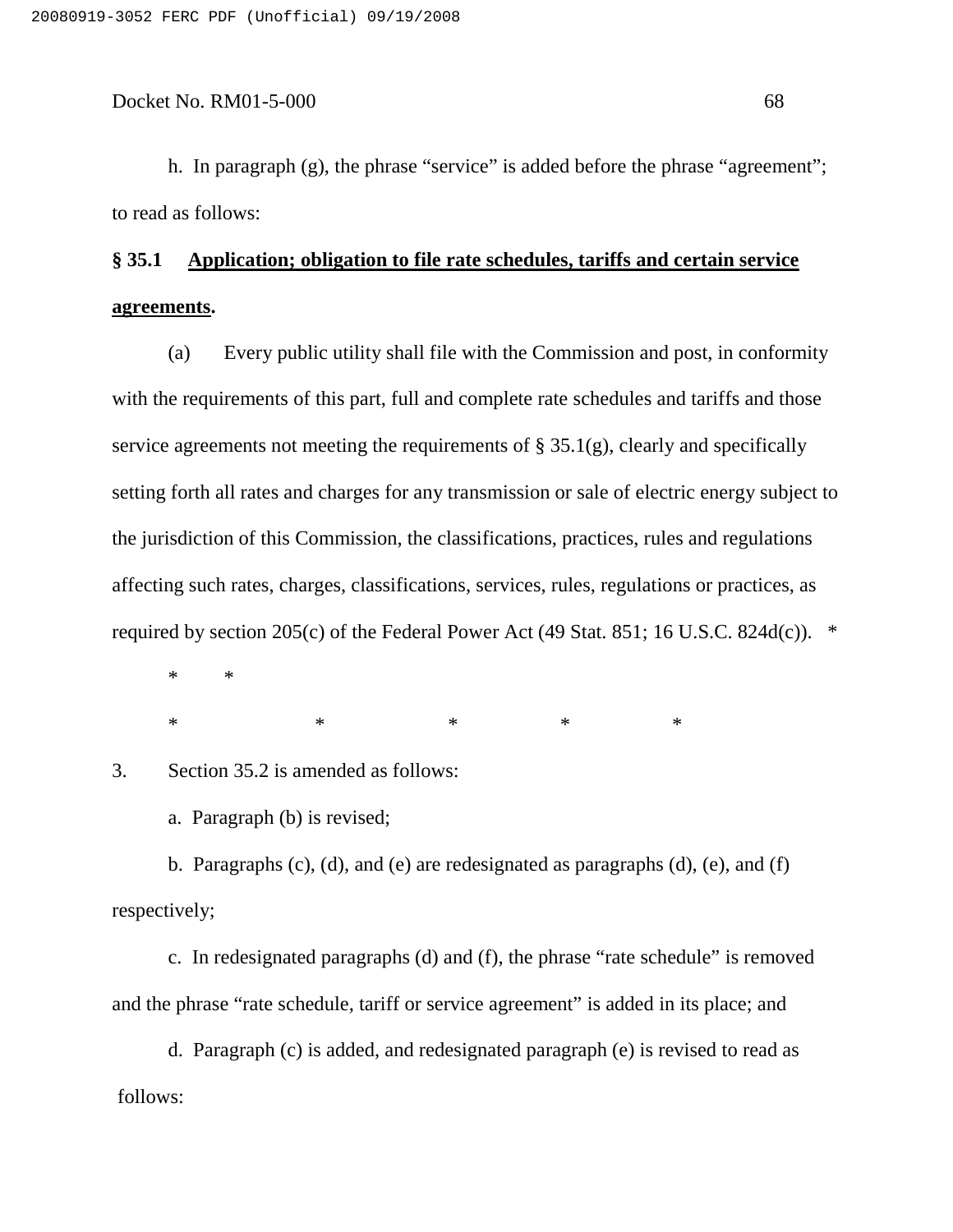#### **§ 35.2 Definitions.**

\* \* \* \* \* \* \*

(b) Rate schedule. The term rate schedule as used herein shall mean a statement of (1) electric service as defined in paragraph (a) of this section, (2) rates and charges for or in connection with that service, and (3) all classifications, practices, rules, or regulations which in any manner affect or relate to the aforementioned service, rates, and charges. This statement shall be in writing and may take the physical form of a contract, purchase or sale or other agreement, lease of facilities, or other writing. Any oral agreement or understanding forming a part of such statement shall be reduced to writing and made a part thereof. A rate schedule is designated with a Rate Schedule number.

 $(c)(1)$  Tariff. The term tariff as used herein shall mean a statement of  $(1)$  electric service as defined in paragraph (a) of this section offered on a generally applicable basis, (2) rates and charges for or in connection with that service, and (3) all classifications, practices, rules, or regulations which in any manner affect or relate to the aforementioned service, rates, and charges. This statement shall be in writing. Any oral agreement or understanding forming a part of such statement shall be reduced to writing and made a part thereof. A tariff is designated with a Tariff Volume number.

(2) Service agreement. The term service agreement as used herein shall mean an agreement that authorizes a customer to take electric service under the terms of a tariff. A service agreement shall be in writing. Any oral agreement or understanding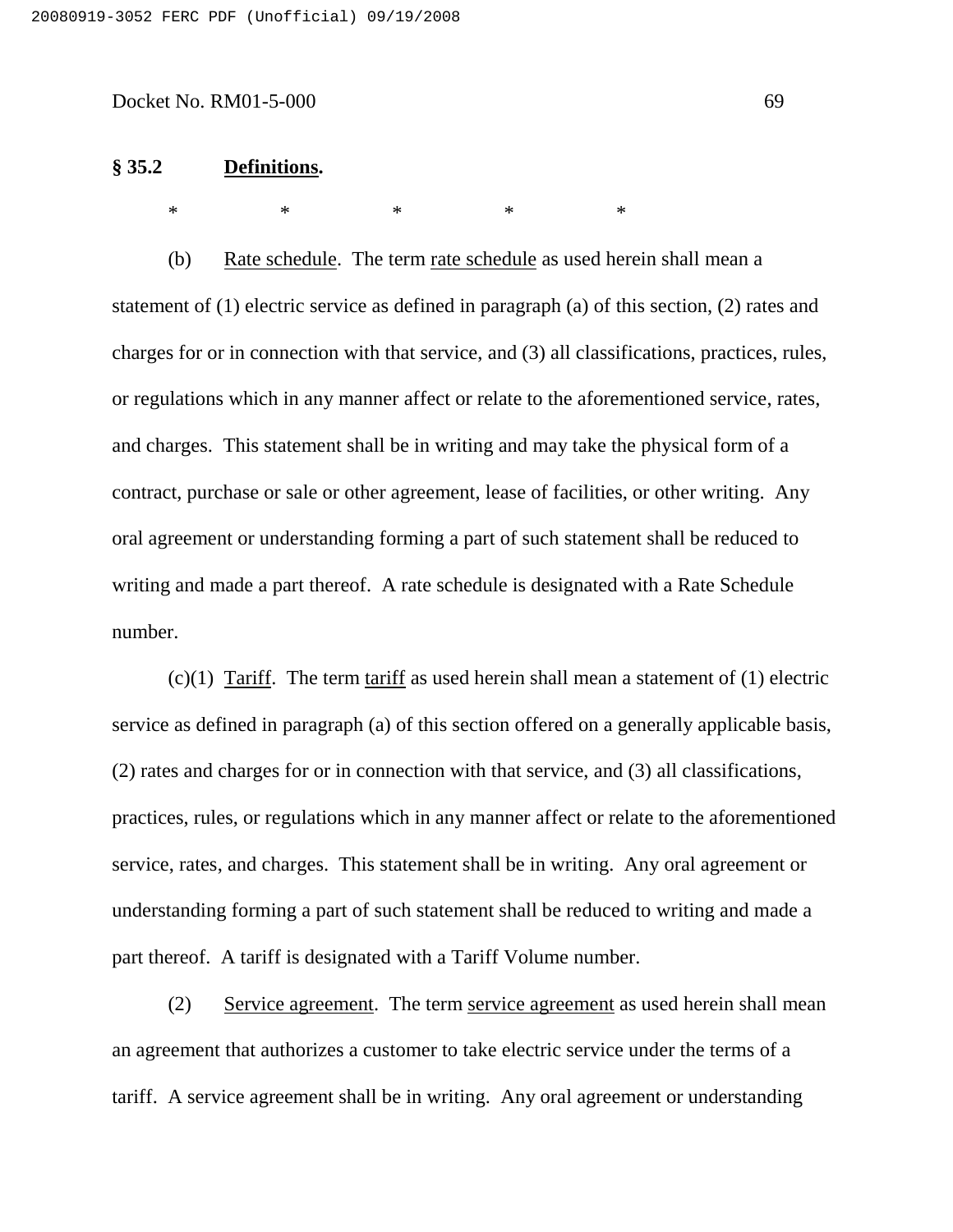forming a part of such statement shall be reduced to writing and made a part thereof. A service agreement is designated with a Service Agreement number.

\* \* \* \* \* \* \*

(e) Posting

(1) The term posting as used in this part shall mean:

(i) Keeping a copy of every rate schedule, service agreement, or tariff of a public utility as currently on file, or as tendered for filing, with the Commission open and available during regular business hours for public inspection in a convenient form and place at the public utility's principal and district or division offices in the territory served, and/or accessible in electronic format, and

(ii) Serving each purchaser under a rate schedule, service agreement, or tariff either electronically or by mail in accordance with the service regulations in Part 385 of this chapter with a copy of the rate schedule, service agreement, or tariff. Posting shall include, in the event of the filing of increased rates or charges, serving either electronically or by mail in accordance with the service regulations in Part 385 of this chapter each purchaser under a rate schedule, service agreement or tariff proposed to be changed and to each State Commission within whose jurisdiction such purchaser or purchasers distribute and sell electric energy at retail, a copy of the rate schedule, service agreement or tariff showing such increased rates or charges, comparative billing data as required under this part, and, if requested by a purchaser or State Commission, a copy of the supporting data required to be submitted to this Commission under this part. Upon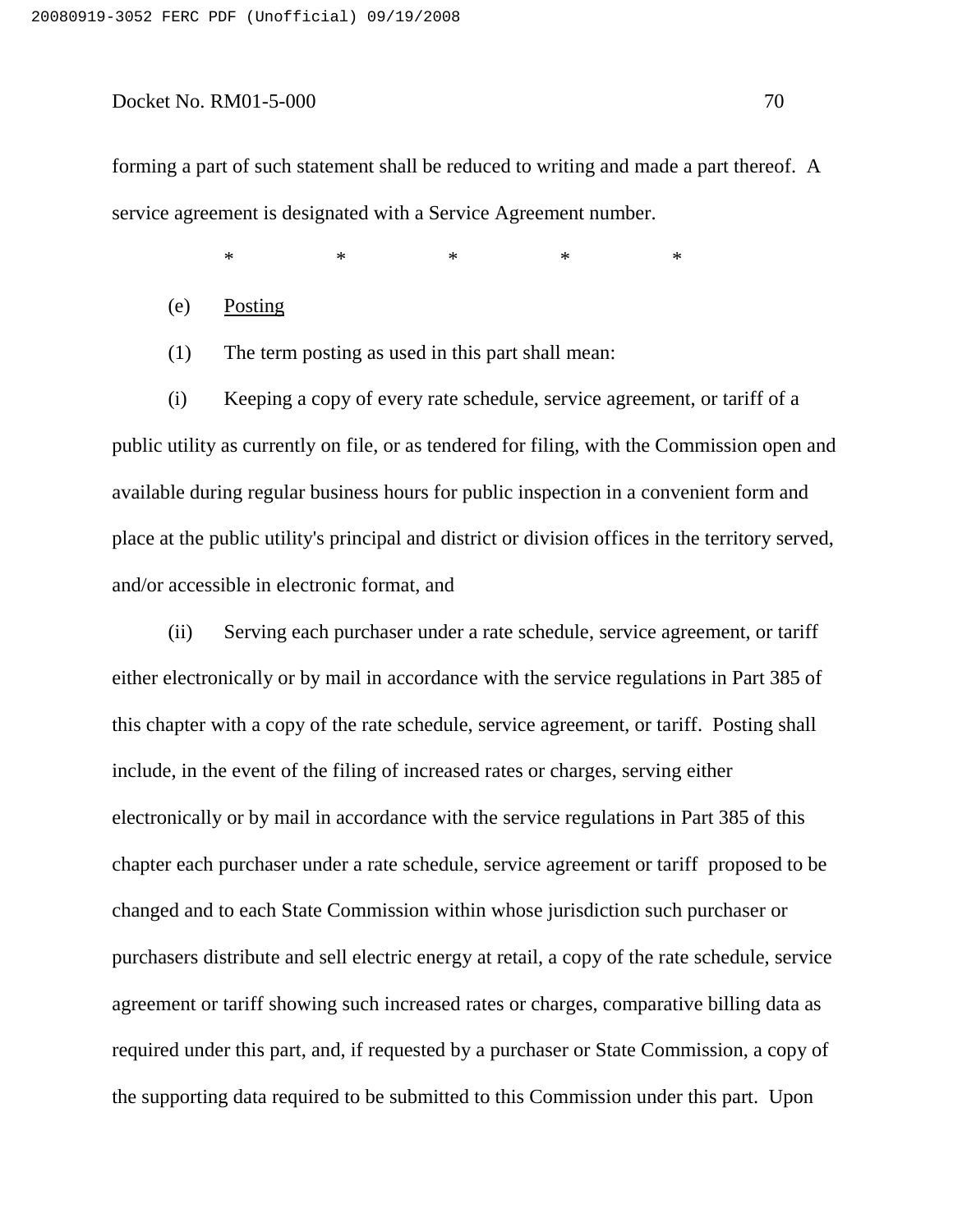direction of the Secretary, the public utility shall serve copies of rate schedules, service agreements, or tariffs, and supplementary data, upon designated parties other than those specified herein.

(2) Unless it seeks a waiver of electronic service, each customer, State Commission, or other party entitled to service under this paragraph (e) must notify the public utility of the e-mail address to which service should be directed. A customer, State Commission, or other party may seek a waiver of electronic service by filing a waiver request under Part 390 of this chapter providing good cause for its inability to accept electronic service.

\* \* \* \* \* \* \*

4. Section 35.3 is amended as follows:

a. In paragraph (b), first sentence, the phrase ", tariffs or service agreements" is added after the phrase "Rate schedules".

b. In paragraph (b), second sentence, the phrase "or service agreement" is added after the phrase "rate schedule".

c. Paragraph (a) is revised to read as follows

#### **§ 35.3 Notice requirements.**

(a)(1) Rate schedules or tariffs. All rate schedules or tariffs or any part thereof shall be tendered for filing with the Commission and posted not less than sixty days nor more than one hundred-twenty days prior to the date on which the electric service is to commence and become effective under an initial rate schedule or tariff or the date on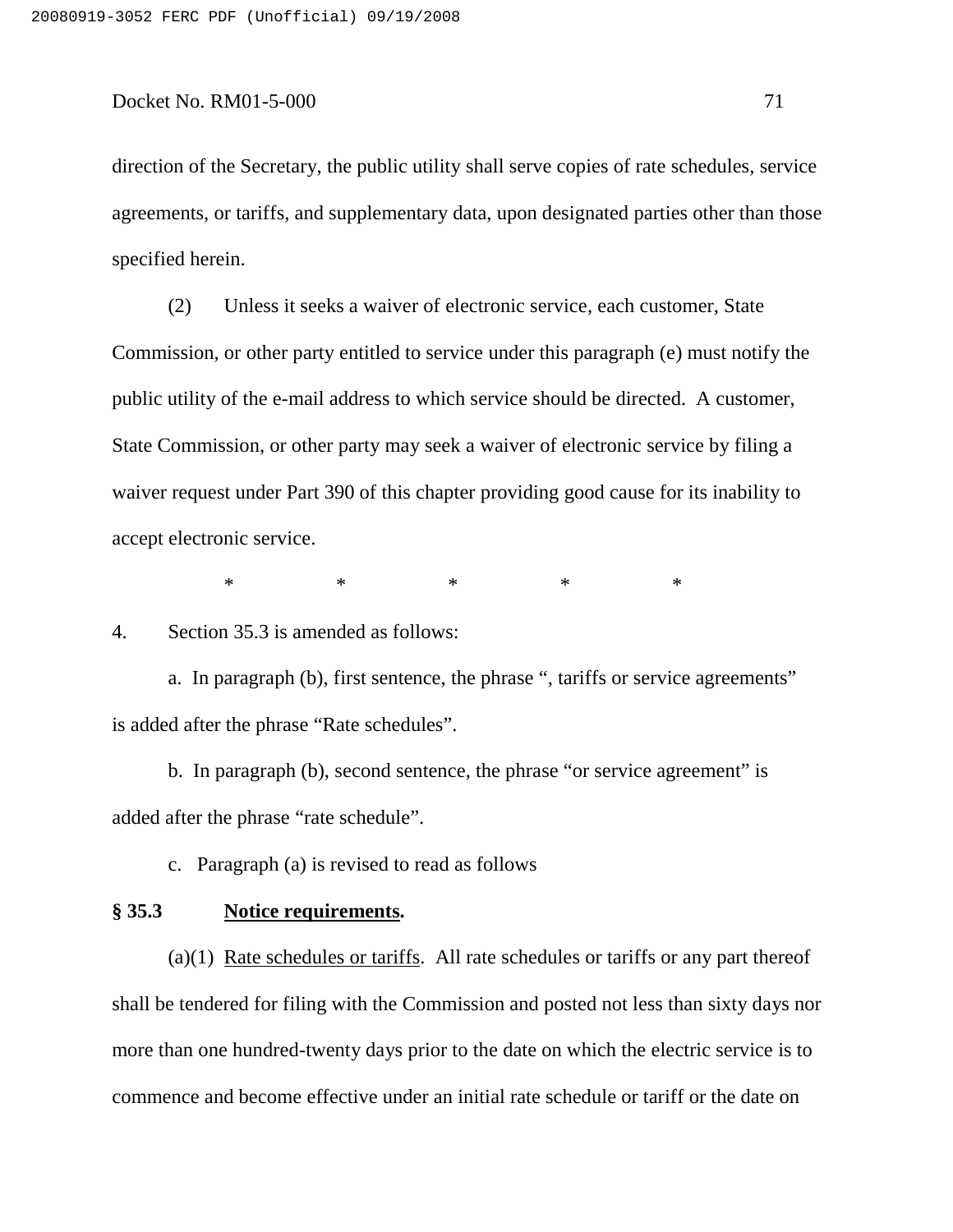which the filing party proposes to make any change in electric service and/or rate, charge, classification, practice, rule, regulation, or contract effective as a change in rate schedule or tariff, except as provided in paragraph (b) of this section, or unless a different period of time is permitted by the Commission. Nothing herein shall be construed as in any way precluding a public utility from entering into agreements which, under this section, may not be filed at the time of execution thereof by reason of the aforementioned sixty to one hundred-twenty day prior filing requirements. The proposed effective date of any rate schedule or tariff filing having a filing date in accordance with § 35.2(d) may be deferred by the public utility making a filing requesting deferral prior to the rate schedule or tariff's acceptance by the Commission.

(2) Service agreements. Service agreements that are required to be filed and posted authorizing a customer to take electric service under the terms of a tariff, or any part thereof, shall be tendered for filing with the Commission and posted not more than 30 days after electric service has commenced or such other date as may be specified by the Commission.

\* \* \* \* \*

5. In § 35.4, the phrase ", tariff or service agreement" is added following the phrase "rate schedule".

6. In § 35.6, the phrase ", tariff or service agreement" is added following the phrase "rate schedule".

7. Section 35.7 is revised to read as follows: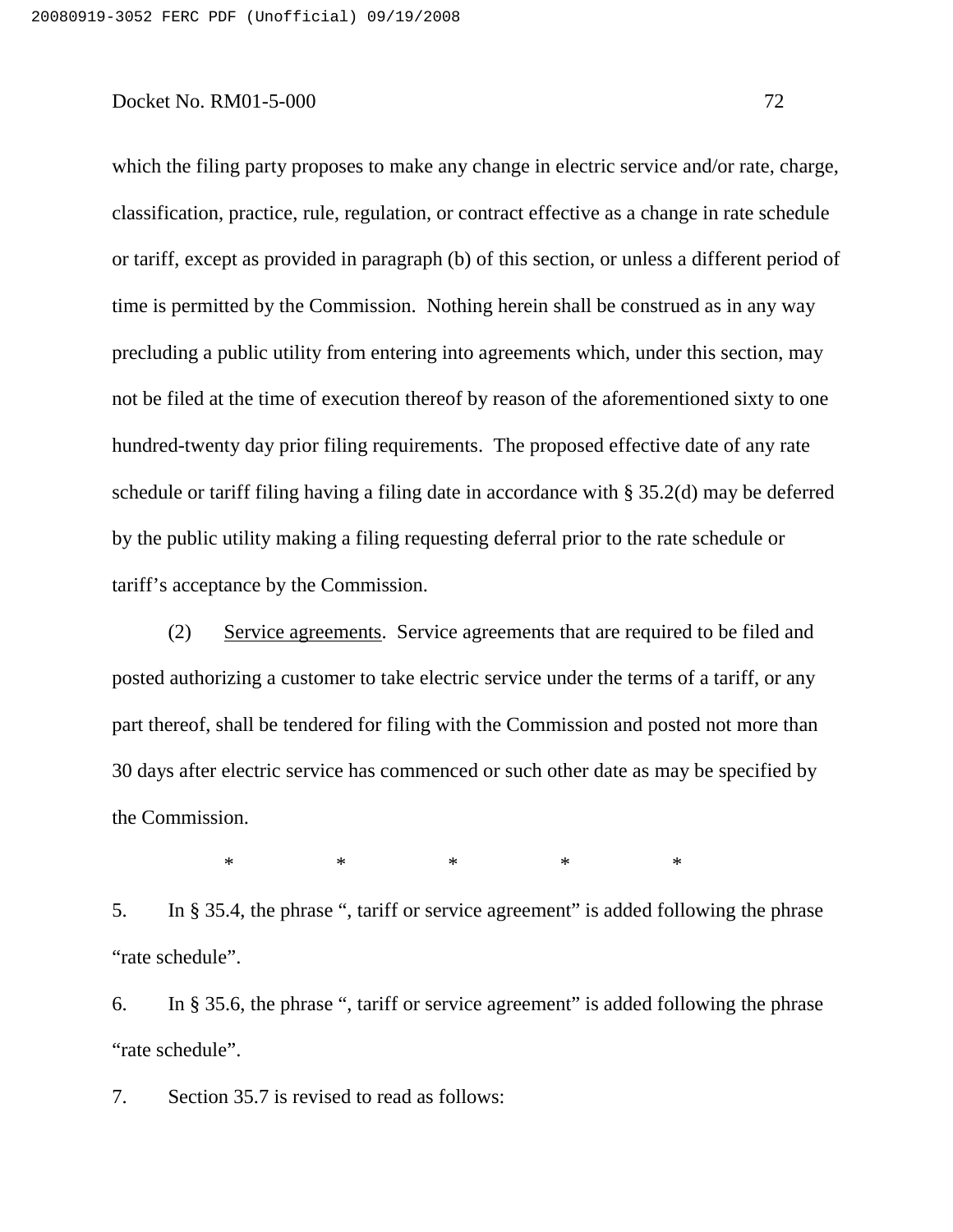#### **§ 35.7 Electronic filing requirements.**

(a) General rule. All filings made in proceedings initiated under this part must be made electronically, including tariffs, rate schedules and service agreements, or parts thereof, and material that relates to or bears upon such documents, such as cancellations, amendments, withdrawals, termination, or adoption of tariffs.

(b) Requirement for signature. All filings must be signed in compliance with the following:

(1) The signature on a filing constitutes a certification that: the contents are true and correct to the best knowledge and belief of the signer; and that the signer possesses full power and authority to sign the filing.

(2) A filing must be signed by one of the following:

(i) The person on behalf of whom the filing is made;

(ii) An officer, agent, or employee of the company, governmental authority, agency, or instrumentality on behalf of which the filing is made; or,

(iii) A representative qualified to practice before the Commission under § 385.2101 of this chapter who possesses authority to sign.

(3) All signatures on the filing or any document included in the filing must comply, where applicable, with the requirements in Part 385 of this chapter with respect to sworn declarations or statements and electronic signatures.

(c) Format requirements for electronic filing. The requirements and formats for electronic filing are listed in instructions for electronic filing and for each form.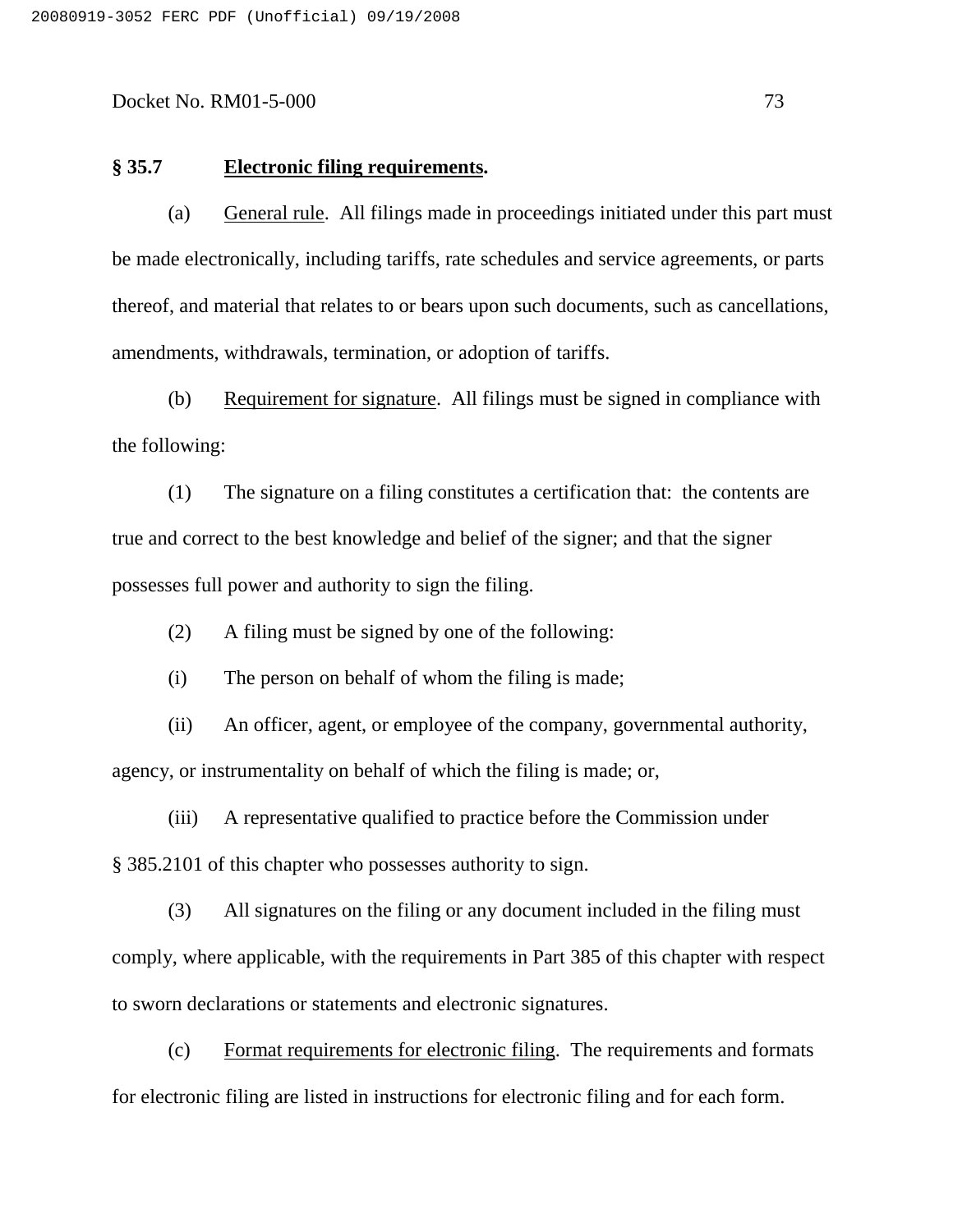These formats are available on the Internet at http://www.ferc.gov and can be obtained at the Federal Energy Regulatory Commission, Public Reference Room, 888 First Street, N.E., Washington, D.C. 20426.

8. In § 35.8, the section heading is revised as set forth below, paragraph (b) is removed, the designation "(a)" is removed from paragraph (a), and the paragraph (a) heading, "Protests or interventions" is removed.

# "**§ 35.8 Protests and interventions by interested parties.**"

 $*$  \* \* \* \* \* \*

9. Section 35.9 is revised to read as follows:

# **§ 35.9 Requirements for filing rate schedules, tariffs or service agreements.**

(a) Rate schedules, tariffs, and service agreements may be filed either by dividing the rate schedule, tariff, or service agreements into individual sheets or sections, or as an entire document except as provided in paragraphs (b) and (c) of this section.

(b) Open Access Transmission Tariffs (OATT) filed by utilities that are not Independent System Operators or Regional Transmission Organizations must be filed either as individual sheets or sections. If filed as sections, the sections must be no larger than the 1.0 level, although each schedule or attachment may be a single section. Individual service agreements that are entered into pursuant to the OATT may be filed as entire documents.

(c) OATT and other open access documents filed by Independent System Operators or Regional Transmission Organizations must be filed either as individual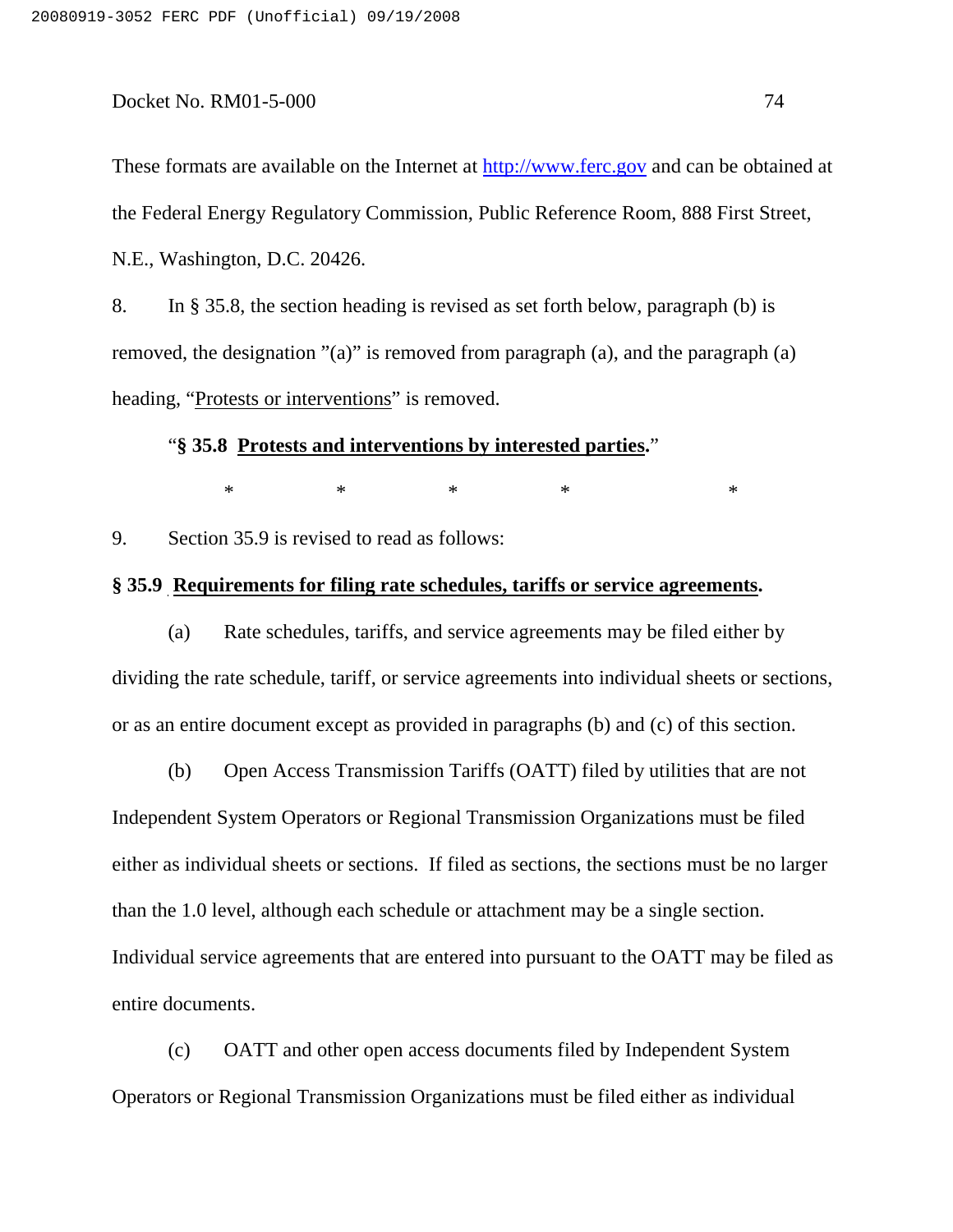sheets or sections. If filed as sections, the sections must be no larger than the 1.1 level, including schedules or attachments. Individual service agreements that are part entered into pursuant to the OATT may be filed as entire documents.

10. Section 35.10 is amended as follows:

a. The section heading is revised as set forth below;

b. In paragraph (a), the phrase ", tariff or service agreement" is added after the phrase "rate schedule" anywhere it appears in the paragraph; and

c. Paragraphs (b) and (c) are revised to read as follows:

# **§ 35.10 Form and style of rate schedules, tariffs and service agreements.** \* \* \* \* \* \* \*

(b) At the time a public utility files with the Commission and posts under this part to supersede or change the provisions of a rate schedule, tariff, or service agreement previously filed with the Commission under this part, in addition to the other requirements of this part, it must list in the transmittal letter the sheets or sections revised, and file a marked version of the rate schedule, tariff or service agreement sheets or sections showing additions and deletions. New language must be marked by either highlighting, background shading, bold text, or underlined text. Deleted language must be marked by strike-through.

(c) In any filing to supersede or change the provisions of a rate schedule, tariff, or service agreement previously filed with the Commission under this part, only those revisions appropriately designated and marked under paragraph (b) of this section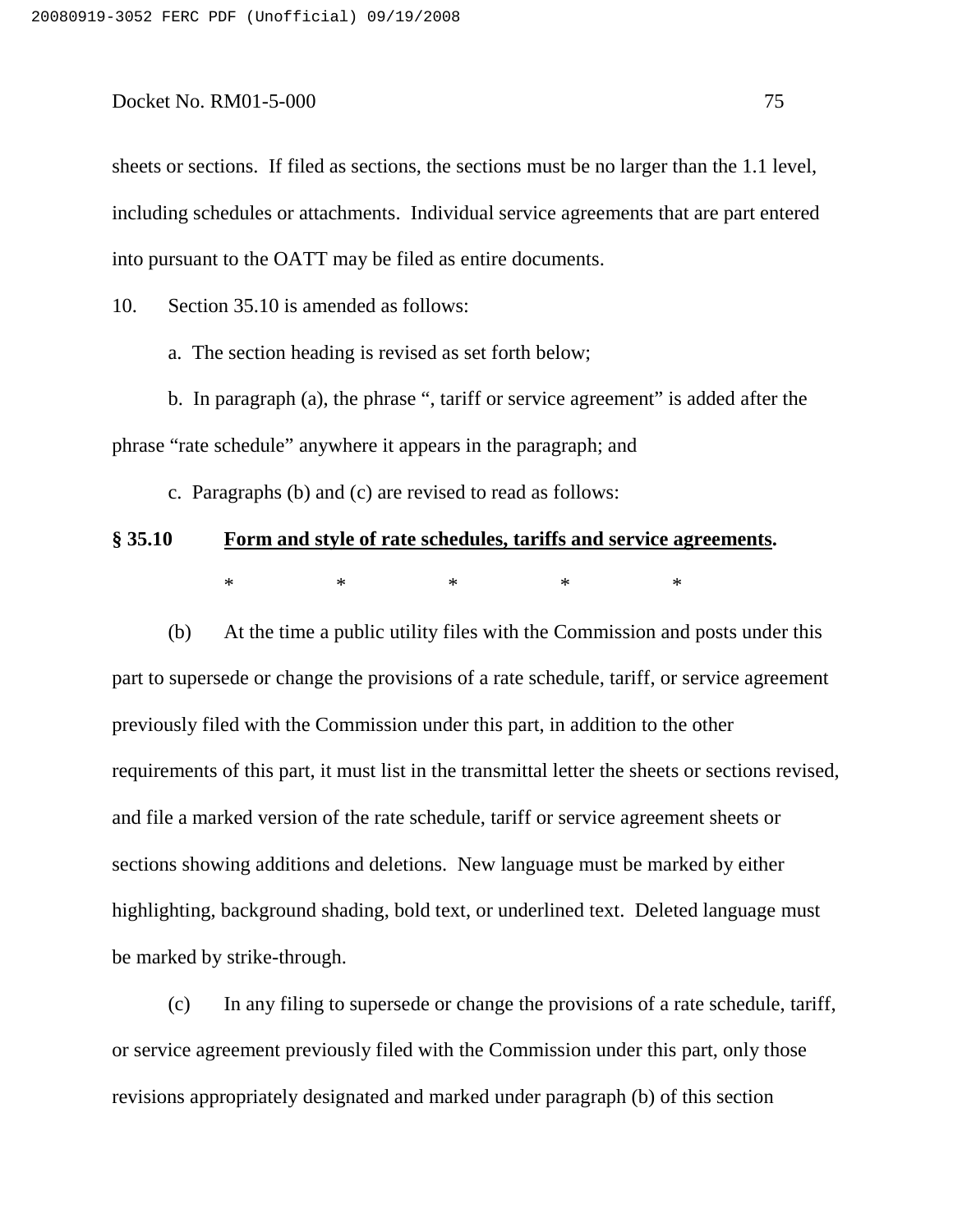constitute the filing. Revisions to unmarked portions of the rate schedule, tariff or service agreement are not considered part of the filing nor will any acceptance of the filing by the Commission constitute acceptance of such unmarked changes.

# **§35.10a [Amended]**

11. In § 35.10a(b), the phrase "in the same format" is removed and the phrase "filed electronically as" is added in its place, and the phrase "§ 35.10(b)" is removed, and the phrase "§ 35.7" is added in its place.

# **§ 35.11 [Amended]**

12. In § 35.11, the phrase ", tariff or service agreement" is added after the phrase "rate schedule".

13. Section 35.12 is amended as follows:

a. the section heading is revised to read as follows;

b. in paragraphs (a),  $(b)(2)(i)$ ,  $(b)(4)$ , and  $(b)(5)(ii)$ , the phrase "schedule" is removed, and the phrase "rate schedule or tariff" is added in its place; and

c. in paragraph  $(b)(2)(ii)$ , the phrase "or she" is added after the phrase "he".

# **§ 35.12 Filing of initial rate schedules and tariffs.**

\* \* \* \* \* \* \*

14. Section 35.13 is amended as follows:

a. In paragraph  $(a)(1)$ , the phrase ", tariff, or service agreement" is added following the phrase "rate schedule".

b. In paragraph  $(a)(2)(iii)$ , the phrase ", tariff, or service agreement" is added after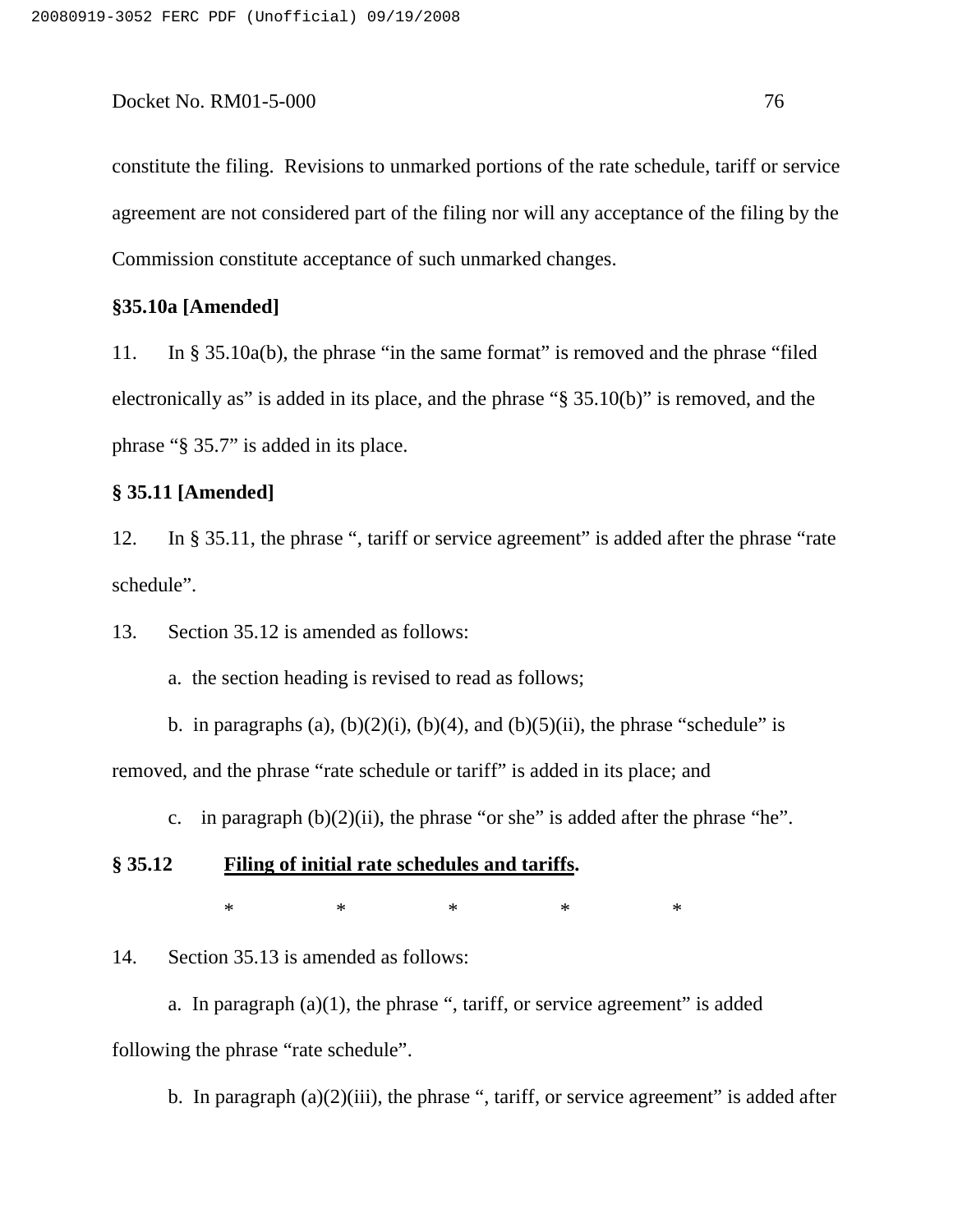the phrase "rate schedule", and the phrase "schedule or tariff" is removed in the first sentence.

c. In paragraphs (a)(2)(iv), (a)(2)(iv)(A) and (a)(2)(iv)(B), the phrase "schedule"

is removed after the word "rate" in all places where it appears.

d. In paragraph  $(b)(1)$ , the phrase "schedule" is removed.

e. In paragraph (b)(2), the phrase "schedule" is removed.

f. In paragraph (b)(3), the phrase "schedule" is removed, and the phrase "mailed or e-mailed" is removed, and the phrase "posted" is added in its place.

g. In paragraphs  $(b)(4)$ ,  $(b)(5)$ ,  $(b)(6)$ , the phrase "schedule" is removed.

h. Paragraph (b)(8) is removed.

i. In paragraph  $(c)(1)$ , introductory text, remove the reference to "or supplemented".

j. In paragraph (c), the section heading is revised to remove the word "schedule".

k. In paragraph  $(c)(1)$ , introductory text, remove the reference to "or supplemented",

l. In paragraph (c)(1), the phrase ", tariff, or service agreement" is added after the first phrase "rate schedule," and the second phrase "schedule or tariff" is removed after the phrase "rate".

m. In paragraphs  $(c)(1)(i)$ ,  $(c)(1)(ii)(A)$ ,  $(c)(1)(ii)(B)$ ,  $(c)(2)$ ,  $(c)(3)$ , the phrase "schedule" is removed following the word "rate".

n. In paragraphs  $(d)(1)(ii)$ ,  $(d)(3)(i)$ ,  $(d)(3)(ii)(A)$ , and  $(d)(3)(ii)(B)$ , the phrase "schedule" is removed following the word "rate".

o. In paragraph (d)(5), the phrase "cut or folded to letter size," is removed and the phrase "provided in electronic format, shall be legible," is added in its place.

p. In paragraph (e)(1)(i), the phrase "schedule" is removed after the phrase "rate".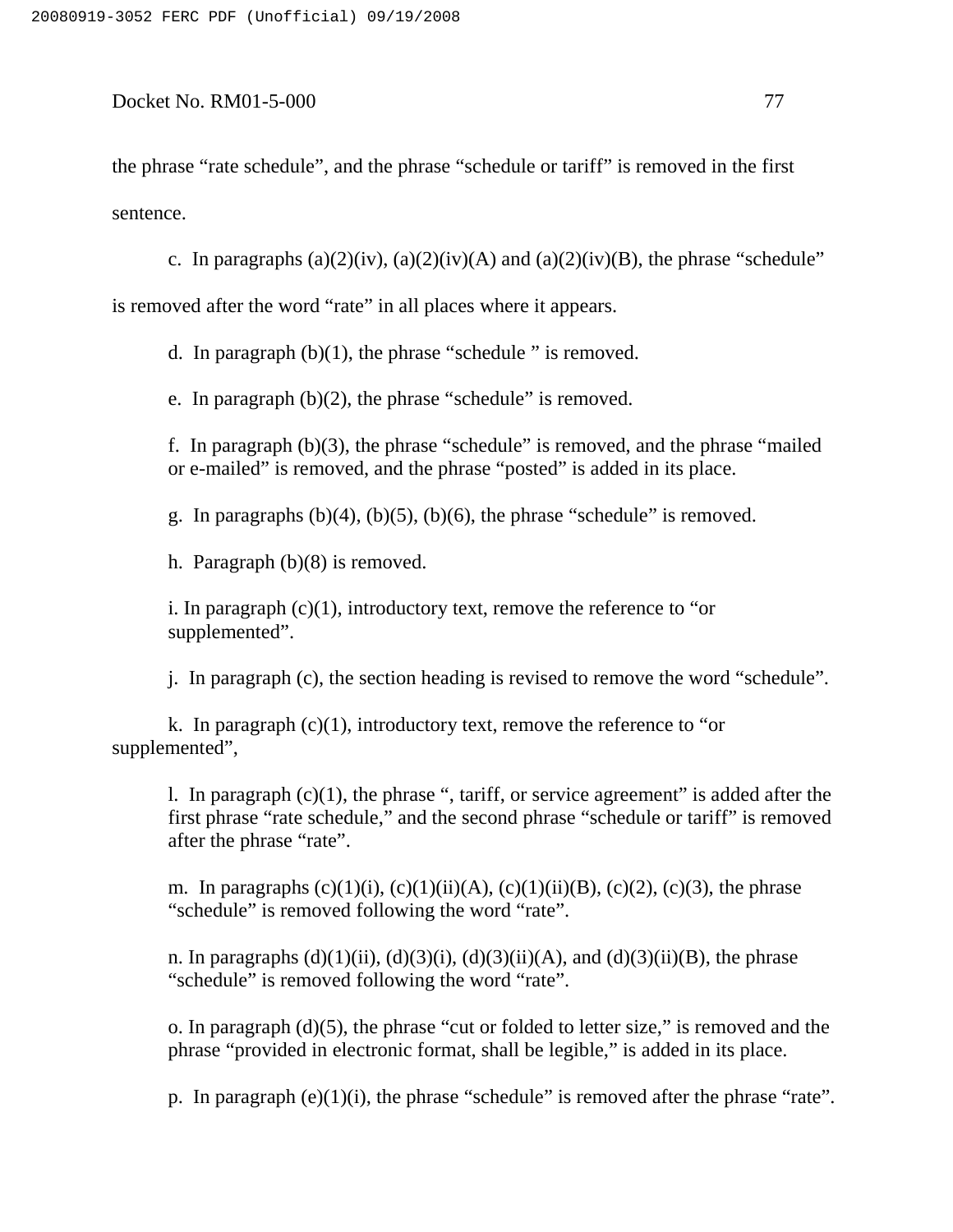q. In paragraph (f), the phrase "schedule" is removed after the phrase "rate" anywhere it appears in the paragraph.

r. The section heading and paragraph (a) are revised to read as follows:

# **§ 35.13 Filing of changes in rate schedules, tariffs or service agreements.** \* \* \* \* \* \* \*

(a) General rule. Every public utility shall file the information required by this section, as applicable, at the time it files with the Commission under § 35.1 all or part of a rate schedule, tariff or service agreement to supersede or otherwise change the provisions of a rate schedule, tariff or service agreement filed with the Commission under § 35.1. Any petition filed under § 385.207 of this chapter for waiver of any provision of this section shall specifically identify the requirement that the applicant wishes the Commission to waive.

\* \* \* \* \*

15. Section 35.14 is amended as follows:

a. In paragraph (a), introductory text, the phrase "(fuel clause)" is added after phrase "Fuel adjustment clause", and the phrase ", tariffs or service agreements" is added after the phrase "rate schedules" anywhere it appears in the paragraph's introductory text.

b. In paragraph  $(a)(7)$ , the phrase "schedule" is removed in the second to last sentence.

16. In § 35.15, paragraph (a) is revised, to read as follows: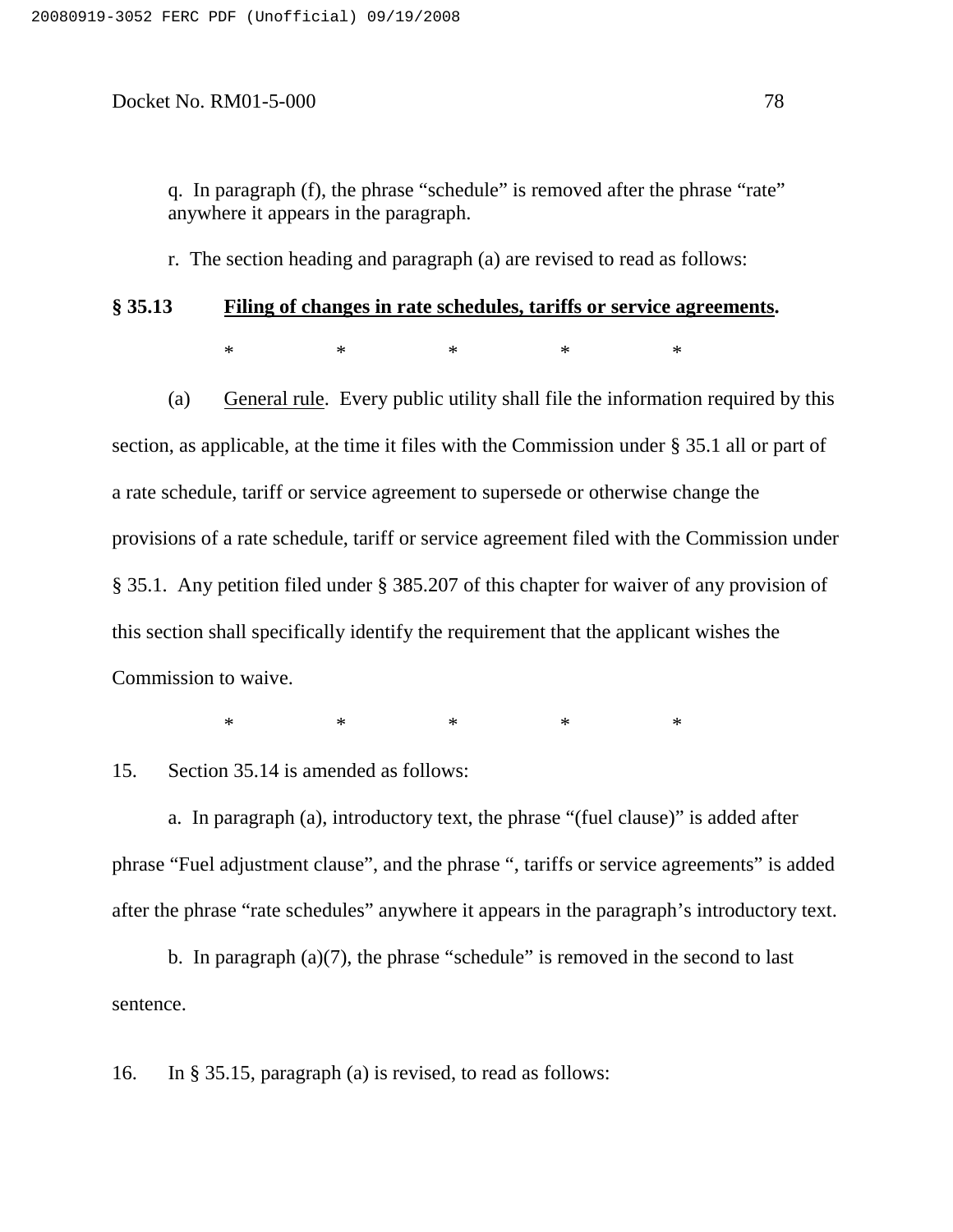#### **§ 35.15 Notices of cancellation or termination.**

(a) General rule*.* When a rate schedule, tariff or service agreement or part thereof required to be on file with the Commission is proposed to be cancelled or is to terminate by its own terms and no new rate schedule, tariff or service agreement or part thereof is to be filed in its place, a filing must be made to cancel such rate schedule, tariff or service agreement or part thereof at least sixty days but not more than one hundredtwenty days prior to the date such cancellation or termination is proposed to take effect. A copy of such notice to the Commission shall be duly posted. With such notice, each filing party shall submit a statement giving the reasons for the proposed cancellation or termination, and a list of the affected purchasers to whom the notice has been provided. For good cause shown, the Commission may by order provide that the notice of cancellation or termination shall be effective as of a date prior to the date of filing or prior to the date the filing would become effective in accordance with these rules.

\* \* \* \* \* \* \*

# **§ 35.16 [Amended]**

17. In § 35.16, the phrase "on the form indicated in § 131.51 of this chapter" is removed and the phrase "with a tariff consistent with the electronic filing requirements in § 35.7 of this part" is added in its place.

18. Section 35.17 is amended as follows:

a. Paragraphs (a), (b), and (c) are redesignated as paragraphs (c), (d), and (e), respectively.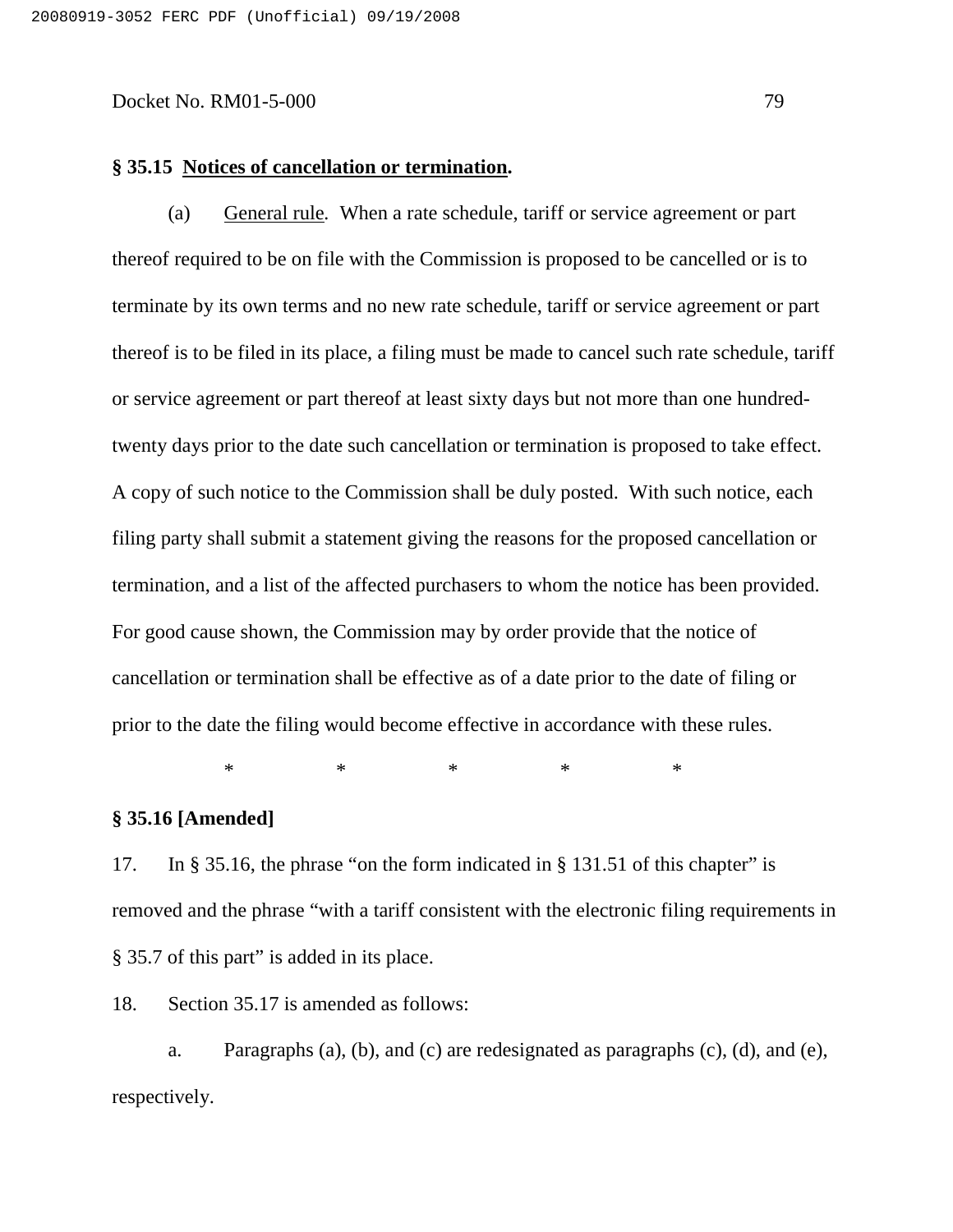c. In redesignated paragraphs (c), (d), and (e), the phrase "tariff" is removed and the phrase ", tariffs or service agreements" is added in its place.

# **§ 35.17 Withdrawals and amendments of rate schedules, tariff or service agreement filings.**

(a) Withdrawals of rate schedule, tariff or service agreement filings prior to Commission action*.*

(1) A public utility may withdraw in its entirety a rate schedule, tariff or service agreement filing that has not become effective and upon which no Commission or delegated order has been issued by filing a withdrawal motion with the Commission. Upon the filing of such motion, the proposed rate schedule, tariff or service agreement sections will not become effective under section 205(d) of the Federal Power Act in the absence of Commission action making the rate schedule, tariff or service agreement filing effective.

(2) The withdrawal motion will become effective, and the rate schedule, tariff or service agreement filing will be deemed withdrawn, at the end of 15 days from the date of filing of the withdrawal motion, if no answer in opposition to the withdrawal motion is filed within that period and if no order disallowing the withdrawal is issued within that period. If an answer in opposition is filed within the 15 day period, the withdrawal is not effective until an order accepting the withdrawal is issued.

(b) Amendments or modifications to rate schedule, tariff or service agreement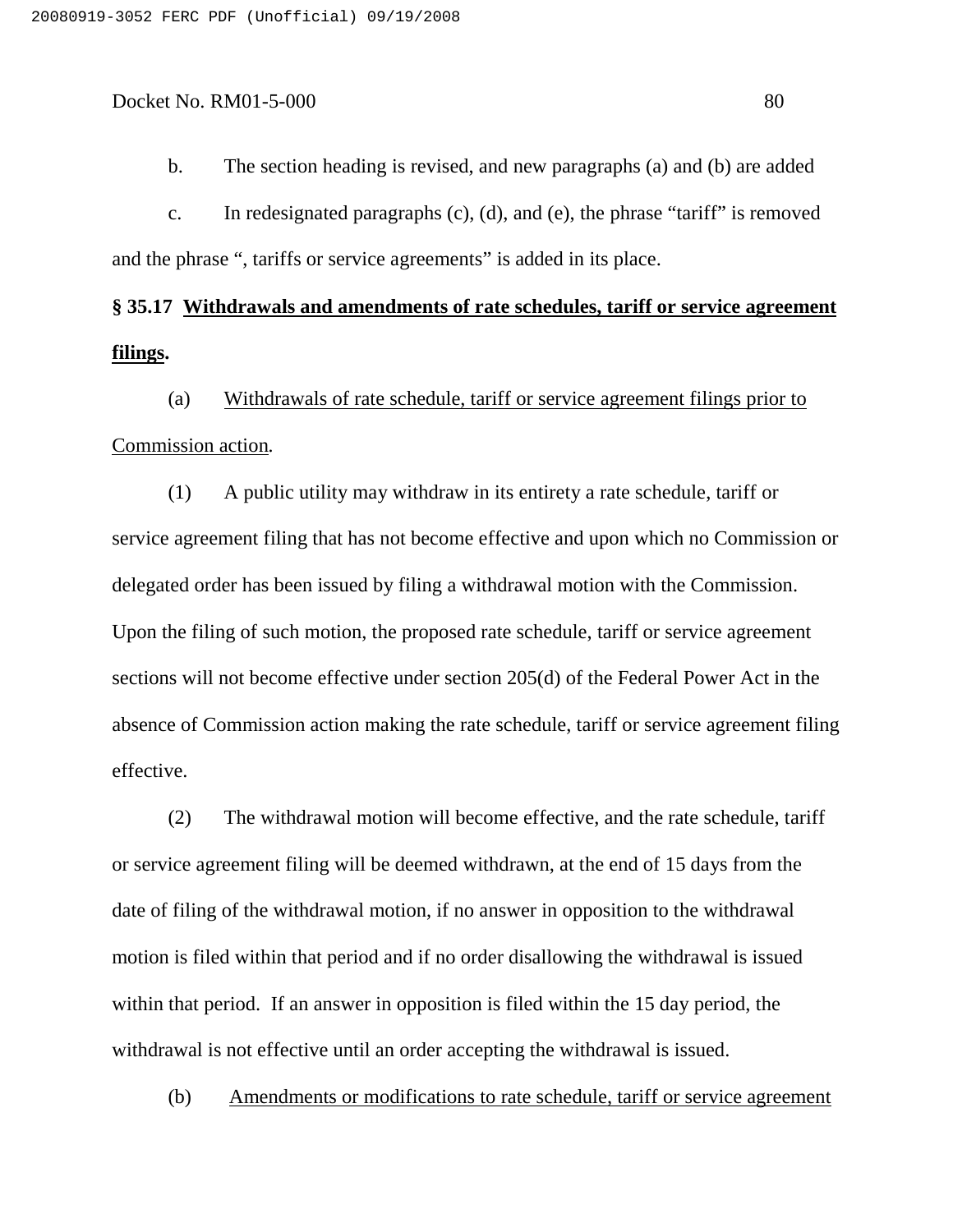sections prior to Commission action on the filing. A public utility may file to amend or modify, and may file a settlement that would amend or modify, a rate schedule, tariff or service agreement section contained in a rate schedule, tariff or service agreement filing that has not become effective and upon which no Commission or delegated order has yet been issued. Such filing will toll the notice period in section 205(d) of the Federal Power Act for the original filing, and establish a new date on which the entire filing will become effective, in the absence of Commission action, no earlier than 61 days from the date of the filing of the amendment or modification.

\* \* \* \* \*

19. In § 35.18, paragraph (a), first sentence, the phrase ", tariff or service agreement" is added after the phrase "rate schedule".

# **§ 35.21 [Amended]**

20. In § 35.21, footnote 5, the words "footnote 1 to" are removed.

21. In § 35.22, in the section heading, paragraph (a), paragraph (f) heading, and paragraph  $(f)(1)$ , the phrase ", tariffs or service agreements" is added after the phrase "rate schedules"

# **§ 35.23 [Amended]**

22. In § 35.23, paragraph  $(b)(1)(ii)$  is revised to read as follows:

#### **§ 35.23 General provisions.**

- (b) \* \* \*
- (ii) Submit the revisions in accordance with § 35.7; and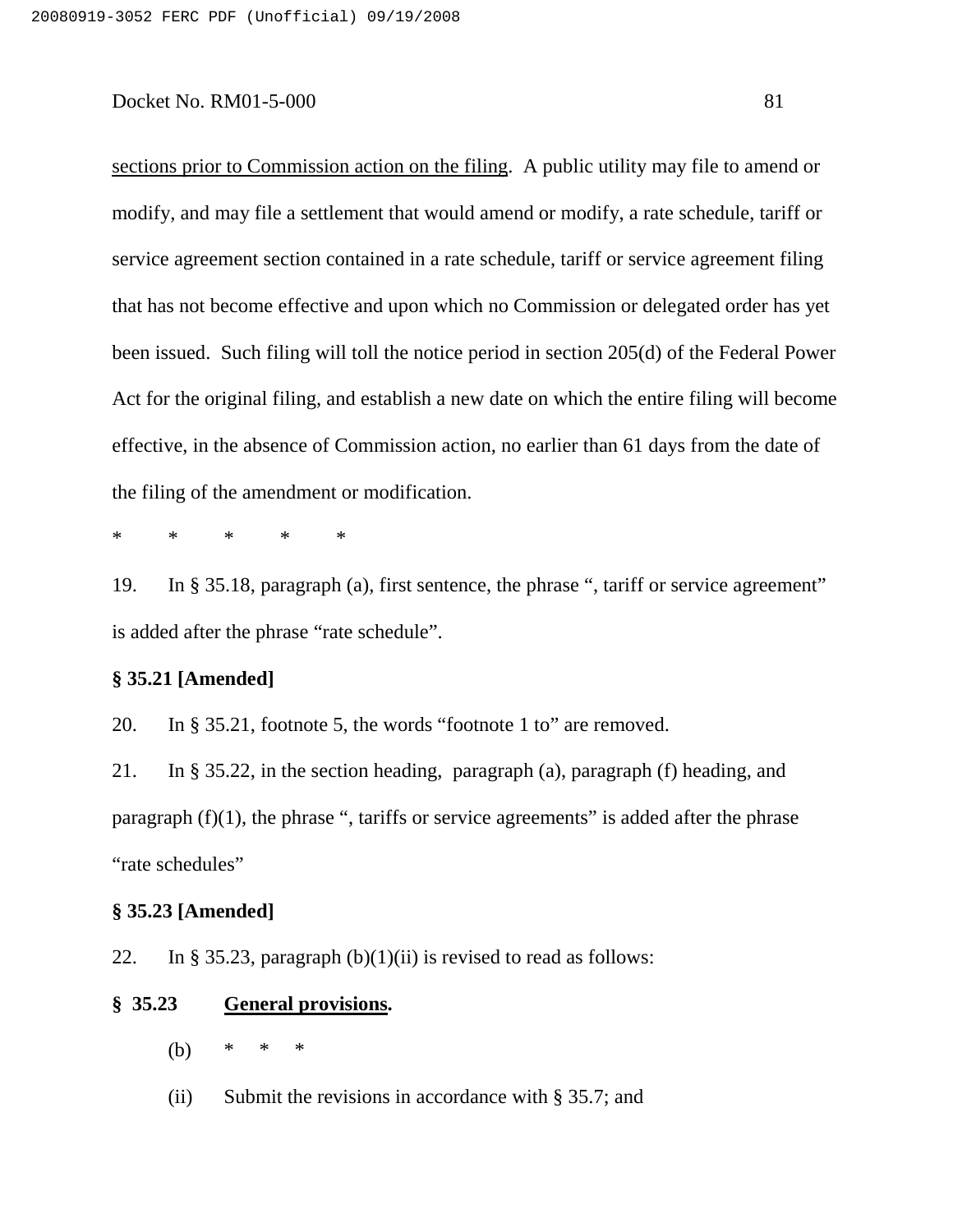\* \* \* \* \*

# **§§ 35.1, 35.4, 35.5, 35.6, 35.11, 35.12, 35.13, and 35.17 [Amended]**

23. In addition to the amendments set forth above, in 18 CFR Part 35, the following nomenclature changes are made to the sections indicated:

a. In §§ 35.1(b) and (c), 35.4, 35.6, 35.11, 35.12(a), 35.13(a), 35.13(a)(1), 35.13(a)(2)(iii), 35.13(b)(1), 35.13(c)(1), 35.17(c), 35.17(d), and 35.17(e), all references to "rate schedule" are removed and "rate schedule or tariff" is added in their place.

b. In the headings of  $\S$ § 35.17(c), 35.17(d), and 35.17(e), all references to "rate schedules" are removed and "rate schedules or tariffs" is added in their place.

# **PART 131 – FORMS**

24. The authority citation for part 131 continues to read as follows:

**Authority**: 16 U.S.C. 791a-825r, 2601-2645; 31 U.S.C. 9701; 42 U.S.C. 7101- 7352.

#### **§§ 131.51 and 131.53 [Removed and Reserved]**

25. Sections 131.51 and 131.53 are removed and reserved.

# **§ 131.52 [Amended]**

26. In § 131.52, the words "(An original and one conformed copy to be submitted)" are removed.

# **PART 154 – RATE SCHEDULES AND TARIFFS**

27. The authority citation for part 154 continues to read as follows: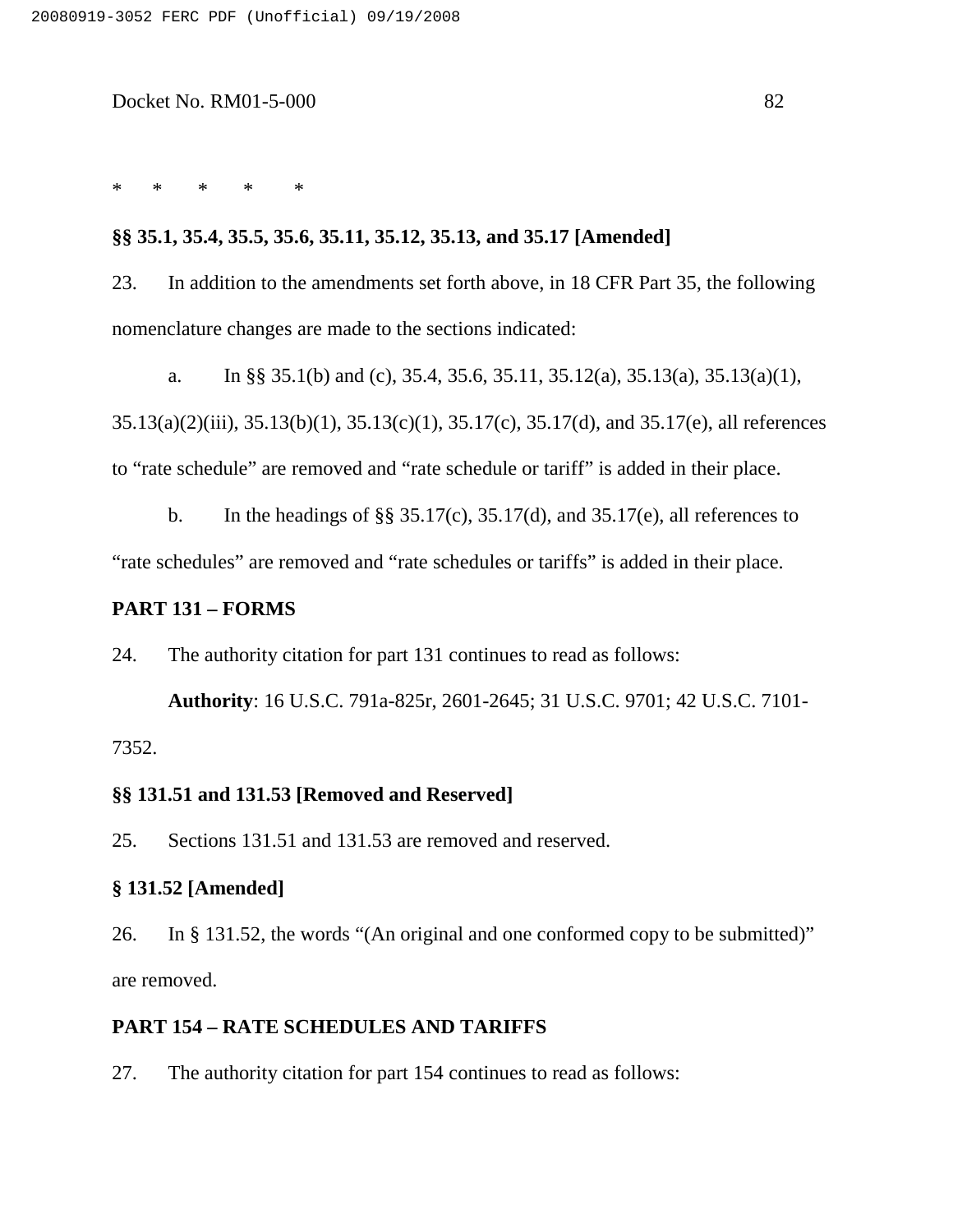**Authority:** 15 U.S.C. 717-717w; 31 U.S.C. 9701; 42 U.S.C. 7102-7352.

28. In § 154.2, paragraph (b) is revised by removing the words "either in book form or", and paragraph (d) is revised to read as follows:

#### **§ 154.2 Definitions.**

\* \* \* \* \*

(d) Post means: to make a copy of a natural gas company's tariff and contracts available during regular business hours for public inspection in a convenient form and place at the natural gas company's offices where business is conducted with affected customers; and, to serve each affected customer and interested state Commission in accordance with §154.208 of this Part.

\* \* \* \* \*

29. Section 154.4 is revised to read as follows:

#### **§ 154.4 Electronic filing of tariffs and related materials.**

(a) General rule. All filings made in proceedings initiated under this part must be made electronically, including tariffs, rate schedules, service agreements, and contracts, or parts thereof, and material that relates to or bears upon such documents, such as cancellations, amendments, withdrawals, termination, or adoption of tariffs, and motions relating to suspension.

(b) Requirement for signature. All filings must be signed in compliance with the following:

(1) The signature on a filing constitutes a certification that the contents are true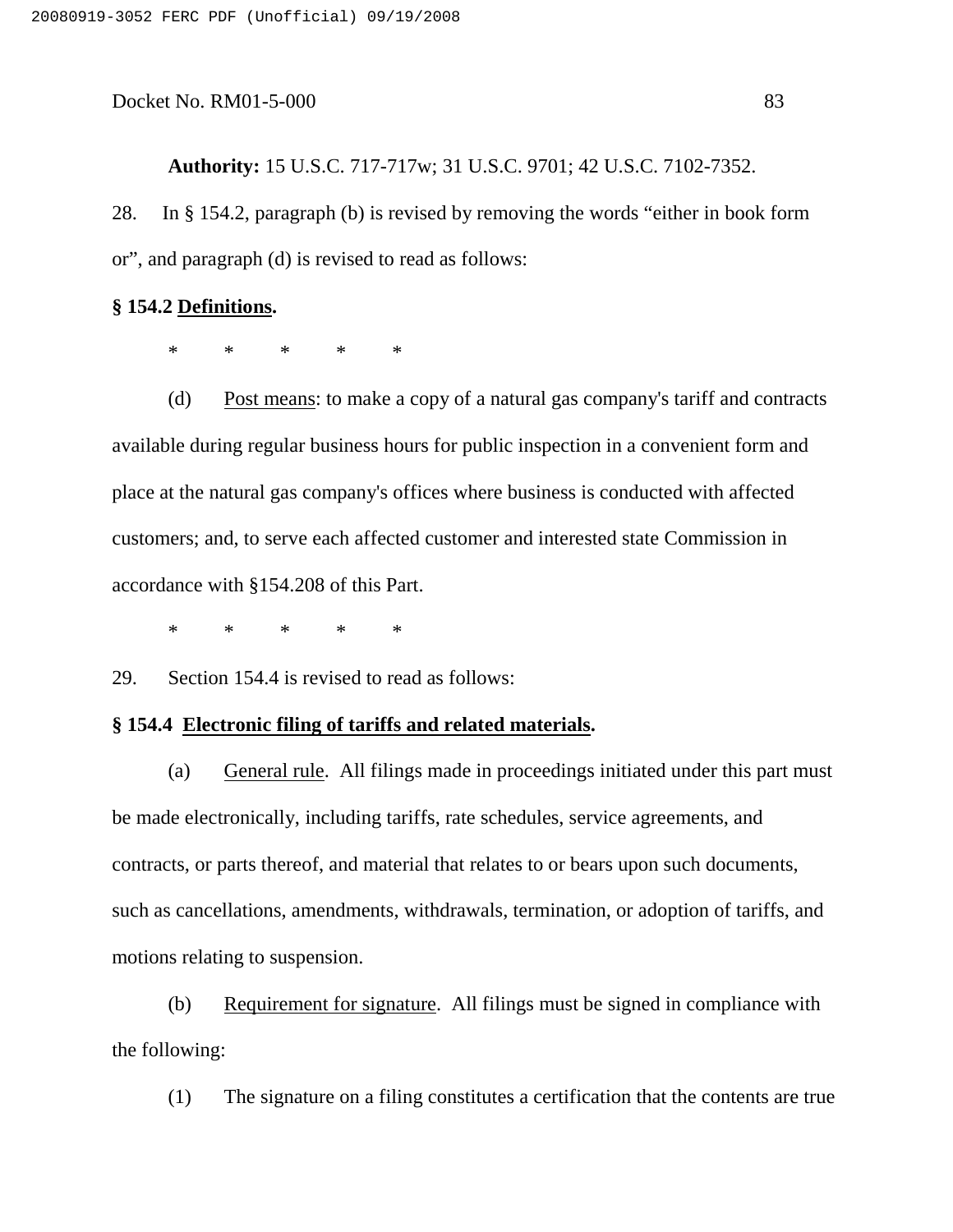to the best knowledge and belief of the signer, and that the signer possesses full power and authority to sign the filing.

(2) A filing must be signed by one of the following:

(i) The person on behalf of whom the filing is made;

(ii) An officer, agent, or employee of the company, governmental authority, agency, or instrumentality on behalf of which the filing is made; or,

(iii) A representative qualified to practice before the Commission under § 385.2101 of this chapter who possesses authority to sign.

(3) All signatures on the filing or any document included in the filing must comply, where applicable, with the requirements in § 385.2005 of this chapter with respect to sworn declarations or statements and electronic signatures.

(c) Format requirements for electronic filing. The requirements and formats for electronic filing are listed in instructions for electronic filing and for each form. These formats are available on the Internet at http://www.ferc.gov and can be obtained at the Federal Energy Regulatory Commission, Public Reference Room, 888 First Street, N.E., Washington, D.C. 20426.

# **§ 154.5 [Amended]**

30. In § 154.5, the words "375.307(b)(2)" are removed and the words "Part 375" are added in their place.

31. In §154.7, paragraph (b) is revised to read as follows:

#### **§ 154.7 General requirements for the submission of a tariff filing or executed**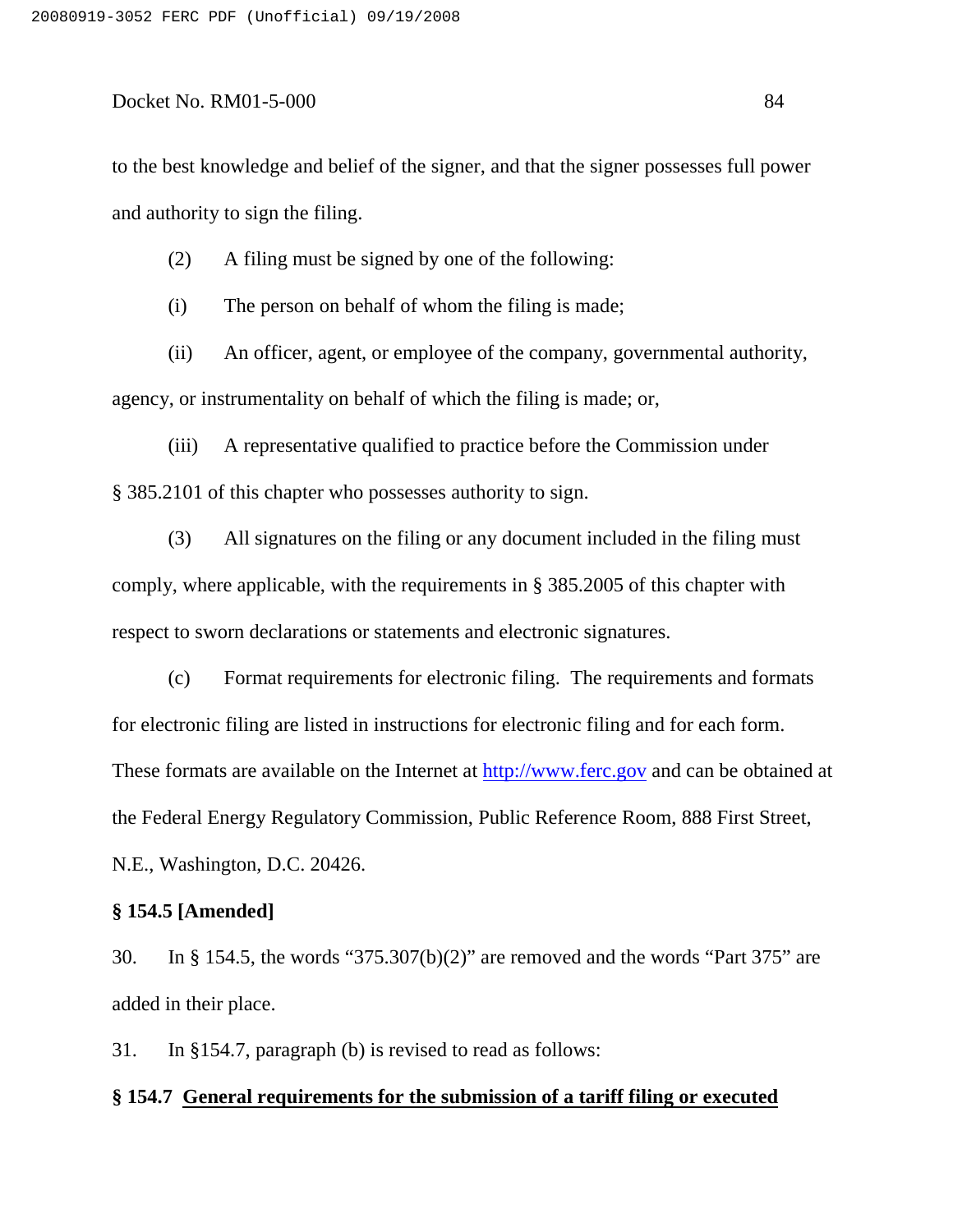#### **service agreement**.

\* \* \* \* \*

(b) A certification of service to all customers and state commissions pursuant to §154.2(d).

#### **§ 154.101 [Removed and Reserved]**

32. Section 154.101 is removed and reserved.

33. Section 154.102 is revised to read as follows:

#### **§ 154.102 Requirements for filing rate schedules and tariffs.**

(a) All rates schedules, tariffs, and service agreements may be filed either by dividing the rate schedule, tariff, or agreement into individual tariff sheets, or tariff sections, or as an entire document except as provided in paragraph (b) of this section.

(b) Open access transportation tariffs must be filed either as individual sheets or sections. If filed as sections, each section must include only material of related subject matter and must be of reasonable length and must include at a minimum a section for each item listed in the table of contents under §154.103 of this section and each topic listed under General Terms and Conditions of Service.

(c) Individual negotiated rate agreements, non-conforming service agreements, or other agreements that are included in the tariff may be filed as entire documents.

(d) The first section or sheet of the tariff must include:

(1) The FERC Gas Tariff Volume Number and Name of the Natural Gas Company, for example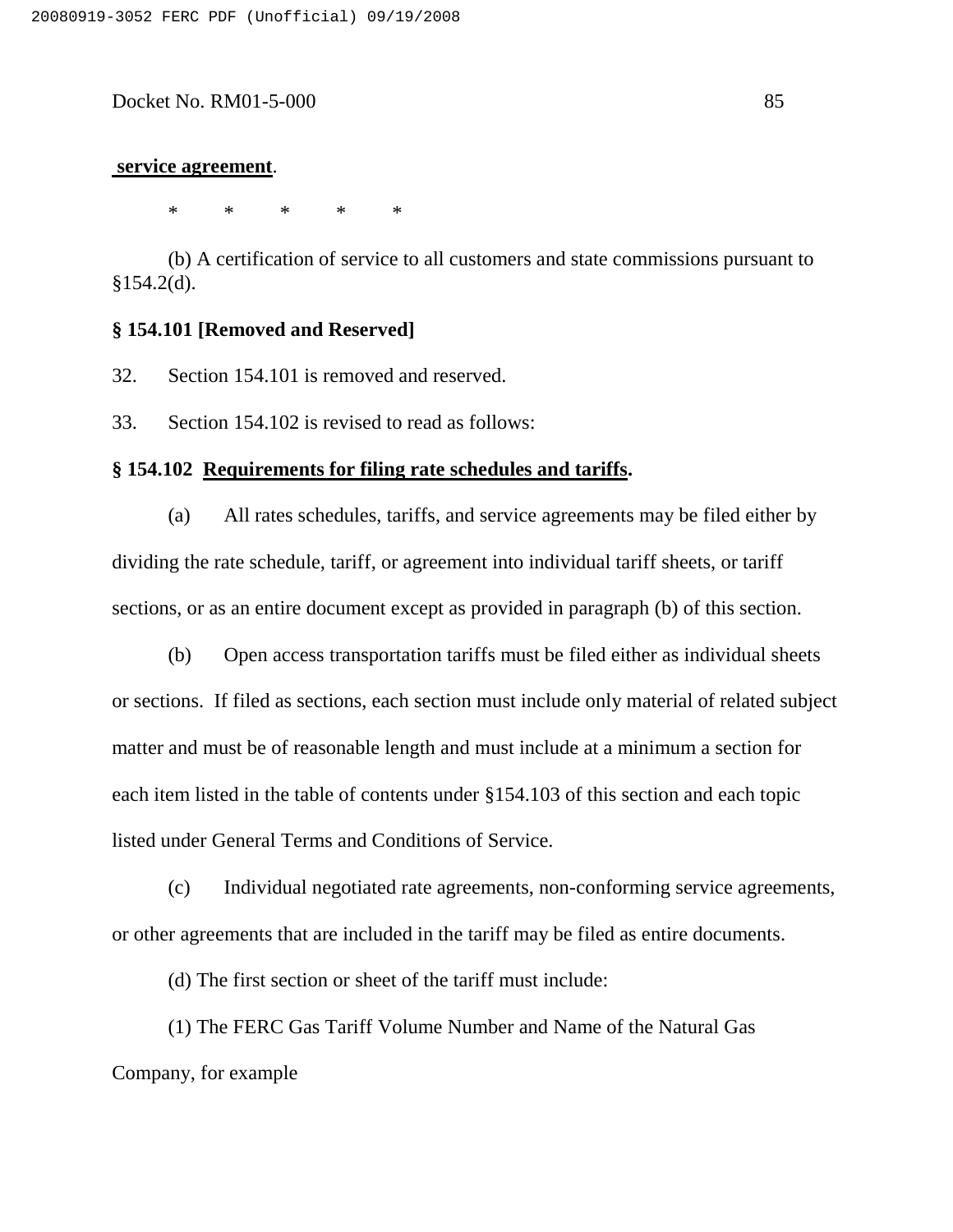FERC Gas Tariff Volume No. [ ] of [Name of Natural Gas Company]

(2) The name, title, address, telephone number, email address and facsimile number of a person to whom communications concerning the tariff should be sent.

34. Section 154.104 is revised to read as follows:

# **§ 154.104 Table of contents.**

The table of contents must contain a list of the rate schedules, sections of the general terms and conditions, and other sections in the order in which they appear, showing the sheet number of the first page of each section or the section number. The list of rate schedules must consist of: The alphanumeric designation of each rate schedule, a very brief description of the service, and the sheet number of the first page of each rate schedule or the section number.

#### **§ 154.106 [Amended]**

35. In § 154.106, paragraph (b) is removed and reserved.

36. In § 154.112, sentences 4 through 6 of paragraph (a) and sentence 2 of paragraph (b) are revised to read as follows:

a. \* \* \* Modifications must be made by inserting revised sheets, sections or the entire document as appropriate. Special rate schedules must be included in a separate volume of the tariff. Each such separate volume must contain a table of contents which is incorporated as a sheet or section in the open access transmission tariff.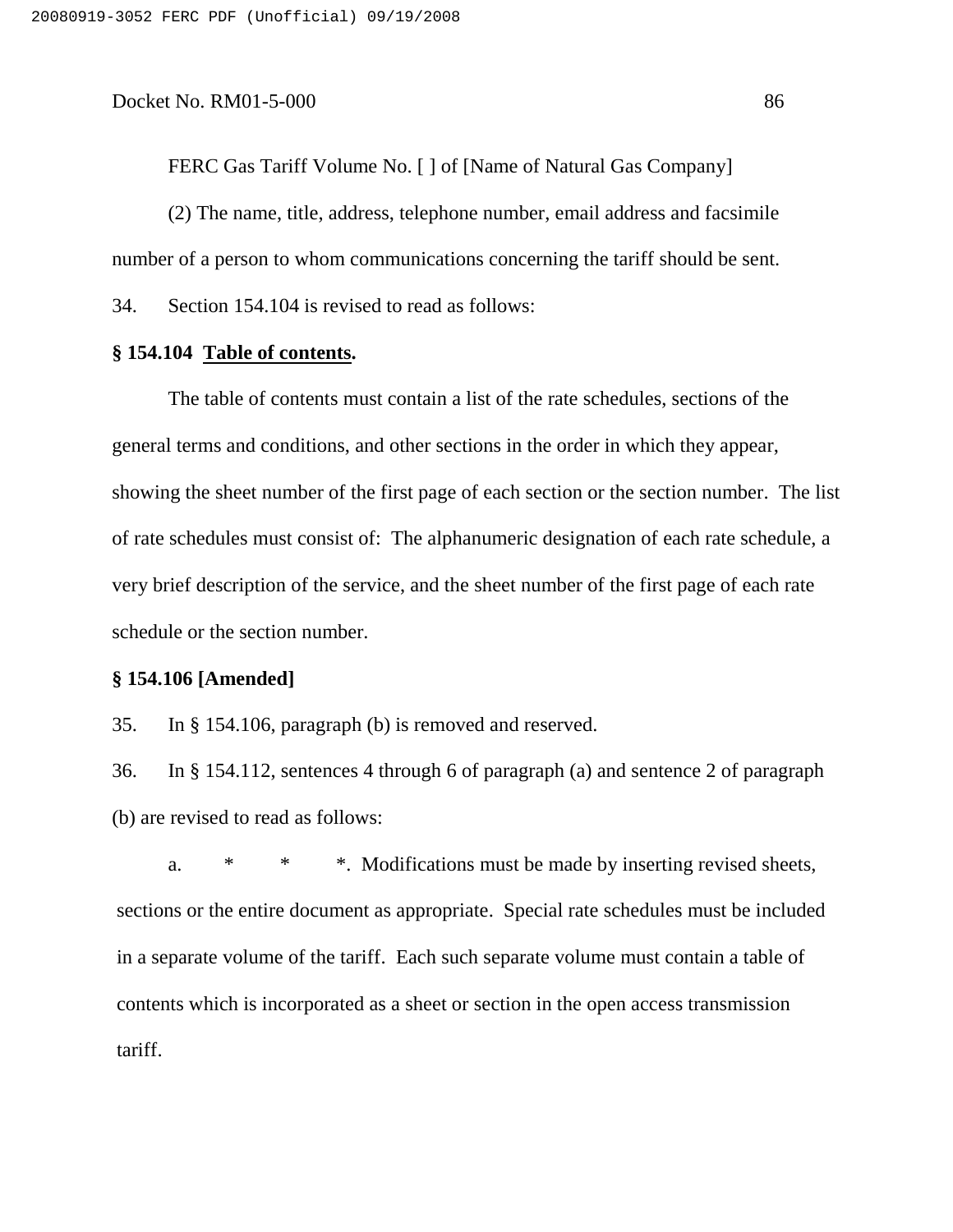b. \* \* \* Such non-conforming agreements must be referenced in the open access transmission tariff.

### **§ 154.107 [Amended]**

37. Section 154.107 is amended as follows:

a. In paragraphs (d) and (e) all references to "sheet" are removed and "sheet or section" is added in their place.

b. In paragraph (e) the reference to "or Gas Research Institute" is removed.

38. Section 154.201 (a) is revised to read as follows:

# **§ 154.201 Filing requirements.**

\* \* \* \* \*

(a) A list in the transmittal letter of the tariff sheets or sections being revised and a marked version of the sheets or sections to be changed or superseded showing additions and deletions. New numbers and text must be marked by either highlight, background shading, bold, or underline. Deleted text and numbers must be indicated by strike-through. Only those revisions appropriately designated and marked constitute the filing. Revisions to unmarked portions of the rate schedule or tariff are not considered part of the filing nor will any acceptance of the filing by the Commission constitute acceptance of such unmarked changes.

\* \* \* \* \*

39. Section 154.205 is amended as follows:

a. Paragraphs (a), (b), and (c) are redesignated as paragraphs (c),(d), and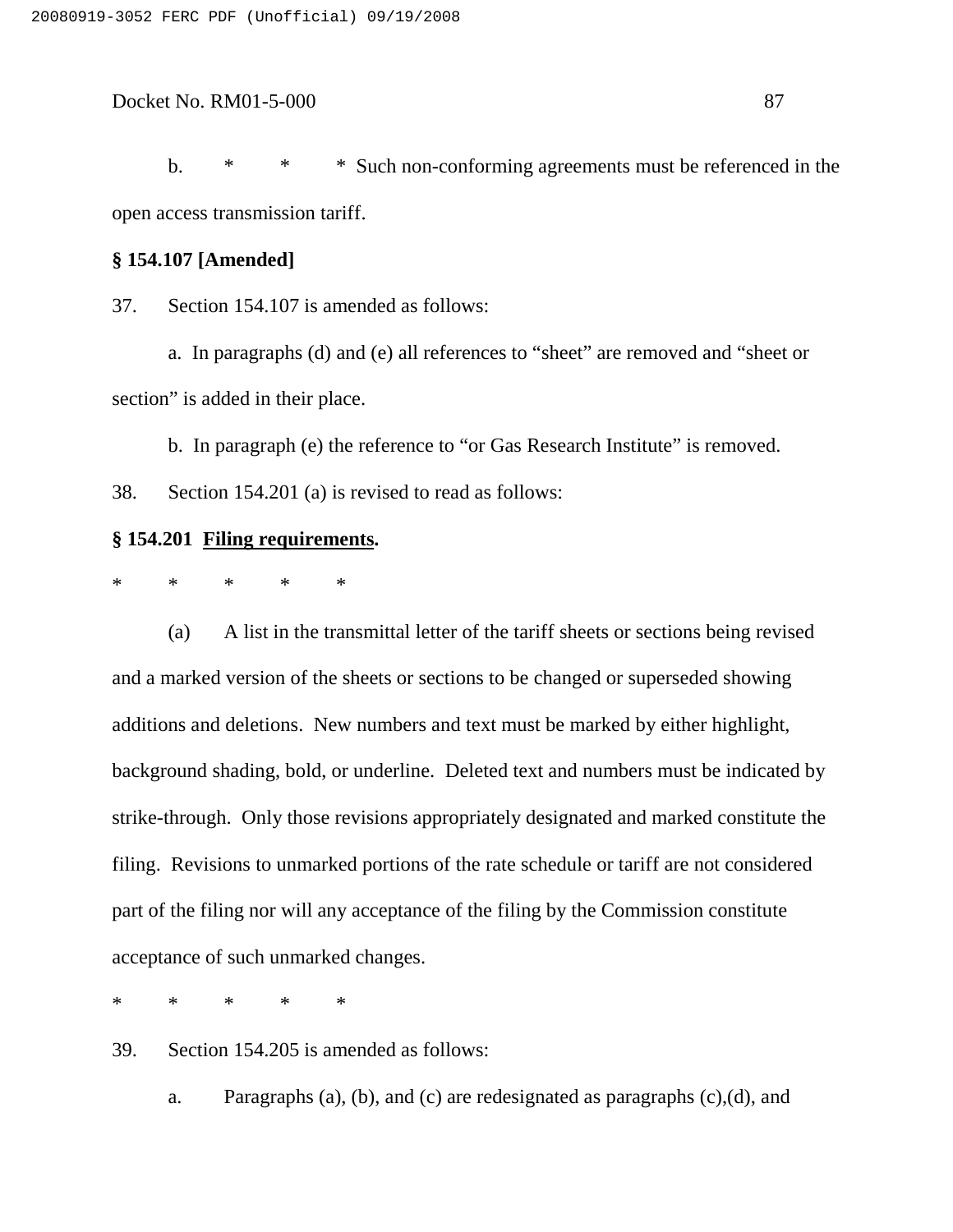(e), respectively.

b. The section heading is revised, and paragraphs (a) and (b) are added to read as follows:

# **§ 154.205 Withdrawals and amendments of tariff filings and executed service agreements.**

(a) Withdrawals of tariff filings or service agreements prior to Commission action*.* (1) A natural gas company may withdraw in its entirety a tariff filing or executed service agreement that has not become effective and upon which no Commission or delegated order has been issued by filing a withdrawal motion with the Commission. Upon the filing of such motion, the proposed tariff sheets, sections or service agreements will not become effective under section 4(d) of the Natural Gas Act in the absence of Commission action making the rate schedule or tariff filing effective.

(2) The withdrawal motion will become effective, and the rate schedule or tariff filing will be deemed withdrawn, at the end of 15 days from the date of filing of the withdrawal motion, if no answer in opposition to the withdrawal motion is filed within that period and if no order disallowing the withdrawal is issued within that period. If an answer in opposition is filed within the 15 day period, the withdrawal is not effective until an order accepting the withdrawal is issued.

(b) Amendments or modifications to tariff sheets, sections or service agreements prior to Commission action on a tariff filing. A natural gas company may file to amend or modify a tariff or service agreement contained in a tariff filing upon which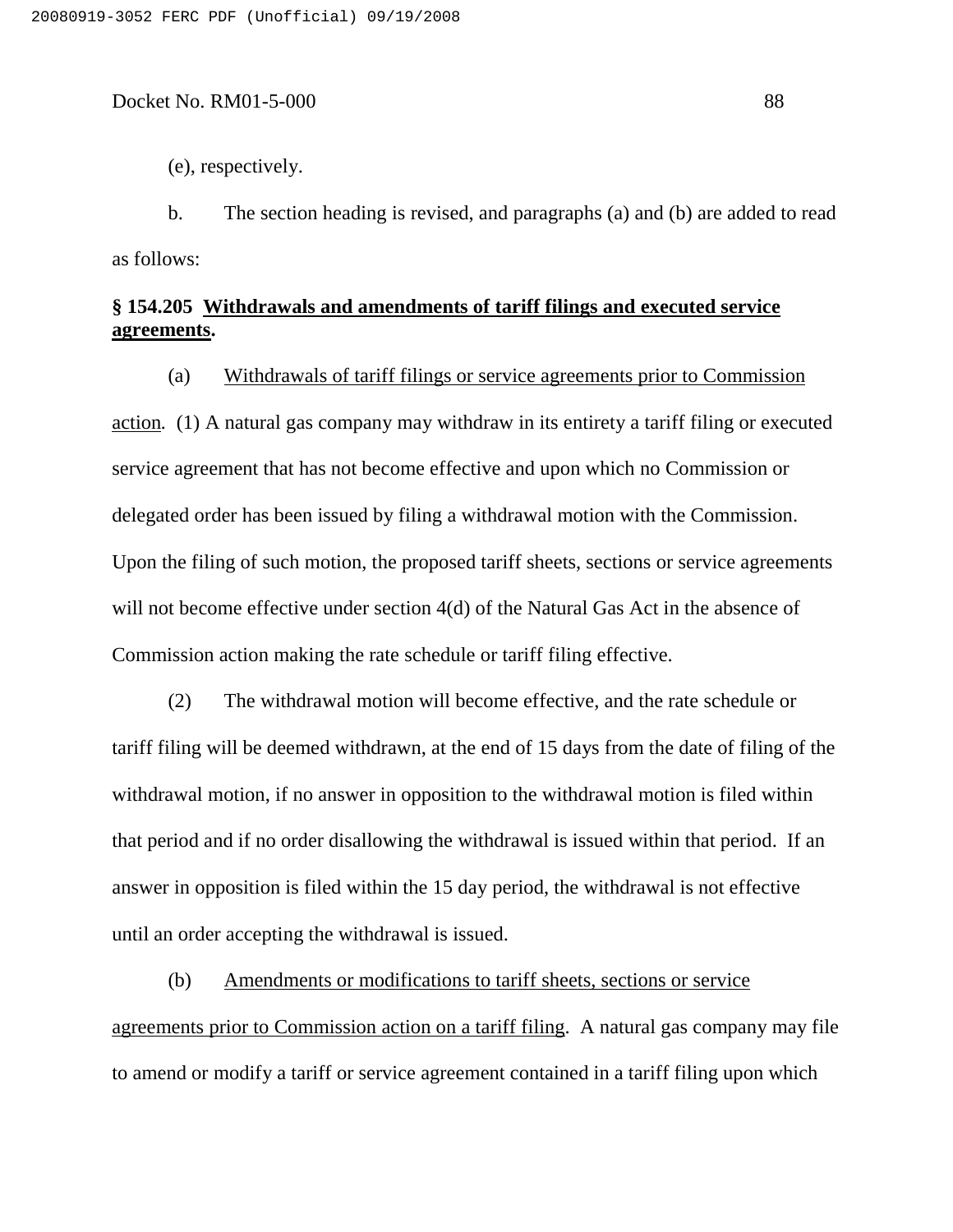no Commission or delegated order has yet been issued. Such filing will toll the notice period in section 4(d) of the Natural Gas Act for the original filing, and establish a new date on which the entire filing will become effective, in the absence of Commission action, no earlier than 31 days from the date of the filing of the amendment or modification.

\* \* \* \* \*

40. In § 154.208, the section heading is revised, paragraph (d) is revised and paragraphs (e) and (f) are added to read as follows:

# **§ 154.208 Service of tariff filings on customers and other parties.**

\* \* \* \* \*

(d) A customer or other party may designate a recipient of service. The filing company must serve the designated recipient, in accordance with this section, instead of the customer or other party. For the purposes of this section, service upon the designated recipient will be deemed service upon the customer or other party.

(e) The company may choose to effect service either electronically or by paper. Such service must be made in accordance with the requirements of Part 385 of this chapter.

(f) Unless it seeks a waiver of electronic service, each customer or party entitled to service of initial tariff filings under this section must notify the company of the e-mail address to which service should be directed. A customer or party may seek a waiver of electronic service by filing a waiver request under Part 390 of this chapter,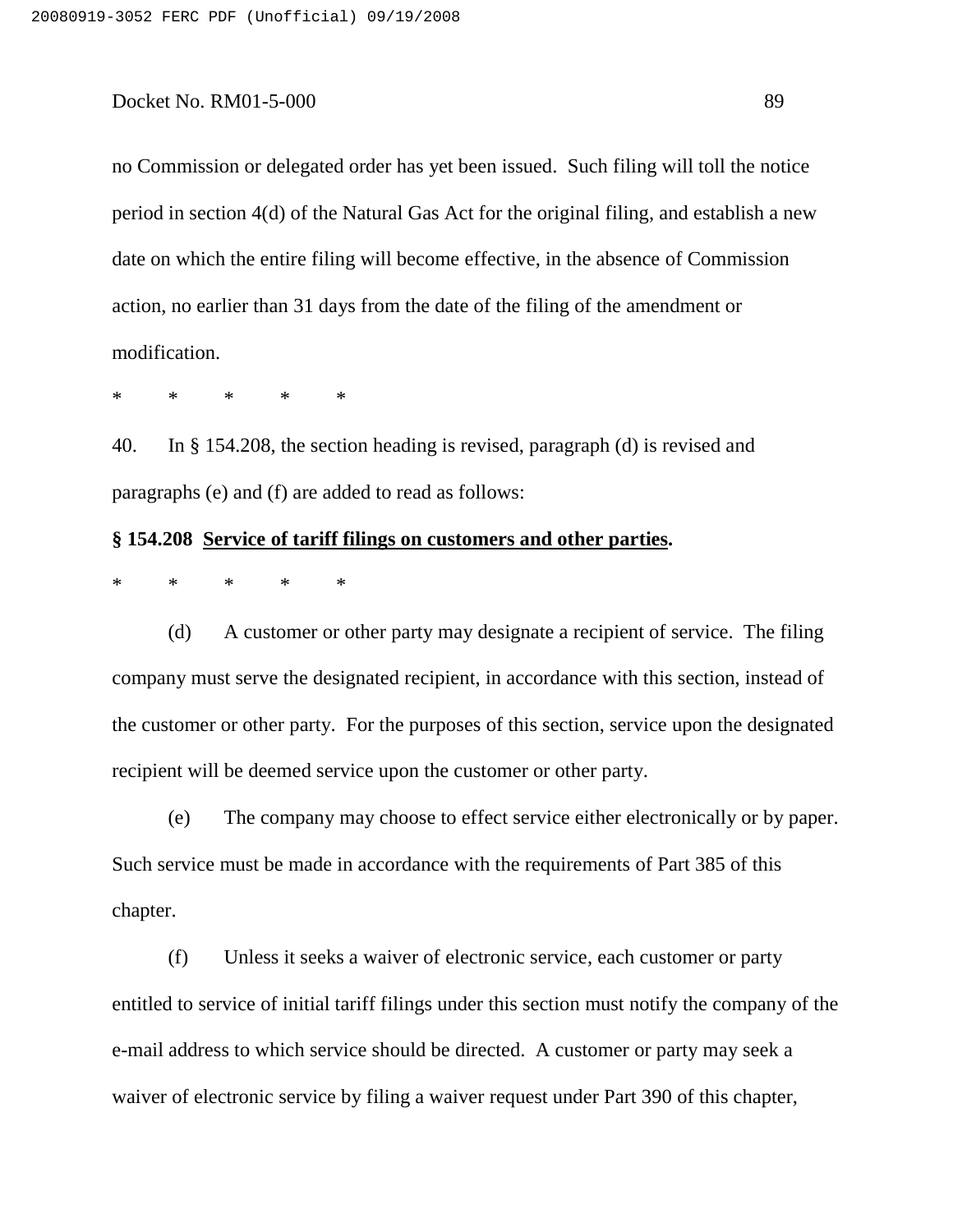providing good cause for its inability to accept electronic service.

#### **§ 154.209 [Removed and Reserved]**

41. Section 154.209 is removed and reserved.

#### **§ 154.402 [Amended]**

42. In § 154.402, paragraph (b)(1), the word "schedules" is removed and the words "rate schedules" are added in its place.

### **§ 154.602 [Amended]**

43. Section 154.602 is amended by removing the phrase "on the form indicated in § 250.2 or § 250.3 of this chapter, whichever is applicable" and adding in its place the phrase "tariff filing in the electronic format required by § 154.4".

44. Section 154.603 is revised as follows:

# **§ 154.603 Adoption of the tariff by a successor.**

Whenever the tariff or contracts of a natural gas company on file with the Commission is to be adopted by another company or person as a result of an acquisition, or merger, authorized by a certificate of public convenience and necessity, or for any other reason, the succeeding company must file with the Commission, and post within 30 days after such succession, a tariff filing in the electronic format required by § 154.4 bearing the name of the successor company.

#### **§§ 154.7, 154.111, 154.202, 154.206, 154.208, 154.402, and 154.403 [Amended]**

45. In addition to the amendments set forth above, in 18 CFR Part 154, the following nomenclature changes are made to the sections as amended: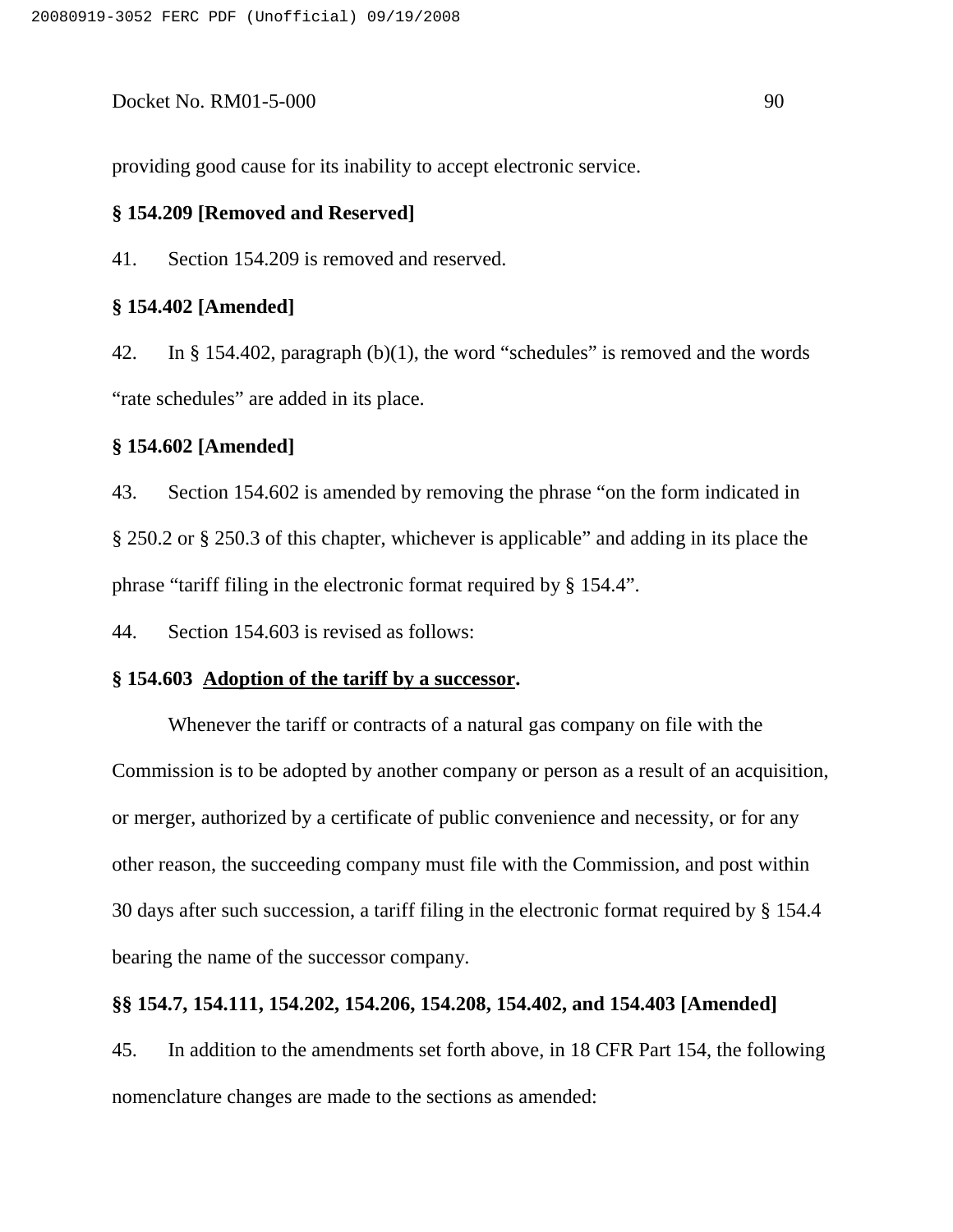a. In §§ 154.7(a)(5), 154.111(c), 154.202 (b), 154.206(a), 154.208(a), all

references to "sheets" are removed and "sheets or sections" is added in their place.

b. In §§ , 154.402(b) introductory text, 154.402(b)(3), 154.403(b), all

references to "sheet" are removed and "sheet or section" is added in their place.

# **PART 157- APPLICATIONS FOR CERTIFICATES OF PUBLIC CONVENIENCE AND NECESSITY AND FOR ORDERS PERMITTING AND APPROVING ABANDONMNENT UNDER SECTION 7 OF THE NATURAL GAS ACT**

46. The authority citation for part 157 continues to read as follows:

**Authority:** 15 U.S.C. 717-717w.

47. Amend § 157.217 by adding a sentence to the end of paragraph (a)(4) to read as

follows:

### **§ 157.217 Changes in rate schedules.**

- (a) \* \* \*
- $(4)$  \* \* \* This tariff filing must be filed in the electronic format

required by § 154.4 of this chapter.

\* \* \* \* \*

# **PART 250 – FORMS**

48. The authority citation for part 250 continues to read as follows:

**Authority:** 15 U.S.C. 717-717w, 3301-3432; 42 U.S.C. 7101-7352.

# **§§ 250.2, 250.3, and 250.4 [Removed and Reserved]**

49. Sections 250.2, 250.3, and 250.4 are removed and reserved.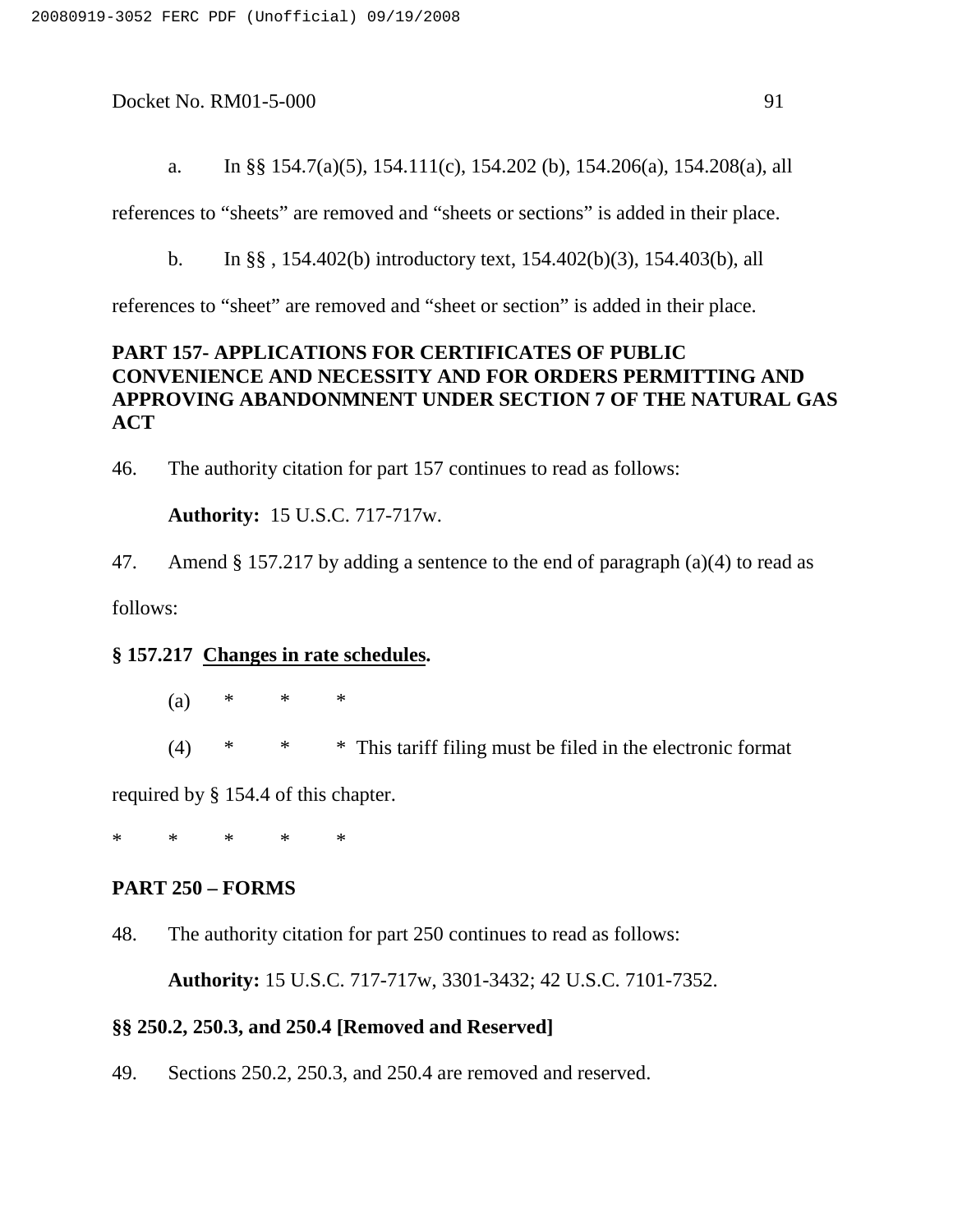# **PART 281 – NATURAL GAS CURTAILMENT UNDER THE NATURAL GAS POLICY ACT OF 1978**

50. The authority citation for part 281 continues to read as follows:

**Authority:** 15 U.S.C. 717-717w, 3301-3432; 16 U.S.C. 2601-2645; 42 U.S.C. 7101-7352.

51. In § 281.204, the first sentence in paragraph (a) is revised to read as follows:

# **§ 281.204 Tariff filing requirements.**

(a) *General Rule*. Each interstate pipeline listed in § 281.202 shall file tariff sheets, in accordance with § 154.4 of this chapter, including an index of entitlements, which provides that if the interstate pipeline is in curtailment, natural gas will be delivered in accordance with the provisions of this subpart. \* \* \*

\* \* \* \* \*

# **§§ 281.204, 281.212, 281.213 [Amended]**

52. In addition to the amendments set forth above, in 18 CFR Part 281, the following nomenclature changes are made to the sections as amended:

a. In §§ 281.204 (a), 281.212 (a), 281.212 (b), 281.212 (c), 281.213 (b), 281.213 (d), 281.213 (e), all references to "sheets" are removed and "sheets or sections" is added in their place.

b. In § 281.212, the section heading is amended to remove the reference to "sheets."

# **PART 284 – CERTAIN SALES AND TRANSPORTATION OF NATURAL GAS UNDER THE NATURAL GAS POLICY ACT OF 1978 AND RELATED**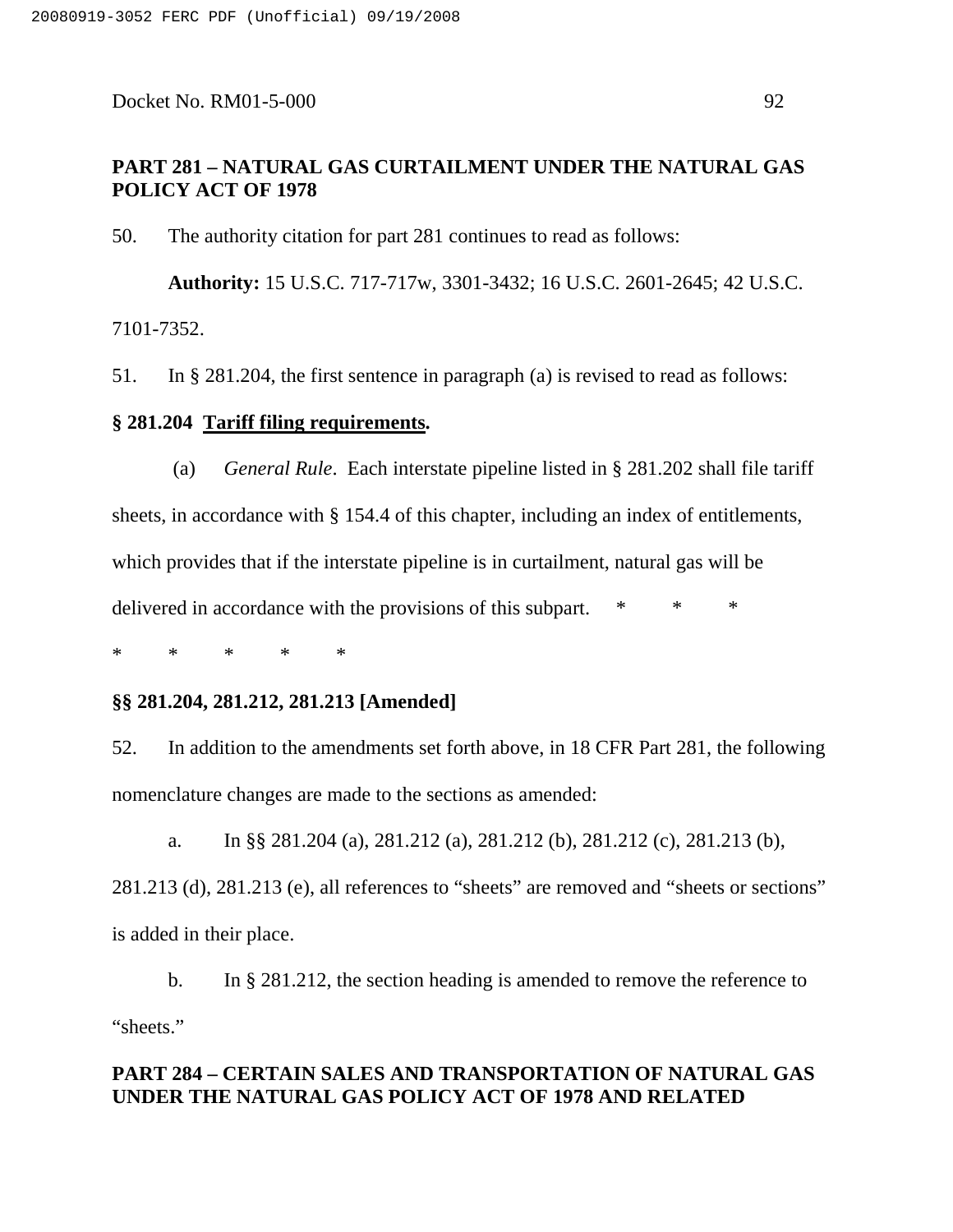#### **AUTHORITIES**

53. The authority citation for part 284 continues to read as follows:

**Authority:** 15 U.S.C. 717-717w, 3301-3432; 42 U.S.C. 7101-7352; 43 U.S.C. 1331-1356.

54. In § 284.123, paragraph (e) is revised and paragraph (f) is added to read as follows:

#### **§ 284.123 Rates and charges.**

# \* \* \* \* \*

(e) Filing requirements*.* Within 30 days of commencement of new service, any intrastate pipeline that engages in transportation arrangements under this subpart must file with the Commission a statement that includes the pipeline's interstate rates, the rate election made pursuant to paragraph (b) of this section, and a description of how the pipeline will engage in these transportation arrangements, including operating conditions, such as, quality standards and financial viability of the shipper. If the pipeline changes its operations, rates, or rate election under this subpart, it must amend the statement and file such amendments not later than 30 days after commencement of the change in operations or the change in rate election.

(f) Electronic filing of statements, and related materials. (1) General rule. All filings made in proceedings initiated under this part must be made electronically, including rates and charges, or parts thereof, and material related thereto, statements, and all workpapers.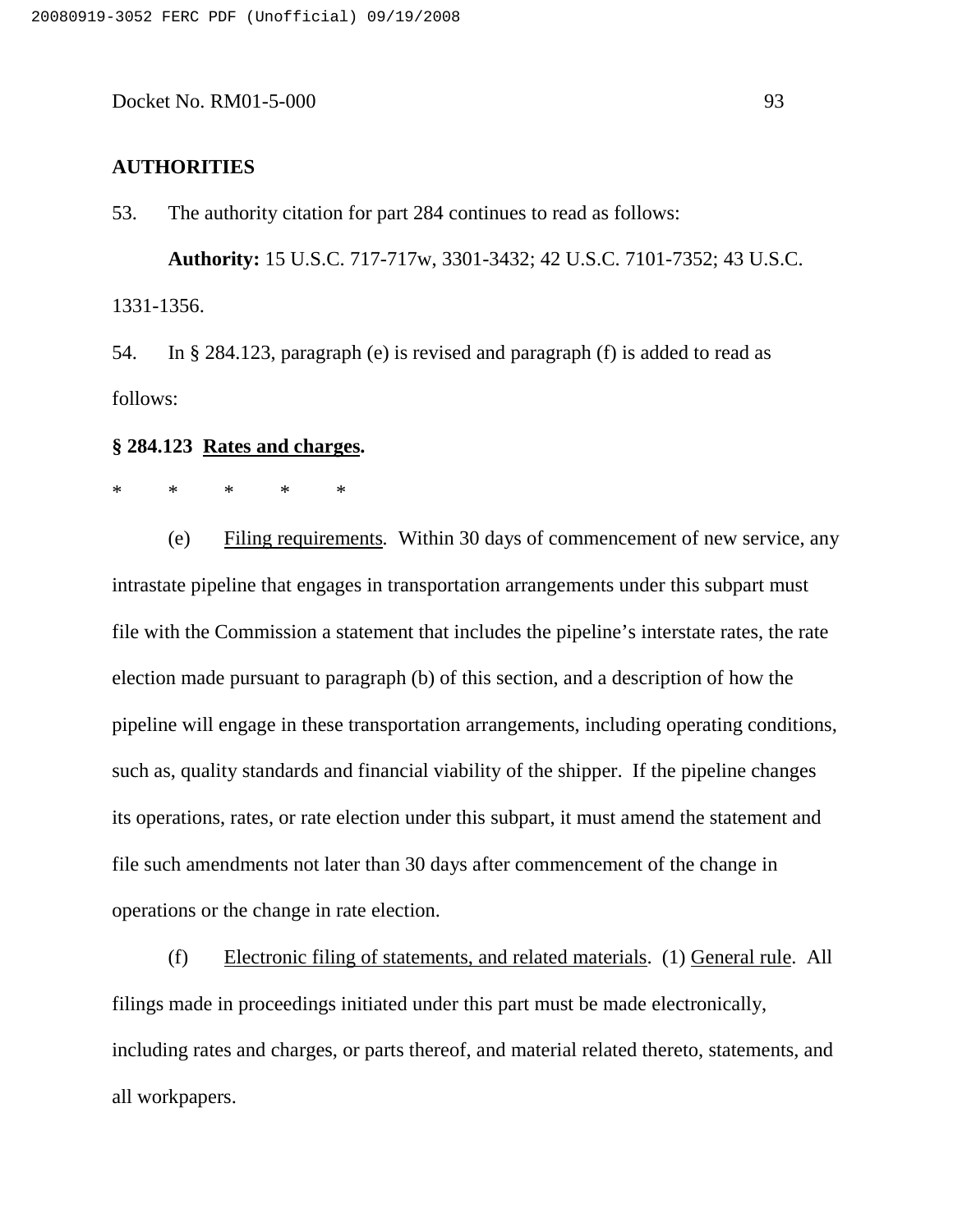(2) Requirements for signature. All filings must be signed in compliance with the following:

(i) The signature on a filing constitutes a certification that the contents are true to the best knowledge and belief of the signer, and that the signer possesses full power and authority to sign the filing.

(ii) A filing must be signed by one of the following:

(A) The person on behalf of whom the filing is made;

(B) An officer, agent, or employee of the company, governmental authority, agency, or instrumentality on behalf of which the filing is made; or,

(C) A representative qualified to practice before the Commission under § 385.2101 of this chapter who possesses authority to sign.

(iii) All signatures on the filing or any document included in the filing must comply, where applicable, with the requirements in § 385.2005 of this chapter with respect to sworn declarations or statements and electronic signatures.

(3) Format requirements for electronic filing. The requirements and formats for electronic filing are listed in instructions for electronic filing and for each form. These formats are available on the Internet at http://www.ferc.gov and can be obtained at the Federal Energy Regulatory Commission, Public Reference Room, 888 First Street, N.E., Washington, D.C. 20426.

55. In § 284.224, paragraph (e)(5) is revised to read as follows:

# **§ 284.224 Certain transportation and sales by local distribution companies**.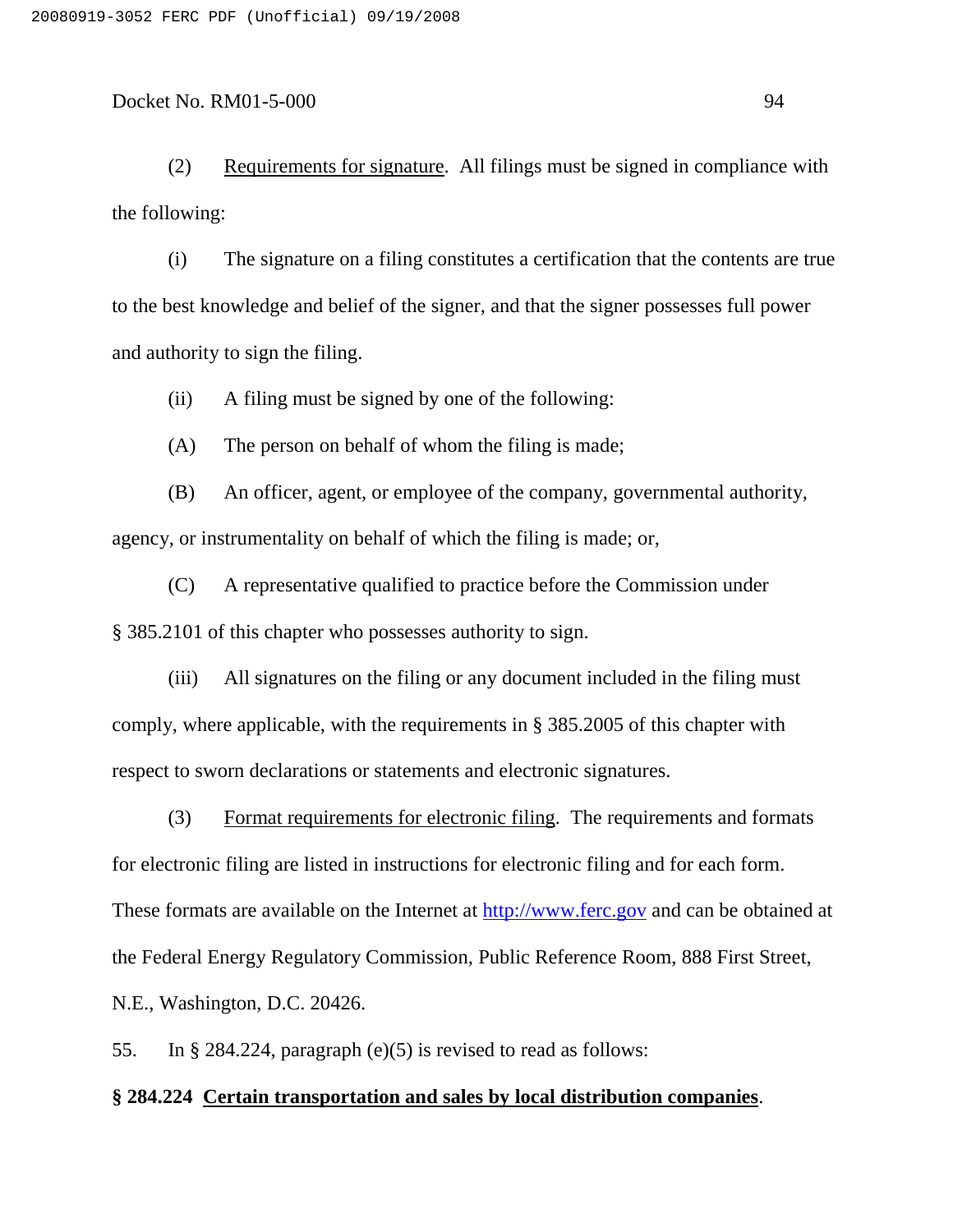\* \* \* \* \*

(e) \* \* \*

(5) Filing Requirements. Filings under this section must comply with the requirements of §284.123 (f) of this part. The tariff filing requirements of Part 154 of this chapter shall not apply to transactions authorized by the blanket certificate.

\* \* \* \* \*

# **PART 300 – CONFIRMATION AND APPROVAL OF THE RATES OF FEDERAL POWER MARKETING ADMINISTRATIONS**

56. The authority citation for part 300 continues to read as follows:

**Authority:** 16 U.S.C. 825s, 832-8321, 838-838k, 839-839h; 42 U.S.C. 7101-

7352; 43 U.S.C. 485-485k.

57. In § 300.10, paragraph (a)(4) is added to read as follows:

#### **§ 300.10 Application for confirmation and approval.**

(a) \* \* \*

(4) Electronic filing. All material must be filed electronically in accordance

with the requirements of § 35.7 of this chapter.

\* \* \* \* \*

# **PART 341 – OIL PIPELINE TARIFFS: OIL PIPELINE COMPANIES SUBJECT TO SECTION 6 OF THE INTERSTATE COMMERCE ACT**

58. The authority citation for part 341 continues to read as follows:

**Authority:** 42 U.S.C. 7101–7352; 49 U.S.C. 1–27.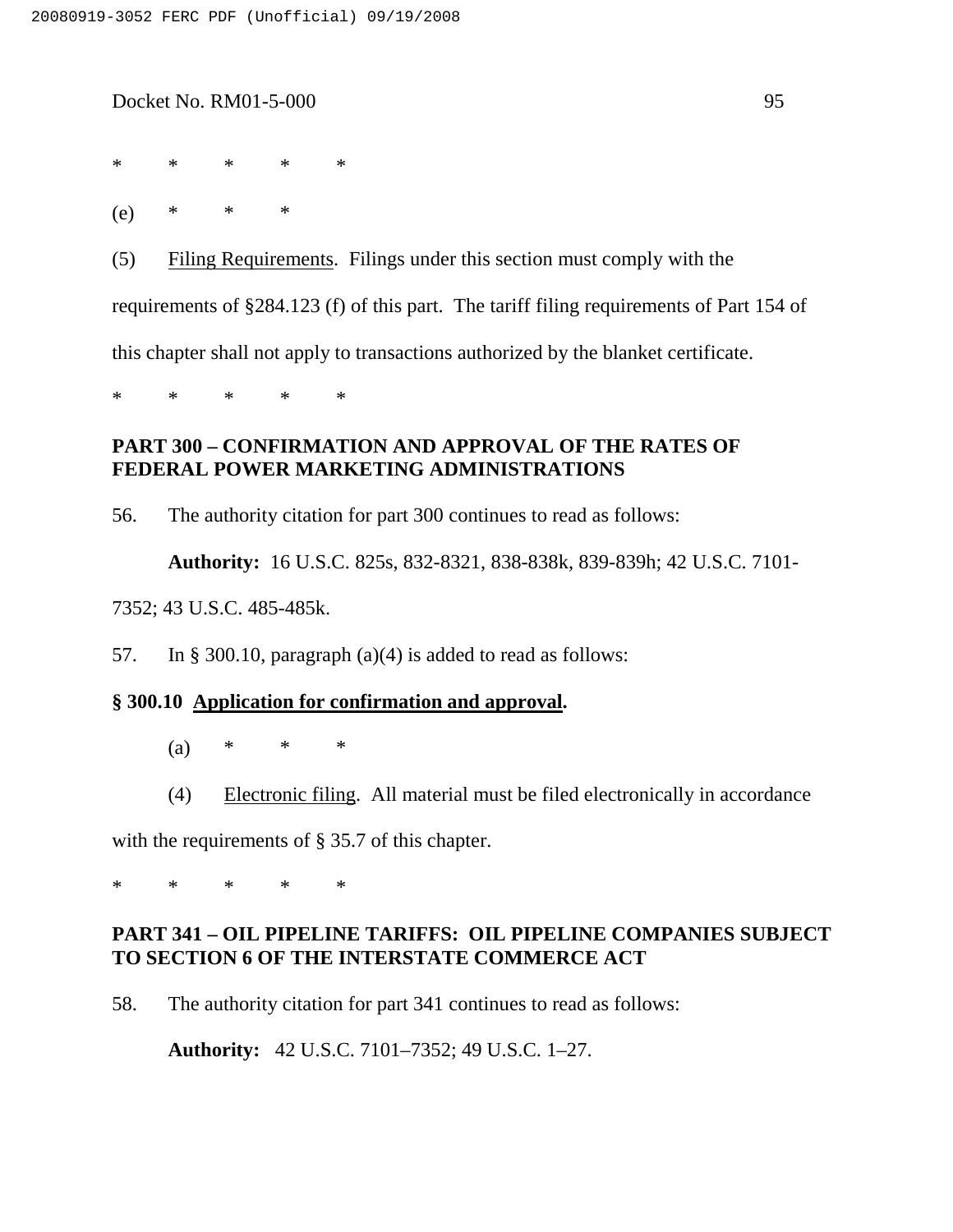59. In § 341.0, paragraph (a)(11) is revised and paragraph (a)(13) is added to read as follows:

#### **§ 341.0 Definitions; application.**

(a) \* \* \*

(11) Tariff publication means all parts of a filed tariff, including revised pages, supplements and sections.

\* \* \* \* \*

(13) Section means an individual portion of a tariff that is tracked and accorded appropriate legal status (proposed, suspended, effective). A section is the smallest portion of a tariff that can be submitted as part of a tariff filing.

\* \* \* \* \*

60. Section 341.1 is revised to read as follows:

# **§ 341.1 Electronic filing of tariffs and related materials.**

(a) General rule. Filings of tariff publications and related materials must be made electronically.

(b) Requirement for signature. All filings must be signed in compliance with the following:

(1) The signature on a filing constitutes a certification that the contents are true to the best knowledge and belief of the signer, and that the signer possesses full power and authority to sign the filing.

(2) A filing must be signed by one of the following: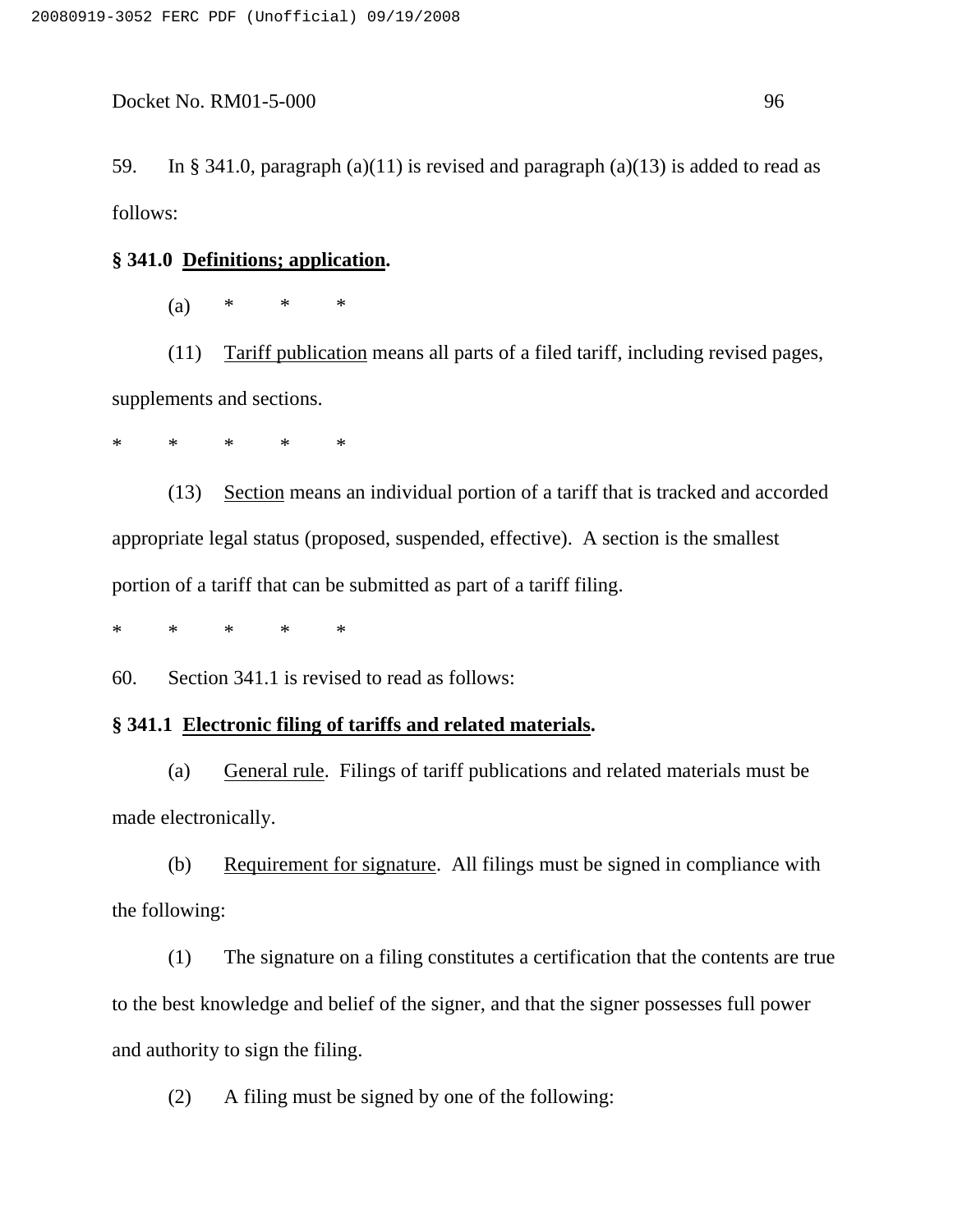(i) The person on behalf of whom the filing is made;

(ii) An officer, agent, or employee of the company, governmental authority, agency, or instrumentality on behalf of which the filing is made; or,

(iii) A representative qualified to practice before the Commission under § 385.2101 of this chapter who possesses authority to sign.

(3) All signatures on the filing or any document included in the filing must comply, where applicable, with the requirements in § 385.2005 of this chapter with respect to sworn declarations or statements and electronic signatures.

(c) Format requirements for electronic filing. The requirements and formats for electronic filing are listed in instructions for electronic filing and for each form. These formats are available on the Internet at http://www.ferc.gov and can be obtained at the Federal Energy Regulatory Commission, Public Reference Room, 888 First Street, N.E., Washington, D.C. 20426.

61. Section 341.2 is amended as follows:

a. Paragraph  $(c)(3)$  is removed.

b. In paragraph  $(c)(1)$ , the reference to " or supplement numbers" is removed and "supplemental numbers, or tariff sections" is added in its place.

c. Paragraphs (a) and  $(c)(2)$  are revised to read as follows:

# **§ 341.2 Filing requirements.**

(a) Service of filings*.* (1) Carriers must serve tariff publications and justifications to each shipper and subscriber. The company may choose to effect service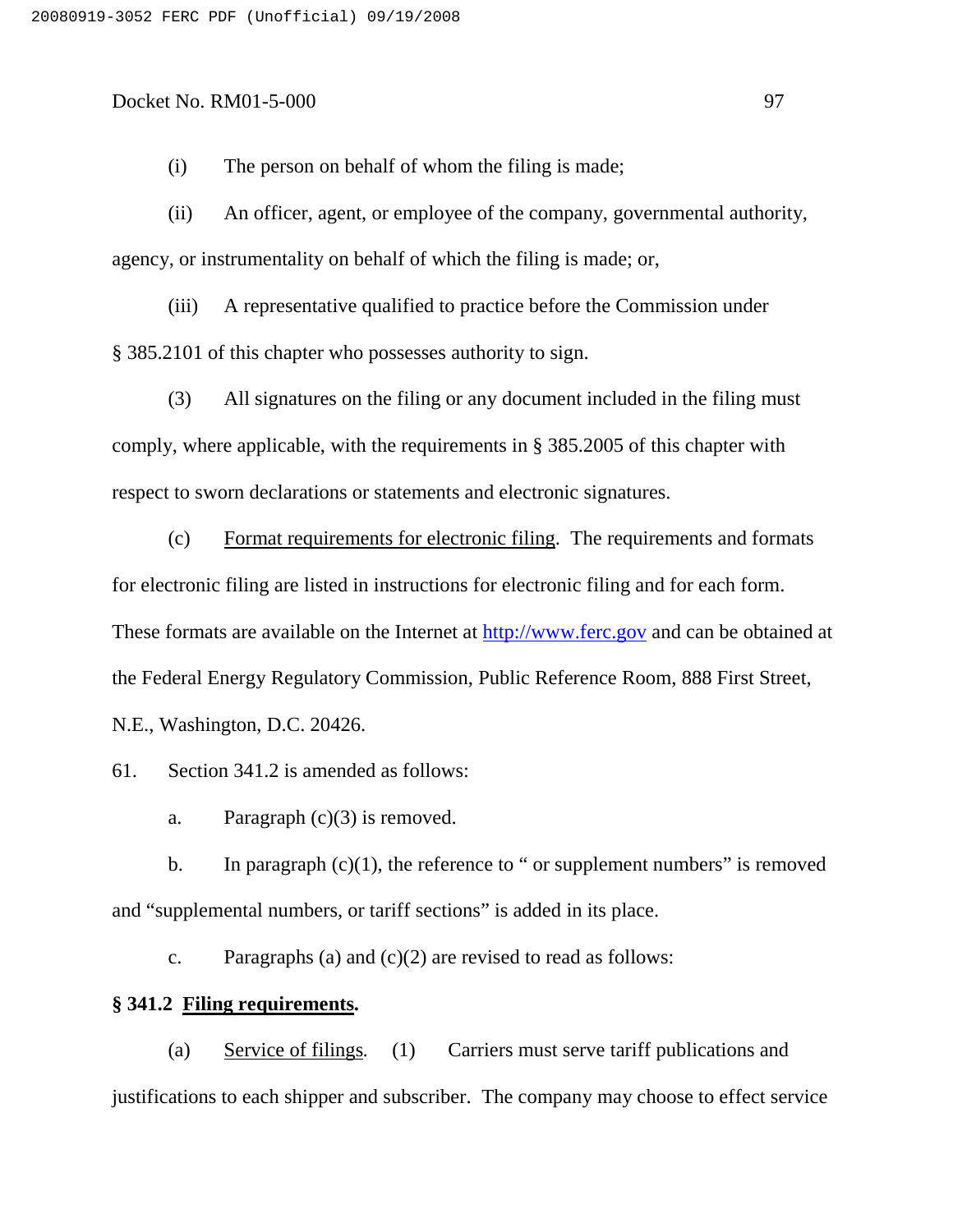either electronically or by paper. Such service shall be made in accordance with the requirements of Part 385 of this chapter.

(2) Unless it seeks a waiver of electronic service, each customer or party entitled to service under this paragraph (a) must notify the company of the e-mail address to which service should be directed. A customer or party may seek a waiver of electronic service by filing a waiver request under Part 390 of this chapter providing good cause for its inability to accept electronic service.

- \* \* \* \* \*
	- $(c)$  \* \* \*

(2) Certification. Letters of transmittal must certify that the filing has been sent to each subscriber of the tariff publication pursuant to paragraph (a) of this section. For service made on paper, the letters of transmittal must certify that the filing has been sent to each customer or party by first class mail or other agreed-upon means. If there are no subscribers, letters of transmittal must so certify.

\* \* \* \* \*

62. In § 341.3, paragraphs (a),  $(b)(6)(ii)$ , and  $(b)(10)(i)$  are revised, and paragraph (b) (10) (vi) is added to read to read as follows.

### **§ 341.3 Form of tariff.**

(a) Tariffs may be filed either by dividing the tariff into individual loose-leaf tariff sheets or tariff sections, or as an entire document.

(b) \* \* \*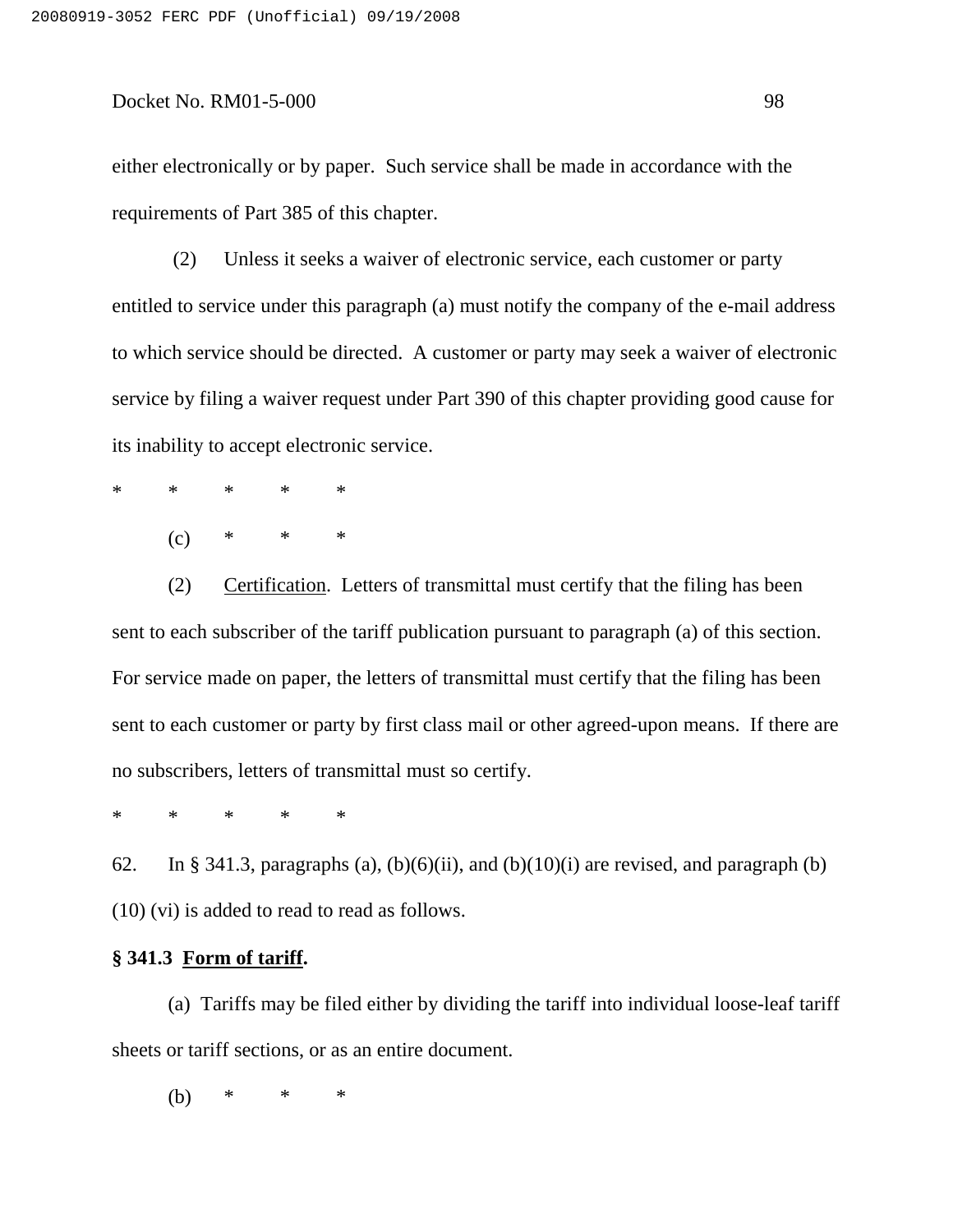(6) \* \* \*

(ii) Each rule must be given a separate item number,  $(e.g., Item No. 1)$ , and the title of each rule must be distinctive.

\* \* \* \* \*

 $(10)$  \* \* \*

(i) All tariff publications must identify where changes have been made in

existing rates or charges, rules, regulations or practices, or classifications. One of the following letter designations or uniform symbols may be used to indicate the change, and insertions, other than to tables and rates, must be indicated by either highlight,

background shading, bold, or underline, with deleted text indicated by strike-through:

| Description            | Option 1              | Option 2 |
|------------------------|-----------------------|----------|
| Increase               |                       | 1        |
| Decrease               |                       |          |
| Change in wording only | $\wedge$              | W        |
| Cancel                 |                       |          |
| <b>Reissued Item</b>   | $\tilde{\phantom{a}}$ | ſR       |
| <b>Unchanged Rate</b>  |                       |          |
| <b>New</b>             | $\, +$                | ΙN       |

\* \* \* \* \*

(vi) Only revisions to tariff provisions identified in the filing constitute the tariff filing. Revisions to unidentified portions of the rate schedule or tariff are not considered part of the filing nor will any acceptance of the filing by the Commission constitute acceptance of such unmarked changes.

\* \* \* \* \*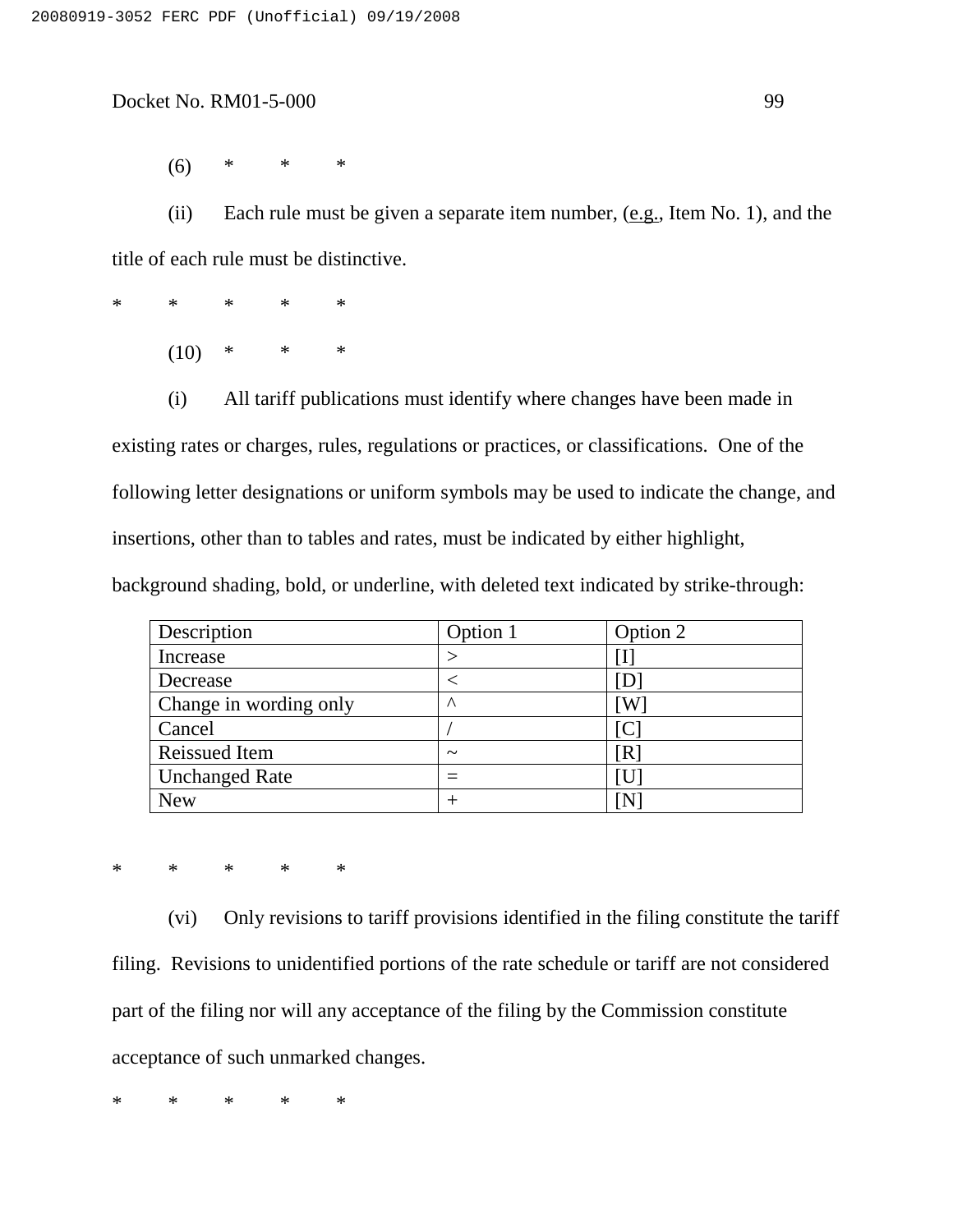# **§ 341.4 [Amended]**

63. In § 341.4, paragraph (c) is removed and reserved.

64. In § 341.13, paragraph (a) and paragraph (b) introductory text are revised to read as follows:

#### **§ 341.13 Withdrawal of proposed tariff publications.**

(a) Proposed tariff publications. A proposed tariff publication which is not yet effective may be withdrawn at any time by filing a notice with the Commission with a certification that all subscribers have been notified by copy of such withdrawal.

(b) Tariff publications that are subject to investigation. A tariff publication that has been permitted to become effective subject to investigation may be withdrawn at any time by filing a notice with the Commission, which includes a transmittal letter, a certification that all subscribers have been notified of the withdrawal, and the previous tariff provisions that are to be reinstated upon withdrawal of the tariff publication under investigation. Such withdrawal shall be effective immediately upon the submission of the notice, unless a specific effective date is set forth in the notice, and must have the following effects:

\* \* \* \* \*

# **PART 344 – FILING QUOTATIONS FOR U.S. GOVERNMENT SHIPMENTS AT REDUCED RATES**

65. The authority citation for part 344 continues to read as follows:

**Authority:** 42 U.S. 7101–7352; 49 U.S.C. 1–27.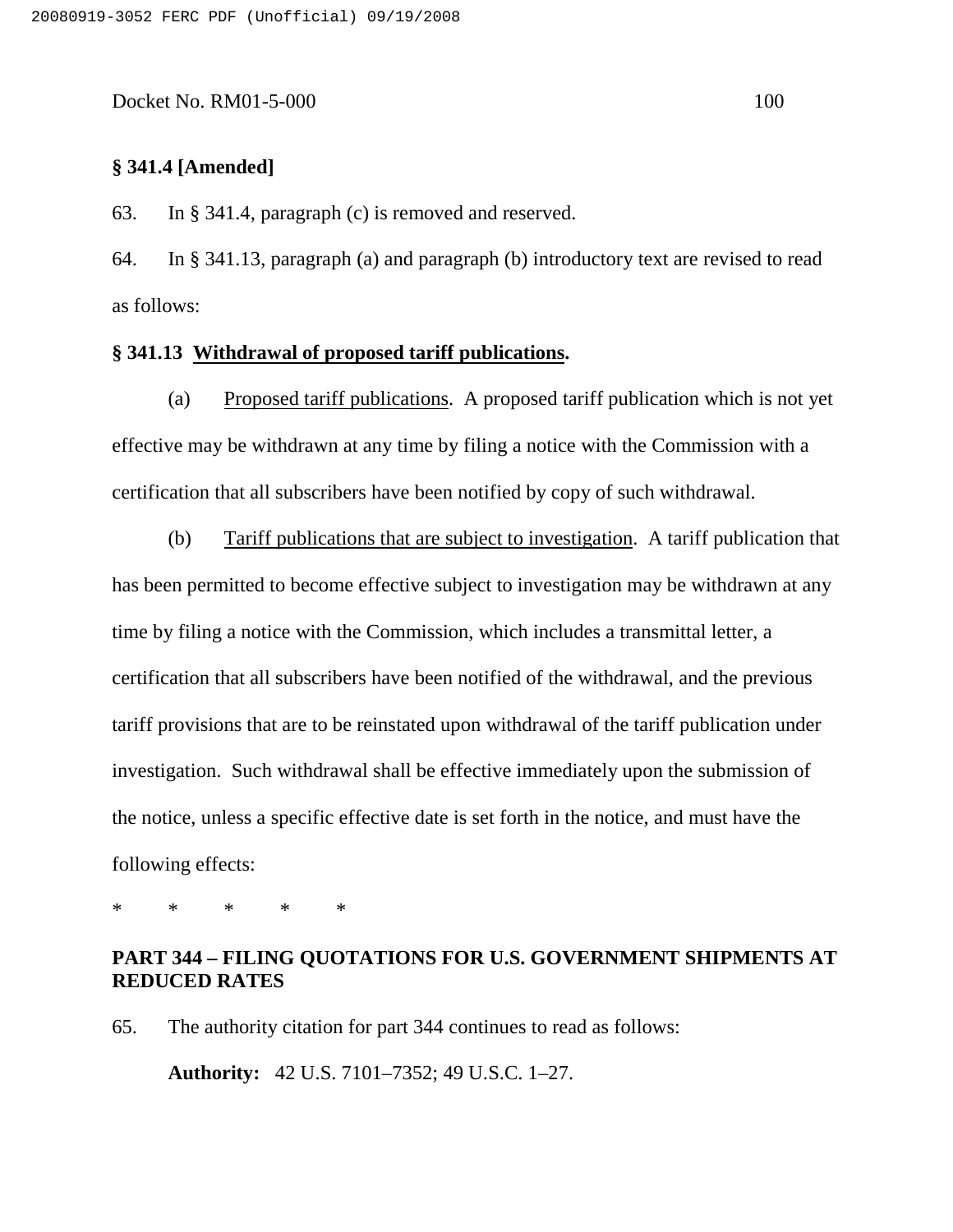66. Amend § 344.2 as follows:

a. Remove and reserve paragraph (b).

b. Revise paragraphs (a) and (c) to read as follows:

#### **§ 344.2 Manner of submitting quotations.**

(a) The quotation or tender must be submitted to the Commission concurrently with the submittal of the quotation or tender to the Federal department or agency for whose account the quotation or tender is offered or the proposed services are to be rendered.

(b) [Reserved]

(c) Filing procedure*.* (1) The quotation must be filed with a letter of transmittal that prominently indicates that the filing is in accordance with section 22 of the Interstate Commerce Act.

(2) All filings pursuant to this part must be filed electronically consistent with §§ 341.1 and 341.2 of this chapter.

\* \* \* \* \*

# **PART 346 – OIL PIPELINE COST-OF-SERVICE FILING REQUIREMENTS**

67. The authority citation for part 346 continues to read as follows:

**Authority:** 42 U.S.C. 7101–7352; 49 U.S.C. 60502; 49 App. U.S.C. 1–85.

68. In § 346.1, the introductory text is revised to read as follows:

### **§ 346.1 Content of filing for cost-of-service rates.**

A carrier that seeks to establish rates pursuant to  $\S$  342.2(a) of this chapter, or a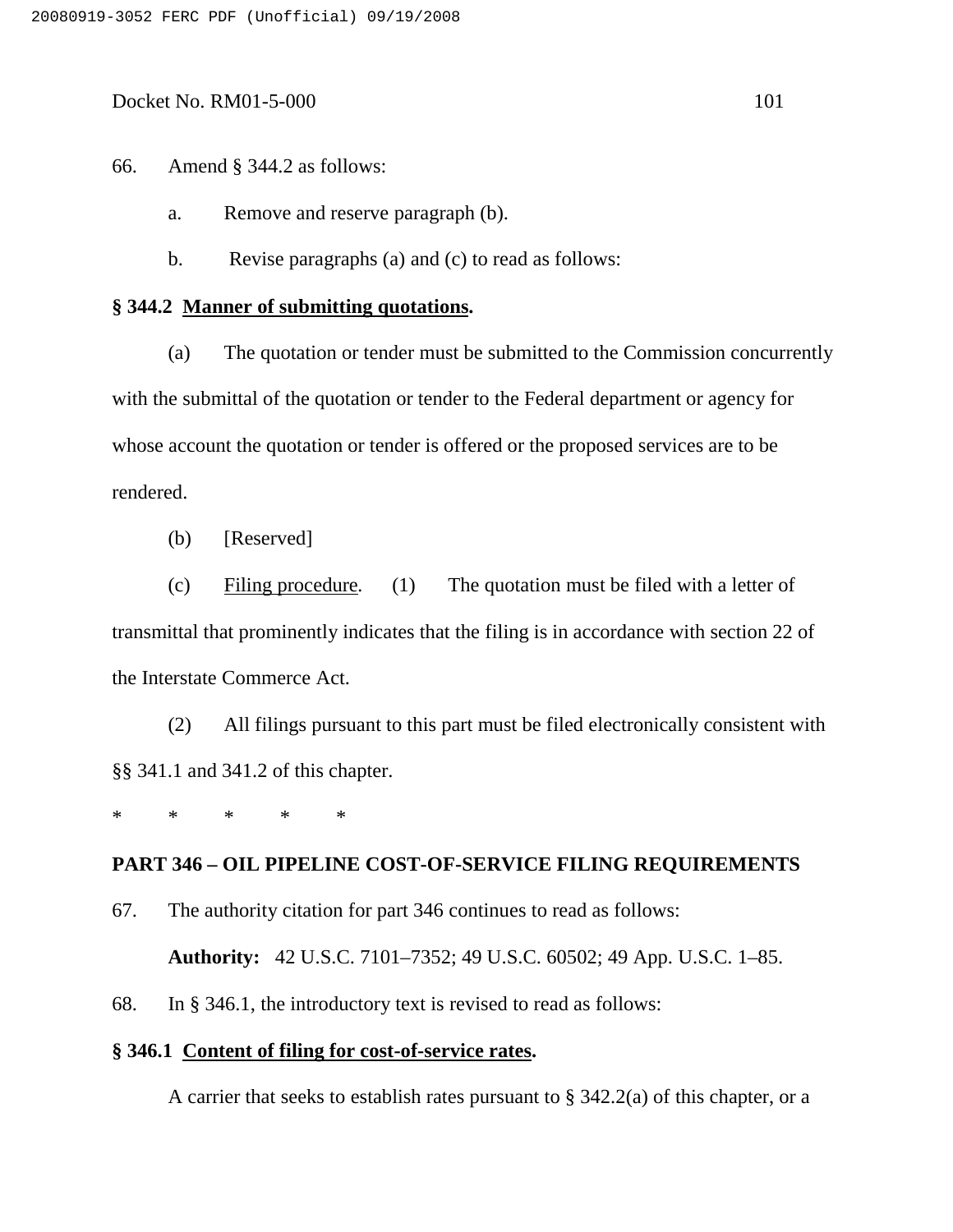carrier that seeks to change rates pursuant to § 342.4(a) of this chapter, or a carrier described in § 342.0(b) of this chapter that seeks to establish or change rates by filing cost, revenue, and throughput data supporting such rates, other than pursuant to a Commission-approved settlement, must file, consistent with the requirements of §§ 341.1 and 341.2 of this chapter:

\* \* \* \* \*

# **PART 347 – OIL PIPELINE DEPRECIATION STUDIES**

69. The authority citation for part 347 continues to read as follows:

**Authority:** 42 U.S.C. 7101–7352; 49 U.S.C. 60502; 49 App. U.S.C. 1–85.

70. In § 347.1, remove the second sentence of paragraph (a), remove the last two sentences of paragraph (c), and revise paragraph (b) to read as follows:

# **§ 347.1 Material to support request for newly established or changed property account depreciation studies.**

(a) \* \* \*

(b) All filings under this Part must be made electronically pursuant to the requirements of §§ 341.1 and 341.2 of this chapter.

\* \* \* \* \*

# **PART 348 – OIL PIPELINE APPLICATIONS FOR MARKET POWER DETERMINATIONS**

71. The authority citation for part 348 continues to read as follows: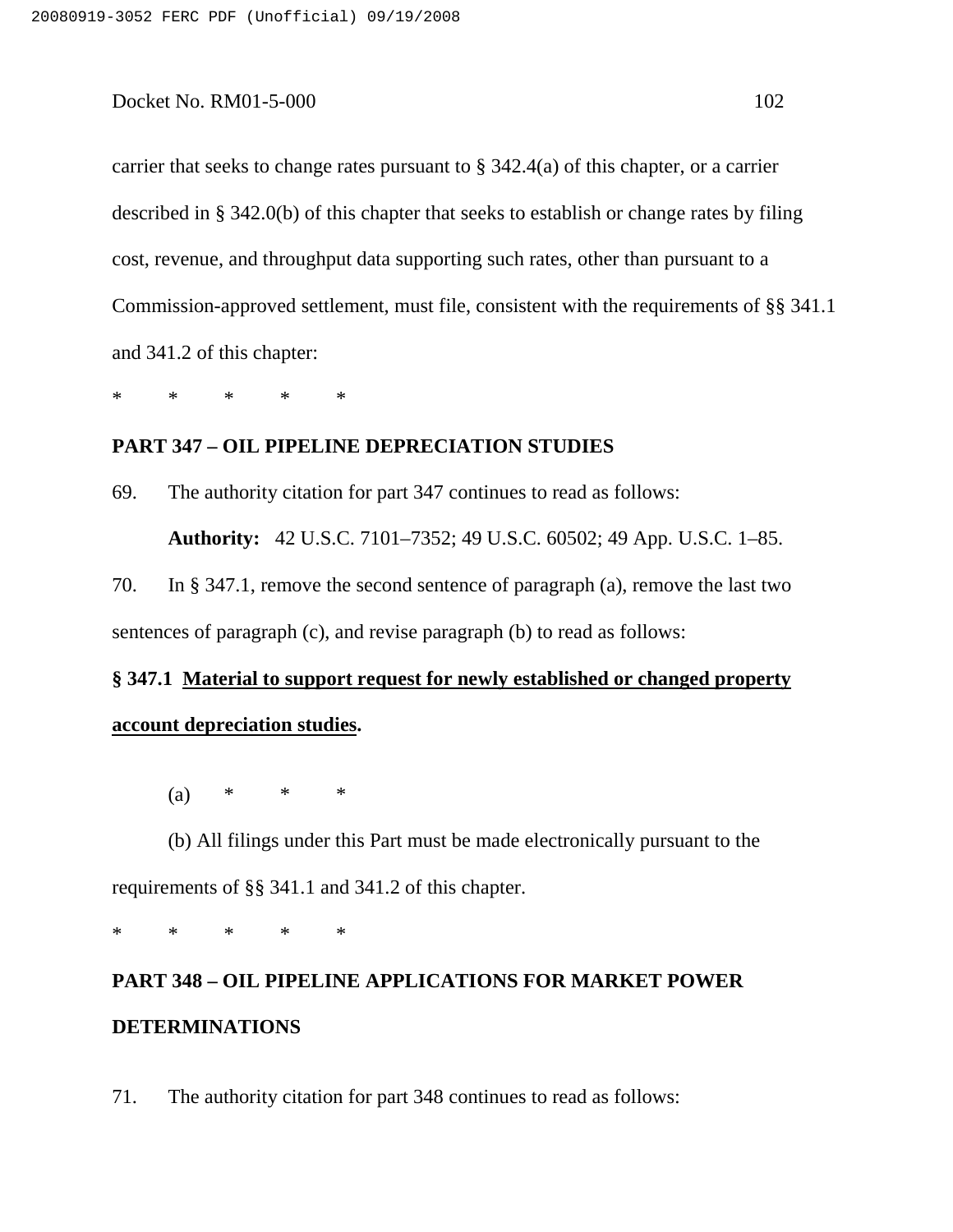#### **§ 348.2 Procedures.**

(a) All filings under this Part must be made electronically pursuant to the requirements of §§ 341.1 and 341.2 of this chapter. A carrier must submit with its application any request for privileged treatment of documents and information under § 388.112 of this chapter and a proposed form of protective agreement.

\* \* \* \* \*

(c) A letter of transmittal must describe the market-based rate filing, including an identification of each rate that would be market-based, and the pertinent tariffs, state if a waiver is being requested and specify the statute, section, subsection, regulation, policy or order requested to be waived. Letters of transmittal must be certified pursuant to § 341.1(b) of this chapter.

\* \* \* \* \*

### **PART 375 – THE COMMISSION**

73. The authority citation for part 375 continues to read as follows:

**Authority:** 5 U.S.C. 551-557; 15 U.S.C. 717-717w, 3301-3432; 16 U.S.C. 791- 825r, 2601-2645; 42 U.S.C. 7101-7352.

74. Amend § 375.307 as follows:

a. Paragraph  $(b)(1)(i)$  is amended by removing the word "and" from the end of the paragraph.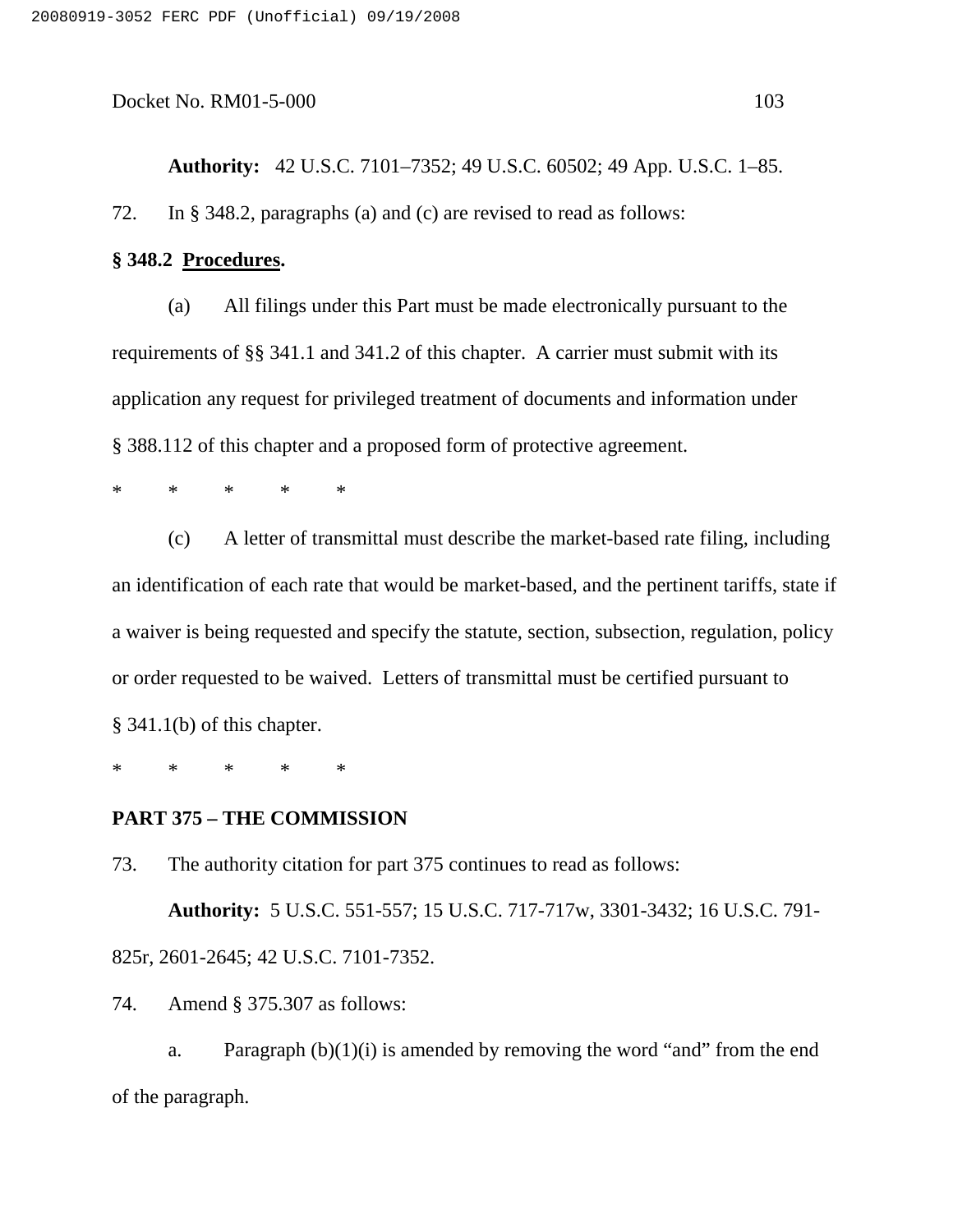b. Paragraph  $(b)(1)(ii)$  is amended by removing the period at the end of the paragraph and adding "; and" in its place.

c. Paragraph  $(b)(1)(iii)$  is added to read as follows:

# **§ 375.307 Delegations to the Director of the Office of Energy Market Regulation.**

| $\ast$ | $*$ and $*$ | $*$ $*$                                                           | $\ast$ $\cdots$ | $\ast$ |
|--------|-------------|-------------------------------------------------------------------|-----------------|--------|
|        | (b)         |                                                                   | $*$ * *         |        |
|        | (1)         |                                                                   | $*$ * *         |        |
|        | (iii)       | Filings for administrative revisions to electronic filed tariffs. |                 |        |
| ∗      | $\ast$      | $*$ and $*$                                                       | $\ast$          | ∗      |

# **PART 385--RULES OF PRACTICE AND PROCEDURE**

75. The authority citation for part 385 continues to read as follows:

**Authority:** 5 U.S.C. 551-557; 15 U.S.C. 717-717z, 3301-3432; 16 U.S.C. 791a-

825v, 2601-2645; 28 U.S.C. 2461; 31 U.S.C. 3701, 9701; 42 U.S.C. 7101-7352,

16441,16451-16463; 49 U.S.C. 60502; 49 App. U.S.C. 1-85 (1988).

# **§ 385.203 [Amended]**

76. In § 385.203, paragraph (a)(4), the reference to "sheets" is removed and "sheets or sections" is added in its place.

77. In § 385.215, paragraph (a)(2) is revised to add a first sentence to read as follows:

# **§ 385.215 Amendment of pleadings and tariff or rate filings (Rule 215).**

- (a) \* \* \*
- (2) A tariff or rate filing may be amended or modified only as provided in the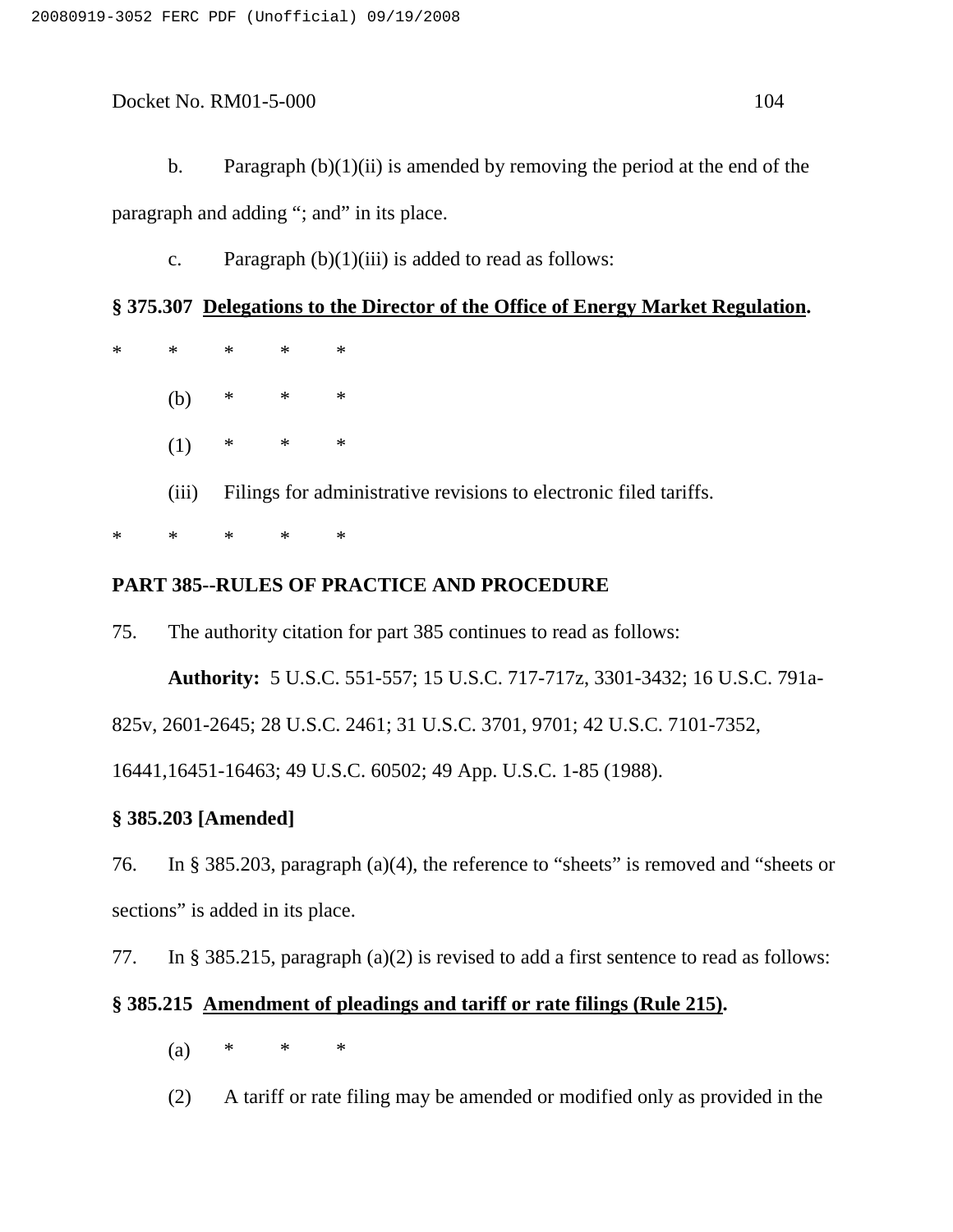#### Docket No. RM01-5-000 105

regulations under this chapter. \* \* \*

\* \* \* \* \*

78. In § 385.216, the heading and paragraph (a) are revised to read as follows:

### **§ 385.216 Withdrawal of pleadings and tariff or rate filings (Rule 216).**

(a) Filing*.* Any participant, or any person who has filed a timely motion to intervene which has not been denied, may seek to withdraw a pleading by filing a notice of withdrawal. The procedures provided in this section do not apply to withdrawals of tariff or rate filings, which may be withdrawn only as provided in the regulations under this chapter.

\* \* \* \* \*

#### **§ 385.217 [Amended]**

79. In § 385.217, paragraph (d)(1)(iii), the reference to "sheets" is removed and "sheets or sections" is added in its place.

# **§ 385.2011 [Amended]**

80. In § 385.2011, paragraph (b)(1) is removed and reserved, and paragraphs (b)(4) and (b)(5) are removed.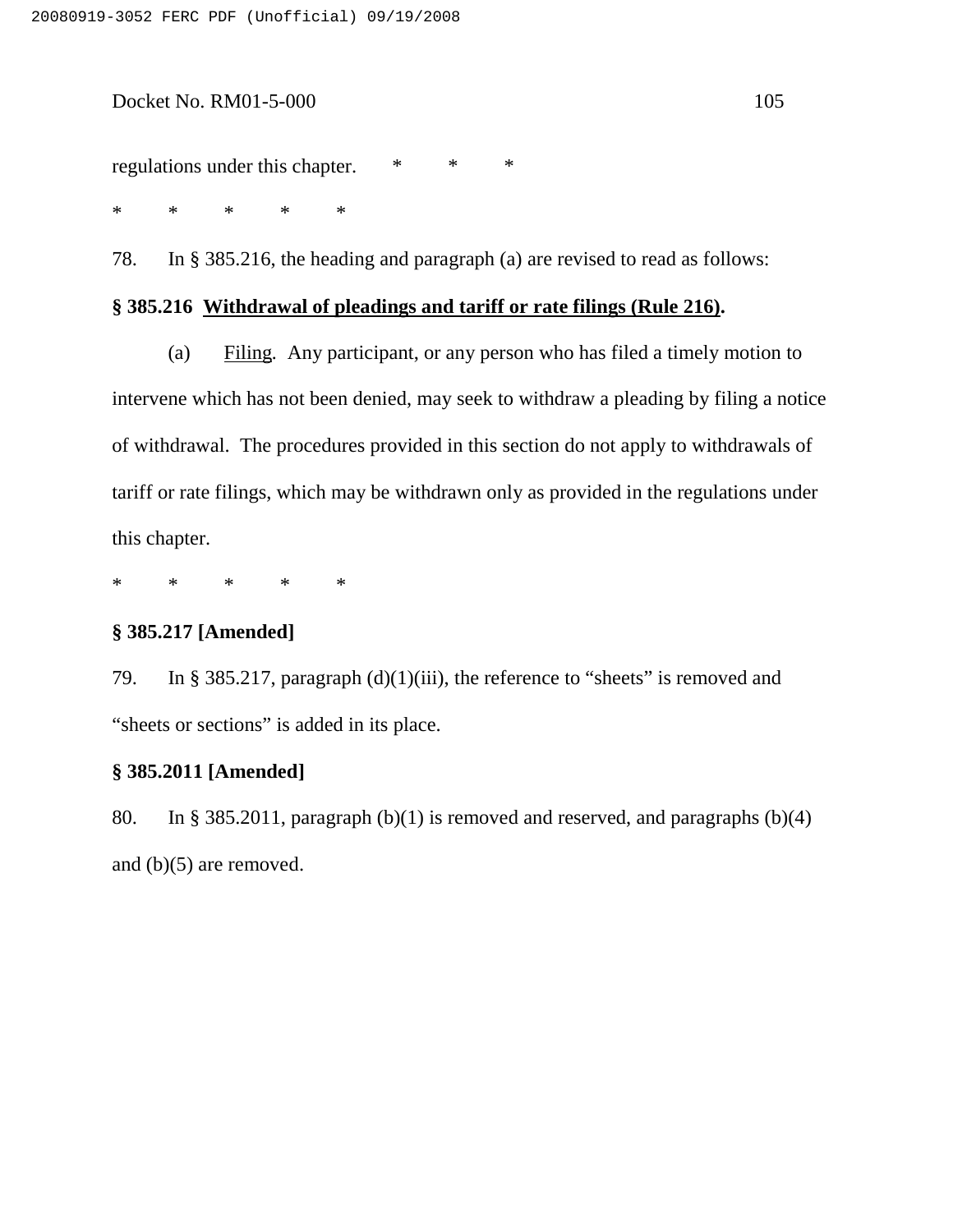# **Appendix**

### **Commenters and Abbreviations**

American Gas Association (AGA)

Arizona Public Service Company (APS)

Association of Oil Pipe Lines (AOPL)

Bonneville Power Administration (Bonneville)

California Independent System Operator Corporation (CAISO)

Duke Energy Corporation (Duke Energy)

Edison Electric Institute (EEI)

Entergy Services, Inc. (Entergy)

FirstEnergy Service Company (FirstEnergy)

Interstate Natural Gas Association of America (INGAA)

ISO New England, Inc. (ISO New England)

Midwest Independent Transmission System Operator, Inc. (Midwest ISO)

Nevada Power Company and Sierra Pacific Power Company (Nevada Power)

New England Participating Transmission Owners Administrative Committee (New England PTOs)

Public Service Electric and Gas Company and PSEG Energy Resources & Trade LLC (PSEG)

Southern California Edison Company (Southern California Edison)

TransCanada Corporation (TransCanada)

UNICON, Inc. (UNICON)